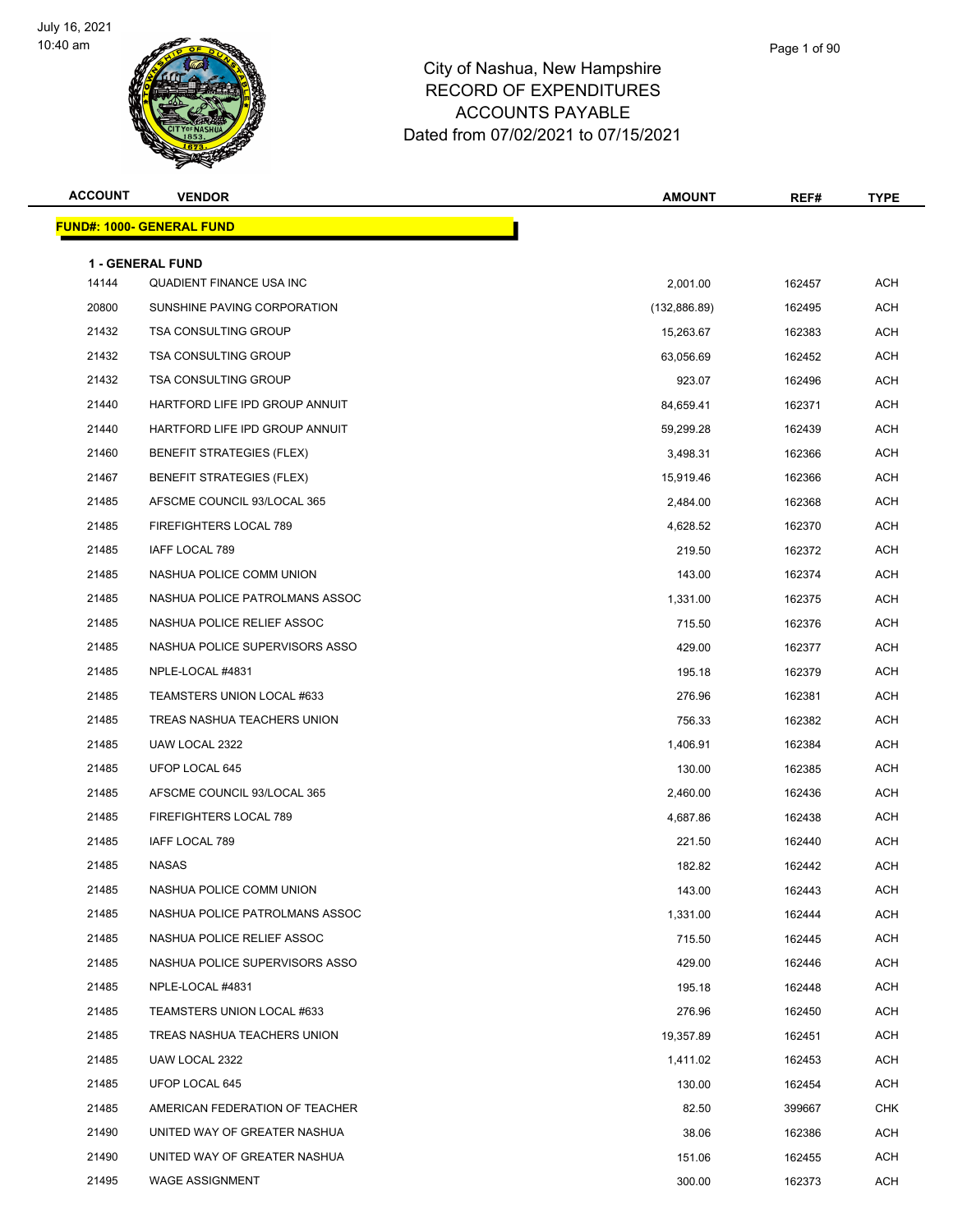

| <b>ACCOUNT</b> | <b>VENDOR</b>                       | <b>AMOUNT</b> | REF#   | <b>TYPE</b> |
|----------------|-------------------------------------|---------------|--------|-------------|
|                | <u> FUND#: 1000- GENERAL FUND</u>   |               |        |             |
|                | 1 - GENERAL FUND                    |               |        |             |
| 21495          | <b>WAGE ASSIGNMENT</b>              | 259.00        | 162380 | <b>ACH</b>  |
| 21495          | <b>WAGE ASSIGNMENT</b>              | 300.00        | 162441 | <b>ACH</b>  |
| 21495          | <b>WAGE ASSIGNMENT</b>              | 259.00        | 162449 | ACH         |
| 21495          | <b>WAGE ASSIGNMENT</b>              | 727.98        | 399357 | <b>CHK</b>  |
| 21495          | <b>WAGE ASSIGNMENT</b>              | 155.00        | 399358 | <b>CHK</b>  |
| 21495          | <b>WAGE ASSIGNMENT</b>              | 104.00        | 399359 | <b>CHK</b>  |
| 21495          | <b>WAGE ASSIGNMENT</b>              | 110.00        | 399360 | <b>CHK</b>  |
| 21495          | <b>WAGE ASSIGNMENT</b>              | 1,685.47      | 399361 | <b>CHK</b>  |
| 21495          | <b>WAGE ASSIGNMENT</b>              | 11.54         | 399362 | <b>CHK</b>  |
| 21495          | <b>WAGE ASSIGNMENT</b>              | 1,011.50      | 399668 | <b>CHK</b>  |
| 21495          | <b>WAGE ASSIGNMENT</b>              | 100.00        | 399669 | <b>CHK</b>  |
| 21495          | <b>WAGE ASSIGNMENT</b>              | 479.00        | 399670 | <b>CHK</b>  |
| 21495          | <b>WAGE ASSIGNMENT</b>              | 155.00        | 399671 | <b>CHK</b>  |
| 21495          | <b>WAGE ASSIGNMENT</b>              | 104.00        | 399672 | <b>CHK</b>  |
| 21495          | <b>WAGE ASSIGNMENT</b>              | 110.00        | 399673 | <b>CHK</b>  |
| 21495          | <b>WAGE ASSIGNMENT</b>              | 1,644.61      | 399674 | <b>CHK</b>  |
| 21495          | <b>WAGE ASSIGNMENT</b>              | 11.54         | 399675 | <b>CHK</b>  |
| 21538          | NASHUA TEACHERS UNION               | 42.01         | 162378 | ACH         |
| 21538          | NASHUA TEACHERS UNION               | 1,543.83      | 162447 | <b>ACH</b>  |
| 21780          | <b>1987 TAMPOSI LTD PARTNERSHIP</b> | 17,674.69     | 399637 | <b>CHK</b>  |
| 21780          | BAVISETTI, JITHENDRAKUMAR &         | 1,155.30      | 399638 | <b>CHK</b>  |
| 21780          | BRADY, DAVID K                      | 1,094.58      | 399639 | <b>CHK</b>  |
| 21780          | BRADY, DAVID K                      | 1,257.94      | 399640 | <b>CHK</b>  |
| 21780          | BURGESS-COLE REVOC FAMILY TRST      | 1,796.11      | 399641 | <b>CHK</b>  |
| 21780          | CASADAY, GAILYN D                   | 627.30        | 399642 | <b>CHK</b>  |
| 21780          | CONN, DAVID                         | 313.38        | 399643 | <b>CHK</b>  |
| 21780          | CONNELLY FAMILY REVOCABLE TRUS      | 817.23        | 399644 | <b>CHK</b>  |
| 21780          | DECARTERET, HOLLYANN E &            | 792.81        | 399645 | <b>CHK</b>  |
| 21780          | FOLEY, JOHN J & DEBORAH A           | 919.82        | 399646 | <b>CHK</b>  |
| 21780          | <b>GANNON, ROBIN</b>                | 909.28        | 399647 | <b>CHK</b>  |
| 21780          | KALPAKGIAN, MELISSA R &             | 2,140.24      | 399648 | <b>CHK</b>  |
| 21780          | LAKE, KEVIN E &                     | 652.49        | 399649 | <b>CHK</b>  |
| 21780          | LEMELIN, NANCY L &                  | 308.70        | 399650 | <b>CHK</b>  |
| 21780          | LIAKOS, ATHANASIOS C 2001 REVO      | 879.49        | 399651 | <b>CHK</b>  |
| 21780          | MANDRA, JULIE A &                   | 1,428.93      | 399652 | <b>CHK</b>  |
| 21780          | ORTOLANO, LAURIE A TRUST            | 1,457.45      | 399653 | <b>CHK</b>  |
| 21780          | ORTOLANO, LAURIE A TRUST            | 1,775.64      | 399654 | <b>CHK</b>  |
| 21780          | ORTOLANO, LAURIE A TRUST            | 1,752.83      | 399655 | <b>CHK</b>  |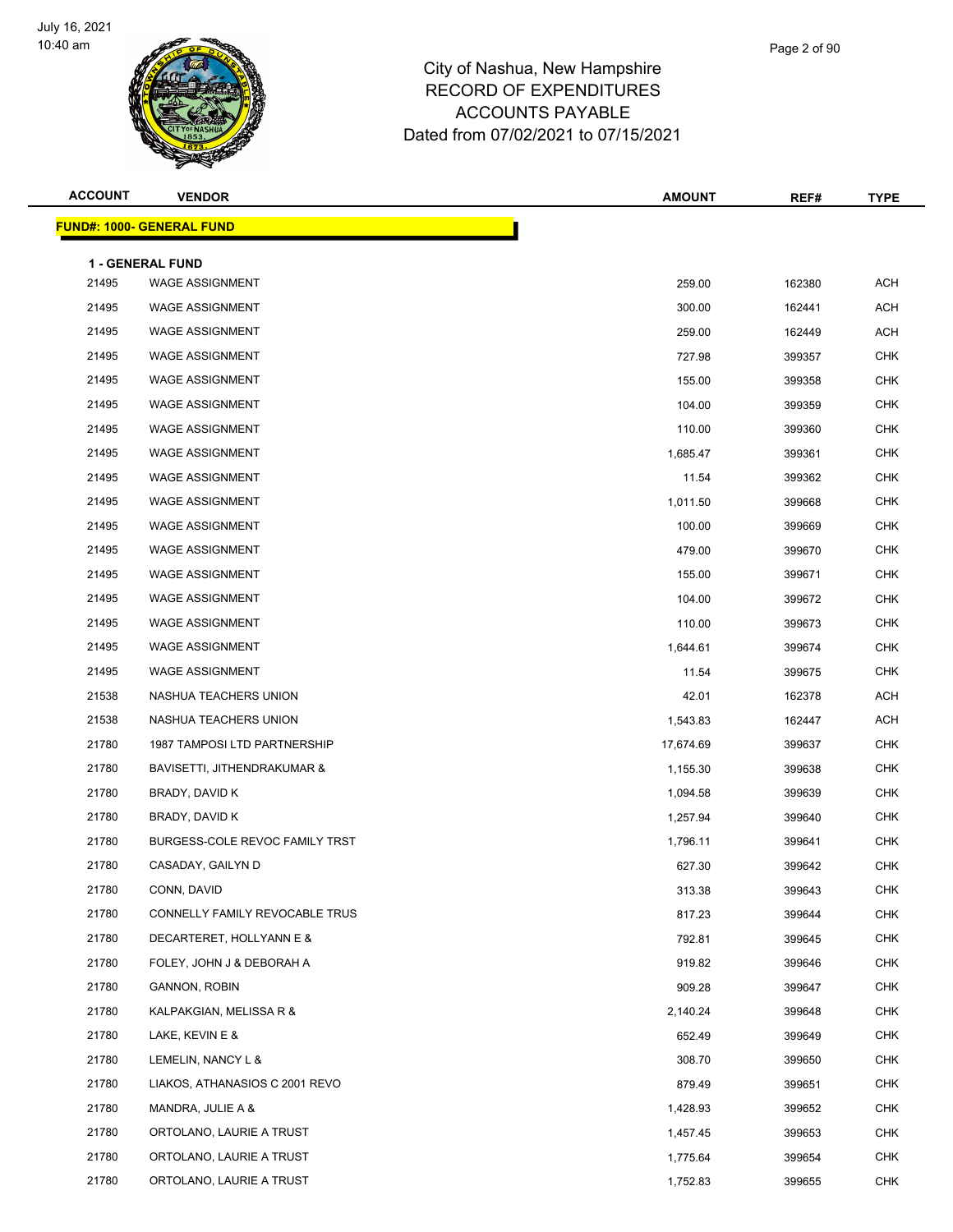

| <b>ACCOUNT</b>     | <b>VENDOR</b>                     | <b>AMOUNT</b> | REF#   | <b>TYPE</b> |
|--------------------|-----------------------------------|---------------|--------|-------------|
|                    | <u> FUND#: 1000- GENERAL FUND</u> |               |        |             |
|                    | 1 - GENERAL FUND                  |               |        |             |
| 21780              | PATEL, JIGNESH &                  | 662.47        | 399656 | <b>CHK</b>  |
| 21780              | TEJEDA GUZMAN, AMAURI MIGUEL      | 486.45        | 399657 | <b>CHK</b>  |
| 21780              | TODD, ALBERT J &                  | 1,861.59      | 399658 | <b>CHK</b>  |
| 21780              | TRAHAN, KATHLEEN M &              | 491.67        | 399659 | <b>CHK</b>  |
| 21780              | WILLIAMS, LINDA MARIE             | 189.43        | 399660 | <b>CHK</b>  |
| 21780              | MONAHAN, DIANE M                  | 3,717.08      | 399944 | <b>CHK</b>  |
| 21780              | THE TITLE TEAM LLC                | 891.18        | 399945 | <b>CHK</b>  |
| 21921              | STATE OF NH-MV                    | 18,279.07     | 162362 | <b>ACH</b>  |
| 21921              | STATE OF NH-MV                    | 25,456.30     | 162365 | <b>ACH</b>  |
| 21921              | STATE OF NH-MV                    | 13,524.99     | 162367 | ACH         |
| 21921              | STATE OF NH-MV                    | 16,265.76     | 162390 | <b>ACH</b>  |
| 21921              | STATE OF NH-MV                    | 13,679.43     | 162431 | <b>ACH</b>  |
| 21921              | STATE OF NH-MV                    | 20,495.71     | 162432 | <b>ACH</b>  |
| 21921              | STATE OF NH-MV                    | 13,280.41     | 162434 | <b>ACH</b>  |
| 21921              | STATE OF NH-MV                    | 16,632.05     | 162435 | <b>ACH</b>  |
| 21921              | STATE OF NH-MV                    | 18,130.39     | 162458 | ACH         |
|                    | TOTAL 1 - GENERAL FUND            | \$367,174.92  | .      |             |
| <b>101 - MAYOR</b> |                                   |               |        |             |
| 71800              | VARI SALES CORPORATION            | 538.00        | 399842 | <b>CHK</b>  |
|                    | TOTAL 101 - MAYOR                 | \$538.00      |        |             |
| 103 - LEGAL        |                                   |               |        |             |
| 55607              | UNITED PARCEL SERVICE             | 17.13         | 399712 | <b>CHK</b>  |
| 61100              | WB MASON CO INC                   | (6.00)        | 399844 | <b>CHK</b>  |
|                    | TOTAL 103 - LEGAL                 | \$11.13       |        |             |
|                    | 107 - CITY CLERK                  |               |        |             |
|                    | AMAZON CAPITAL SERV (CITY ACH)    | (36.98)       | 162392 | ACH         |
| 53435              |                                   |               |        |             |
| 55118              | <b>SPRINT</b>                     | 92.05         | 399709 | <b>CHK</b>  |
| 55607              | <b>MAILWAYS INC</b>               | 1,584.06      | 399356 | <b>CHK</b>  |
| 55699              | TREASURER STATE OF NH             | 208.75        | 399401 | <b>CHK</b>  |
| 61299              | WB MASON CO INC                   | 985.91        | 399844 | <b>CHK</b>  |

#### **109 - CIVIC & COMMUNITY ACTIVITIES**

55207 NH MUNICIPAL ASSOCIATION INC 28,416.00 399808 CHK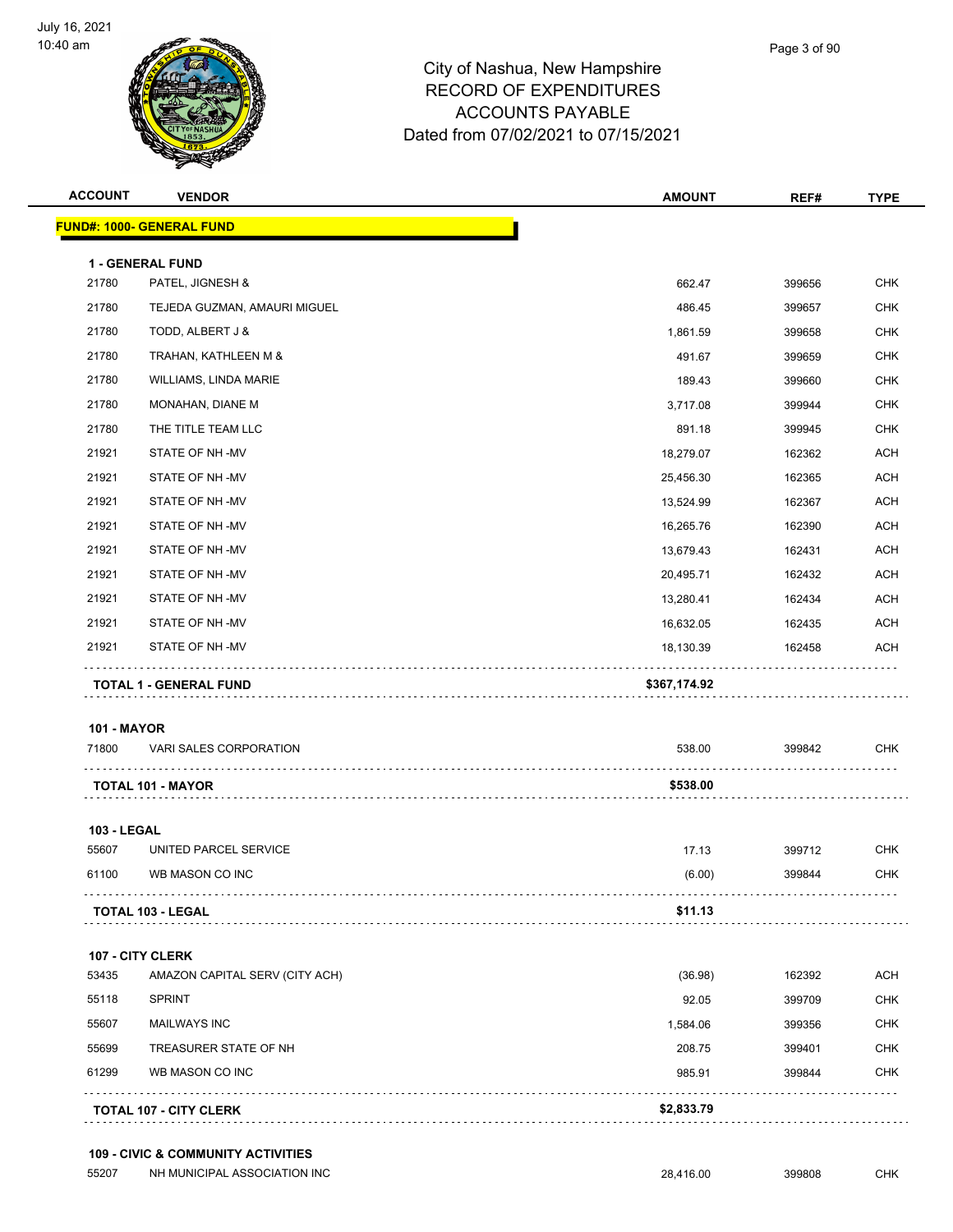|       | <b>VENDOR</b>                                                   | <b>AMOUNT</b> | REF#   | <b>TYPE</b>                                                                                                                                                   |
|-------|-----------------------------------------------------------------|---------------|--------|---------------------------------------------------------------------------------------------------------------------------------------------------------------|
|       | <u> FUND#: 1000- GENERAL FUND</u>                               |               |        |                                                                                                                                                               |
|       | <b>109 - CIVIC &amp; COMMUNITY ACTIVITIES</b>                   |               |        |                                                                                                                                                               |
| 55225 | THE UNITED STATES CONFERENCE                                    | 5.269.00      | 399523 | <b>CHK</b>                                                                                                                                                    |
|       | <b>TOTAL 109 - CIVIC &amp; COMMUNITY ACTIVITIES</b>             | \$33,685.00   |        |                                                                                                                                                               |
|       | <b>111 - HUMAN RESOURCES</b>                                    |               |        |                                                                                                                                                               |
| 55307 | KATHLEEN MAUCH                                                  | 23.00         | 162416 | <b>ACH</b>                                                                                                                                                    |
| 55425 | PEOPLEFACTS LLC                                                 | 929.96        | 399817 | <b>CHK</b>                                                                                                                                                    |
| 61100 | WB MASON CO INC                                                 | 70.19         | 399527 | <b>CHK</b>                                                                                                                                                    |
|       | <b>TOTAL 111 - HUMAN RESOURCES</b>                              | \$1,023.15    |        |                                                                                                                                                               |
|       | <b>118 - OTHER GENERAL GOVERNMENT</b>                           |               |        |                                                                                                                                                               |
| 54808 | NPAC CORPORATION                                                | 23,274.74     | 399968 | <b>CHK</b>                                                                                                                                                    |
|       | <b>TOTAL 118 - OTHER GENERAL GOVERNMENT</b>                     | \$23,274.74   | .      |                                                                                                                                                               |
|       |                                                                 |               |        |                                                                                                                                                               |
| 55109 | <b>120 - TELECOMMUNICATIONS</b><br>CONSOLIDATED COMMUNICATIONS  | 1,126.99      | 399689 | <b>CHK</b>                                                                                                                                                    |
| 55109 | <b>FIRSTLIGHT</b>                                               | 3,744.86      | 399694 | <b>CHK</b>                                                                                                                                                    |
| 55118 | <b>COMCAST</b>                                                  | 337.36        | 399376 | <b>CHK</b>                                                                                                                                                    |
| 55118 | VERIZON WIRELESS 342053899-001                                  | 1,000.25      | 399716 | <b>CHK</b>                                                                                                                                                    |
|       | <b>TOTAL 120 - TELECOMMUNICATIONS</b>                           | \$6,209.46    |        |                                                                                                                                                               |
|       |                                                                 |               |        |                                                                                                                                                               |
|       | <b>122 - INFORMATION TECHNOLOGY</b>                             |               |        |                                                                                                                                                               |
| 53142 | ADMINS INC                                                      |               |        |                                                                                                                                                               |
|       |                                                                 | 600.00        | 162391 |                                                                                                                                                               |
| 53142 | ADMINS INC                                                      | 1,000.00      | 162459 |                                                                                                                                                               |
| 54407 | FRONTLINE TECHNOLOGIES GRP LLC                                  | 4,660.46      | 162468 |                                                                                                                                                               |
| 54407 | NAMESCAPE CORPORATION                                           | 396.00        | 399483 |                                                                                                                                                               |
| 54421 | CONWAY TECHNOLOGY GROUP                                         | 357.37        | 399427 |                                                                                                                                                               |
| 54421 | CONWAY TECHNOLOGY GROUP                                         | 1,635.00      | 399751 |                                                                                                                                                               |
| 55118 | <b>SPRINT</b>                                                   | 98.85         | 399709 |                                                                                                                                                               |
| 55118 | VERIZON WIRELESS-985557535                                      | 120.05        | 399714 |                                                                                                                                                               |
| 61607 | AMAZON CAPITAL SERV (CITY ACH)                                  | 137.96        | 162392 |                                                                                                                                                               |
|       | <b>TOTAL 122 - INFORMATION TECHNOLOGY</b>                       | \$9,005.69    |        |                                                                                                                                                               |
|       |                                                                 |               |        |                                                                                                                                                               |
| 41307 | <b>126 - FINANCIAL SERVICES</b><br>HILLSBOROUGH COUNTY REGISTRY | 103.22        | 399780 |                                                                                                                                                               |
| 42200 | <b>CHARLES O'NEILL</b>                                          | 57.00         | 399372 |                                                                                                                                                               |
| 42200 | PAULINE DAVIDSON                                                | 537.00        | 399432 | <b>ACH</b><br><b>ACH</b><br>ACH<br><b>CHK</b><br><b>CHK</b><br><b>CHK</b><br><b>CHK</b><br><b>CHK</b><br><b>ACH</b><br><b>CHK</b><br><b>CHK</b><br><b>CHK</b> |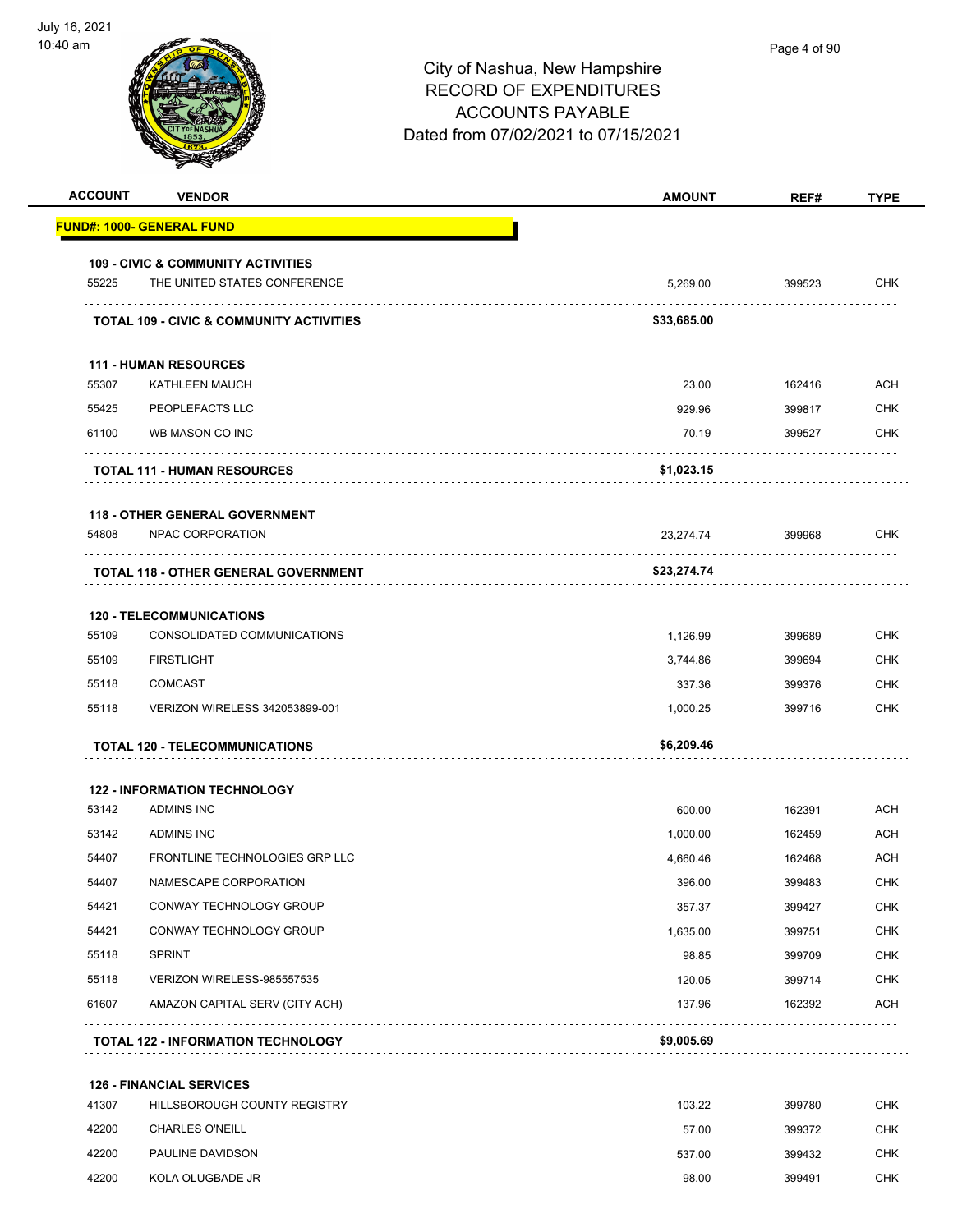

|                | <b>VENDOR</b>                                             | <b>AMOUNT</b>      | REF#             | <b>TYPE</b>                                                                                                         |
|----------------|-----------------------------------------------------------|--------------------|------------------|---------------------------------------------------------------------------------------------------------------------|
|                | <b>FUND#: 1000- GENERAL FUND</b>                          |                    |                  |                                                                                                                     |
|                | <b>126 - FINANCIAL SERVICES</b>                           |                    |                  |                                                                                                                     |
| 42200          | <b>BRAD PIMENTEL</b>                                      | 3.00               | 399493           | <b>CHK</b>                                                                                                          |
| 42200          | <b>DWAYNE TROTTER</b>                                     | 46.60              | 399519           | CHK                                                                                                                 |
| 42200          | JEFFREY A BROWN                                           | 366.00             | 399742           | <b>CHK</b>                                                                                                          |
| 42200          | JAMES W DONCHESS                                          | 94.00              | 399759           | CHK                                                                                                                 |
| 42200          | MARSHALL R GREENLEAF                                      | 53.00              | 399773           | <b>CHK</b>                                                                                                          |
| 42200          | JENKINS CHEVROLET OF VENICE                               | 36.80              | 399788           | CHK                                                                                                                 |
| 42200          | ETHAN G MARTELL                                           | 318.00             | 399793           | CHK                                                                                                                 |
| 42200          | <b>NEIL PANTANO</b>                                       | 92.00              | 399816           | <b>CHK</b>                                                                                                          |
| 53452          | <b>LEDDY GROUP</b>                                        | 1,072.00           | 162413           | <b>ACH</b>                                                                                                          |
| 53452          | <b>LEDDY GROUP</b>                                        | 1,024.00           | 162480           | ACH                                                                                                                 |
| 55607          | <b>MAILINGS UNLIMITED</b>                                 | 2,120.00           | 162483           | <b>ACH</b>                                                                                                          |
| 55607          | US POSTAL SERVICE                                         | 422.00             | 399687           | CHK                                                                                                                 |
| 61100          | WB MASON CO INC                                           | (104.93)           | 399527           | <b>CHK</b>                                                                                                          |
| 61100          | WB MASON CO INC                                           | 822.22             | 399844           | CHK                                                                                                                 |
|                |                                                           |                    |                  |                                                                                                                     |
|                | <b>TOTAL 126 - FINANCIAL SERVICES</b>                     | \$7,159.91         |                  |                                                                                                                     |
|                |                                                           |                    |                  |                                                                                                                     |
|                | <b>129 - CITY BUILDINGS</b>                               |                    |                  |                                                                                                                     |
| 54100          | <b>EVERSOURCE</b>                                         | 3,165.79           | 399379           |                                                                                                                     |
| 54100          | <b>BURKE STREET NASHUA LLC</b>                            | 75.36              | 399421           |                                                                                                                     |
| 54100          | <b>EVERSOURCE</b>                                         | 2,699.06           | 399693           |                                                                                                                     |
| 54114          | LIBERTY UTILITIES - NH                                    | 244.31             | 399701           | <b>CHK</b><br><b>CHK</b><br>CHK<br><b>CHK</b>                                                                       |
| 54114          | LIBERTY UTILITIES - NH                                    | 189.63             | 399702           |                                                                                                                     |
| 54114          | <b>SPRAGUE RESOURCES LP</b>                               | 168.37             | 399830           |                                                                                                                     |
| 54141          | PENNICHUCK WATER WORKS INC                                | 618.09             | 399400           |                                                                                                                     |
| 54228          | BAIN PEST CONTROL SERVICE INC                             | 82.00              | 399732           |                                                                                                                     |
| 54243          | J LAWRENCE HALL COMPANY LLC<br>DMS PLUMBING & HEATING LLC | 890.00             | 162410           |                                                                                                                     |
| 54280          | HUFF & GAUTHIER INC                                       | 2,000.00           | 399434           |                                                                                                                     |
| 54280<br>54487 | DMS PLUMBING & HEATING LLC                                | 427.30<br>1,000.00 | 399460<br>399758 |                                                                                                                     |
| 54600          | MAYNARD & LESIEUR INC                                     | 25.00              | 399482           | <b>CHK</b><br><b>CHK</b><br><b>CHK</b><br><b>CHK</b><br><b>ACH</b><br><b>CHK</b><br><b>CHK</b><br>CHK<br><b>CHK</b> |
| 55118          | <b>SPRINT</b>                                             | 144.73             | 399709           |                                                                                                                     |
| 71999          | NASHUA WALLPAPER CO INC                                   | 28.57              | 399485           | <b>CHK</b><br><b>CHK</b>                                                                                            |

| 55307 | LORI LERUDE                   | 33.60  | 399367 | <b>CHK</b> |
|-------|-------------------------------|--------|--------|------------|
| 55500 | MASSACHUSETTS MUNICIPAL ASSOC | 375.00 | 399472 | снк        |
| 55500 | MASSACHUSETTS MUNICIPAL ASSOC | 375.00 | 399794 | <b>CHK</b> |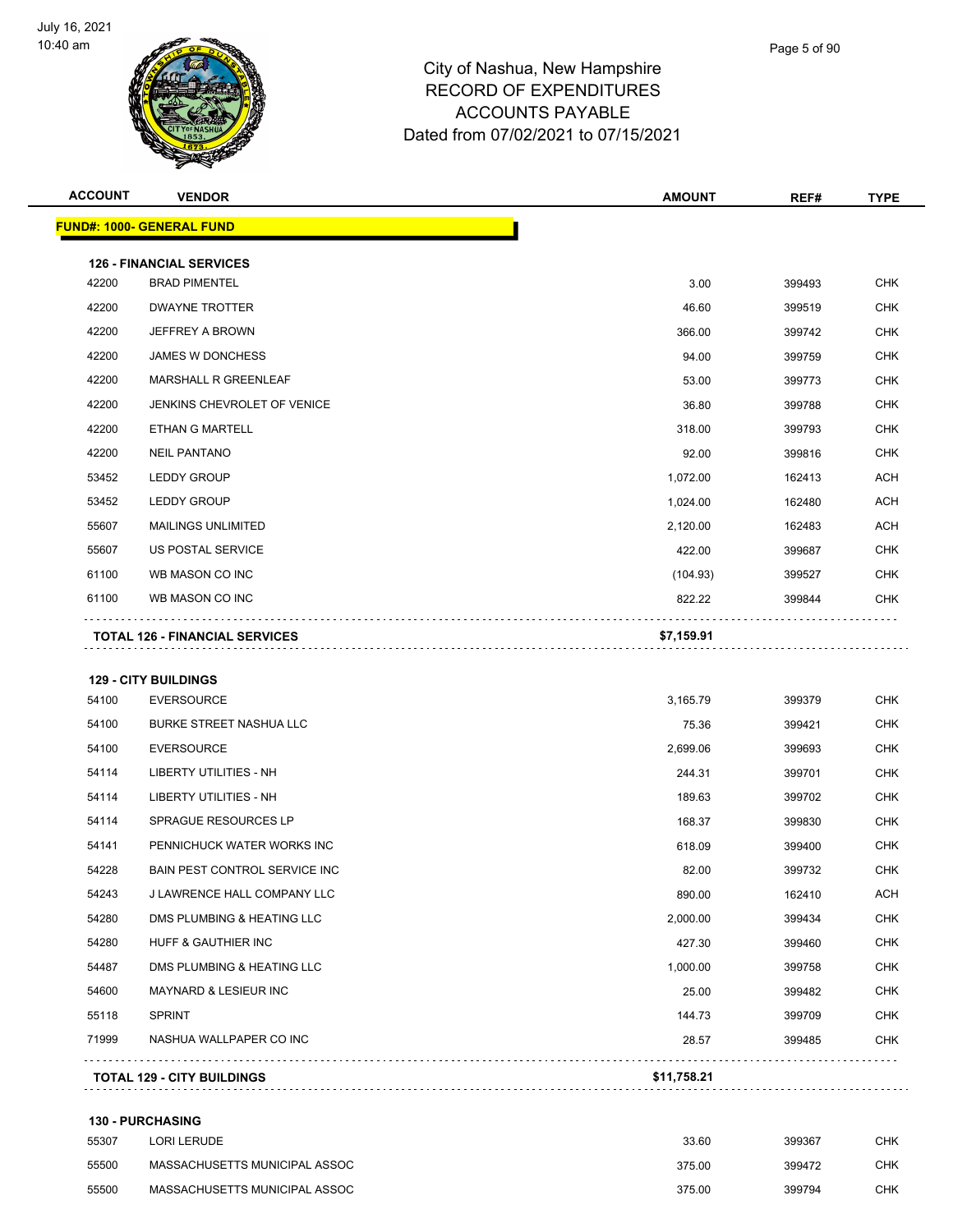

| <b>ACCOUNT</b> | <b>VENDOR</b>                                   | <b>AMOUNT</b> | REF#   | TYPE       |
|----------------|-------------------------------------------------|---------------|--------|------------|
|                | <u> FUND#: 1000- GENERAL FUND</u>               |               |        |            |
|                | <b>130 - PURCHASING</b>                         |               |        |            |
| 61100          | AMAZON CAPITAL SERV (CITY ACH)                  | 55.96         | 162392 | <b>ACH</b> |
| 61100          | AMAZON CAPITAL SERV (CITY ACH)                  | 93.80         | 162460 | <b>ACH</b> |
| 61100          | WB MASON CO INC                                 | 32.99         | 399844 | <b>CHK</b> |
|                | <b>TOTAL 130 - PURCHASING</b>                   | \$966.35      |        |            |
|                | <b>132 - ASSESSING</b>                          |               |        |            |
| 55307          | <b>GARY TURGISS</b>                             | 14.00         | 162456 | <b>ACH</b> |
| 55307          | MICHAEL MANDILE                                 | 67.76         | 162484 | <b>ACH</b> |
| 55307          | LINDSAY MONAGHAN                                | 82.16         | 399679 | <b>CHK</b> |
|                | <b>TOTAL 132 - ASSESSING</b>                    | \$163.92      |        |            |
|                | <b>140 - PINEWOOD CEMETERY</b>                  |               |        |            |
| 55699          | MARK K COULOMBE & SONS LLC                      | 697.00        | 399471 | <b>CHK</b> |
|                | <b>TOTAL 140 - PINEWOOD CEMETERY</b>            | \$697.00      |        |            |
|                | <b>142 - WOODLAWN CEMETERY</b>                  |               |        |            |
| 54100          | <b>EVERSOURCE</b>                               | 376.74        | 399693 | <b>CHK</b> |
| 54114          | LIBERTY UTILITIES - NH                          | 68.73         | 399388 | <b>CHK</b> |
| 54114          | <b>SPRAGUE RESOURCES LP</b>                     | 12.97         | 399830 | <b>CHK</b> |
| 54280          | <b>TURF DEPOT</b>                               | 36.95         | 399520 | <b>CHK</b> |
| 54280          | <b>CINTAS</b>                                   | 99.00         | 399747 | <b>CHK</b> |
| 54280          | HOME DEPOT CREDIT SERVICE 3065                  | 49.05         | 399781 | <b>CHK</b> |
| 54600          | <b>BEST FORD</b>                                | 61.37         | 399419 | <b>CHK</b> |
| 54600          | <b>MAYNARD &amp; LESIEUR INC</b>                | 499.00        | 399480 | <b>CHK</b> |
| 61107          | M & N SPORTS LLC                                | 1,841.25      | 162364 | <b>ACH</b> |
| 61300          | <b>GLOBAL MONTELLO GROUP CORP</b>               | 197.35        | 399445 | <b>CHK</b> |
| 61538          | SITEONE LANDSCAPE SUPPLY LLC                    | 736.00        | 399828 | <b>CHK</b> |
| 61799          | SANEL NAPA                                      | 152.69        | 399506 | <b>CHK</b> |
|                | <b>TOTAL 142 - WOODLAWN CEMETERY</b><br>.       | \$4,131.10    |        |            |
|                | <b>144 - EDGEWOOD &amp; SUBURBAN CEMETERIES</b> |               |        |            |
| 54100          | <b>EVERSOURCE</b>                               | 142.45        | 399693 | <b>CHK</b> |
| 54107          | SHATTUCK MALONE OIL CO                          | 387.45        | 399508 | <b>CHK</b> |
| 54141          | PENNICHUCK WATER WORKS INC                      | 72.40         | 399400 | <b>CHK</b> |
| 54280          | NASHUA WALLPAPER CO INC                         | 235.96        | 399485 | CHK        |
| 54487          | NITCO LLC                                       | 138.46        | 162419 | ACH        |

54487 UNITED AG & TURF NE **6.76** 399521 CHK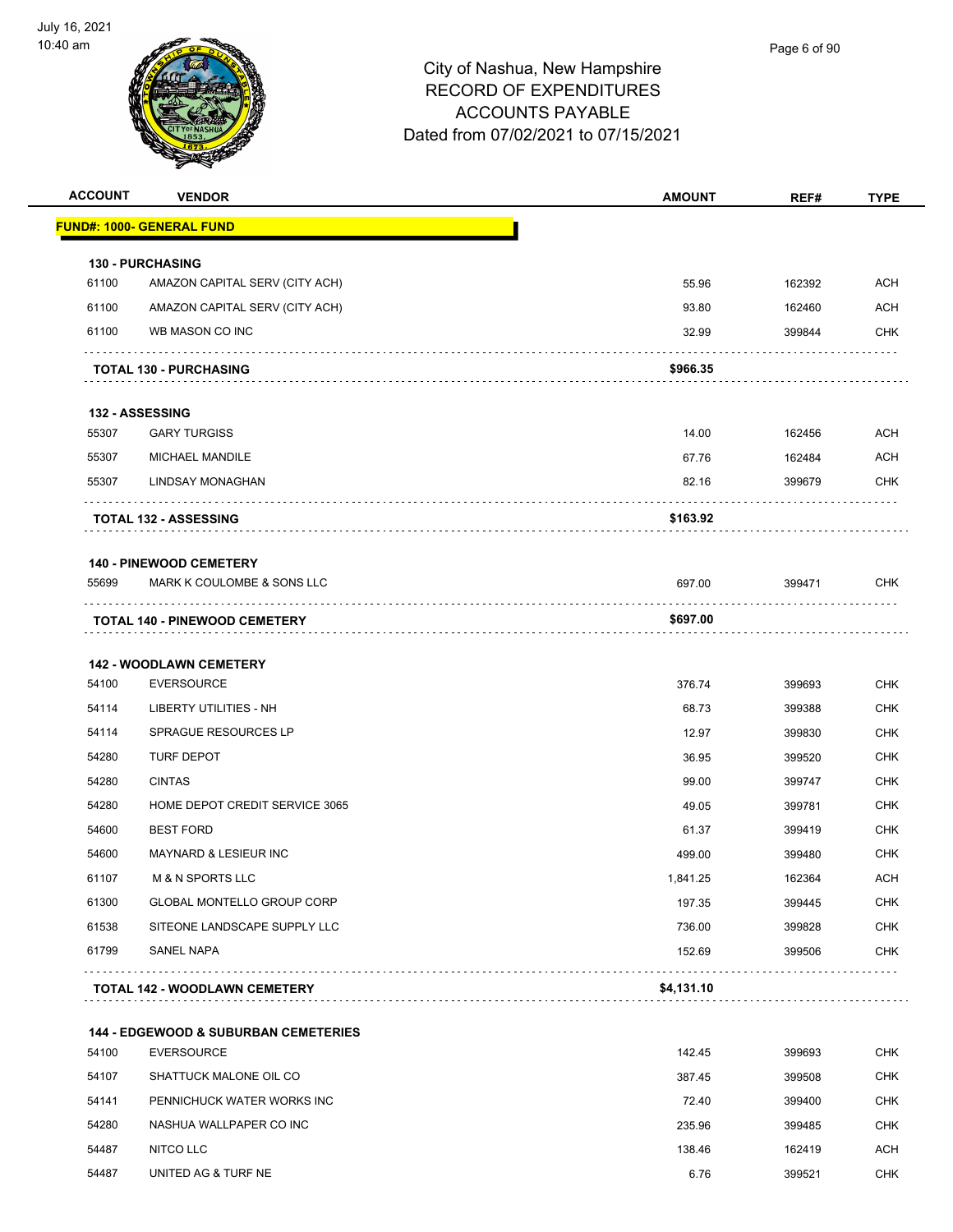

| <b>ACCOUNT</b> | <b>VENDOR</b>                                         | <b>AMOUNT</b> | REF#   | <b>TYPE</b> |
|----------------|-------------------------------------------------------|---------------|--------|-------------|
|                | FUND#: 1000- GENERAL FUND                             |               |        |             |
|                | <b>144 - EDGEWOOD &amp; SUBURBAN CEMETERIES</b>       |               |        |             |
| 54487          | <b>FRIGID FLUID CO</b>                                | 22.45         | 399766 | <b>CHK</b>  |
| 61300          | <b>GLOBAL MONTELLO GROUP CORP</b>                     | 314.00        | 399445 | <b>CHK</b>  |
| 61307          | SHATTUCK MALONE OIL CO                                | 187.13        | 399827 | CHK         |
|                | <b>TOTAL 144 - EDGEWOOD &amp; SUBURBAN CEMETERIES</b> | \$1,507.06    |        |             |
| 150 - POLICE   |                                                       |               |        |             |
| 53999          | AAA CREDIT SCREENING SERV LLC                         | 90.00         | 399719 | <b>CHK</b>  |
| 54100          | <b>EVERSOURCE</b>                                     | 265.28        | 399379 | <b>CHK</b>  |
| 54100          | EVERSOUCE-POWER SUPPLY                                | 15,146.47     | 399692 | CHK         |
| 54100          | <b>EVERSOURCE</b>                                     | 627.21        | 399693 | <b>CHK</b>  |
| 54114          | <b>LIBERTY UTILITIES - NH</b>                         | 1,145.89      | 399382 | <b>CHK</b>  |
| 54114          | LIBERTY UTILITIES - NH                                | 29.57         | 399383 | <b>CHK</b>  |
| 54114          | LIBERTY UTILITIES - NH                                | 58.51         | 399697 | <b>CHK</b>  |
| 54114          | SPRAGUE RESOURCES LP                                  | 1,527.40      | 399830 | CHK         |
| 54141          | PENNICHUCK WATER WORKS INC                            | 1,476.11      | 399708 | <b>CHK</b>  |
| 54243          | J LAWRENCE HALL COMPANY LLC                           | 1,241.09      | 162410 | ACH         |
| 54280          | AMERICAN SECURITY & FIRE PROTE                        | 295.00        | 399410 | <b>CHK</b>  |
| 54280          | F W WEBB COMPANY                                      | 35.12         | 399439 | <b>CHK</b>  |
| 54280          | NORMAN E DAY INC                                      | 695.00        | 399810 | CHK         |
| 54407          | NATIONAL EMERGENCY NUMBER ASSN                        | 255.00        | 399803 | <b>CHK</b>  |
| 54407          | RELX INC DBA LEXISNEXIS                               | 172.00        | 399821 | CHK         |
| 54487          | <b>HEARTLINE FITNESS SYSTEMS</b>                      | 229.32        | 162472 | ACH         |
| 54487          | ASAP FIRE & SAFETY CORP                               | 2,757.20      | 399413 | <b>CHK</b>  |
| 54600          | LENCO ARMORED VEHICLES                                | 2,676.63      | 399467 | <b>CHK</b>  |
| 54600          | SULLIVAN TIRE COMPANY                                 | 126.00        | 399514 | <b>CHK</b>  |
| 54849          | VERIZON WIRELESS-286546928                            | 1,174.90      | 399402 | <b>CHK</b>  |
| 54849          | CONSOLIDATED COMMUNICATIONS                           | 355.46        | 399689 | <b>CHK</b>  |
| 54899          | US POSTAL SERVICE                                     | 422.00        | 399688 | <b>CHK</b>  |
| 55307          | <b>DEREK IBELL</b>                                    | 44.80         | 399677 | <b>CHK</b>  |
| 55307          | <b>TRAVIS SOUCY</b>                                   | 44.80         | 399686 | <b>CHK</b>  |
| 55400          | FBI-LEEDA INC                                         | 2,085.00      | 399381 | <b>CHK</b>  |
| 55607          | UNITED PARCEL SERVICE                                 | 121.53        | 399712 | <b>CHK</b>  |
| 55699          | ABSOLUTE DATA DESTRUCTION                             | 143.10        | 399406 | <b>CHK</b>  |
| 61100          | AMAZON CAPITAL SERV (CITY ACH)                        | 148.00        | 162460 | ACH         |
| 61100          | WB MASON CO INC                                       | 125.41        | 399844 | <b>CHK</b>  |
| 61107          | EAST COAST EMERGENCY OUTFITTER                        | 1,082.51      | 399436 | <b>CHK</b>  |
| 61110          | <b>CURTIS BLUE LINE</b>                               | 564.00        | 399429 | <b>CHK</b>  |
| 61110          | TREK RETAIL CORPORATION                               | 251.97        | 399516 | <b>CHK</b>  |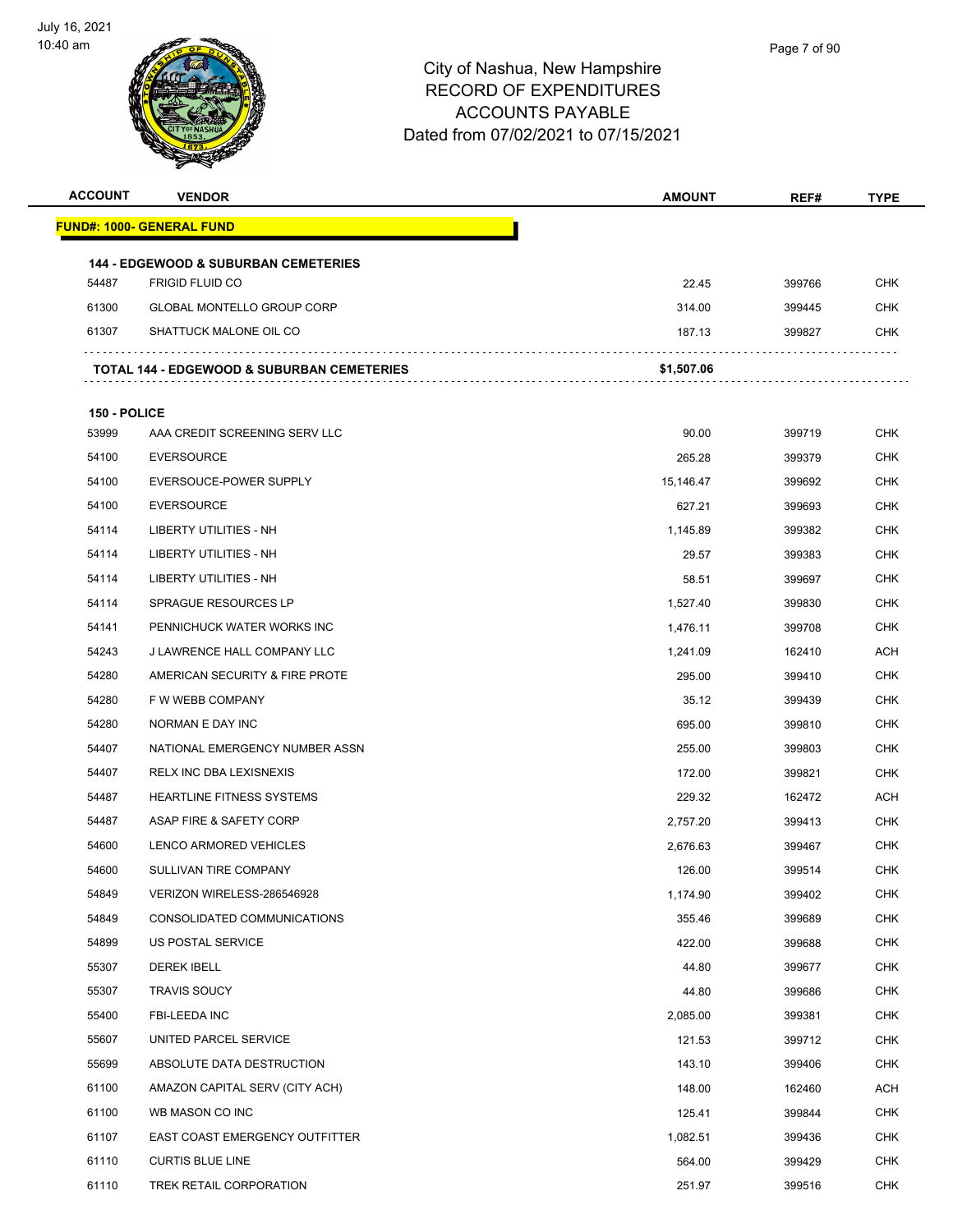

| <b>ACCOUNT</b> | <b>VENDOR</b>                    | <b>AMOUNT</b> | REF#   | <b>TYPE</b> |
|----------------|----------------------------------|---------------|--------|-------------|
|                | <b>FUND#: 1000- GENERAL FUND</b> |               |        |             |
| 150 - POLICE   |                                  |               |        |             |
| 61121          | NORTHERN SAFETY CO INC           | 251.88        | 399812 | <b>CHK</b>  |
| 61142          | ZOLL MEDICAL CORPORATION         | 1,230.00      | 399529 | <b>CHK</b>  |
| 61142          | TACTICAL MEDICAL SOLUTIONS INC   | 529.18        | 399834 | <b>CHK</b>  |
| 61185          | <b>ULINE</b>                     | 72.70         | 162421 | ACH         |
| 61185          | <b>ULINE</b>                     | 216.51        | 162497 | <b>ACH</b>  |
| 61185          | TRI-TECH FORENSICS INC           | 141.00        | 399517 | <b>CHK</b>  |
| 61299          | <b>BATTERIES PLUS</b>            | 159.96        | 399735 | <b>CHK</b>  |
| 61299          | <b>CENTRAL EQUIPMENT LLC</b>     | 129.00        | 399745 | <b>CHK</b>  |
| 61428          | HOME DEPOT CREDIT SERVICE 3073   | 16.48         | 399458 | <b>CHK</b>  |
| 61428          | UNITED AG & TURF NE              | 16.17         | 399521 | <b>CHK</b>  |
| 61428          | THE DURKIN CO INC                | 1,826.44      | 399761 | <b>CHK</b>  |
| 61650          | WB MASON CO INC                  | 315.50        | 399844 | <b>CHK</b>  |
| 61705          | MAYNARD & LESIEUR INC            | 2,255.61      | 399475 | <b>CHK</b>  |
| 61799          | FACTORY MOTOR PARTS              | 289.89        | 162401 | <b>ACH</b>  |
| 61799          | <b>BEST FORD</b>                 | 3,260.92      | 399419 | <b>CHK</b>  |
| 61799          | CARPARTS DISTRIBUTION CENTER,    | 160.19        | 399422 | <b>CHK</b>  |
| 61799          | HOME DEPOT CREDIT SERVICE 3073   | 22.74         | 399458 | <b>CHK</b>  |
| 61799          | MACMULKIN CHEVROLET INC          | 63.39         | 399469 | <b>CHK</b>  |
| 61799          | MANCHESTER HARLEY-DAVIDSON       | 1,530.63      | 399470 | <b>CHK</b>  |
| 61799          | MAYNARD & LESIEUR INC            | 229.25        | 399475 | <b>CHK</b>  |
| 61799          | CARPARTS DISTRIBUTION CENTER,    | (23.91)       | 399743 | <b>CHK</b>  |
| 61799          | NORTHERN FOREIGN CAR PARTS INC   | 45.48         | 399811 | <b>CHK</b>  |
| 61799          | SAFETY-KLEEN SYSTEMS INC         | 267.07        | 399822 | <b>CHK</b>  |
| 61910          | PETTY CASH                       | 72.21         | 399683 | <b>CHK</b>  |
| 61910          | PETTY CASH                       | 63.25         | 399684 | <b>CHK</b>  |
| 71221          | <b>GOVCONNECTION INC</b>         | 1,425.00      | 162405 | <b>ACH</b>  |
| 71221          | <b>GOVCONNECTION INC</b>         | 78.00         | 162469 | <b>ACH</b>  |
| 71400          | HOME DEPOT CREDIT SERVICE 3073   | 240.21        | 399782 | <b>CHK</b>  |
|                | <b>TOTAL 150 - POLICE</b>        | \$50,297.03   |        |             |
|                |                                  |               |        |             |

**152 - FIRE**

| 54100 | <b>EVERSOURCE</b>           | 8,743.96 | 399693 | <b>CHK</b> |
|-------|-----------------------------|----------|--------|------------|
| 54100 | WORTHEN SOLAR LLC           | 4.298.97 | 399845 | <b>CHK</b> |
| 54114 | LIBERTY UTILITIES - NH      | 463.82   | 399385 | <b>CHK</b> |
| 54114 | LIBERTY UTILITIES - NH      | 117.09   | 399387 | <b>CHK</b> |
| 54114 | LIBERTY UTILITIES - NH      | 99.34    | 399696 | <b>CHK</b> |
| 54114 | LIBERTY UTILITIES - NH      | 131.82   | 399704 | <b>CHK</b> |
| 54114 | <b>SPRAGUE RESOURCES LP</b> | 1.171.54 | 399830 | <b>CHK</b> |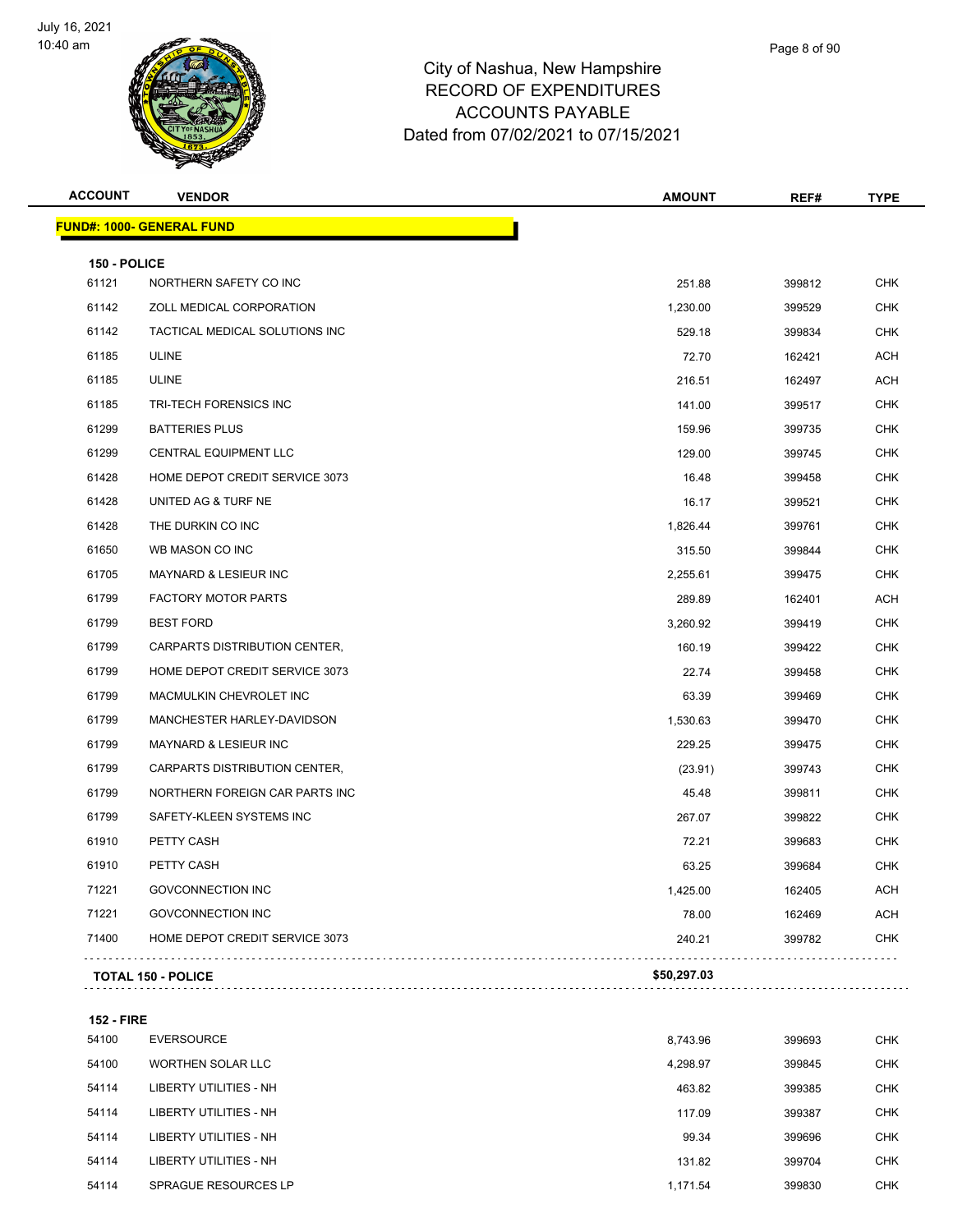

| <b>ACCOUNT</b>             | <b>VENDOR</b>                     | <b>AMOUNT</b> | REF#   | <b>TYPE</b> |
|----------------------------|-----------------------------------|---------------|--------|-------------|
|                            | <u> FUND#: 1000- GENERAL FUND</u> |               |        |             |
|                            |                                   |               |        |             |
| <b>152 - FIRE</b><br>54141 | PENNICHUCK WATER WORKS INC        | 1,131.63      | 399400 | <b>CHK</b>  |
| 54141                      | PENNICHUCK WATER WORKS INC        | 394.06        | 399708 | <b>CHK</b>  |
| 54243                      | AE MECHANICAL INC                 | 599.80        | 399407 | <b>CHK</b>  |
| 54243                      | AE MECHANICAL INC                 | 299.85        | 399722 | <b>CHK</b>  |
| 54280                      | BK SYSTEMS INC                    | 266.00        | 399420 | <b>CHK</b>  |
| 54280                      | PETTY CASH                        | 16.87         | 399681 | <b>CHK</b>  |
| 54280                      | GATE CITY FENCE CO INC            | 3,240.00      | 399768 | <b>CHK</b>  |
| 54280                      | HARRY W WELLS & SON INC           | 189.00        | 399779 | <b>CHK</b>  |
| 54280                      | HOME DEPOT CREDIT SERVICE 3065    | 37.90         | 399781 | <b>CHK</b>  |
| 54280                      | NASH CONSTRUCTION LLC             | 2,650.05      | 399798 | <b>CHK</b>  |
| 54414                      | HOME DEPOT CREDIT SERVICE 3065    | 146.19        | 399781 | <b>CHK</b>  |
| 54600                      | <b>SANEL NAPA</b>                 | 1,606.61      | 399505 | <b>CHK</b>  |
| 55118                      | <b>SPRINT</b>                     | 213.19        | 399709 | <b>CHK</b>  |
| 55307                      | PETTY CASH                        | 28.00         | 399681 | <b>CHK</b>  |
| 55607                      | UNITED PARCEL SERVICE             | 6.63          | 399712 | <b>CHK</b>  |
| 55699                      | DAVE'S QUALITY DRY CLEANING       | 482.00        | 399431 | <b>CHK</b>  |
| 55699                      | TRUE BLUE CLEANERS                | 53.35         | 399836 | <b>CHK</b>  |
| 61100                      | AMAZON CAPITAL SERV (CITY ACH)    | 356.96        | 162392 | <b>ACH</b>  |
| 61107                      | FIRE TECH & SAFETY OF NEW ENGL    | 2,190.00      | 162467 | <b>ACH</b>  |
| 61107                      | <b>JB SIMONS INC</b>              | 817.00        | 399462 | <b>CHK</b>  |
| 61110                      | BERGERON PROTECTIVE CLOTHING      | 23,224.96     | 399418 | <b>CHK</b>  |
| 61110                      | BERGERON PROTECTIVE CLOTHING      | 632.26        | 399736 | <b>CHK</b>  |
| 61245                      | AMAZON CAPITAL SERV (CITY ACH)    | 31.47         | 162460 | <b>ACH</b>  |
| 61245                      | HOME DEPOT CREDIT SERVICE 3065    | 299.30        | 399781 | <b>CHK</b>  |
| 61299                      | AMAZON CAPITAL SERV (CITY ACH)    | 79.96         | 162460 | <b>ACH</b>  |
| 61428                      | AMAZON CAPITAL SERV (CITY ACH)    | 119.99        | 162392 | <b>ACH</b>  |
| 61428                      | NEW ENGLAND PAPER & SUPPLY        | 905.81        | 399487 | <b>CHK</b>  |
| 61428                      | NEW ENGLAND PAPER & SUPPLY        | 134.88        | 399807 | <b>CHK</b>  |
| 61499                      | AMAZON CAPITAL SERV (CITY ACH)    | 109.85        | 162392 | <b>ACH</b>  |
| 61499                      | HOME DEPOT CREDIT SERVICE 3065    | 15.96         | 399781 | <b>CHK</b>  |
| 61699                      | POWER & TELEPHONE SUPPLY CO       | 3,178.50      | 399820 | <b>CHK</b>  |
| 61705                      | MAYNARD & LESIEUR INC             | 80.00         | 399476 | <b>CHK</b>  |
| 61709                      | <b>SANEL NAPA</b>                 | 32.28         | 399505 | <b>CHK</b>  |
| 61799                      | ALLEGIANCE TRUCKS LLC             | 826.18        | 399408 | <b>CHK</b>  |
| 61799                      | SANEL NAPA                        | 86.64         | 399505 | CHK         |
| 61799                      | ALLEGIANCE TRUCKS                 | 1,592.72      | 399725 | <b>CHK</b>  |
| 68337                      | NASHUA FIREMEN'S RELIEF ASSOC     | 980.00        | 399799 | <b>CHK</b>  |
| 71400                      | FIRE TECH & SAFETY OF NEW ENGL    | 5,321.60      | 162402 | <b>ACH</b>  |
|                            |                                   |               |        |             |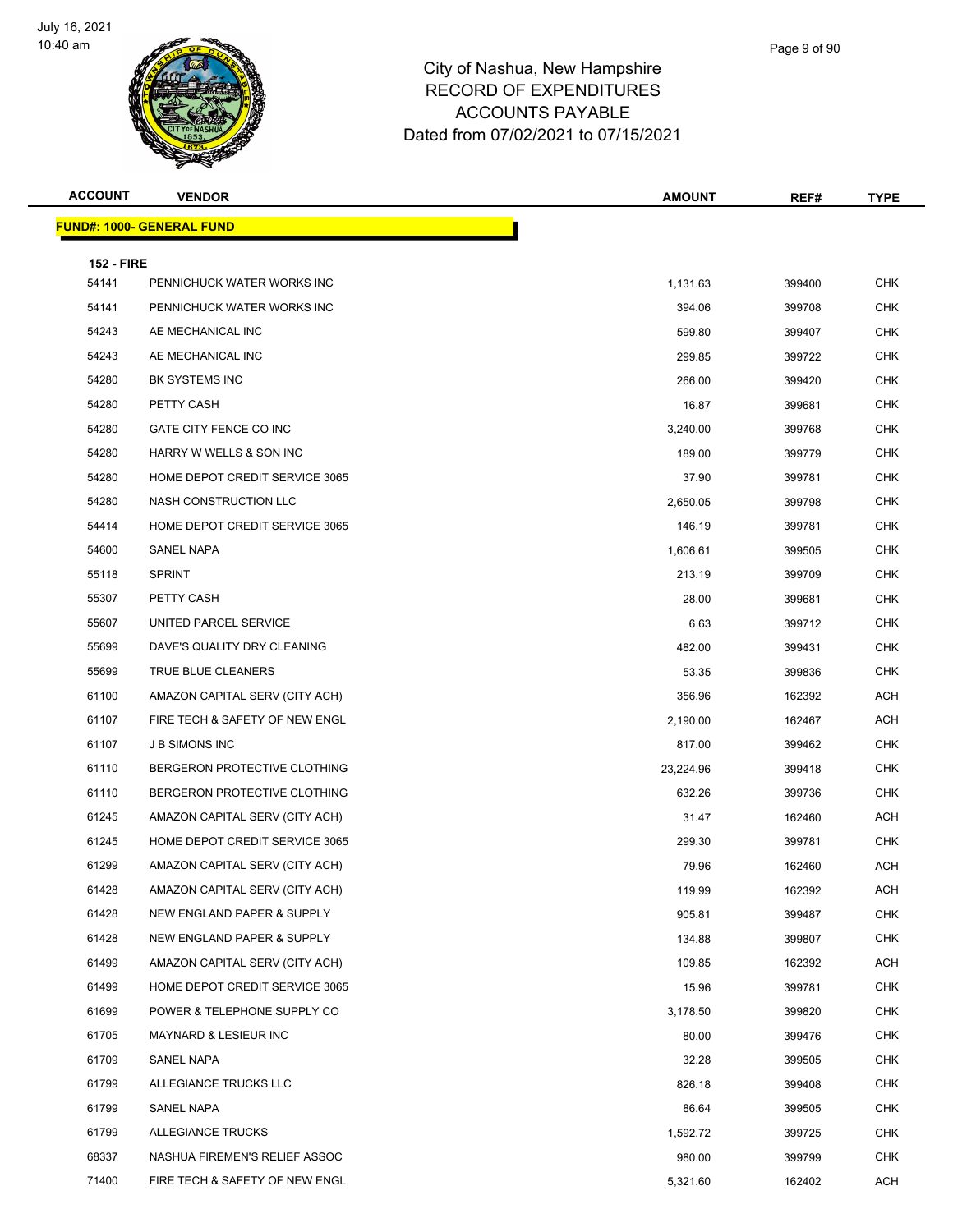

| <b>ACCOUNT</b>    | <b>VENDOR</b>                              | <b>AMOUNT</b> | REF#   | <b>TYPE</b> |
|-------------------|--------------------------------------------|---------------|--------|-------------|
|                   | <u> FUND#: 1000- GENERAL FUND</u>          |               |        |             |
| <b>152 - FIRE</b> |                                            |               |        |             |
| 71400             | FIRE TECH & SAFETY OF NEW ENGL             | (1,275.00)    | 162467 | <b>ACH</b>  |
| 71400             | PETTY CASH                                 | 19.47         | 399681 | <b>CHK</b>  |
| 71400             | STRYKER SALES CORPORATION                  | 15,747.70     | 399833 | <b>CHK</b>  |
| 71432             | AMAZON CAPITAL SERV (CITY ACH)             | 74.93         | 162460 | <b>ACH</b>  |
| 71432             | PETTY CASH                                 | 8.00          | 399681 | <b>CHK</b>  |
| 71800             | AMAZON CAPITAL SERV (CITY ACH)             | 1,299.48      | 162392 | <b>ACH</b>  |
| 71800             | <b>BARON'S MAJOR BRANDS</b>                | 1,108.99      | 399416 | <b>CHK</b>  |
|                   | <b>TOTAL 152 - FIRE</b>                    | \$84,387.56   |        |             |
|                   | <b>153 - BUILDING INSPECTION</b>           |               |        |             |
| 55307             | TIMOTHY DUPONT                             | 343.28        | 162400 | <b>ACH</b>  |
| 55307             | <b>MARK COLLINS</b>                        | 80.64         | 399364 | <b>CHK</b>  |
| 55307             | DAWN MICHAUD                               | 154.00        | 399370 | <b>CHK</b>  |
| 55307             | <b>RUSS MARCUM</b>                         | 276.58        | 399680 | <b>CHK</b>  |
| 55307             | <b>JEFFREY RICHARD</b>                     | 388.08        | 399685 | <b>CHK</b>  |
| 71900             | AMAZON CAPITAL SERV (CITY ACH)             | 25.10         | 162392 | <b>ACH</b>  |
|                   | <b>TOTAL 153 - BUILDING INSPECTION</b>     | \$1,267.68    |        |             |
|                   | <b>155 - CODE ENFORCEMENT</b>              |               |        |             |
| 55100             | VERIZON WIRELESS 542313821-001             | 120.03        | 399717 | <b>CHK</b>  |
| 55307             | ROBERT SOUSA                               | 372.40        | 162388 | ACH         |
|                   | <b>TOTAL 155 - CODE ENFORCEMENT</b>        | \$492.43      |        |             |
|                   | <b>157 - CITYWIDE COMMUNICATIONS</b>       |               |        |             |
| 54100             | <b>EVERSOURCE</b>                          | 542.45        | 399379 | CHK         |
| 54100             | <b>EVERSOURCE</b>                          | 682.62        | 399693 | <b>CHK</b>  |
| 54243             | AAA ENERGY SERVICE CO                      | 2,447.66      | 399720 | <b>CHK</b>  |
| 61705             | MAYNARD & LESIEUR INC                      | 395.20        | 399475 | CHK         |
|                   | <b>TOTAL 157 - CITYWIDE COMMUNICATIONS</b> | \$4,067.93    |        |             |
|                   | <b>158 - PARKING ENFORCEMENT</b>           |               |        |             |
| 54625             | <b>D &amp; R TOWING INC</b>                | 1,390.00      | 399755 | <b>CHK</b>  |
| 55100             | <b>SPRINT</b>                              | 189.00        | 399709 | <b>CHK</b>  |
| 55100             | VERIZON WIRELESS-242339465                 | 169.96        | 399718 | <b>CHK</b>  |
|                   |                                            |               |        |             |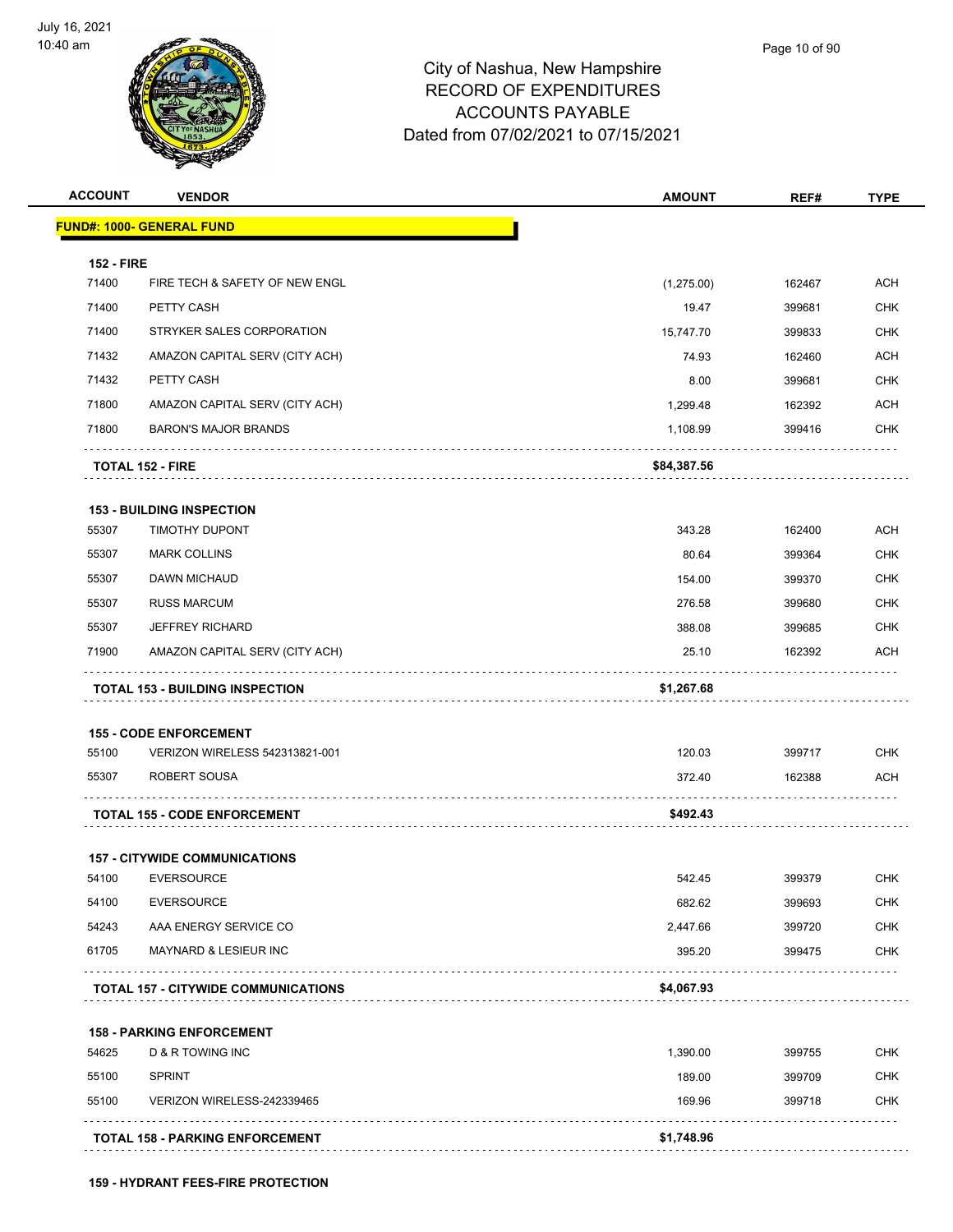| <b>ACCOUNT</b>         | <b>VENDOR</b>                                   | <b>AMOUNT</b> | REF#   | <b>TYPE</b> |
|------------------------|-------------------------------------------------|---------------|--------|-------------|
|                        | <b>FUND#: 1000- GENERAL FUND</b>                |               |        |             |
|                        | <b>159 - HYDRANT FEES-FIRE PROTECTION</b>       |               |        |             |
| 54835                  | PENNICHUCK WATER WORKS INC                      | 275,750.75    | 399708 | <b>CHK</b>  |
|                        | <b>TOTAL 159 - HYDRANT FEES-FIRE PROTECTION</b> | \$275,750.75  |        |             |
|                        | <b>160 - PW-ADMIN &amp; ENGINEERING</b>         |               |        |             |
| 54100                  | <b>EVERSOURCE</b>                               | 1,084.39      | 399693 | <b>CHK</b>  |
| 54114                  | <b>LIBERTY UTILITIES - NH</b>                   | 62.61         | 399383 | <b>CHK</b>  |
| 54114                  | <b>SPRAGUE RESOURCES LP</b>                     | 61.87         | 399830 | <b>CHK</b>  |
| 54141                  | PENNICHUCK WATER WORKS INC                      | 132.50        | 399400 | <b>CHK</b>  |
| 54141                  | PENNICHUCK WATER WORKS INC                      | 132.57        | 399708 | <b>CHK</b>  |
| 55118                  | <b>SPRINT</b>                                   | 171.77        | 399709 | <b>CHK</b>  |
| 55307                  | <b>ROBERT MEUNIER</b>                           | 264.88        | 399369 | <b>CHK</b>  |
| 55307                  | <b>WILLIAM TOOMEY</b>                           | 388.64        | 399374 | <b>CHK</b>  |
| 61100                  | AMAZON CAPITAL SERV (CITY ACH)                  | 396.94        | 162392 | <b>ACH</b>  |
| 61100                  | AMAZON CAPITAL SERV (CITY ACH)                  | (123.70)      | 162460 | <b>ACH</b>  |
| 61100                  | WB MASON CO INC                                 | 88.00         | 399844 | <b>CHK</b>  |
| 61107                  | REFLECTIVE APPAREL FACTORY INC                  | 103.68        | 399497 | <b>CHK</b>  |
| 71800                  | <b>DIANE THIBODEAU</b>                          | 279.99        | 162389 | ACH         |
|                        | TOTAL 160 - PW-ADMIN & ENGINEERING              | \$3,044.14    |        |             |
|                        |                                                 |               |        |             |
| 161 - STREETS<br>54100 | <b>EVERSOURCE</b>                               | 297.61        | 399379 | <b>CHK</b>  |
| 54100                  | <b>EVERSOURCE</b>                               | 4,972.61      | 399693 | <b>CHK</b>  |
| 54114                  | LIBERTY UTILITIES - NH                          | 899.77        | 399386 | <b>CHK</b>  |
| 54114                  | <b>SPRAGUE RESOURCES LP</b>                     | 1,089.90      | 399830 | <b>CHK</b>  |
| 54141                  | PENNICHUCK WATER WORKS INC                      | 996.08        | 399708 | <b>CHK</b>  |
| 54200                  | RCL CLEANING SERVICES INC                       | 395.00        | 399496 | <b>CHK</b>  |
| 54280                  | F W WEBB COMPANY                                | 270.44        | 399439 | <b>CHK</b>  |
| 54280                  | HOME DEPOT CREDIT SERVICE 3065                  | 144.74        | 399781 | <b>CHK</b>  |
| 54305                  | NASHUA FARMERS EXCHANGE INC                     | 16.90         | 399484 | <b>CHK</b>  |
| 54305                  | OCEAN STATE SIGNAL CO                           | 1,800.00      | 399813 | <b>CHK</b>  |
| 54492                  | <b>SPRINT</b>                                   | 3,939.10      | 399709 | <b>CHK</b>  |
| 54600                  | <b>FACTORY MOTOR PARTS</b>                      | 264.11        | 162401 | <b>ACH</b>  |
| 54600                  | NITCO LLC                                       | 238.08        | 162419 | <b>ACH</b>  |
| 54600                  | THE HOPE GROUP                                  | 90.32         | 162473 | <b>ACH</b>  |
| 54600                  | HOWARD P FAIRFIELD LLC                          | 61.00         | 162474 | <b>ACH</b>  |
| 54600                  | MCDEVITT TRUCKS INC                             | 178.68        | 162486 | <b>ACH</b>  |
| 54600                  | MHQ INC                                         | 250.00        | 162488 | <b>ACH</b>  |
| 54600                  | ALLEGIANCE TRUCKS LLC                           | 1,555.70      | 399408 | <b>CHK</b>  |
|                        |                                                 |               |        |             |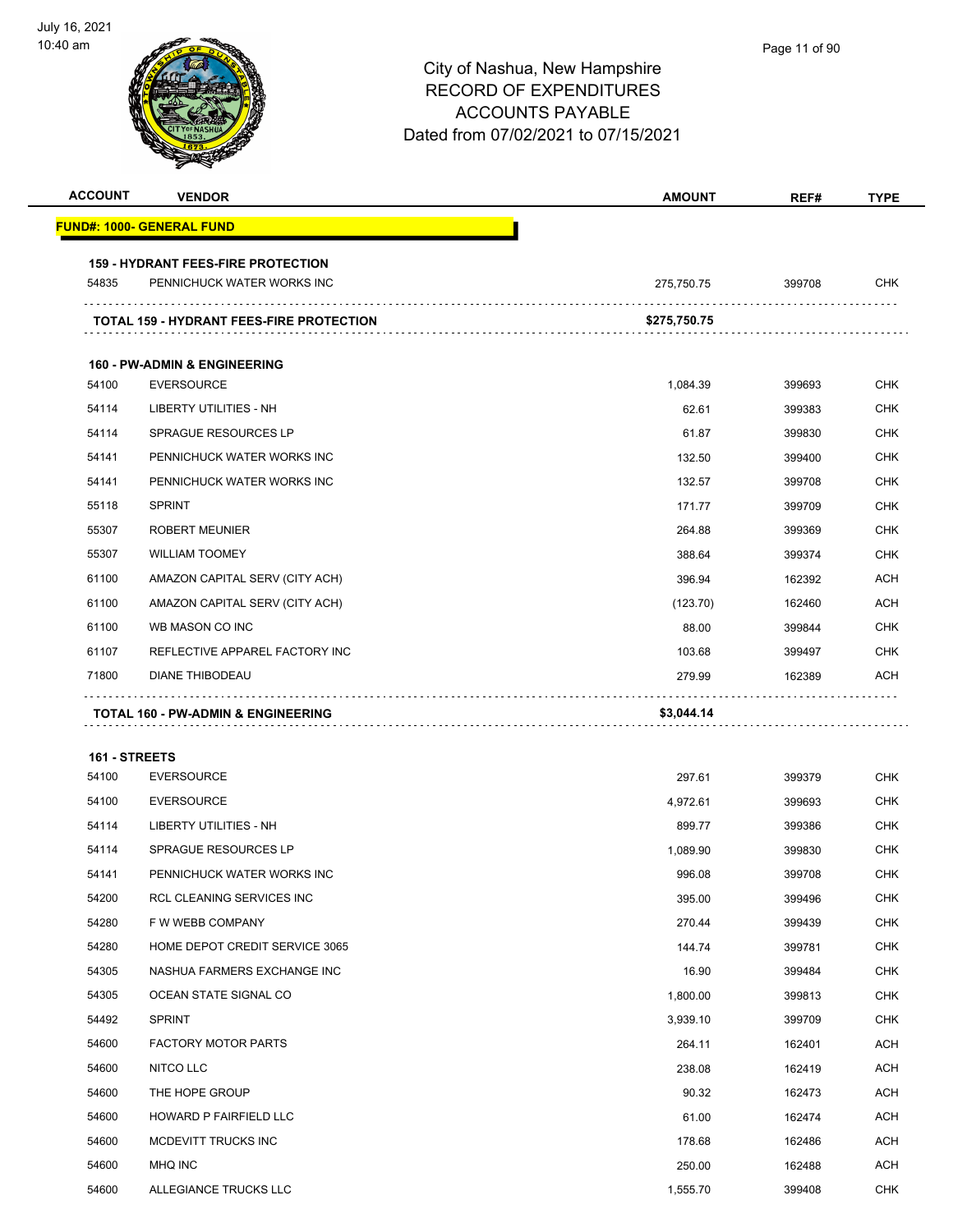

| <b>ACCOUNT</b>         | <b>VENDOR</b>                     | <b>AMOUNT</b> | REF#   | <b>TYPE</b> |
|------------------------|-----------------------------------|---------------|--------|-------------|
|                        | <b>FUND#: 1000- GENERAL FUND</b>  |               |        |             |
|                        |                                   |               |        |             |
| 161 - STREETS<br>54600 | AUTO ELECTRIC WAREHOUSE INC       | 295.00        | 399414 | <b>CHK</b>  |
| 54600                  | <b>BEST FORD</b>                  | 114.47        | 399419 | <b>CHK</b>  |
| 54600                  | CARPARTS DISTRIBUTION CENTER,     | 1,453.25      | 399422 | <b>CHK</b>  |
| 54600                  | CHAPPELL TRACTOR SALES INC        | 7.96          | 399424 | <b>CHK</b>  |
| 54600                  | D & R TOWING INC                  | 247.50        | 399430 | <b>CHK</b>  |
| 54600                  | DONOVAN SPRING CO INC             | 56.84         | 399435 | CHK         |
| 54600                  | POWERPLAN                         | 139.79        | 399495 | <b>CHK</b>  |
| 54600                  | SANEL NAPA                        | 375.43        | 399504 | <b>CHK</b>  |
| 54600                  | CARPARTS DISTRIBUTION CENTER,     | 179.95        | 399743 | CHK         |
| 54600                  | <b>CHAPPELL TRACTOR SALES INC</b> | 1,324.00      | 399746 | <b>CHK</b>  |
| 54600                  | <b>FASTENAL CO</b>                | 146.31        | 399764 | <b>CHK</b>  |
| 54600                  | <b>GMS HYDRAULICS INC</b>         | 236.56        | 399770 | CHK         |
| 54600                  | <b>GRANITE STATE GLASS</b>        | 646.27        | 399772 | <b>CHK</b>  |
| 54600                  | <b>JOE GRAFIX LLC</b>             | 170.00        | 399789 | <b>CHK</b>  |
| 55118                  | <b>SPRINT</b>                     | 118.08        | 399709 | <b>CHK</b>  |
| 55600                  | PETTY CASH                        | 18.86         | 399373 | CHK         |
| 61107                  | ALECS SHOE STORE INC              | 659.95        | 399723 | CHK         |
| 61107                  | CINTAS#016                        | 251.45        | 399748 | <b>CHK</b>  |
| 61299                  | PETTY CASH                        | 92.17         | 399373 | CHK         |
| 61299                  | HOME DEPOT CREDIT SERVICE 3065    | (25.94)       | 399781 | <b>CHK</b>  |
| 61300                  | <b>GLOBAL MONTELLO GROUP CORP</b> | 10,204.81     | 399769 | <b>CHK</b>  |
| 61307                  | SHATTUCK MALONE OIL CO            | 28,373.05     | 399827 | CHK         |
| 61310                  | ALTERNATIVE VEHICLE SERVICE GR    | 16,511.87     | 162462 | ACH         |
| 61428                  | HOME DEPOT CREDIT SERVICE 3065    | 19.94         | 399457 | <b>CHK</b>  |
| 61507                  | <b>BROX INDUSTRIES INC</b>        | 816.53        | 162394 | <b>ACH</b>  |
| 61507                  | <b>BROX INDUSTRIES INC</b>        | 215.60        | 162465 | ACH         |
| 61507                  | CONTINENTAL PAVING INC            | 2,613.06      | 399426 | <b>CHK</b>  |
| 61535                  | <b>BROX INDUSTRIES INC</b>        | 698.17        | 162394 | ACH         |
| 61535                  | <b>BROX INDUSTRIES INC</b>        | 118.80        | 162465 | <b>ACH</b>  |
| 61542                  | PERMA LINE CORP OF NEW ENGLAND    | 41.95         | 399492 | <b>CHK</b>  |
| 61556                  | OCEAN STATE SIGNAL CO             | 1,400.00      | 399813 | <b>CHK</b>  |
| 61556                  | OMEGA INDUSTRIAL SUPPLY           | 121.71        | 399814 | CHK         |
| 61560                  | HUDSON QUARRY CORP                | 588.20        | 399459 | <b>CHK</b>  |
| 61560                  | <b>HUDSON QUARRY CORP</b>         | 129.25        | 399784 | <b>CHK</b>  |
| 61705                  | MAYNARD & LESIEUR INC             | 1,023.08      | 399478 | <b>CHK</b>  |
| 61705                  | MAYNARD & LESIEUR INC             | 32.25         | 399479 | <b>CHK</b>  |
| 61705                  | MAYNARD & LESIEUR INC             | 259.54        | 399796 | <b>CHK</b>  |
| 61799                  | <b>GRAINGER</b>                   | 60.79         | 399771 | <b>CHK</b>  |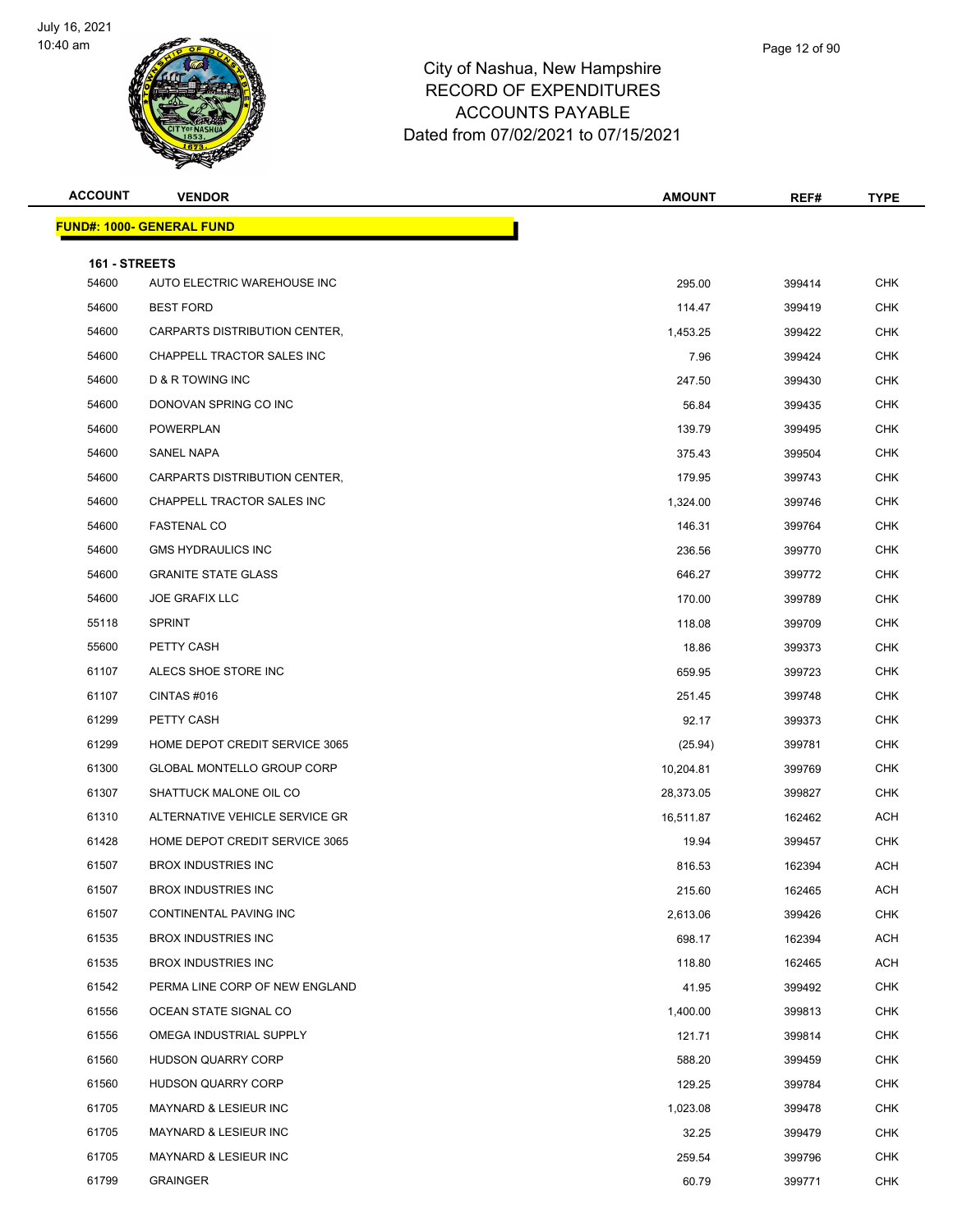

| <b>ACCOUNT</b> | <b>VENDOR</b>                               | <b>AMOUNT</b> | REF#   | <b>TYPE</b> |
|----------------|---------------------------------------------|---------------|--------|-------------|
|                | <u> FUND#: 1000- GENERAL FUND</u>           |               |        |             |
| 161 - STREETS  |                                             |               |        |             |
| 71025          | <b>FASTENAL CO</b>                          | 536.97        | 399440 | <b>CHK</b>  |
| 71025          | HOME DEPOT CREDIT SERVICE 3065              | 92.73         | 399781 | <b>CHK</b>  |
|                | <b>TOTAL 161 - STREETS</b>                  | \$87,826.24   |        |             |
|                | <b>162 - STREET LIGHTING</b>                |               |        |             |
| 54100          | <b>EVERSOURCE</b>                           | 441.50        | 399379 | <b>CHK</b>  |
| 54100          | <b>EVERSOURCE</b>                           | 613.92        | 399693 | <b>CHK</b>  |
| 54276          | <b>EVERSOURCE</b>                           | 438.00        | 399380 | <b>CHK</b>  |
|                | <b>TOTAL 162 - STREET LIGHTING</b>          | \$1,493.42    |        |             |
|                | <b>166 - PARKING OPERATIONS</b>             |               |        |             |
| 54100          | <b>EVERSOURCE</b>                           | 645.45        | 399379 | <b>CHK</b>  |
| 54100          | <b>EVERSOURCE</b>                           | 357.20        | 399693 | <b>CHK</b>  |
| 54141          | PENNICHUCK WATER WORKS INC                  | 108.83        | 399400 | <b>CHK</b>  |
| 54487          | DONOVAN EQUIPMENT CO INC                    | 1,088.04      | 399760 | <b>CHK</b>  |
| 55699          | <b>B &amp; S LOCKSMITHS INC</b>             | 228.74        | 399556 | <b>CHK</b>  |
| 61299          | M & M ELECTRICAL SUPPLY CO INC              | 26.50         | 162414 | <b>ACH</b>  |
| 61299          | HOME DEPOT CREDIT SERVICE 3065              | 30.98         | 399457 | <b>CHK</b>  |
| 61299          | NASHUA WALLPAPER CO INC                     | 10.58         | 399801 | <b>CHK</b>  |
| 61542          | <b>STADIUM GRAPHICS LLC</b>                 | 2,645.00      | 399512 | <b>CHK</b>  |
|                | <b>TOTAL 166 - PARKING OPERATIONS</b>       | \$5,141.32    |        |             |
|                | 170 - HYDROELECTRIC OPERATIONS              |               |        |             |
| 54100          | <b>EVERSOURCE</b>                           | 24.11         | 399693 | <b>CHK</b>  |
| 54290          | <b>ESSEX POWER SERVICES INC</b>             | 39,142.57     | 399437 | <b>CHK</b>  |
| 55109          | <b>COMCAST</b>                              | 128.39        | 399376 | <b>CHK</b>  |
|                | <b>TOTAL 170 - HYDROELECTRIC OPERATIONS</b> | \$39,295.07   |        |             |
|                | <b>171 - COMMUNITY SERVICES</b>             |               |        |             |
| 54141          | PENNICHUCK WATER WORKS INC                  | 321.47        | 399400 | <b>CHK</b>  |
| 55200          | JANE GOODMAN                                | 205.00        | 399463 | <b>CHK</b>  |
| 61100          | AMAZON CAPITAL SERV (CITY ACH)              | 1,165.46      | 162392 | <b>ACH</b>  |
| 61100          | AMAZON CAPITAL SERV (CITY ACH)              | 227.04        | 162460 | <b>ACH</b>  |
| 61100          | NICOLE CHUTE                                | 304.20        | 399488 | <b>CHK</b>  |
| 61100          | WB MASON CO INC                             | (70.39)       | 399844 | <b>CHK</b>  |
|                | <b>TOTAL 171 - COMMUNITY SERVICES</b>       | \$2,152.78    |        |             |
|                |                                             |               |        |             |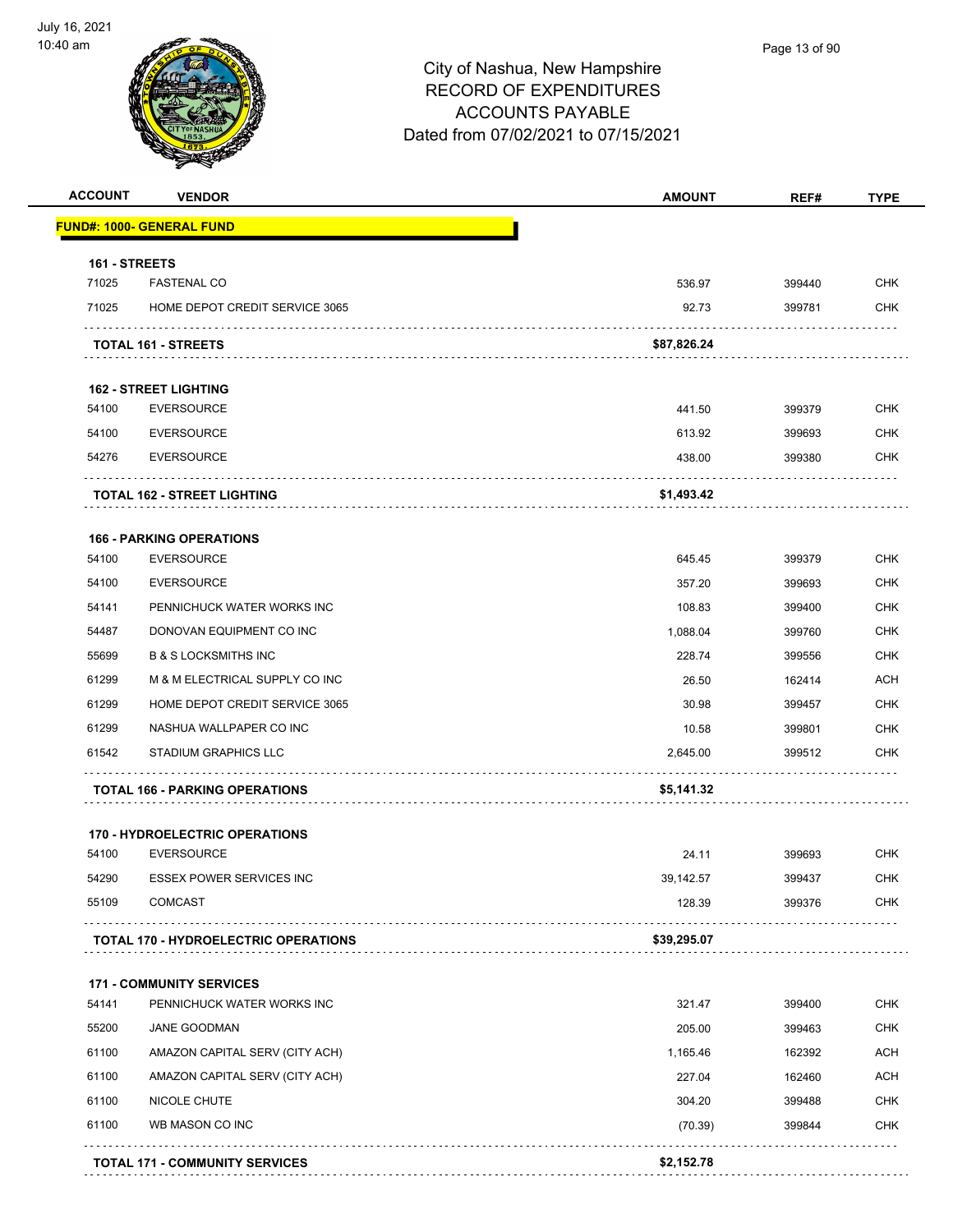

| <b>ACCOUNT</b> | <b>VENDOR</b>                                                            | <b>AMOUNT</b>    | REF#        | <b>TYPE</b> |
|----------------|--------------------------------------------------------------------------|------------------|-------------|-------------|
|                | <u> FUND#: 1000- GENERAL FUND</u>                                        |                  |             |             |
|                | <b>172 - COMMUNITY HEALTH</b>                                            |                  |             |             |
| 55118          | <b>SPRINT</b>                                                            | 92.05            | 399709      | <b>CHK</b>  |
| 55699          | ALEXANDER GRANOK MD                                                      | 900.00           | 399447      | <b>CHK</b>  |
| 61135          | NICOLE CHUTE                                                             | 24.00            | 399809      | <b>CHK</b>  |
| 61299          | AMAZON CAPITAL SERV (CITY ACH)                                           | 358.26           | 162392      | <b>ACH</b>  |
| 61299          | AMAZON CAPITAL SERV (CITY ACH)                                           | 667.22           | 162460      | <b>ACH</b>  |
|                | <b>TOTAL 172 - COMMUNITY HEALTH</b>                                      | \$2,041.53       |             |             |
|                | <b>173 - ENVIRONMENTAL HEALTH</b>                                        |                  |             |             |
| 61135          | <b>ULINE</b>                                                             | 260.00           | 162497      | <b>ACH</b>  |
| 61149          | WB MASON CO INC                                                          | 4,065.64         | 399527      | <b>CHK</b>  |
| 61299          | <b>ULINE</b>                                                             | 1,670.00         | 162497      | <b>ACH</b>  |
| 71300          | <b>ULINE</b>                                                             | 161.49           | 162497      | <b>ACH</b>  |
| 71300          | WB MASON CO INC                                                          | 211.55           | 399527      | <b>CHK</b>  |
|                | TOTAL 173 - ENVIRONMENTAL HEALTH                                         | \$6,368.68       |             |             |
| 55200          | NH LOCAL WELFARE ADMIN ASSN<br><b>TOTAL 174 - WELFARE ADMINISTRATION</b> | 50.00<br>\$50.00 | 399707<br>. | <b>CHK</b>  |
|                | <b>175 - WELFARE ASSISTANCE</b>                                          |                  |             |             |
| 55810          | THE ELEVEN REALTY GROUP                                                  | 1,430.00         | 399663      | <b>CHK</b>  |
| 55810          | <b>LAMERAND ENTERPRISES</b>                                              | 955.00           | 399665      | <b>CHK</b>  |
| 55810          | <b>CLAUDE QUIRION</b>                                                    | 450.00           | 399666      | <b>CHK</b>  |
| 55810          | <b>EDDY GRULLON RODRIGUEZ</b>                                            | 1,150.00         | 399948      | <b>CHK</b>  |
| 55810          | WEST HOLLIS TRUST                                                        | 1,350.00         | 399949      | <b>CHK</b>  |
| 55814          | <b>EVERSOURCE</b>                                                        | 516.98           | 399661      | <b>CHK</b>  |
| 55814          | LIBERTY UTILITIES                                                        | 435.00           | 399662      | <b>CHK</b>  |
| 55814          | <b>EVERSOURCE</b>                                                        | 899.00           | 399946      | <b>CHK</b>  |
| 55814          | LIBERTY UTILITIES                                                        | 910.81           | 399947      | <b>CHK</b>  |
| 55820          | <b>FARWELL FUNERAL SERVICE INC</b>                                       | 750.00           | 399664      | <b>CHK</b>  |
|                | <b>TOTAL 175 - WELFARE ASSISTANCE</b>                                    | \$8,846.79       |             |             |
|                | <b>177 - PARKS &amp; RECREATION</b>                                      |                  |             |             |
| 45999          | AMANDA BEMIS                                                             | 25.00            | 399620      | <b>CHK</b>  |
| 54100          | <b>EVERSOURCE</b>                                                        | 68.89            | 399379      | <b>CHK</b>  |
| 54100          | EVERSOUCE-POWER SUPPLY                                                   | 3,568.74         | 399692      | <b>CHK</b>  |

54100 EVERSOURCE 15,168.02 399693 CHK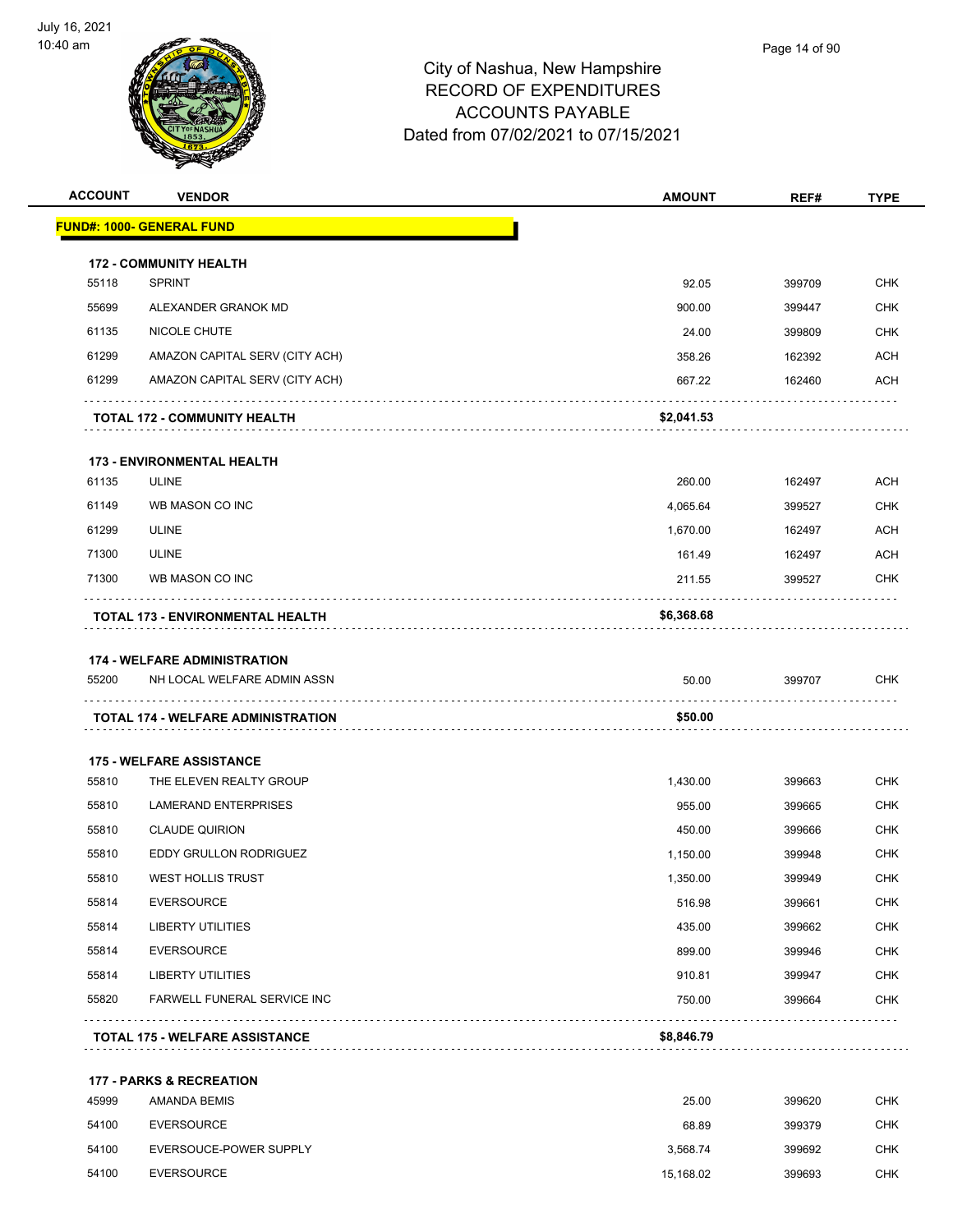

| Page 15 of 90 |  |
|---------------|--|
|               |  |

| <b>ACCOUNT</b> | <b>VENDOR</b>                        | <b>AMOUNT</b> | REF#   | <b>TYPE</b> |
|----------------|--------------------------------------|---------------|--------|-------------|
|                | <u> FUND#: 1000- GENERAL FUND</u>    |               |        |             |
|                | <b>177 - PARKS &amp; RECREATION</b>  |               |        |             |
| 54114          | LIBERTY UTILITIES - NH               | 88.02         | 399397 | <b>CHK</b>  |
| 54114          | LIBERTY UTILITIES - NH               | 64.53         | 399700 | <b>CHK</b>  |
| 54114          | LIBERTY UTILITIES - NH               | 175.75        | 399705 | <b>CHK</b>  |
| 54114          | SPRAGUE RESOURCES LP                 | 197.36        | 399830 | <b>CHK</b>  |
| 54141          | PENNICHUCK WATER WORKS INC           | 6,514.09      | 399400 | <b>CHK</b>  |
| 54141          | PENNICHUCK WATER WORKS INC           | 6,122.61      | 399708 | <b>CHK</b>  |
| 54280          | M & M ELECTRICAL SUPPLY CO INC       | 230.97        | 162414 | ACH         |
| 54280          | <b>JP PEST SERVICES LLC</b>          | 192.60        | 162479 | ACH         |
| 54280          | F W WEBB COMPANY                     | 189.09        | 399439 | <b>CHK</b>  |
| 54280          | <b>FASTENAL CO</b>                   | 116.66        | 399440 | <b>CHK</b>  |
| 54280          | <b>HAJOCA CORPORATION</b>            | 370.34        | 399450 | <b>CHK</b>  |
| 54280          | JOHNSONS ELECTRIC SUPPLY INC         | 681.18        | 399464 | <b>CHK</b>  |
| 54280          | NASHUA WALLPAPER CO INC              | 337.34        | 399485 | <b>CHK</b>  |
| 54280          | PIONEER ATHLETICS                    | 190.50        | 399494 | <b>CHK</b>  |
| 54280          | RCL CLEANING SERVICES INC            | 150.00        | 399496 | <b>CHK</b>  |
| 54280          | SITEONE LANDSCAPE SUPPLY LLC         | 2,110.04      | 399510 | <b>CHK</b>  |
| 54280          | <b>FASTENAL CO</b>                   | 7.00          | 399764 | <b>CHK</b>  |
| 54280          | <b>HAJOCA CORPORATION</b>            | 123.28        | 399775 | <b>CHK</b>  |
| 54280          | HAMPSHIRE FIRE PROTECTION CO         | 3,650.00      | 399777 | <b>CHK</b>  |
| 54280          | HOME DEPOT CREDIT SERVICE 3065       | 6,140.96      | 399781 | <b>CHK</b>  |
| 54280          | JOHNSONS ELECTRIC SUPPLY INC         | 723.18        | 399790 | <b>CHK</b>  |
| 54280          | NASHUA WALLPAPER CO INC              | 87.10         | 399801 | <b>CHK</b>  |
| 54280          | SITEONE LANDSCAPE SUPPLY LLC         | 123.72        | 399828 | <b>CHK</b>  |
| 54280          | <b>STATELINE IRRIGATION</b>          | 703.65        | 399832 | <b>CHK</b>  |
| 54487          | <b>FIMBEL GARAGE DOORS</b>           | 187.50        | 399765 | <b>CHK</b>  |
| 54600          | SANEL NAPA                           | 2,602.43      | 399501 | <b>CHK</b>  |
| 54821          | UNITED SITE SERVICES                 | 103.13        | 399522 | <b>CHK</b>  |
| 55118          | <b>SPRINT</b>                        | 178.06        | 399709 | CHK         |
| 55660          | ATLAS PYROVISION ENTERTAINMENT       | 17,500.00     | 399731 | <b>CHK</b>  |
| 55699          | HAMPSHIRE FIRE PROTECTION CO         | 105.00        | 399452 | <b>CHK</b>  |
| 55699          | HAMPSHIRE FIRE PROTECTION CO         | 193.00        | 399777 | <b>CHK</b>  |
| 61100          | AMAZON CAPITAL SERV (CITY ACH)       | 134.88        | 162460 | <b>ACH</b>  |
| 61107          | <b>KIEFER AQUATICS</b>               | 1,674.00      | 162481 | ACH         |
| 61107          | <b>MAVERICKS STITCH &amp; SCREEN</b> | 1,194.50      | 399473 | <b>CHK</b>  |
| 61114          | STREAMLINE AQUATICS                  | 137.64        | 399513 | <b>CHK</b>  |
| 61156          | D & P SWIMMING POOL                  | 365.94        | 399754 | CHK         |
| 61300          | <b>GLOBAL MONTELLO GROUP CORP</b>    | 549.65        | 399445 | <b>CHK</b>  |
| 61542          | <b>ALPHAGRAPHICS</b>                 | 70.75         | 399409 | <b>CHK</b>  |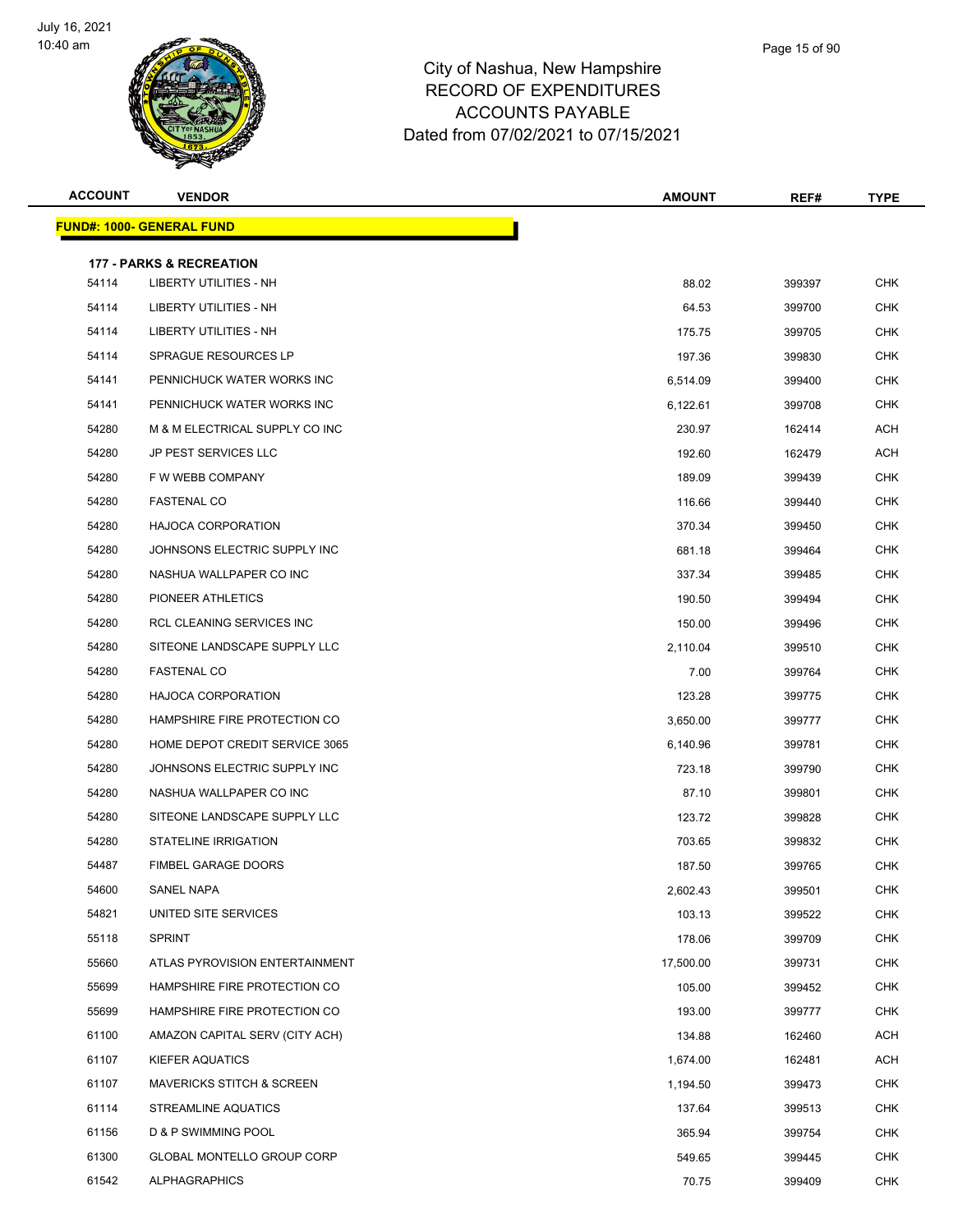

| <b>ACCOUNT</b>         | <b>VENDOR</b>                             | <b>AMOUNT</b> | REF#   | <b>TYPE</b> |
|------------------------|-------------------------------------------|---------------|--------|-------------|
|                        | <u> FUND#: 1000- GENERAL FUND</u>         |               |        |             |
|                        | <b>177 - PARKS &amp; RECREATION</b>       |               |        |             |
| 61705                  | <b>BATTERIES PLUS</b>                     | 33.98         | 399417 | <b>CHK</b>  |
| 61705                  | <b>MAYNARD &amp; LESIEUR INC</b>          | 346.55        | 399477 | <b>CHK</b>  |
| 61799                  | <b>COMMONWEALTH OF MASS</b>               | 10.95         | 399375 | CHK         |
| 61799                  | <b>BEST FORD</b>                          | 276.42        | 399419 | <b>CHK</b>  |
| 61799                  | CARPARTS DISTRIBUTION CENTER,             | 654.14        | 399422 | <b>CHK</b>  |
| 61799                  | <b>SANEL NAPA</b>                         | 46.13         | 399501 | <b>CHK</b>  |
| 61799                  | <b>SANEL NAPA</b>                         | 490.21        | 399504 | <b>CHK</b>  |
| 61799                  | <b>BEST FORD</b>                          | 737.76        | 399737 | CHK         |
| 61799                  | CARPARTS DISTRIBUTION CENTER,             | 193.79        | 399743 | <b>CHK</b>  |
| 61799                  | D & R TOWING INC                          | 95.00         | 399755 | <b>CHK</b>  |
| 61799                  | JAMES R ROSENCRANTZ & SONS INC            | 847.16        | 399786 | <b>CHK</b>  |
| 61799                  | <b>SANEL NAPA</b>                         | 987.21        | 399824 | <b>CHK</b>  |
| 61799                  | TURF DEPOT                                | 259.68        | 399837 | <b>CHK</b>  |
| 61799                  | <b>TURF PRODUCTS</b>                      | 23.72         | 399838 | <b>CHK</b>  |
| 61799                  | TURF PRODUCTS CORP                        | 969.79        | 399839 | CHK         |
| 71025                  | AMAZON CAPITAL SERV (CITY ACH)            | 124.08        | 162460 | ACH         |
|                        | <b>TOTAL 177 - PARKS &amp; RECREATION</b> | \$79,213.67   |        |             |
|                        |                                           |               |        |             |
| 179 - LIBRARY<br>54100 | EVERSOUCE-POWER SUPPLY                    | 7,202.16      | 399692 | <b>CHK</b>  |
| 54114                  | <b>SPRAGUE RESOURCES LP</b>               | 156.38        | 399830 | CHK         |
| 54280                  | <b>JP PEST SERVICES LLC</b>               | 114.00        | 162412 | <b>ACH</b>  |
| 54280                  | DEPENDABLE LOCK SERVICE INC               | 135.00        | 399433 | CHK         |
| 54280                  | <b>FERMAN FABRICS</b>                     | 2,400.00      | 399441 | <b>CHK</b>  |
| 54280                  | HOME DEPOT CREDIT SERVICE 3065            | 14.96         | 399457 | <b>CHK</b>  |
| 54428                  | <b>CELESTE GUIDICE</b>                    | 637.50        | 399423 | CHK         |
| 55109                  | <b>SPRINT</b>                             | 99.24         | 399709 | <b>CHK</b>  |
| 55307                  | LARRY CASE                                | 22.40         | 399744 | <b>CHK</b>  |
| 61100                  | ANCO SIGNS & STAMPS INC                   | 23.50         | 399412 | <b>CHK</b>  |
| 61100                  | WB MASON CO INC                           | 39.48         | 399527 | <b>CHK</b>  |
| 61100                  | ANCO SIGNS & STAMPS INC                   | 15.00         | 399729 | <b>CHK</b>  |
| 61299                  | AMAZON CAPITAL SERV (CITY ACH)            | 37.04         | 162460 | <b>ACH</b>  |
| 61299                  | MIDWEST TAPE LLC                          | 89.99         | 162489 | <b>ACH</b>  |
| 61299                  | <b>ALPHAGRAPHICS</b>                      | 96.64         | 399409 | <b>CHK</b>  |
| 61650                  | WB MASON CO INC                           | 87.09         | 399527 | <b>CHK</b>  |
| 61807                  | INGRAM LIBRARY SERVICES LLC               | 385.51        | 162408 | ACH         |
| 61807                  | INGRAM LIBRARY SERVICES LLC               | 213.31        | 162475 | <b>ACH</b>  |
| 61807                  | <b>BAKER &amp; TAYLOR</b>                 | 276.71        | 399415 | <b>CHK</b>  |
|                        |                                           |               |        |             |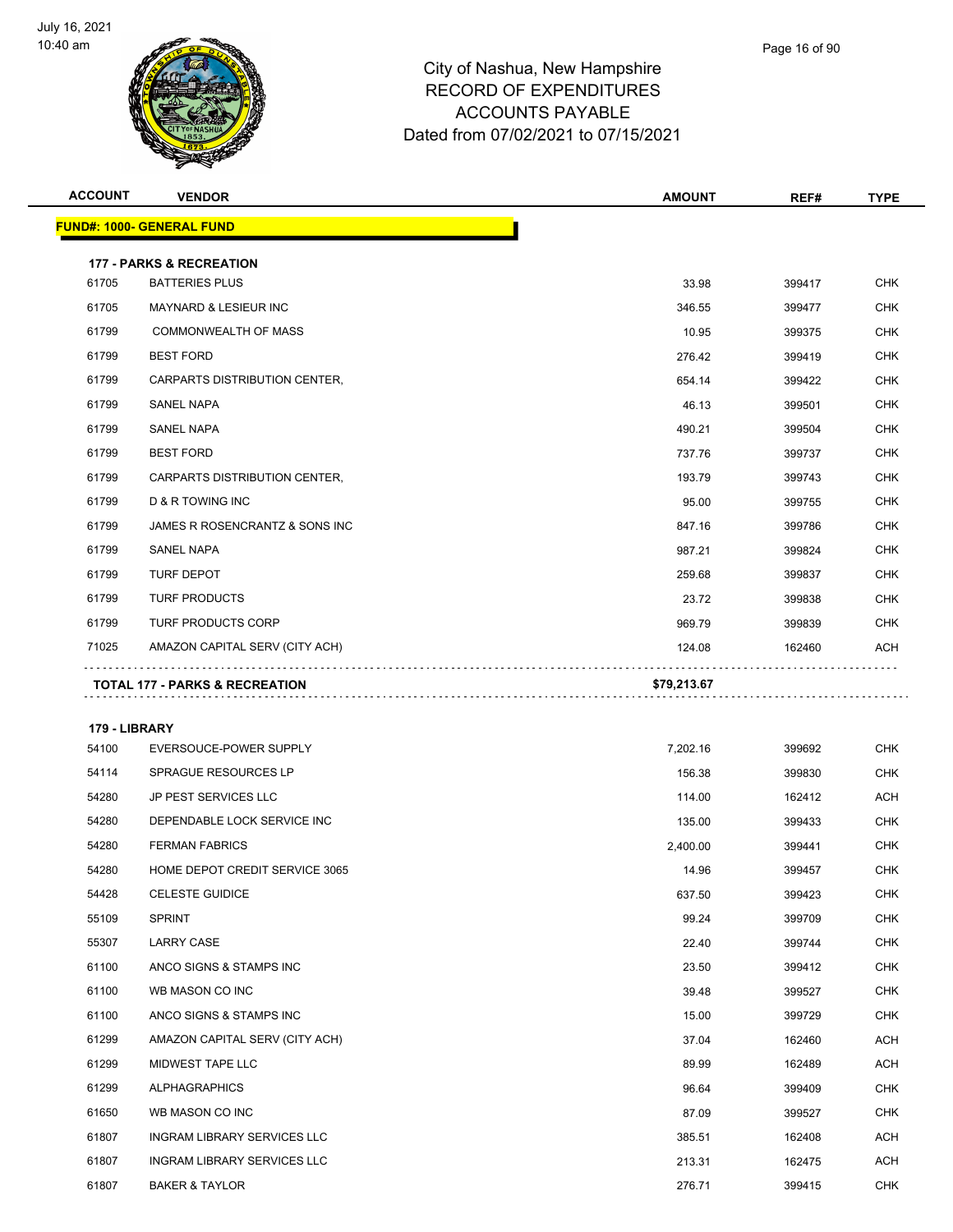

| <b>ACCOUNT</b>      | <b>VENDOR</b>                            | <b>AMOUNT</b> | REF#   | <b>TYPE</b> |
|---------------------|------------------------------------------|---------------|--------|-------------|
|                     | <u> FUND#: 1000- GENERAL FUND</u>        |               |        |             |
| 179 - LIBRARY       |                                          |               |        |             |
| 61807               | <b>BAKER &amp; TAYLOR</b>                | 439.37        | 399733 | <b>CHK</b>  |
| 61814               | INGRAM LIBRARY SERVICES LLC              | 180.46        | 162408 | <b>ACH</b>  |
| 61814               | MIDWEST TAPE LLC                         | 1,131.46      | 162489 | <b>ACH</b>  |
| 61814               | <b>BAKER &amp; TAYLOR</b>                | 211.60        | 399415 | <b>CHK</b>  |
| 61830               | <b>MIDWEST TAPE LLC</b>                  | 9,000.00      | 162489 | ACH         |
| 61830               | <b>NEWSBANK INC</b>                      | 8,500.00      | 162492 | <b>ACH</b>  |
| 61830               | <b>EBSCO INFORMATION SERVICES</b>        | 9,995.00      | 399763 | <b>CHK</b>  |
| 68322               | AMAZON CAPITAL SERV (CITY ACH)           | 45.23         | 162392 | ACH         |
| 68322               | PETTY CASH                               | 52.84         | 399682 | <b>CHK</b>  |
| 68322               | SAM'S CLUB DIRECT-0860                   | 16.98         | 399823 | <b>CHK</b>  |
| 71000               | AMAZON CAPITAL SERV (CITY ACH)           | 30.47         | 162392 | <b>ACH</b>  |
| 71221               | AMAZON CAPITAL SERV (CITY ACH)           | 399.99        | 162460 | <b>ACH</b>  |
|                     |                                          |               |        |             |
|                     | <b>TOTAL 179 - LIBRARY</b>               | \$42,049.31   |        |             |
|                     | <b>181 - COMMUNITY DEVELOPMENT</b>       |               |        |             |
| 61100               | WB MASON CO INC                          | 17.55         | 399527 | CHK         |
| 61100               | WB MASON CO INC                          | 64.56         | 399844 | <b>CHK</b>  |
| 61650               | WB MASON CO INC                          | 29.03         | 399527 | <b>CHK</b>  |
| 61650               | WB MASON CO INC                          | 174.18        | 399844 | <b>CHK</b>  |
|                     | <b>TOTAL 181 - COMMUNITY DEVELOPMENT</b> | \$285.32      |        |             |
|                     | <b>182 - PLANNING AND ZONING</b>         |               |        |             |
| 55307               | DONALD SCOTT MCPHIE                      | 43.12         | 399368 | <b>CHK</b>  |
|                     |                                          |               |        |             |
|                     | <b>TOTAL 182 - PLANNING AND ZONING</b>   | \$43.12       |        |             |
|                     | <b>183 - ECONOMIC DEVELOPMENT</b>        |               |        |             |
| 55200               | NASHUA MILLYARD ASSOC INC                | 746.26        | 399800 | <b>CHK</b>  |
|                     | <b>TOTAL 183 - ECONOMIC DEVELOPMENT</b>  | \$746.26      |        |             |
| <b>191 - SCHOOL</b> |                                          |               |        |             |
| 52300               | SUN LIFE ASSURANCE CO OF CANAD           | 2,632.22      | 162429 | <b>ACH</b>  |
| 52300               | UNUM LIFE INSURANCE                      | 1,999.28      | 399615 | <b>CHK</b>  |
| 53128               | <b>WADLEIGH STARR &amp; PETERS PLLC</b>  | 215.20        | 399938 | <b>CHK</b>  |
| 53614               | AMY MCCARTNEY                            | 29,052.00     | 399553 | <b>CHK</b>  |
| 53614               | <b>CLARK ASSOC</b>                       | 42,962.50     | 399563 | CHK         |
| 53614               | <b>SOLIANT</b>                           | 6,567.00      | 399610 | <b>CHK</b>  |
| 53614               | ASL INTERPRETING SERVICES                | 180.00        | 399857 | CHK         |
|                     |                                          |               |        |             |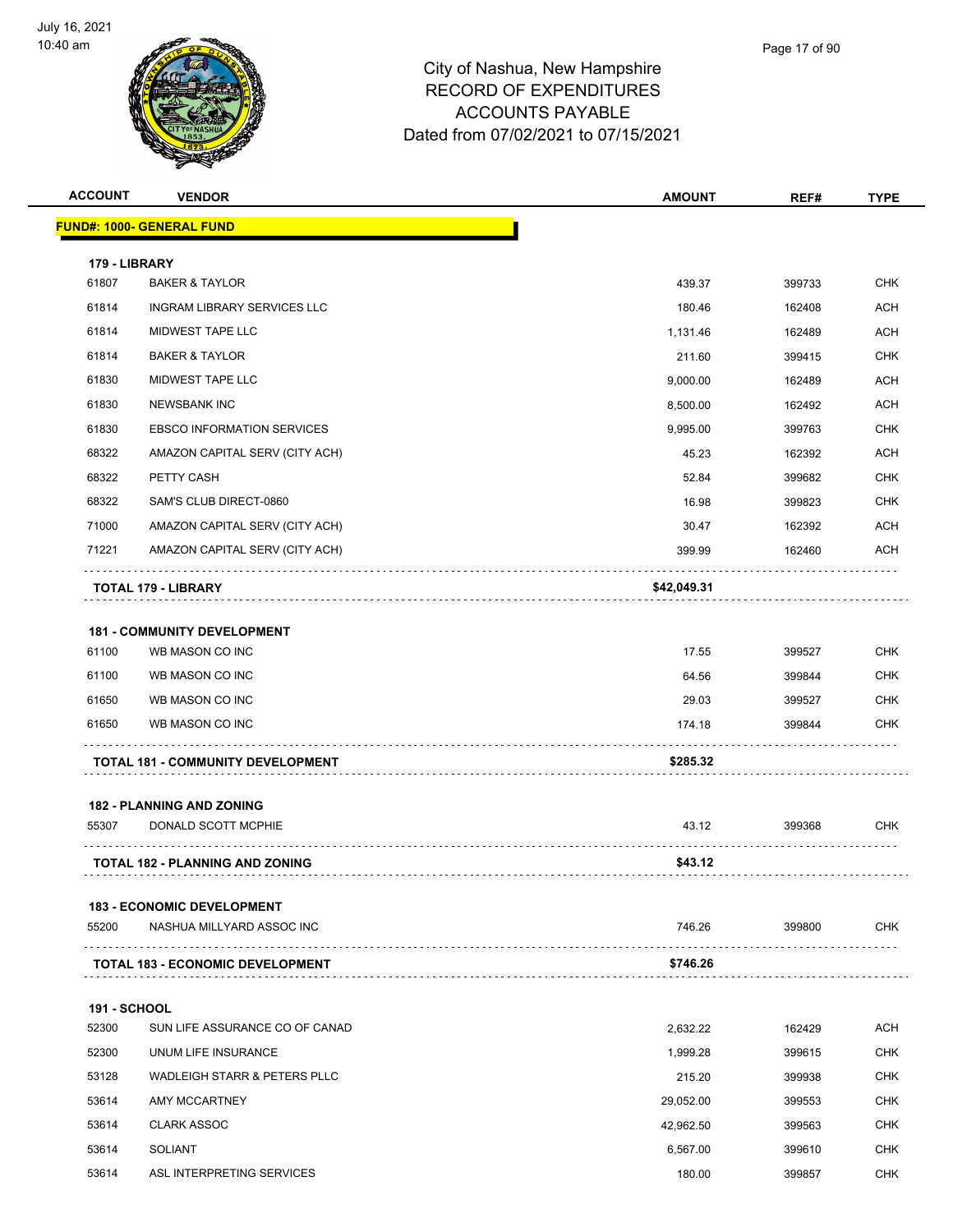

Page 18 of 90

| <b>ACCOUNT</b>               | <b>VENDOR</b>                     | <b>AMOUNT</b> | REF#   | <b>TYPE</b> |
|------------------------------|-----------------------------------|---------------|--------|-------------|
|                              | <u> FUND#: 1000- GENERAL FUND</u> |               |        |             |
|                              |                                   |               |        |             |
| <b>191 - SCHOOL</b><br>53614 | MATTHEW DECESARO                  | 216.00        | 399870 | <b>CHK</b>  |
| 53614                        | <b>GRANITE STATE ARTS ACADEMY</b> | 135.00        | 399886 | <b>CHK</b>  |
| 53614                        | <b>HEAR TO LEARN LLC</b>          | 311.20        | 399889 | <b>CHK</b>  |
| 53614                        | <b>JOLA LINDSTROM</b>             | 592.00        | 399899 | <b>CHK</b>  |
| 53614                        | <b>AMBER MARINCE</b>              | 350.00        | 399904 | <b>CHK</b>  |
| 53614                        | MAS MEDICAL STAFFING              | 1,913.76      | 399906 | <b>CHK</b>  |
| 53614                        | RECREATIONAL EDUCATION CTR        | 14,286.55     | 399925 | <b>CHK</b>  |
| 53614                        | ROCKINGHAM CONTRACTING AND        | 1,138.00      | 399926 | <b>CHK</b>  |
| 53614                        | <b>EMILY B TIMM</b>               | 280.50        | 399936 | <b>CHK</b>  |
| 53628                        | STATE OF NH CRIMINAL RECORDS      | 1,943.00      | 399548 | <b>CHK</b>  |
| 53628                        | AED SERVICE AMERICA               | 10,208.95     | 399550 | <b>CHK</b>  |
| 53628                        | <b>RELIABLE IT</b>                | 687.50        | 399603 | <b>CHK</b>  |
| 53628                        | ROCKINGHAM CONTRACTING AND        | 3,150.00      | 399604 | <b>CHK</b>  |
| 53628                        | <b>SOLIANT</b>                    | 2,463.00      | 399610 | <b>CHK</b>  |
| 53628                        | STATE OF NH CRIMINAL RECORDS      | 289.50        | 399848 | <b>CHK</b>  |
| 53628                        | <b>IRON MOUNTAIN</b>              | 20.55         | 399893 | <b>CHK</b>  |
| 53628                        | NOBLE STAFFING OF USA LLC         | 7,000.00      | 399918 | <b>CHK</b>  |
| 53628                        | RECREATIONAL EDUCATION CTR        | 9,097.20      | 399925 | <b>CHK</b>  |
| 53628                        | ROCKINGHAM CONTRACTING AND        | 13,172.00     | 399926 | <b>CHK</b>  |
| 53628                        | <b>SERESC</b>                     | 18,827.91     | 399932 | <b>CHK</b>  |
| 53628                        | SOUTHERN REGIONAL EDUCATION BO    | 6,463.50      | 399933 | <b>CHK</b>  |
| 54100                        | <b>EVERSOURCE</b>                 | 40,703.99     | 399531 | <b>CHK</b>  |
| 54100                        | MENH SOLAR HOLDINGS LLC           | 8,904.09      | 399592 | <b>CHK</b>  |
| 54114                        | LIBERTY UTILITIES - NH            | 77.67         | 399532 | <b>CHK</b>  |
| 54114                        | LIBERTY UTILITIES - NH            | 447.79        | 399533 | CHK         |
| 54114                        | LIBERTY UTILITIES - NH            | 257.08        | 399534 | <b>CHK</b>  |
| 54114                        | LIBERTY UTILITIES - NH            | 393.92        | 399535 | <b>CHK</b>  |
| 54114                        | LIBERTY UTILITIES - NH            | 348.52        | 399536 | <b>CHK</b>  |
| 54114                        | <b>LIBERTY UTILITIES - NH</b>     | 293.38        | 399537 | <b>CHK</b>  |
| 54114                        | <b>LIBERTY UTILITIES - NH</b>     | 282.60        | 399538 | <b>CHK</b>  |
| 54114                        | LIBERTY UTILITIES - NH            | 1,304.34      | 399539 | <b>CHK</b>  |
| 54114                        | <b>LIBERTY UTILITIES - NH</b>     | 1,168.54      | 399540 | <b>CHK</b>  |
| 54114                        | <b>LIBERTY UTILITIES - NH</b>     | 1,437.54      | 399541 | <b>CHK</b>  |
| 54114                        | LIBERTY UTILITIES - NH            | 336.86        | 399542 | <b>CHK</b>  |
| 54114                        | LIBERTY UTILITIES - NH            | 189.63        | 399543 | <b>CHK</b>  |
| 54114                        | LIBERTY UTILITIES - NH            | 189.63        | 399544 | CHK         |
| 54114                        | LIBERTY UTILITIES - NH            | 236.56        | 399545 | <b>CHK</b>  |
| 54114                        | LIBERTY UTILITIES - NH            | 348.83        | 399546 | <b>CHK</b>  |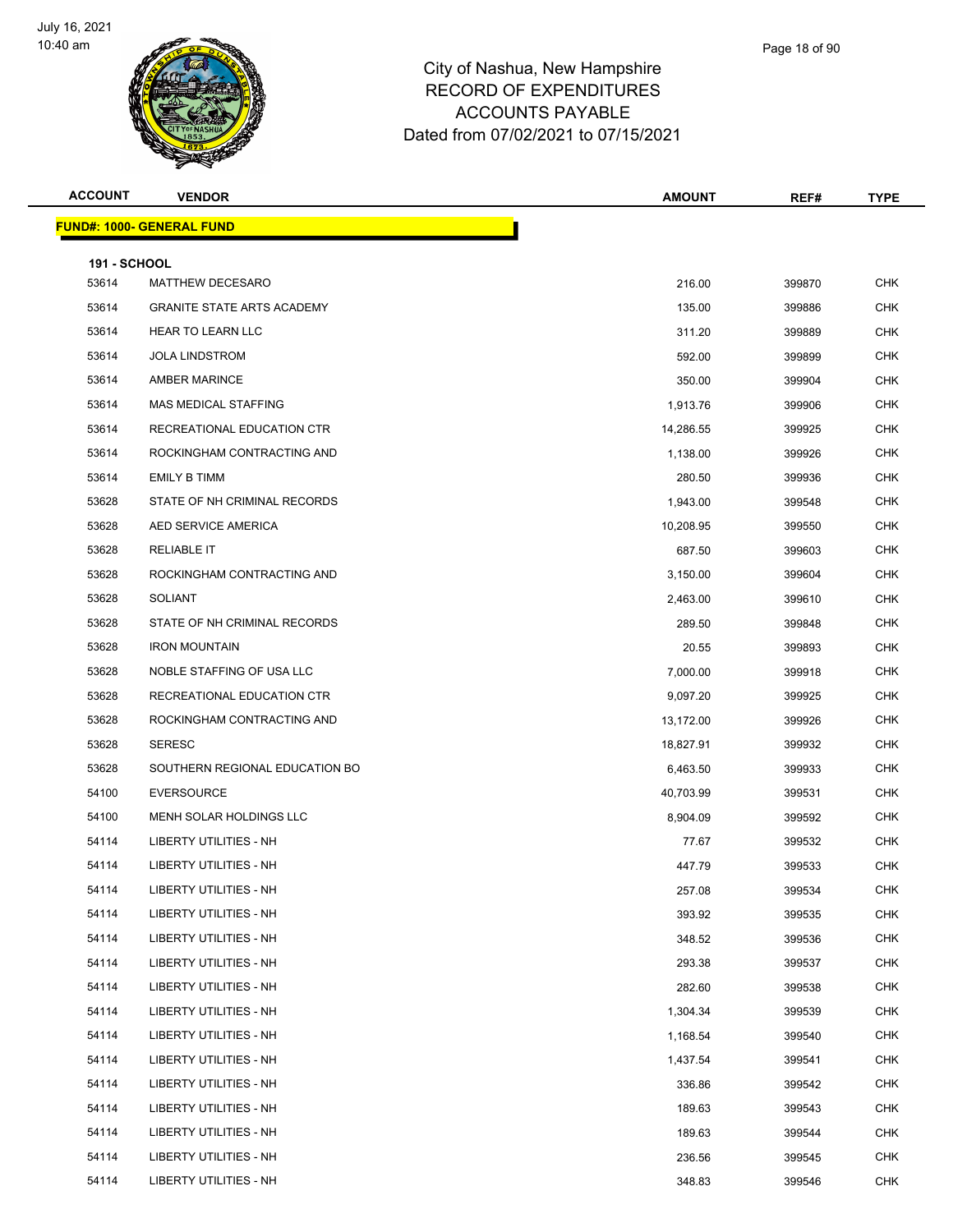

| Page 19 of 90 |  |
|---------------|--|
|               |  |
|               |  |

| <b>ACCOUNT</b>      | <b>VENDOR</b>                    | <b>AMOUNT</b> | REF#   | <b>TYPE</b> |
|---------------------|----------------------------------|---------------|--------|-------------|
|                     | <b>FUND#: 1000- GENERAL FUND</b> |               |        |             |
| <b>191 - SCHOOL</b> |                                  |               |        |             |
| 54114               | <b>SPRAGUE RESOURCES LP</b>      | 2,929.19      | 399547 | <b>CHK</b>  |
| 54114               | <b>EVERSOURCE</b>                | 3,068.61      | 399847 | <b>CHK</b>  |
| 54114               | SPRAGUE RESOURCES LP             | 1,058.38      | 399934 | <b>CHK</b>  |
| 54280               | ALLIED UNIVERSAL TECHNOLOGY      | 5,260.55      | 399551 | <b>CHK</b>  |
| 54280               | <b>IMTEK</b>                     | 9.00          | 399577 | <b>CHK</b>  |
| 54280               | MARVELL PLATE GLASS INC          | 335.40        | 399589 | <b>CHK</b>  |
| 54280               | NASHUA WALLPAPER CO INC          | 49.97         | 399595 | <b>CHK</b>  |
| 54280               | ALLIED UNIVERSAL TECHNOLOGY      | 9,398.30      | 399854 | <b>CHK</b>  |
| 54280               | NASHUA WALLPAPER CO INC          | 11.16         | 399915 | <b>CHK</b>  |
| 54487               | W D MATTHEWS MACHINERY CO        | 432.60        | 162430 | <b>ACH</b>  |
| 54487               | NEVERETTS SEW & VAC INC          | 996.10        | 399597 | <b>CHK</b>  |
| 54487               | CLEAN-O-RAMA                     | 127.42        | 399867 | <b>CHK</b>  |
| 54600               | <b>HOWARD P FAIRFIELD LLC</b>    | 3,655.90      | 162501 | ACH         |
| 54600               | MAYNARD & LESIEUR INC            | 2,082.22      | 399590 | <b>CHK</b>  |
| 54600               | O'REILLY AUTO PARTS              | 26.78         | 399598 | <b>CHK</b>  |
| 55109               | CONSOLIDATED COMMUNICATIONS      | 44.25         | 399530 | <b>CHK</b>  |
| 55109               | <b>COMCAST</b>                   | 7,039.23      | 399565 | <b>CHK</b>  |
| 55109               | CONSOLIDATED COMMUNICATIONS      | 1,199.71      | 399689 | <b>CHK</b>  |
| 55109               | CONSOLIDATED COMMUNICATIONS      | 120.72        | 399846 | <b>CHK</b>  |
| 55109               | WINDSTREAM                       | 1,011.22      | 399849 | <b>CHK</b>  |
| 55109               | WINDSTREAM                       | 271.31        | 399850 | <b>CHK</b>  |
| 55109               | <b>FIRSTLIGHT</b>                | 4,507.46      | 399881 | <b>CHK</b>  |
| 55200               | ASCD-N BEAUREGARD ST             | 178.00        | 399856 | <b>CHK</b>  |
| 55200               | <b>NHIAA</b>                     | 13,125.00     | 399916 | <b>CHK</b>  |
| 55200               | <b>NHVCA</b>                     | 35.00         | 399917 | <b>CHK</b>  |
| 55307               | <b>CERISE BIENVENUE-BOSTON</b>   | 132.16        | 399559 | <b>CHK</b>  |
| 55307               | LEAH FIASCONARO-CONWAY           | 18.06         | 399569 | <b>CHK</b>  |
| 55307               | LISA GINGRAS                     | 157.22        | 399572 | <b>CHK</b>  |
| 55307               | NATHAN MAZEROLLE                 | 19.60         | 399591 | <b>CHK</b>  |
| 55307               | <b>SHAWN SMITH</b>               | 220.40        | 399609 | <b>CHK</b>  |
| 55400               | SCHOOLLAW.COM                    | 159.00        | 399608 | <b>CHK</b>  |
| 55400               | SCHOOLLAW.COM                    | 1,083.00      | 399931 | <b>CHK</b>  |
| 55400               | ST JOHNSBURY ACADEMY AP INST.    | 3,440.00      | 399935 | <b>CHK</b>  |
| 55400               | <b>WILSON LANGUAGE</b>           | 289.00        | 399942 | CHK         |
| 55400               | X2 DEVELOPEMENT CORP             | 400.00        | 399943 | <b>CHK</b>  |
| 55500               | EDITORIAL PROJECTS IN EDUC. IN   | 3,950.00      | 399873 | <b>CHK</b>  |
| 55600               | <b>JOSTENS INC</b>               | 15.73         | 399584 | CHK         |
| 55642               | <b>GARY NOYES</b>                | 80.00         | 399920 | <b>CHK</b>  |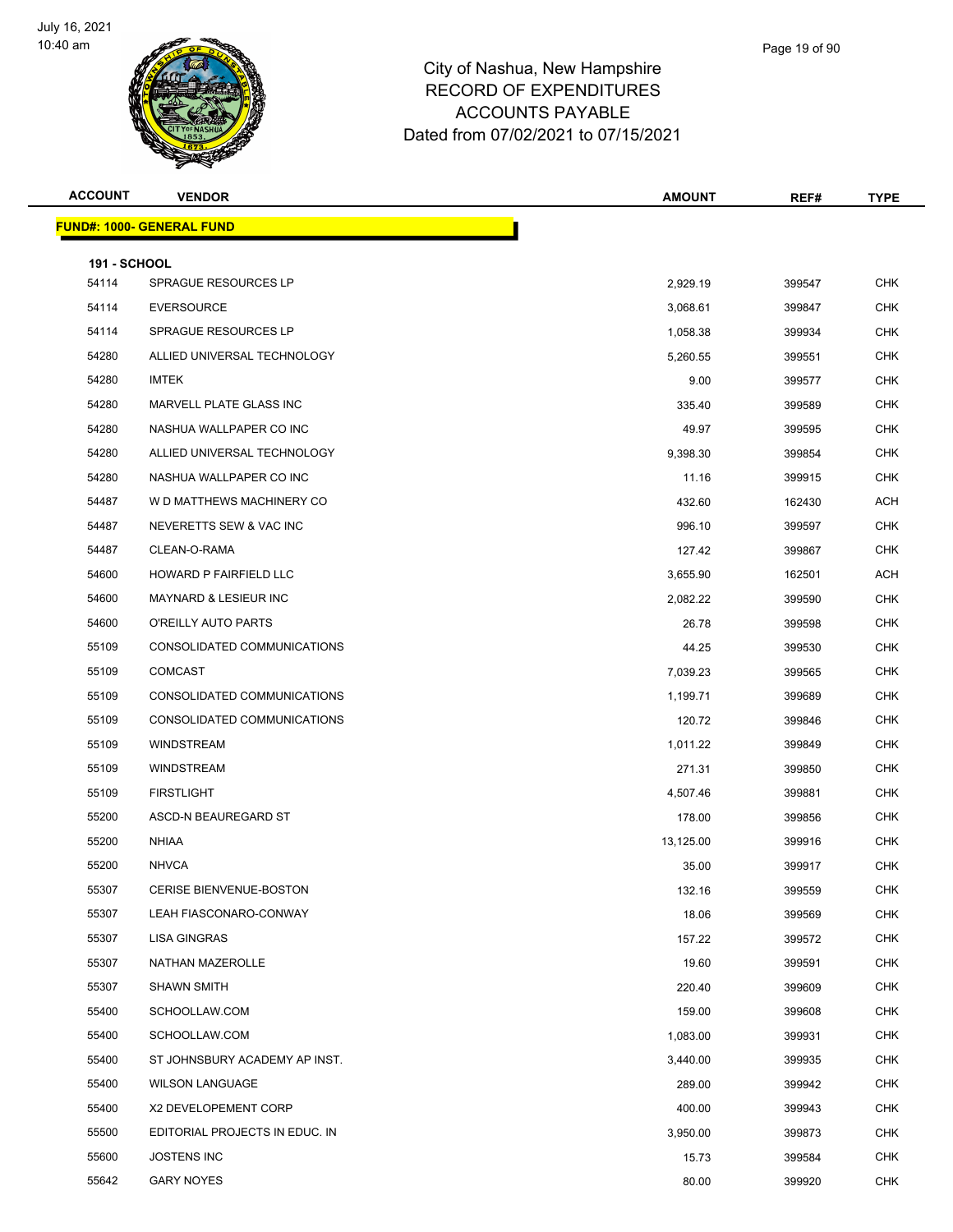

| Page 20 of 90 |  |
|---------------|--|
|               |  |
|               |  |

| <b>ACCOUNT</b>               | <b>VENDOR</b>                      | <b>AMOUNT</b> | REF#   | <b>TYPE</b> |
|------------------------------|------------------------------------|---------------|--------|-------------|
|                              | <u> FUND#: 1000- GENERAL FUND</u>  |               |        |             |
|                              |                                    |               |        |             |
| <b>191 - SCHOOL</b><br>55690 | FIRST STUDENT INC                  | 220,744.98    | 399880 | <b>CHK</b>  |
| 55691                        | <b>COMPASS INNOVATIVE BEHAVIOR</b> | 7,250.00      | 399869 | <b>CHK</b>  |
| 55691                        | FIRST STUDENT INC                  | 216,914.35    | 399880 | CHK         |
| 55691                        | VAN POOL TRANSPORTATION            | 3,330.00      | 399937 | <b>CHK</b>  |
| 55694                        | REGIONAL SERVICES & EDUCATION      | 15,411.84     | 399602 | <b>CHK</b>  |
| 55694                        | ST ANNS HOME INC                   | 12,828.20     | 399611 | <b>CHK</b>  |
| 55694                        | VALLEY COLLABORATIVE               | 22,034.50     | 399616 | <b>CHK</b>  |
| 55694                        | EASTER SEALS OF NEW HAMPSHIRE      | 3,029.85      | 399872 | <b>CHK</b>  |
| 55694                        | JUSTICE RESOURCE INSTITUTE INC     | 75,536.30     | 399897 | <b>CHK</b>  |
| 61100                        | <b>ALPHAGRAPHICS</b>               | 1,855.97      | 399552 | <b>CHK</b>  |
| 61100                        | WB MASON CO INC                    | 4.99          | 399940 | <b>CHK</b>  |
| 61107                        | <b>MYLOCKER</b>                    | 2,306.43      | 399594 | <b>CHK</b>  |
| 61135                        | (SCHOOL ACH) AMAZON CAPITAL SE     | 791.42        | 162426 | ACH         |
| 61135                        | (SCHOOL ACH) AMAZON CAPITAL SE     | 206.54        | 162500 | ACH         |
| 61135                        | <b>BIO-RAD LABORATORIES INC</b>    | 175.61        | 399560 | <b>CHK</b>  |
| 61135                        | J W PEPPER & SON INC               | 101.98        | 399582 | <b>CHK</b>  |
| 61135                        | CHRISTHIAN LONDONO                 | 368.23        | 399586 | <b>CHK</b>  |
| 61135                        | M E O'BRIEN & SONS INC             | 570.88        | 399587 | <b>CHK</b>  |
| 61135                        | MARKERTEK VIDEO SUPPLY             | 75.98         | 399588 | <b>CHK</b>  |
| 61135                        | <b>MYLOCKER</b>                    | 14.75         | 399594 | <b>CHK</b>  |
| 61135                        | <b>NCS PEARSON</b>                 | 75.00         | 399596 | <b>CHK</b>  |
| 61135                        | <b>SARGENT WELCH</b>               | 327.63        | 399605 | <b>CHK</b>  |
| 61135                        | SCHOOL DATEBOOKS INC               | 206.11        | 399606 | CHK         |
| 61135                        | SCHOOL SPECIALTY LLC               | 1,204.41      | 399607 | <b>CHK</b>  |
| 61135                        | TODAY'S CLASSROOM LLC              | 72.42         | 399613 | <b>CHK</b>  |
| 61135                        | <b>WAL-MART</b>                    | 85.34         | 399617 | <b>CHK</b>  |
| 61135                        | WB MASON CO INC                    | 237.09        | 399618 | <b>CHK</b>  |
| 61135                        | <b>WILSON LANGUAGE</b>             | 1,622.70      | 399619 | <b>CHK</b>  |
| 61135                        | <b>ALPHAGRAPHICS</b>               | 930.00        | 399855 | <b>CHK</b>  |
| 61135                        | <b>KERRY DONNELLY</b>              | 60.00         | 399871 | <b>CHK</b>  |
| 61135                        | FOLLETT SCHOOL SOLUTIONS INC       | 241.16        | 399882 | <b>CHK</b>  |
| 61135                        | JEANAMARIE LOPEZ-CARRASCO          | 35.30         | 399901 | <b>CHK</b>  |
| 61135                        | DONNA LUNA                         | 28.50         | 399902 | CHK         |
| 61135                        | MARKET BASKET ACCT 2589096         | 84.32         | 399905 | <b>CHK</b>  |
| 61135                        | <b>GERALD MOYLAN</b>               | 125.00        | 399912 | CHK         |
| 61135                        | <b>SCHOOL SPECIALTY</b>            | 1,914.52      | 399929 | <b>CHK</b>  |
| 61135                        | SCHOOL SPECIALTY LLC               | 249.69        | 399930 | <b>CHK</b>  |
| 61142                        | AED SERVICE AMERICA                | 308.75        | 399549 | <b>CHK</b>  |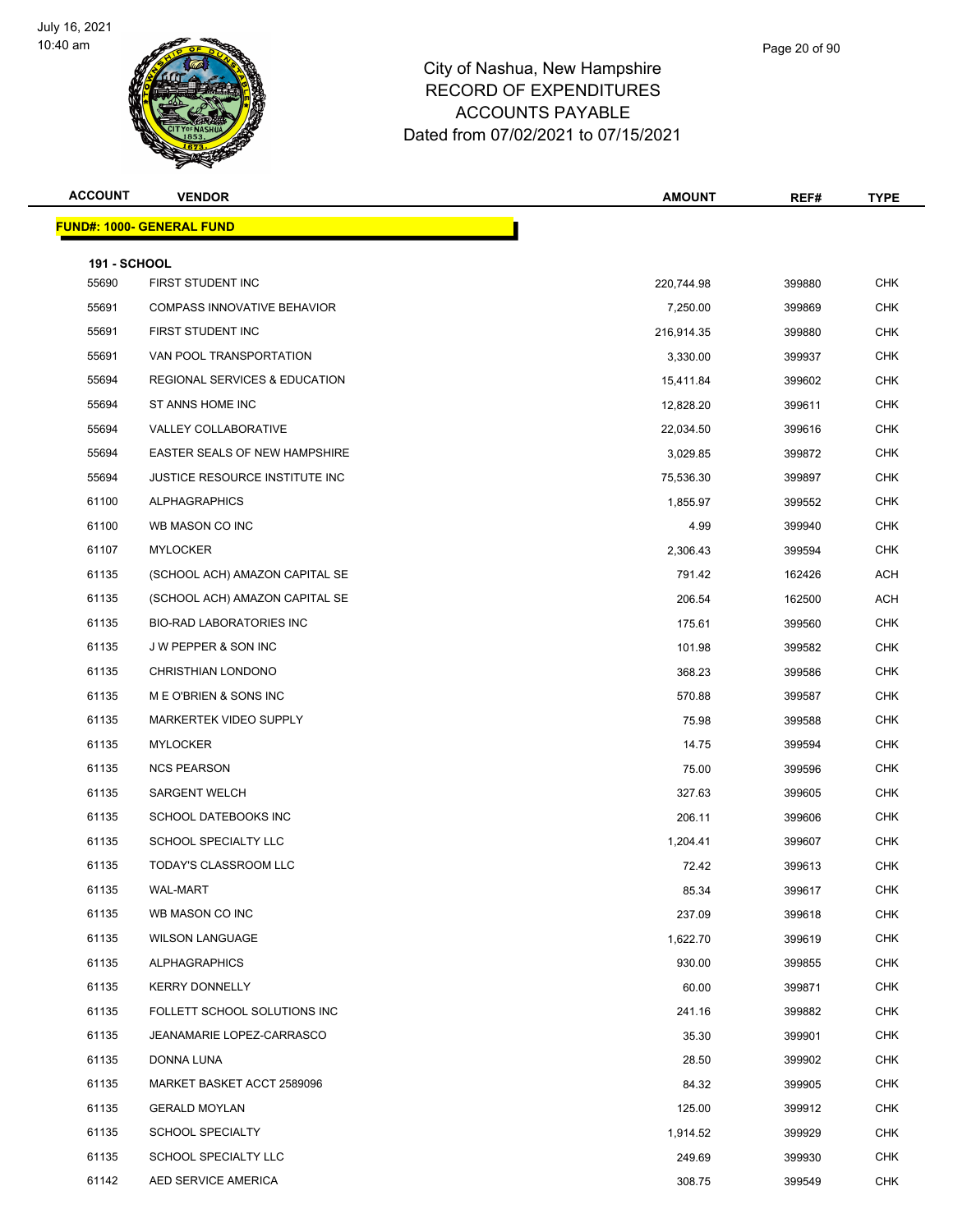

| Page 21 of 90 |  |
|---------------|--|
|               |  |

| <b>ACCOUNT</b>               | <b>VENDOR</b>                      | <b>AMOUNT</b> | REF#   | <b>TYPE</b> |
|------------------------------|------------------------------------|---------------|--------|-------------|
|                              | <u> FUND#: 1000- GENERAL FUND</u>  |               |        |             |
|                              |                                    |               |        |             |
| <b>191 - SCHOOL</b><br>61142 | SCHOOL NURSE SUPPLY INC            | 564.17        | 399928 | <b>CHK</b>  |
| 61142                        | WB MASON CO INC                    | 42.15         | 399940 | <b>CHK</b>  |
| 61299                        | ALLIED UNIVERSAL TECHNOLOGY        | 5,250.00      | 399551 | CHK         |
| 61299                        | ARCSOURCE INC                      | 27.52         | 399554 | <b>CHK</b>  |
| 61299                        | <b>FASTENAL CO</b>                 | 100.94        | 399568 | <b>CHK</b>  |
| 61299                        | <b>CHELSEY GILLIS</b>              | 358.30        | 399571 | <b>CHK</b>  |
| 61299                        | <b>B &amp; S LOCKSMITHS INC</b>    | 30.90         | 399859 | <b>CHK</b>  |
| 61299                        | <b>FASTENAL CO</b>                 | 143.49        | 399877 | <b>CHK</b>  |
| 61299                        | <b>KRISTINA HEDBERG</b>            | 24.00         | 399890 | <b>CHK</b>  |
| 61299                        | HOME DEPOT CREDIT SERVICES         | 308.98        | 399891 | <b>CHK</b>  |
| 61299                        | <b>WAL-MART</b>                    | 254.17        | 399939 | <b>CHK</b>  |
| 61407                        | JOHNSON CONTROLS INC               | 4,634.94      | 162427 | ACH         |
| 61407                        | M & M ELECTRICAL SUPPLY CO INC     | 15.84         | 162428 | ACH         |
| 61407                        | <b>GRAINGER</b>                    | 818.40        | 399573 | <b>CHK</b>  |
| 61407                        | INTERSTATE ALL BATTERY CENTER      | 247.75        | 399580 | <b>CHK</b>  |
| 61407                        | <b>GRAINGER</b>                    | 63.30         | 399885 | <b>CHK</b>  |
| 61414                        | F W WEBB COMPANY                   | 8,356.38      | 399567 | <b>CHK</b>  |
| 61414                        | <b>HAJOCA CORPORATION</b>          | 615.36        | 399575 | <b>CHK</b>  |
| 61414                        | <b>HAJOCA CORPORATION</b>          | 1,793.72      | 399887 | <b>CHK</b>  |
| 61421                        | F W WEBB COMPANY                   | 17,599.41     | 399567 | <b>CHK</b>  |
| 61421                        | TRANE U.S. INC                     | 566.00        | 399614 | <b>CHK</b>  |
| 61428                        | CLEAN-O-RAMA                       | 7,621.45      | 399867 | <b>CHK</b>  |
| 61428                        | <b>GLOBAL INDUSTRIAL EQUIPMENT</b> | 252.52        | 399884 | CHK         |
| 61428                        | <b>GRAINGER</b>                    | 639.36        | 399885 | <b>CHK</b>  |
| 61428                        | NASHUA WALLPAPER CO INC            | 64.47         | 399915 | <b>CHK</b>  |
| 61607                        | (SCHOOL ACH) AMAZON CAPITAL SE     | 365.05        | 162500 | <b>ACH</b>  |
| 61607                        | COMPUTER HUT dba IT INSIDERS       | 250.00        | 399581 | <b>CHK</b>  |
| 61814                        | <b>BARNES &amp; NOBLE INC</b>      | 165.17        | 399557 | <b>CHK</b>  |
| 61814                        | <b>JUNIOR LIBRARY GUILD</b>        | 300.00        | 399896 | <b>CHK</b>  |
| 61821                        | FOLLETT SCHOOL SOLUTIONS INC       | 1,879.73      | 399882 | <b>CHK</b>  |
| 61830                        | PATRICIA CAUCHON                   | 307.05        | 399866 | <b>CHK</b>  |
| 61875                        | (SCHOOL ACH) AMAZON CAPITAL SE     | 695.92        | 162426 | ACH         |
| 61875                        | <b>BARNES &amp; NOBLE INC</b>      | 1,047.60      | 399557 | <b>CHK</b>  |
| 61875                        | PERMA-BOUND                        | 15,935.72     | 399923 | <b>CHK</b>  |
| 71221                        | I.T. INSIDERS                      | 7,817.50      | 399892 | <b>CHK</b>  |
| 71228                        | FRONTLINE TECHNOLOGIES GRP LLC     | 6,990.70      | 162468 | ACH         |
| 71228                        | <b>CODEWORK INC</b>                | 5,640.00      | 399868 | <b>CHK</b>  |
| 71228                        | <b>EDUCATION LOGISTICS INC</b>     | 9,257.98      | 399874 | <b>CHK</b>  |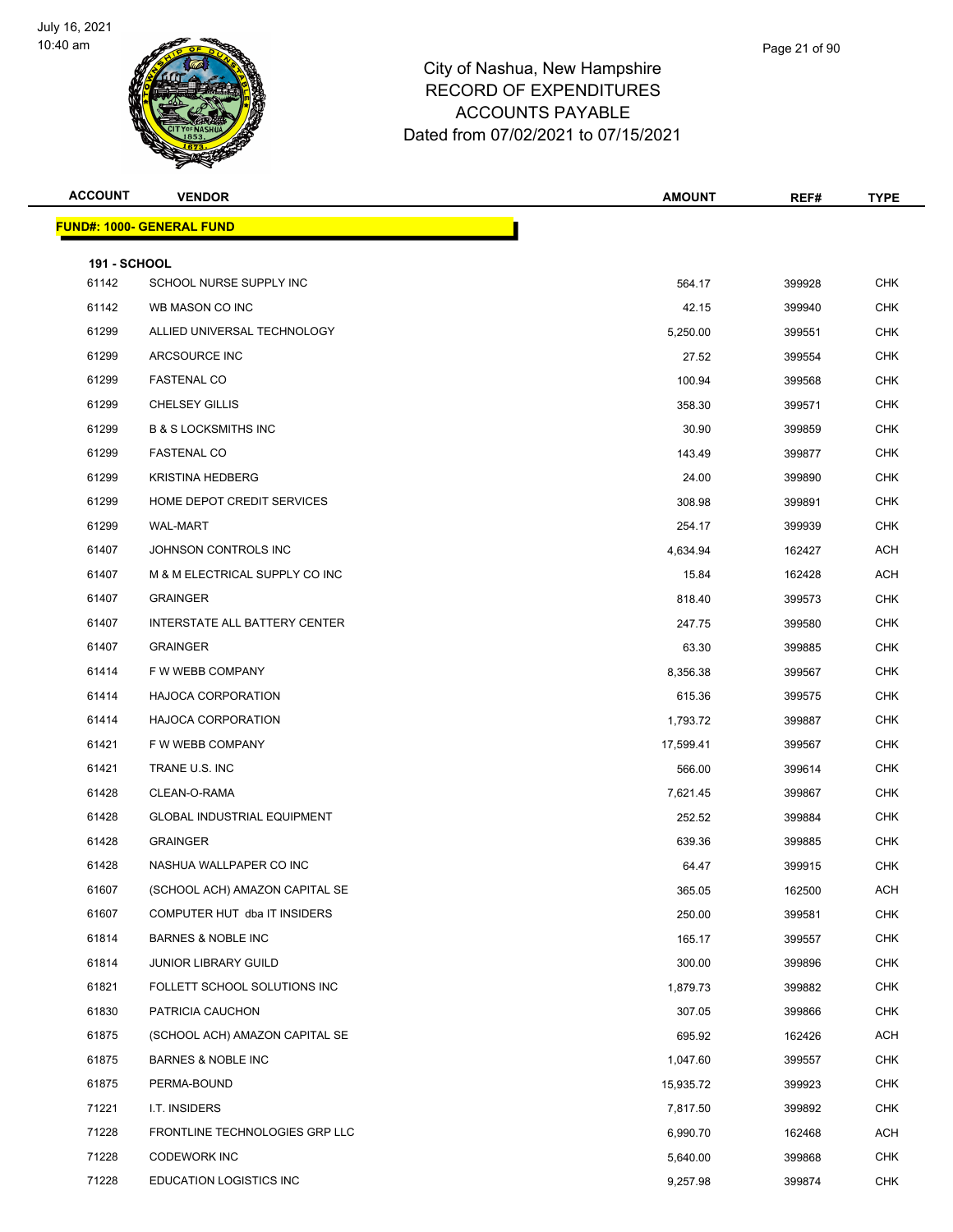

| <b>ACCOUNT</b> | <b>VENDOR</b>                    | <b>AMOUNT</b>  | REF#   | <b>TYPE</b> |
|----------------|----------------------------------|----------------|--------|-------------|
|                | <b>FUND#: 1000- GENERAL FUND</b> |                |        |             |
| 191 - SCHOOL   |                                  |                |        |             |
| 71228          | <b>ENERGY CAP INC</b>            | 2,505.00       | 399876 | <b>CHK</b>  |
| 71800          | MCINTIRE BUSINESS PRODUCTS INC   | 2,284.00       | 399908 | <b>CHK</b>  |
| 71999          | CLEAN-O-RAMA                     | 6,374.32       | 399564 | <b>CHK</b>  |
| 71999          | J W PEPPER & SON INC             | 1,285.59       | 399582 | <b>CHK</b>  |
| 71999          | <b>MARKERTEK VIDEO SUPPLY</b>    | 1,311.15       | 399588 | <b>CHK</b>  |
| 71999          | CLEAN-O-RAMA                     | 2,991.72       | 399867 | <b>CHK</b>  |
| 71999          | <b>FAY ELECTRIC MOTORS</b>       | 3,750.71       | 399878 | <b>CHK</b>  |
| 71999          | HOME DEPOT CREDIT SERVICES       | 1,728.96       | 399891 | <b>CHK</b>  |
| 71999          | I.T. INSIDERS                    | 3,810.57       | 399892 | <b>CHK</b>  |
| 71999          | COMPUTER HUT dba IT INSIDERS     | 1,095.00       | 399894 | <b>CHK</b>  |
|                | <b>TOTAL 191 - SCHOOL</b>        | \$1,019,556.64 |        |             |
|                | <b>193 - DEBT SERVICE</b>        |                |        |             |
| 75100          | US BANK (091000022)              | 1,810,000.00   | 162422 | <b>ACH</b>  |
| 75100          | US BANK N.A. (091000022)         | 2,140,000.00   | 162425 | <b>ACH</b>  |

|       | <b>TOTAL 193 - DEBT SERVICE</b> | \$4,677,175.96 |        |            |
|-------|---------------------------------|----------------|--------|------------|
| 75200 | US BANK N.A. (091000022)        | 18.725.00      | 162425 | <b>ACH</b> |
| 75200 | US BANK (091000022)             | 264.650.96     | 162424 | <b>ACH</b> |
| 75200 | US BANK (091000022)             | 443.800.00     | 162422 | <b>ACH</b> |
|       |                                 |                |        |            |

**TOTAL FUND 1000 - GENERAL FUND \$6,863,482.02** 

#### **FUND#: 1001- GF-CAPITAL IMPROVEMENTS**

| <b>152 - FIRE</b>   |                                           |               |             |        |            |
|---------------------|-------------------------------------------|---------------|-------------|--------|------------|
| 81100               | <b>MAMMOTH FIRE ALARMS INC</b>            | 1100.52.20.01 | 9,500.00    | 399792 | <b>CHK</b> |
| 81100               | NASH CONSTRUCTION LLC                     | 1100.52.21.01 | 4,906.00    | 399798 | <b>CHK</b> |
|                     | <b>TOTAL 152 - FIRE</b>                   |               | \$14,406.00 |        |            |
|                     | <b>177 - PARKS &amp; RECREATION</b>       |               |             |        |            |
| 81100               | <b>HARRY W WELLS &amp; SON INC</b>        | 1071.77.18.35 | 3,850.00    | 399454 | <b>CHK</b> |
|                     | <b>TOTAL 177 - PARKS &amp; RECREATION</b> |               | \$3,850.00  |        |            |
| <b>191 - SCHOOL</b> |                                           |               |             |        |            |
| 81100               | <b>RPF ENVIRONMENTAL INC</b>              | 1075.91.21.30 | 4,924.00    | 399927 | <b>CHK</b> |
| 81200               | <b>HARRIMAN ASSOCIATES</b>                | 1075.91.21.01 | 730.41      | 399888 | <b>CHK</b> |
|                     | <b>TOTAL 191 - SCHOOL</b>                 |               | \$5,654.41  |        |            |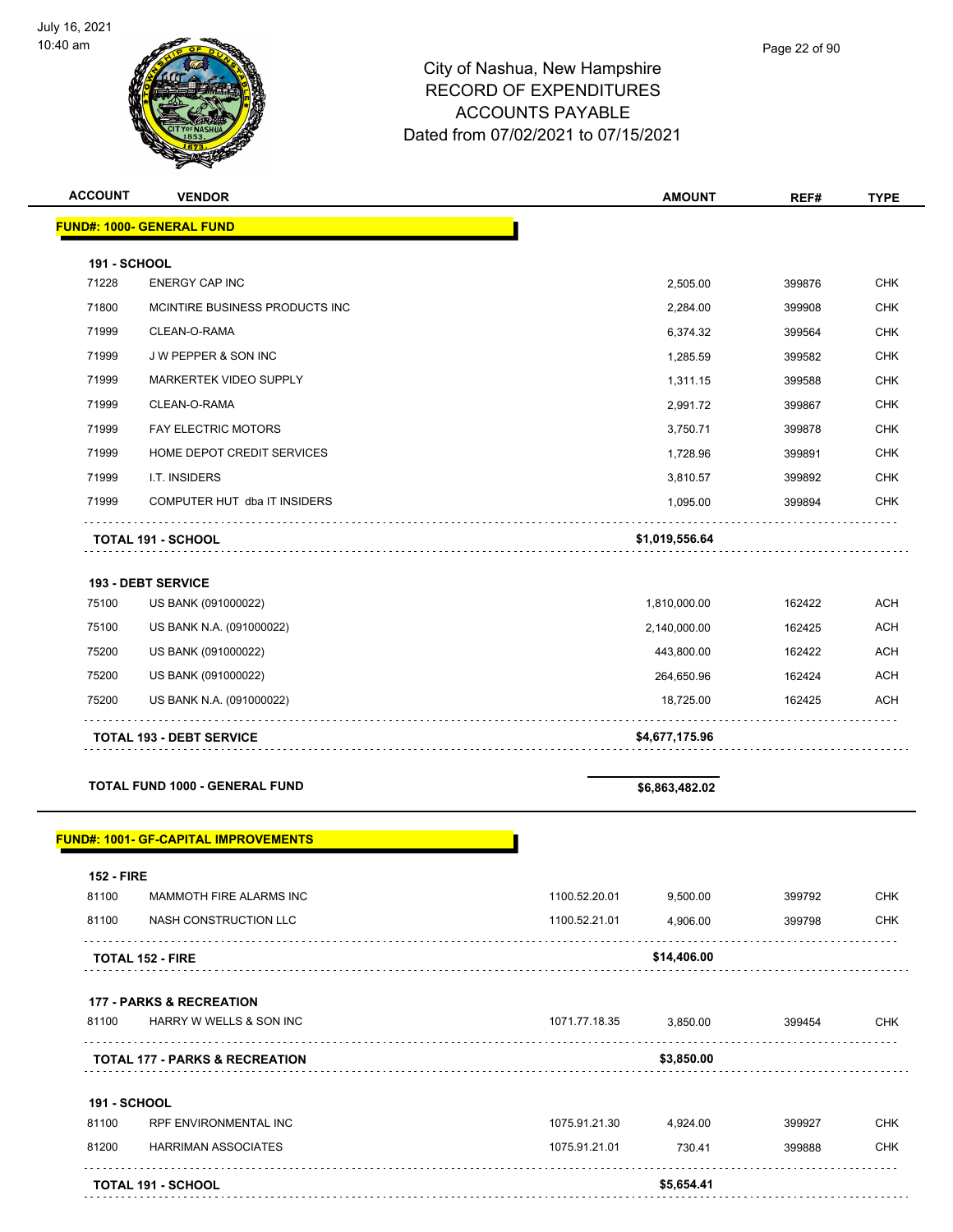| <b>ACCOUNT</b>                                   | <b>VENDOR</b>                                            | <b>AMOUNT</b>              | REF#   | <b>TYPE</b> |
|--------------------------------------------------|----------------------------------------------------------|----------------------------|--------|-------------|
| <b>TOTAL FUND 1001 - GF-CAPITAL IMPROVEMENTS</b> |                                                          | \$23,910.41                |        |             |
|                                                  | <b>FUND#: 1010- GF-PRIOR YEAR ENC &amp; ESCROWS</b>      |                            |        |             |
| <b>101 - MAYOR</b>                               |                                                          |                            |        |             |
| 71800                                            | VARI SALES CORPORATION                                   | 352.00                     | 399842 | <b>CHK</b>  |
| <b>TOTAL 101 - MAYOR</b>                         |                                                          | \$352.00                   |        |             |
|                                                  | <b>122 - INFORMATION TECHNOLOGY</b>                      |                            |        |             |
| 54407                                            | JOHNSON CONTROLS SECURITY                                | 544.50                     | 162478 | <b>ACH</b>  |
|                                                  | <b>TOTAL 122 - INFORMATION TECHNOLOGY</b>                | \$544.50                   | .      |             |
| <b>129 - CITY BUILDINGS</b>                      |                                                          |                            |        |             |
| 61428                                            | AMAZON CAPITAL SERV (CITY ACH)                           | 80.98                      | 162392 | <b>ACH</b>  |
| 61428                                            | BANNER SYSTEMS OF MASSACHUSETT                           | 63.98                      | 399734 | <b>CHK</b>  |
| 61428                                            | NEW ENGLAND PAPER & SUPPLY                               | 627.38                     | 399807 | <b>CHK</b>  |
| 61428                                            | WB MASON CO INC                                          | 22.58                      | 399844 | <b>CHK</b>  |
|                                                  | <b>TOTAL 129 - CITY BUILDINGS</b>                        | \$794.92                   |        |             |
| <b>152 - FIRE</b>                                |                                                          |                            |        |             |
| 61135                                            | ALERT-ALL CORPORATION                                    | 3,995.00                   | 399724 | <b>CHK</b>  |
| <b>TOTAL 152 - FIRE</b>                          |                                                          | \$3,995.00                 |        |             |
|                                                  | <b>160 - PW-ADMIN &amp; ENGINEERING</b>                  |                            |        |             |
| 53107                                            | HKT ARCHITECTS INC                                       | 2076.60.20.30<br>25.616.25 | 399456 | <b>CHK</b>  |
|                                                  | <b>TOTAL 160 - PW-ADMIN &amp; ENGINEERING</b>            | \$25,616.25                |        |             |
|                                                  | <b>181 - COMMUNITY DEVELOPMENT</b>                       |                            |        |             |
| 55421                                            | <b>INVOLVED TO IMPACT</b>                                | 50.00                      | 399461 | CHK         |
|                                                  | <b>TOTAL 181 - COMMUNITY DEVELOPMENT</b>                 | \$50.00                    |        |             |
| 191 - SCHOOL                                     |                                                          |                            |        |             |
| 53628                                            | COMPUTER HUT dba IT INSIDERS                             | 112.50                     | 399581 | <b>CHK</b>  |
| 53628                                            | MSB CONSULTING GROUP LLC                                 | 3,249.10                   | 399913 | <b>CHK</b>  |
| TOTAL 191 - SCHOOL                               |                                                          | \$3,361.60                 |        |             |
|                                                  | <b>TOTAL FUND 1010 - GF-PRIOR YEAR ENC &amp; ESCROWS</b> | \$34,714.27                |        |             |

**FUND#: 2207- ADULT ED/CONTINUING ED**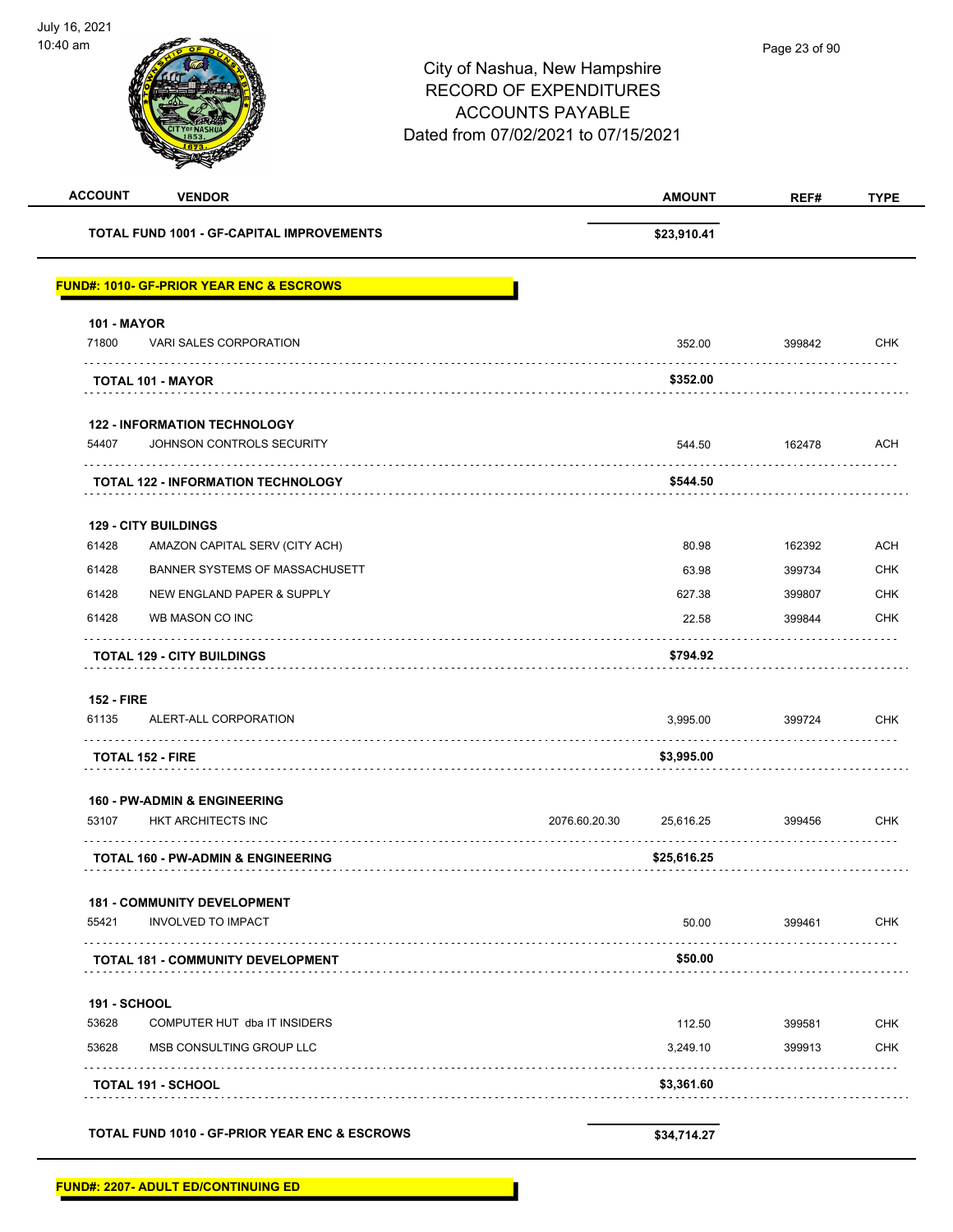

| <b>ACCOUNT</b> | <b>VENDOR</b>                                          | <b>AMOUNT</b> | REF#   | TYPE       |
|----------------|--------------------------------------------------------|---------------|--------|------------|
|                | <b>FUND#: 2207- ADULT ED/CONTINUING ED</b>             |               |        |            |
| 55699          | JILL E PENNINGTON                                      | 300.00        | 399922 | <b>CHK</b> |
| 61299          | <b>FRIZZHOME GARDENS</b>                               | 480.00        | 399570 | <b>CHK</b> |
| 61299          | <b>WAL-MART</b>                                        | 67.08         | 399617 | <b>CHK</b> |
|                | <b>TOTAL FUND 2207 - ADULT ED/CONTINUING ED</b>        |               |        |            |
|                |                                                        | \$847.08      |        |            |
|                | FUND#: 2222- AFTER SCHOOL PROGRAM                      |               |        |            |
| 71999          | PRO AV SYSTEMS INC                                     | 13,890.50     | 399924 | <b>CHK</b> |
|                | TOTAL FUND 2222 - AFTER SCHOOL PROGRAM                 | \$13,890.50   |        |            |
|                | <b>FUND#: 2503- PARKS &amp; REC PROGRAMS FUND</b>      |               |        |            |
| 44549          | <b>JESSICA CAMIRE</b>                                  | 90.00         | 399621 | <b>CHK</b> |
| 44549          | <b>MEREDITH CHICKLIS</b>                               | 170.00        | 399622 | <b>CHK</b> |
| 44549          | LAINA DEBYE                                            | 60.00         | 399623 | <b>CHK</b> |
| 44549          | <b>SHANNA DEMERS</b>                                   | 130.00        | 399624 | <b>CHK</b> |
| 44549          | ALISON EFSTATHIOU                                      | 215.00        | 399625 | <b>CHK</b> |
| 44549          | <b>JESSICA FOURNIER</b>                                | 110.00        | 399626 | <b>CHK</b> |
| 44549          | <b>LAURIE GENTILE</b>                                  | 390.00        | 399627 | <b>CHK</b> |
| 44549          | <b>TRACY KRULIKOWSKI</b>                               | 90.00         | 399628 | <b>CHK</b> |
| 44549          | <b>JEN MANTINI</b>                                     | 130.00        | 399629 | <b>CHK</b> |
| 44549          | KATHLEEN OLDEN                                         | 195.00        | 399630 | <b>CHK</b> |
| 44549          | <b>KRISTEN PETERSON</b>                                | 70.00         | 399631 | CHK        |
| 44549          | <b>ERIN POINTER</b>                                    | 195.00        | 399632 | <b>CHK</b> |
| 44549          | <b>BRITTNEY PULISFER</b>                               | 180.00        | 399633 | <b>CHK</b> |
| 44549          | <b>MELISSA SPRAGUE</b>                                 | 90.00         | 399634 | <b>CHK</b> |
| 44549          | PAULA UZDANOVICH                                       | 70.00         | 399635 | <b>CHK</b> |
| 44549          | NICOLE WOLF                                            | 175.00        | 399636 | CHK        |
|                | <b>TOTAL FUND 2503 - PARKS &amp; REC PROGRAMS FUND</b> | \$2,360.00    |        |            |
|                | <b>FUND#: 2504- HOLMAN STADIUM EVENTS FUND</b>         |               |        |            |
| 53600          | THE CULINARY PLAYGROUND LLC                            | 1,680.00      | 399752 | <b>CHK</b> |
|                | <b>TOTAL FUND 2504 - HOLMAN STADIUM EVENTS FUND</b>    | \$1,680.00    |        |            |
|                | <b>FUND#: 2505- PEG ACCESS CHANNELS FUND</b>           |               |        |            |
| 54100          | <b>EVERSOURCE</b>                                      | 301.22        | 399693 | <b>CHK</b> |
| 54114          | <b>LIBERTY UTILITIES - NH</b>                          | 17.39         | 399383 | <b>CHK</b> |
| 54114          | SPRAGUE RESOURCES LP                                   | 17.19         | 399830 | <b>CHK</b> |
|                |                                                        |               |        |            |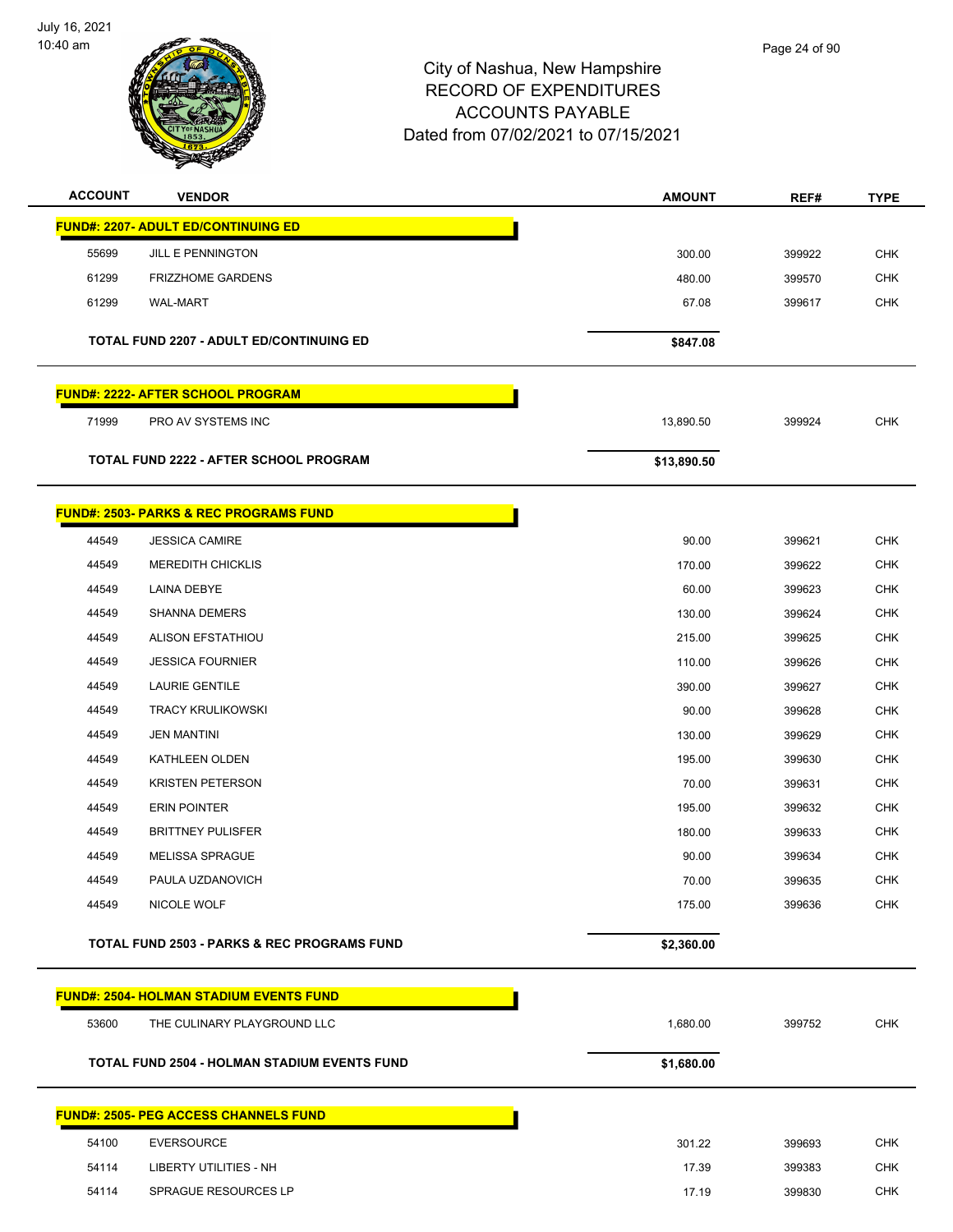

| <b>ACCOUNT</b> | <b>VENDOR</b>                                        | <b>AMOUNT</b>              | REF#   | <b>TYPE</b> |
|----------------|------------------------------------------------------|----------------------------|--------|-------------|
|                | <b>FUND#: 2505- PEG ACCESS CHANNELS FUND</b>         |                            |        |             |
| 54141          | PENNICHUCK WATER WORKS INC                           | 36.14                      | 399400 | <b>CHK</b>  |
| 54141          | PENNICHUCK WATER WORKS INC                           | 36.15                      | 399708 | <b>CHK</b>  |
| 55699          | <b>COMCAST</b>                                       | 10.40                      | 399376 | <b>CHK</b>  |
| 55699          | AARDVARK THE DEAN OF CLEAN                           | 195.00                     | 399721 | <b>CHK</b>  |
| 61100          | AMAZON CAPITAL SERV (CITY ACH)                       | 12.99                      | 162392 | <b>ACH</b>  |
| 61299          | AMAZON CAPITAL SERV (CITY ACH)                       | 150.66                     | 162392 | <b>ACH</b>  |
| 71000          | AMAZON CAPITAL SERV (CITY ACH)                       | 158.16                     | 162392 | <b>ACH</b>  |
| 71000          | VERIZON WIRELESS - 842409319                         | 171.00                     | 399404 | <b>CHK</b>  |
| 81100          | AMAZON CAPITAL SERV (CITY ACH)                       | 149.99                     | 162392 | <b>ACH</b>  |
| 81100          | AMAZON CAPITAL SERV (CITY ACH)                       | 810.00                     | 162460 | <b>ACH</b>  |
| 81100          | COMPUTER CABLE CO INC                                | 350.00                     | 399749 | <b>CHK</b>  |
|                | <b>TOTAL FUND 2505 - PEG ACCESS CHANNELS FUND</b>    | \$2,416.29                 |        |             |
|                | <b>FUND#: 2506- HUNT BLDG FACILITY RENTAL FUND</b>   |                            |        |             |
| 53400          | EVENTECTIVE INC                                      | 500.00                     | 399438 | <b>CHK</b>  |
| 54100          | <b>EVERSOURCE</b>                                    | 551.34                     | 399693 | <b>CHK</b>  |
| 54114          | <b>LIBERTY UTILITIES - NH</b>                        | 65.23                      | 399699 | <b>CHK</b>  |
| 54114          | SPRAGUE RESOURCES LP                                 | (0.01)                     | 399830 | <b>CHK</b>  |
| 54200          | HOMEPLUS CLEANING                                    | 240.00                     | 399783 | <b>CHK</b>  |
| 54280          | SOUTHERN NH PEST CONTROL                             | 53.00                      | 399511 | <b>CHK</b>  |
|                | TOTAL FUND 2506 - HUNT BLDG FACILITY RENTAL FUND     | \$1,409.56                 |        |             |
|                | <b>FUND#: 2510- PENNICHUCK BOND FUND</b>             |                            |        |             |
| 75200          | US BANK (091000022)                                  | 2,485,215.12               | 162423 | <b>ACH</b>  |
|                | TOTAL FUND 2510 - PENNICHUCK BOND FUND               | \$2,485,215.12             |        |             |
|                | <b>FUND#: 3035- FEMA DISASTER ASSIST GRANTS</b>      |                            |        |             |
| 61142          | BOUND TREE MEDICAL, LLC                              | 20.1006.106<br>973.56      | 399740 | <b>CHK</b>  |
|                | <b>TOTAL FUND 3035 - FEMA DISASTER ASSIST GRANTS</b> | \$973.56                   |        |             |
|                | <b>FUND#: 3040- COMMUNICATIONS GRANTS FUND</b>       |                            |        |             |
| 81300          | MOTOROLA SOLUTIONS INC                               | 57.1003.18.01<br>10,672.50 | 162490 | <b>ACH</b>  |
|                | <b>TOTAL FUND 3040 - COMMUNICATIONS GRANTS FUND</b>  | \$10,672.50                |        |             |
|                |                                                      |                            |        |             |

**FUND#: 3050- POLICE GRANTS FUND**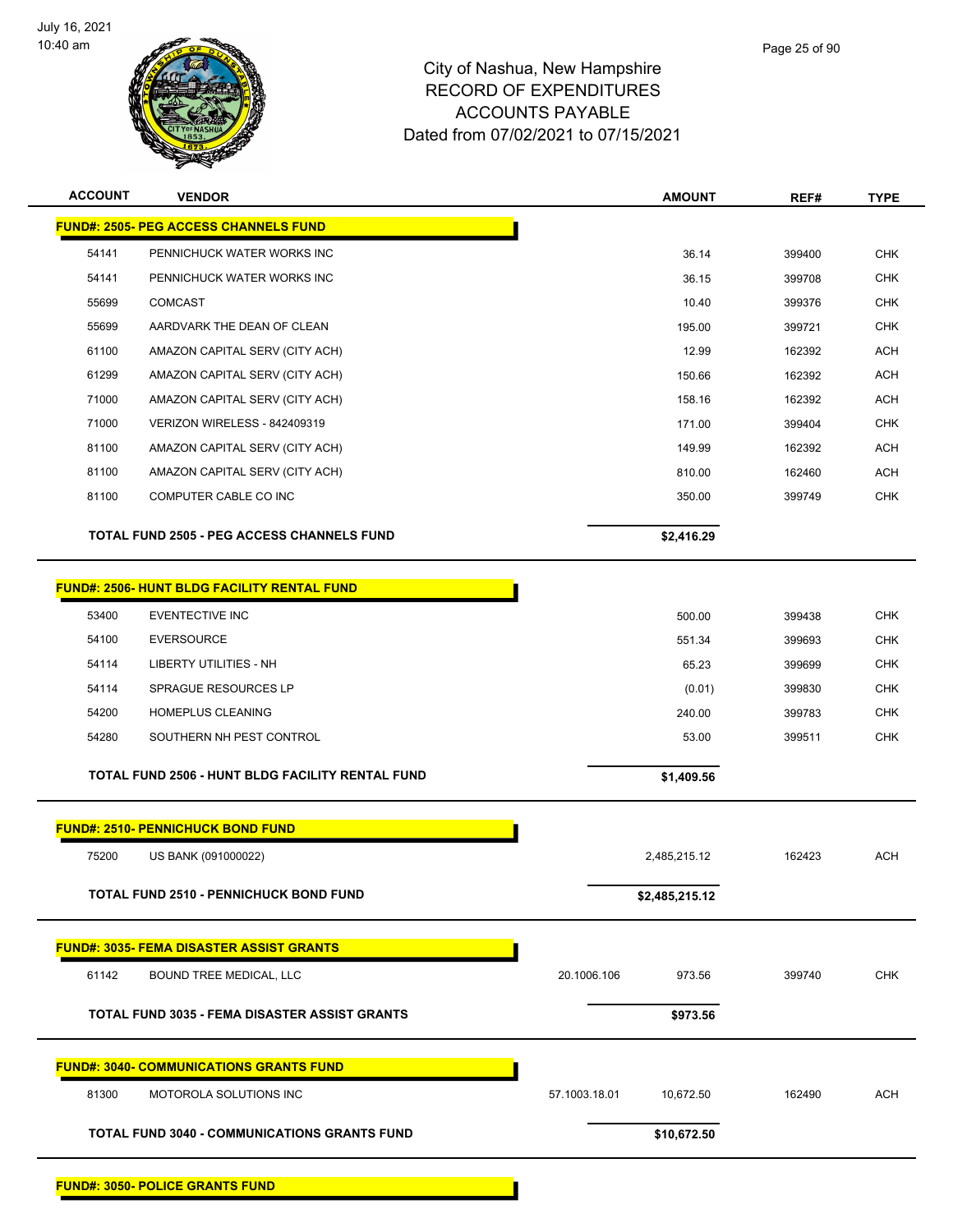

| <b>ACCOUNT</b> | <b>VENDOR</b>                                      |               | <b>AMOUNT</b> | REF#   | <b>TYPE</b> |
|----------------|----------------------------------------------------|---------------|---------------|--------|-------------|
|                | <u> FUND#: 3050- POLICE GRANTS FUND</u>            |               |               |        |             |
| 55400          | SIG SAUER INC                                      | 50.1010.21.02 | 9,988.00      | 399509 | <b>CHK</b>  |
| 71000          | THE FITNESS OUTLET INC                             | 50.1001.18.01 | 4,424.00      | 399442 | <b>CHK</b>  |
| 71000          | LIFTWORKS CORP                                     | 50.1001.18.01 | 6,464.00      | 399468 | <b>CHK</b>  |
| 71000          | W B HUNT CO INC                                    | 50.1001.18.01 | 495.68        | 399525 | <b>CHK</b>  |
| 71000          | <b>DELL MARKETING LP</b>                           | 50.1001.18.01 | 625.47        | 399756 | <b>CHK</b>  |
|                | <b>TOTAL FUND 3050 - POLICE GRANTS FUND</b>        |               | \$21,997.15   |        |             |
|                | <b>FUND#: 3068- COMMUNITY SERVICES GRANTS FUND</b> |               |               |        |             |
| 54821          | <b>RIGHTSPACE STORAGE</b>                          | 71.1004.21.07 | 299.00        | 399498 | <b>CHK</b>  |
| 55100          | <b>SPRINT</b>                                      | 71.1004.21.01 | 151.96        | 399709 | <b>CHK</b>  |
| 55118          | <b>SPRINT</b>                                      | 71.1004.21.01 | 62.36         | 399709 | <b>CHK</b>  |
| 55118          | VERIZON - 342053899-005                            | 71.1004.21.01 | 241.29        | 399713 | <b>CHK</b>  |
| 55118          | <b>SPRINT</b>                                      | 71.1005.21.01 | 893.75        | 399709 | <b>CHK</b>  |
| 55118          | <b>SPRINT</b>                                      | 71.1099.21.01 | 123.22        | 399709 | <b>CHK</b>  |
| 55600          | <b>ALPHAGRAPHICS</b>                               | 71.1004.21.01 | 2,208.45      | 399728 | <b>CHK</b>  |
| 55600          | <b>ALPHAGRAPHICS</b>                               | 71.1004.21.02 | 373.00        | 399409 | <b>CHK</b>  |
| 55600          | <b>ALPHAGRAPHICS</b>                               | 71.1004.21.03 | 557.11        | 399409 | <b>CHK</b>  |
| 55699          | NASHUA SOUP KITCHEN & SHELTER                      | 71.1004.20.11 | 5,000.00      | 162491 | <b>ACH</b>  |
| 55699          | NASHUA PREVENTION COALITION                        | 71.1004.21.03 | 300.00        | 399371 | <b>CHK</b>  |
| 55699          | <b>GROW NASHUA</b>                                 | 71.1004.21.03 | 700.00        | 399449 | <b>CHK</b>  |
| 61100          | AMAZON CAPITAL SERV (CITY ACH)                     | 71.1005.21.01 | 141.97        | 162392 | <b>ACH</b>  |
| 61250          | FUEL MEDIA HOLDINGS 2 LLC                          | 71.1004.21.02 | 1,740.00      | 162404 | <b>ACH</b>  |
| 61250          | <b>HEALTH PROMOTIONS</b>                           | 71.1004.21.07 | 126.35        | 399695 | <b>CHK</b>  |
| 68350          | NASHUA PREVENTION COALITION                        | 71.1004.21.02 | 300.00        | 399371 | <b>CHK</b>  |
| 71000          | AMAZON CAPITAL SERV (CITY ACH)                     | 71.1004.21.02 | 475.15        | 162392 | <b>ACH</b>  |
| 71000          | AMAZON CAPITAL SERV (CITY ACH)                     | 71.1005.21.01 | 323.96        | 162392 | <b>ACH</b>  |
| 71000          | AMAZON CAPITAL SERV (CITY ACH)                     | 71.1099.21.01 | 474.88        | 162392 | <b>ACH</b>  |

#### **TOTAL FUND 3068 - COMMUNITY SERVICES GRANTS FUND \$14,492.45**

|       | <b>FUND#: 3070- COMMUNITY HEALTH GRANTS FUND</b> |               |        |        |            |
|-------|--------------------------------------------------|---------------|--------|--------|------------|
| 55607 | UNITED PARCEL SERVICE                            | 72.1003.21.01 | 18.89  | 399712 | <b>CHK</b> |
| 61100 | AMAZON CAPITAL SERV (CITY ACH)                   | 72.1002.21.01 | 34.19  | 162460 | <b>ACH</b> |
| 61100 | AMAZON CAPITAL SERV (CITY ACH)                   | 72.1003.21.01 | 48.20  | 162392 | <b>ACH</b> |
| 61100 | AMAZON CAPITAL SERV (CITY ACH)                   | 72.1009.21.01 | 202.63 | 162392 | <b>ACH</b> |
| 61100 | AMAZON CAPITAL SERV (CITY ACH)                   | 72.1009.21.02 | 266.89 | 162392 | <b>ACH</b> |
| 61100 | AMAZON CAPITAL SERV (CITY ACH)                   | 72.1012.21.01 | 628.21 | 162392 | <b>ACH</b> |
| 61135 | AMAZON CAPITAL SERV (CITY ACH)                   | 72.1003.21.01 | 95.64  | 162392 | <b>ACH</b> |
| 61135 | HALO BRANDED SOLUTIONS INC.                      | 72.1009.21.01 | 428.70 | 162470 | <b>ACH</b> |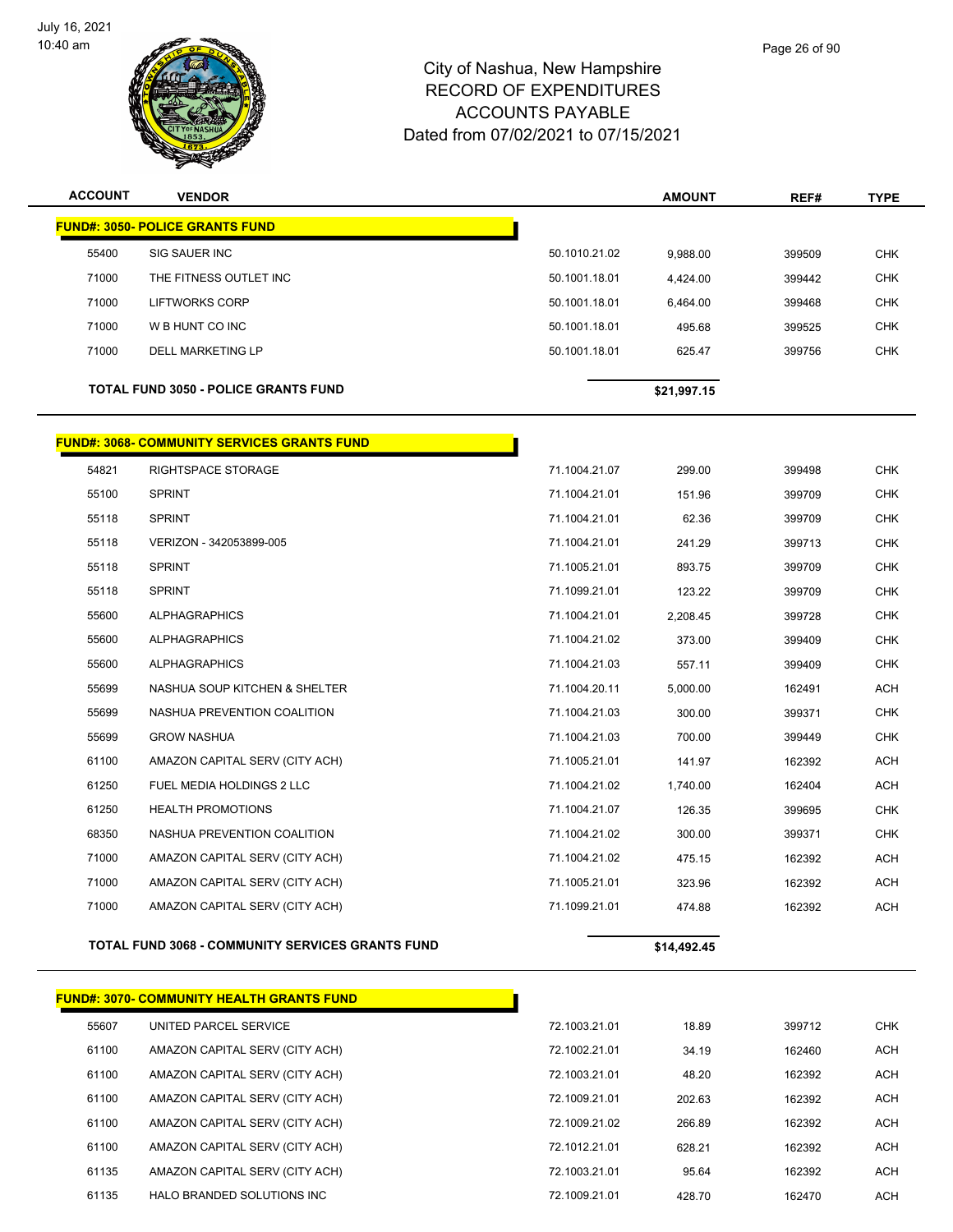

| <b>ACCOUNT</b> | <b>VENDOR</b>                                    |                | <b>AMOUNT</b> | REF#   | <b>TYPE</b> |
|----------------|--------------------------------------------------|----------------|---------------|--------|-------------|
|                | <b>FUND#: 3070- COMMUNITY HEALTH GRANTS FUND</b> |                |               |        |             |
| 61135          | HALO BRANDED SOLUTIONS INC                       | 72.1009.21.02  | 179.66        | 162470 | <b>ACH</b>  |
| 61142          | AMAZON CAPITAL SERV (CITY ACH)                   | 72.1002.21.01  | 230.13        | 162392 | <b>ACH</b>  |
| 61142          | AMAZON CAPITAL SERV (CITY ACH)                   | 72.1009.21.01  | 536.52        | 162392 | <b>ACH</b>  |
| 61142          | AMAZON CAPITAL SERV (CITY ACH)                   | 72.1012.21.01  | 851.63        | 162392 | <b>ACH</b>  |
| 61250          | <b>OUTFRONT MEDIA LLC</b>                        | 72.1009.21.01  | 3,000.00      | 162420 | ACH         |
| 61250          | <b>HIPPOPRESS LLC</b>                            | 72.1009.21.01  | 660.00        | 399455 | CHK         |
| 61250          | <b>OUTFRONT MEDIA LLC</b>                        | 72.1009.21.02  | 2,000.00      | 162420 | <b>ACH</b>  |
| 71000          | AMAZON CAPITAL SERV (CITY ACH)                   | 72.1009.21.02  | 2,380.77      | 162392 | <b>ACH</b>  |
|                | TOTAL FUND 3070 - COMMUNITY HEALTH GRANTS FUND   |                | \$11,562.06   |        |             |
|                | <b>FUND#: 3090- URBAN PROGRAM GRANTS FUND</b>    |                |               |        |             |
| 54210          | JWP & SONS CONTRACTING LLC                       | 1092.20.15.06  | 9,500.00      | 399791 | <b>CHK</b>  |
| 54210          | DAD'S ABATEMENT LLC                              | 1092.20.15.07  | 50,400.00     | 162397 | <b>ACH</b>  |
| 54210          | <b>DAD'S ABATEMENT LLC</b>                       | 1092.20.15.08  | 70,000.00     | 162398 | <b>ACH</b>  |
| 54210          | JWP & SONS CONTRACTING LLC                       | 1092.20.30.06  | 3,500.00      | 399791 | <b>CHK</b>  |
| 54210          | DAD'S ABATEMENT LLC                              | 1092.20.30.07  | 14,000.00     | 162397 | ACH         |
| 54210          | DAD'S ABATEMENT LLC                              | 1092.20.30.08  | 28,000.00     | 162398 | <b>ACH</b>  |
| 54210          | AMHERST PLACE LLC                                | 8410.21.40.401 | 44,000.00     | 399411 | <b>CHK</b>  |
| 55200          | NATIONAL COMMUNITY DEVELOPMENT                   | 8400.21.10.100 | 940.00        | 399802 | <b>CHK</b>  |
| 55307          | LAWRENCE PHILLIPS JR                             | 1092.20.10.20  | 283.36        | 399466 | <b>CHK</b>  |
| 61100          | WB MASON CO INC                                  | 1092.20.10.15  | 342.81        | 399844 | <b>CHK</b>  |
| 68345          | <b>ANTHONY J DANIELI</b>                         | 1092.20.10.50  | 350.00        | 399365 | <b>CHK</b>  |
| 68345          | <b>CHARLES IENG</b>                              | 1092.20.10.50  | 350.00        | 399366 | <b>CHK</b>  |
| 69025          | AJ WOOD CONSTRUCTION                             | 8400.21.60.607 | 2,000.00      | 162387 | <b>ACH</b>  |
| 69075          | THE FRONT DOOR AGENCY INC                        | 8400.21.30.303 | 4,875.00      | 399767 | <b>CHK</b>  |
| 69075          | NASHUA POLICE ATHLETIC LEAGUE                    | 8400.21.30.306 | 2,620.00      | 162418 | <b>ACH</b>  |
| 69075          | MARGUERITES PLACE INC                            | 8400.21.30.312 | 6,914.68      | 162485 | <b>ACH</b>  |
|                | TOTAL FUND 3090 - URBAN PROGRAM GRANTS FUND      |                | \$238,075.85  |        |             |

|       | <b>FUND#: 3120- TRANSIT GRANTS FUND</b> |               |          |        |
|-------|-----------------------------------------|---------------|----------|--------|
| 54100 | <b>EVERSOURCE</b>                       | 5307.21.10.17 | 1.114.51 | 399693 |
| 54100 | <b>WORTHEN SOLAR LLC</b>                | 5307.21.10.17 | 4.048.18 | 399845 |
| 54100 | EVERSOURCE                              | 5307.21.10.19 | 284.22   | 399693 |
| 54114 | LIBERTY UTILITIES - NH                  | 5307.21.10.17 | 64.36    | 399383 |
| 54114 | SPRAGUE RESOURCES LP                    | 5307.21.10.17 | 63.58    | 399830 |
| 54114 | LIBERTY UTILITIES - NH                  | 5307.21.10.18 | 125.48   | 399384 |
| 54114 | <b>SPRAGUE RESOURCES LP</b>             | 5307.21.10.18 | 95.82    | 399830 |
| 54114 | LIBERTY UTILITIES - NH                  | 5307.21.10.19 | 71.14    | 399703 |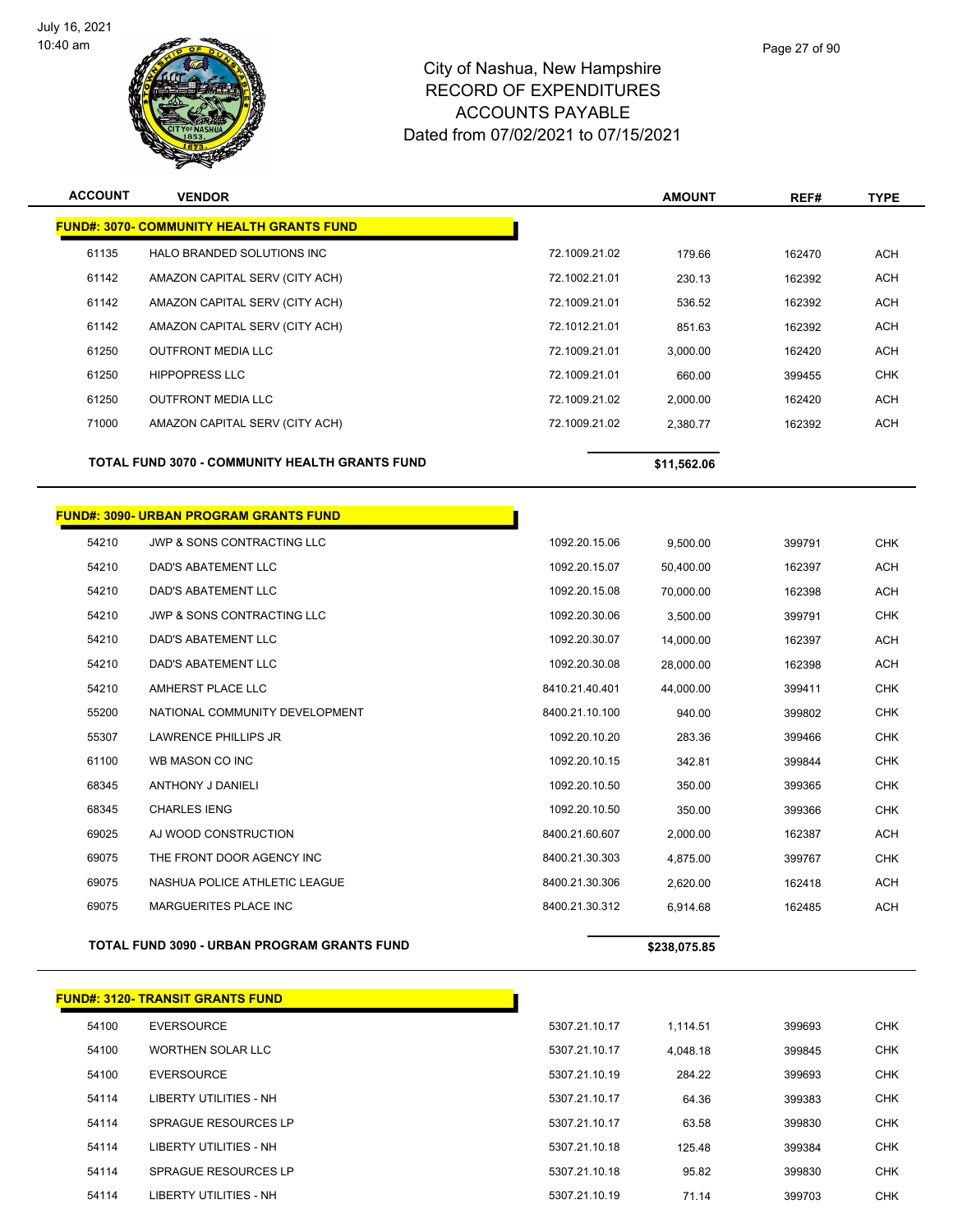

| <b>ACCOUNT</b> | <b>VENDOR</b>                           |               | <b>AMOUNT</b> | REF#   | TYPE       |
|----------------|-----------------------------------------|---------------|---------------|--------|------------|
|                | <b>FUND#: 3120- TRANSIT GRANTS FUND</b> |               |               |        |            |
| 54114          | <b>SPRAGUE RESOURCES LP</b>             | 5307.21.10.19 | 21.76         | 399830 | <b>CHK</b> |
| 54141          | PENNICHUCK WATER WORKS INC              | 5307.21.10.17 | 132.50        | 399400 | <b>CHK</b> |
| 54141          | PENNICHUCK WATER WORKS INC              | 5307.21.10.17 | 132.57        | 399708 | CHK        |
| 54141          | PENNICHUCK WATER WORKS INC              | 5307.21.10.18 | 276.39        | 399708 | <b>CHK</b> |
| 54200          | BILLS WORLD CLASS CLEANING SER          | 5307.21.40.20 | 900.00        | 399738 | <b>CHK</b> |
| 54280          | F W WEBB COMPANY                        | 5307.21.40.20 | 15.16         | 399439 | CHK        |
| 54600          | D & R TOWING INC                        | 5307.21.40.35 | 165.00        | 399755 | <b>CHK</b> |
| 55109          | CONSOLIDATED COMMUNICATIONS             | 5307.21.10.10 | 223.60        | 399690 | <b>CHK</b> |
| 55118          | <b>SPRINT</b>                           | 5307.21.10.10 | 92.05         | 399709 | <b>CHK</b> |
| 55200          | COMMUNITY TRANSPORTATION                | 5307.22.10.10 | 1,050.00      | 399691 | <b>CHK</b> |
| 55600          | <b>ALPHAGRAPHICS</b>                    | 5307.21.10.30 | 443.73        | 399409 | CHK        |
| 55690          | FIRST TRANSIT INC                       | 5307.21.10.10 | 44,487.00     | 162403 | ACH        |
| 55690          | FIRST TRANSIT INC                       | 5307.21.10.35 | 91,997.20     | 162403 | ACH        |
| 55690          | FIRST TRANSIT INC                       | 5307.21.10.40 | 27,088.12     | 162403 | <b>ACH</b> |
| 55699          | JOHNSON CONTROLS SECURITY               | 5307.22.40.20 | 419.32        | 162478 | ACH        |
| 61100          | AMAZON CAPITAL SERV (CITY ACH)          | 5307.22.10.30 | 170.39        | 162460 | ACH        |
| 61107          | CINTAS#016                              | 5307.21.40.20 | 64.56         | 399425 | <b>CHK</b> |
| 61107          | CINTAS #016                             | 5307.22.40.20 | 70.16         | 399748 | CHK        |
| 61299          | HOME DEPOT CREDIT SERVICE 3065          | 5307.21.10.30 | 17.39         | 399781 | <b>CHK</b> |
| 61299          | ARCSOURCE INC                           | 5307.21.40.50 | 187.53        | 399730 | <b>CHK</b> |
| 61299          | <b>GRAINGER</b>                         | 5307.21.40.50 | 8.15          | 399771 | <b>CHK</b> |
| 61299          | <b>BLUE RESERVE WATER</b>               | 5307.22.10.10 | 63.00         | 399739 | <b>CHK</b> |
| 61310          | ALTERNATIVE VEHICLE SERVICE GR          | 5307.21.10.30 | 16,176.76     | 162462 | ACH        |
| 61799          | <b>GILLIG LLC</b>                       | 5307.21.40.35 | 85.37         | 399444 | <b>CHK</b> |
| 61799          | <b>SANEL NAPA</b>                       | 5307.21.40.35 | 308.29        | 399503 | <b>CHK</b> |
| 61799          | HOME DEPOT CREDIT SERVICE 3065          | 5307.21.40.35 | 12.97         | 399781 | CHK        |
| 61799          | NEW ENGLAND KENWORTH                    | 5307.21.40.35 | (366.57)      | 399806 | <b>CHK</b> |
| 61799          | SANEL NAPA                              | 5307.21.40.40 | 38.52         | 399503 | <b>CHK</b> |
| 61799          | NEW ENGLAND KENWORTH                    | 5307.21.40.40 | 35.88         | 399806 | <b>CHK</b> |
| 61799          | NEW ENGLAND KENWORTH                    | 5307.22.40.35 | 379.75        | 399806 | <b>CHK</b> |
| 61799          | NEW ENGLAND KENWORTH                    | 5307.22.40.40 | 51.18         | 399806 | CHK        |
| 61799          | DEPENDABLE LOCK SERVICE INC             | 5307.22.40.55 | 110.00        | 399757 | <b>CHK</b> |
| 68240          | 4IMPRINT INC                            | 5307.21.10.10 | 2,538.78      | 399405 | <b>CHK</b> |
|                |                                         |               |               |        |            |

**TOTAL FUND 3120 - TRANSIT GRANTS FUND 6193,263.80** 

# **FUND#: 3800- SCHOOL GRANTS FUND** WHITE BIRCH EDUCATIONAL 91.03950.022190 1,210.00 399941 CHK BOOTHBY THERAPY SERVICES LLC 91.03959.022190 1,127.52 399561 CHK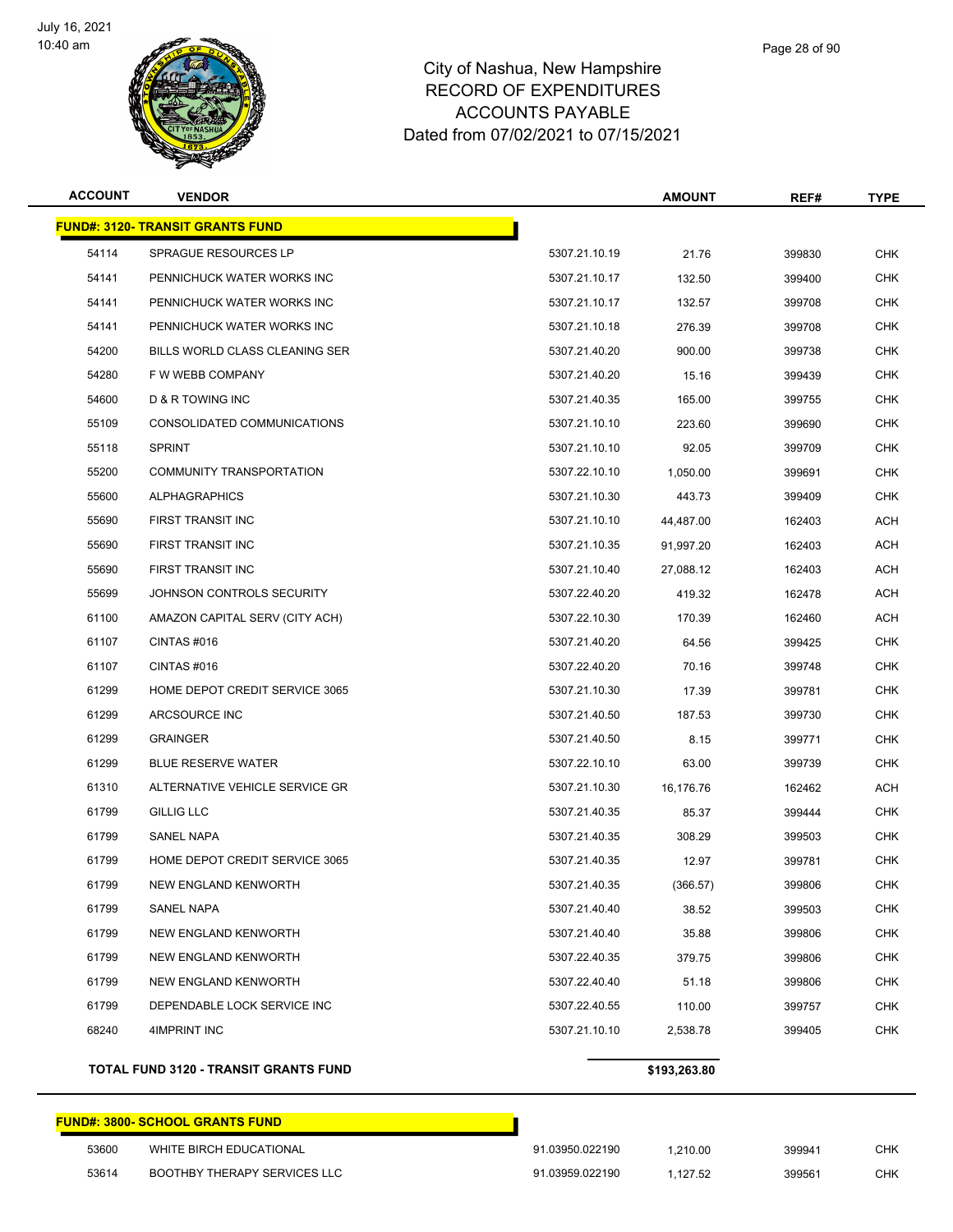

| <b>ACCOUNT</b> | <b>VENDOR</b>                           |                 | <b>AMOUNT</b> | REF#   | <b>TYPE</b> |
|----------------|-----------------------------------------|-----------------|---------------|--------|-------------|
|                | <u> FUND#: 3800- SCHOOL GRANTS FUND</u> |                 |               |        |             |
| 53614          | THE CARROLL CENTER FOR THE BLI          | 91.03959.022190 | 4,060.00      | 399562 | <b>CHK</b>  |
| 53614          | <b>BOOTHBY THERAPY SERVICES LLC</b>     | 91.03959.022190 | 102.50        | 399862 | <b>CHK</b>  |
| 53628          | CASSIE YACKLEY, PSY.D PLLC              | 91.03499.992212 | 610.00        | 399865 | CHK         |
| 53628          | <b>INTERIM HEALTH CARE</b>              | 91.03950.022190 | 2,864.00      | 399578 | CHK         |
| 53628          | <b>INTERIM HEALTHCARE</b>               | 91.03950.022190 | 464.00        | 399579 | <b>CHK</b>  |
| 53628          | ACADEMY FOR SCIENCE AND DESIGN          | 91.03950.022190 | 375.00        | 399851 | CHK         |
| 53628          | <b>GATE CITY CHARTER SCHOOL</b>         | 91.03950.022190 | 448.00        | 399883 | <b>CHK</b>  |
| 53628          | MAXIM HEALTHCARE SERVICES               | 91.03950.022190 | 1,783.50      | 399907 | CHK         |
| 53628          | MOUNT PROSPECT ACADEMY INC              | 91.03950.022190 | 1,886.35      | 399911 | CHK         |
| 53628          | <b>MELMARK NEW ENGLAND</b>              | 91.03959.021210 | 1,050.00      | 399909 | <b>CHK</b>  |
| 53628          | <b>GROW NASHUA</b>                      | 91.30820.991490 | 4,950.00      | 399574 | CHK         |
| 53628          | <b>JESSICA GORHAN</b>                   | 91.30820.991490 | 2,960.00      | 399583 | <b>CHK</b>  |
| 53628          | REGENERATIVE ROOTS ASSOCIATION          | 91.30820.991490 | 8,286.20      | 399601 | CHK         |
| 53628          | UNITED WAY OF GREATER NASHUA            | 91.30820.991490 | 1,900.00      | 399676 | CHK         |
| 53628          | <b>STEVE BLUNT</b>                      | 91.37621.231430 | 250.00        | 399861 | CHK         |
| 53628          | <b>BAYSTATE INTERPRETING</b>            | 91.37720.991265 | 232.75        | 399558 | CHK         |
| 53628          | <b>BAYSTATE INTERPRETING</b>            | 91.39521.021241 | 26.25         | 399860 | <b>CHK</b>  |
| 53628          | LITERACY LEARNING SOLUTIONS             | 91.39521.022190 | 2,173.37      | 399585 | CHK         |
| 53628          | LITERACY LEARNING SOLUTIONS             | 91.39521.022190 | 1,996.70      | 399900 | CHK         |
| 53628          | <b>SERESC</b>                           | 91.39521.022190 | 4,701.09      | 399932 | <b>CHK</b>  |
| 53628          | RECREATIONAL EDUCATION CTR              | 91.39821.991210 | 97.50         | 399600 | CHK         |
| 53628          | BREAKTHROUGH BEHAVIORAL AND             | 91.39821.991210 | 11,979.25     | 399863 | <b>CHK</b>  |
| 53628          | <b>BRIGHTSTAR CARE</b>                  | 91.39821.991210 | 4,105.50      | 399864 | CHK         |
| 53628          | ELITE STAFFING OF USA LLC               | 91.39821.991210 | 1,820.00      | 399875 | CHK         |
| 53628          | NORTHEAST REHABILITATION HOSP           | 91.39821.991210 | 744.50        | 399919 | CHK         |
| 53999          | JESSE LEWIS CHOOSE LOVE MVMNT           | 91.37621.201241 | 1,000.00      | 399895 | CHK         |
| 54899          | PAGE STREET LEASING LLC                 | 91.39822.992690 | 4,275.00      | 399921 | <b>CHK</b>  |
| 55109          | CONSOLIDATED COMMUNICATIONS             | 91.37621.231240 | 206.23        | 399689 | <b>CHK</b>  |
| 55300          | <b>TAYLOR PAQUETTE</b>                  | 91.37621.991244 | 32.81         | 399599 | <b>CHK</b>  |
| 55600          | MINUTEMAN PRESS OF NASHUA               | 91.35321.991600 | 121.34        | 399593 | <b>CHK</b>  |
| 55690          | MANCHESTER SCHOOL DISTRICT              | 91.37621.991244 | 3,731.26      | 399903 | <b>CHK</b>  |
| 61135          | (SCHOOL ACH) AMAZON CAPITAL SE          | 91.37621.151430 | 28.43         | 162500 | ACH         |
| 61135          | KIWI CO INC                             | 91.37621.161260 | 439.24        | 399898 | CHK         |
| 61135          | <b>CYNTHIA MICHAUD</b>                  | 91.37621.231249 | 90.72         | 399910 | <b>CHK</b>  |
| 61135          | (SCHOOL ACH) AMAZON CAPITAL SE          | 91.37621.231430 | 1,049.61      | 162500 | ACH         |
| 61135          | KIWI CO INC                             | 91.37621.231430 | 1,033.48      | 399898 | <b>CHK</b>  |
| 61299          | DISCOUNT SCHOOL SUPPLY                  | 91.03959.021210 | 39.43         | 399566 | <b>CHK</b>  |
| 61299          | SCHOOL SPECIALTY LLC                    | 91.03959.021210 | 306.13        | 399607 | CHK         |
| 61299          | <b>GRAINGER</b>                         | 91.03969.021220 | 3,386.78      | 399885 | <b>CHK</b>  |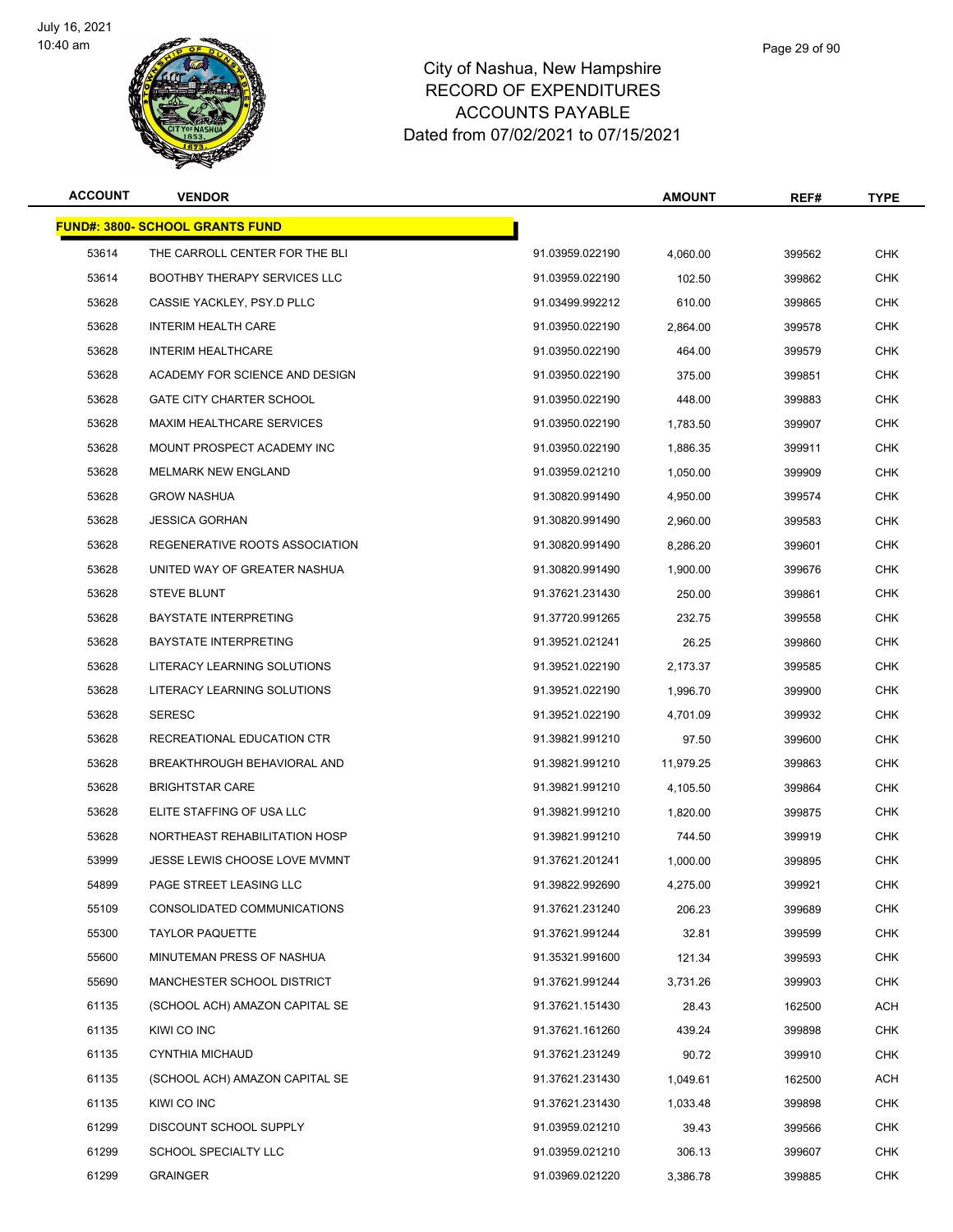

| <b>ACCOUNT</b> | <b>VENDOR</b>                          |                 | <b>AMOUNT</b> | REF#   | <b>TYPE</b> |
|----------------|----------------------------------------|-----------------|---------------|--------|-------------|
|                | <b>FUND#: 3800- SCHOOL GRANTS FUND</b> |                 |               |        |             |
| 61299          | <b>GROW NASHUA</b>                     | 91.30820.991490 | 1,275.00      | 399574 | <b>CHK</b>  |
| 61299          | ASSETGENIE INC                         | 91.39821.991100 | 47,200.00     | 399555 | <b>CHK</b>  |
| 61299          | ASSETGENIE INC                         | 91.39821.991100 | 3,497.50      | 399858 | <b>CHK</b>  |
| 61421          | FILTER SALES & SERVICE INC             | 91.39821.992690 | 2,569.84      | 399879 | <b>CHK</b>  |
| 61807          | AKJ EDUCATION                          | 91.37621.161100 | 348.56        | 399852 | <b>CHK</b>  |
| 61875          | <b>SCHOOL SPECIALTY LLC</b>            | 91.37621.151100 | 978.89        | 399930 | <b>CHK</b>  |
| 61875          | (SCHOOL ACH) AMAZON CAPITAL SE         | 91.37621.231430 | 314.93        | 162500 | ACH         |
| 71221          | PRO AV SYSTEMS INC                     | 91.34521.991490 | 13,332.50     | 399924 | <b>CHK</b>  |
| 71221          | <b>MST GOVERNMENT LEASING LLC</b>      | 91.34621.991490 | 5,605.80      | 399914 | <b>CHK</b>  |
| 71221          | I.T. INSIDERS                          | 91.34920.991113 | 14.576.00     | 399576 | <b>CHK</b>  |
| 71221          | COMPUTER HUT dba IT INSIDERS           | 91.34920.991113 | 7,288.00      | 399581 | <b>CHK</b>  |
| 71221          | I.T. INSIDERS                          | 91.39821.991100 | 48,571.00     | 399576 | <b>CHK</b>  |
| 71228          | <b>TEXTHELP</b>                        | 91.03959.021210 | 200.00        | 399612 | <b>CHK</b>  |
| 71228          | <b>ALLDATA</b>                         | 91.39021.041300 | 975.00        | 399853 | <b>CHK</b>  |

GROW NASHUA 91.30820.991490 341.99 399574 CHK

h

**TOTAL FUND 3800 - SCHOOL GRANTS FUND \$225,019.45** 

#### **FUND#: 4025- DOJ DRUG FORFEITURE FUND**

| 54100 | <b>EVERSOURCE</b>                          | 181.13     | 399693 | <b>CHK</b> |
|-------|--------------------------------------------|------------|--------|------------|
| 55699 | <b>TRANSUNION RISK &amp; ALTERNATIVE</b>   | 211.80     | 399835 | <b>CHK</b> |
| 56306 | BRIDGES DOM & SEXUAL VIOLENCE              | 1.652.10   | 399741 | <b>CHK</b> |
| 56353 | NASHUA POLICE ATHLETIC LEAGUE              | 1.710.47   | 162418 | <b>ACH</b> |
| 61799 | CARPARTS DISTRIBUTION CENTER,              | 53.78      | 399422 | <b>CHK</b> |
| 61799 | <b>GRAPPONE AUTOMOTIVE GROUP</b>           | 24.24      | 399448 | <b>CHK</b> |
| 61799 | SULLIVAN TIRE COMPANY                      | 42.00      | 399514 | <b>CHK</b> |
| 61799 | NORTHERN FOREIGN CAR PARTS INC             | 192.62     | 399811 | <b>CHK</b> |
|       |                                            |            |        |            |
|       | TOTAL FUND 4025 - DOJ DRUG FORFEITURE FUND | \$4,068,14 |        |            |

|       | <b>FUND#: 4053- FIRE REGIONAL HAZMAT FUND</b>   |          |        |            |
|-------|-------------------------------------------------|----------|--------|------------|
| 71000 | SANEL NAPA                                      | 362.70   | 399505 | <b>CHK</b> |
| 71000 | VERIZON WIRELESS-842015493                      | 80.02    | 399715 | <b>CHK</b> |
|       | TOTAL FUND 4053 - FIRE REGIONAL HAZMAT FUND     | \$442.72 |        |            |
|       | <b>FUND#: 4090- LIB-LOST/DAMAGED BOOK FINES</b> |          |        |            |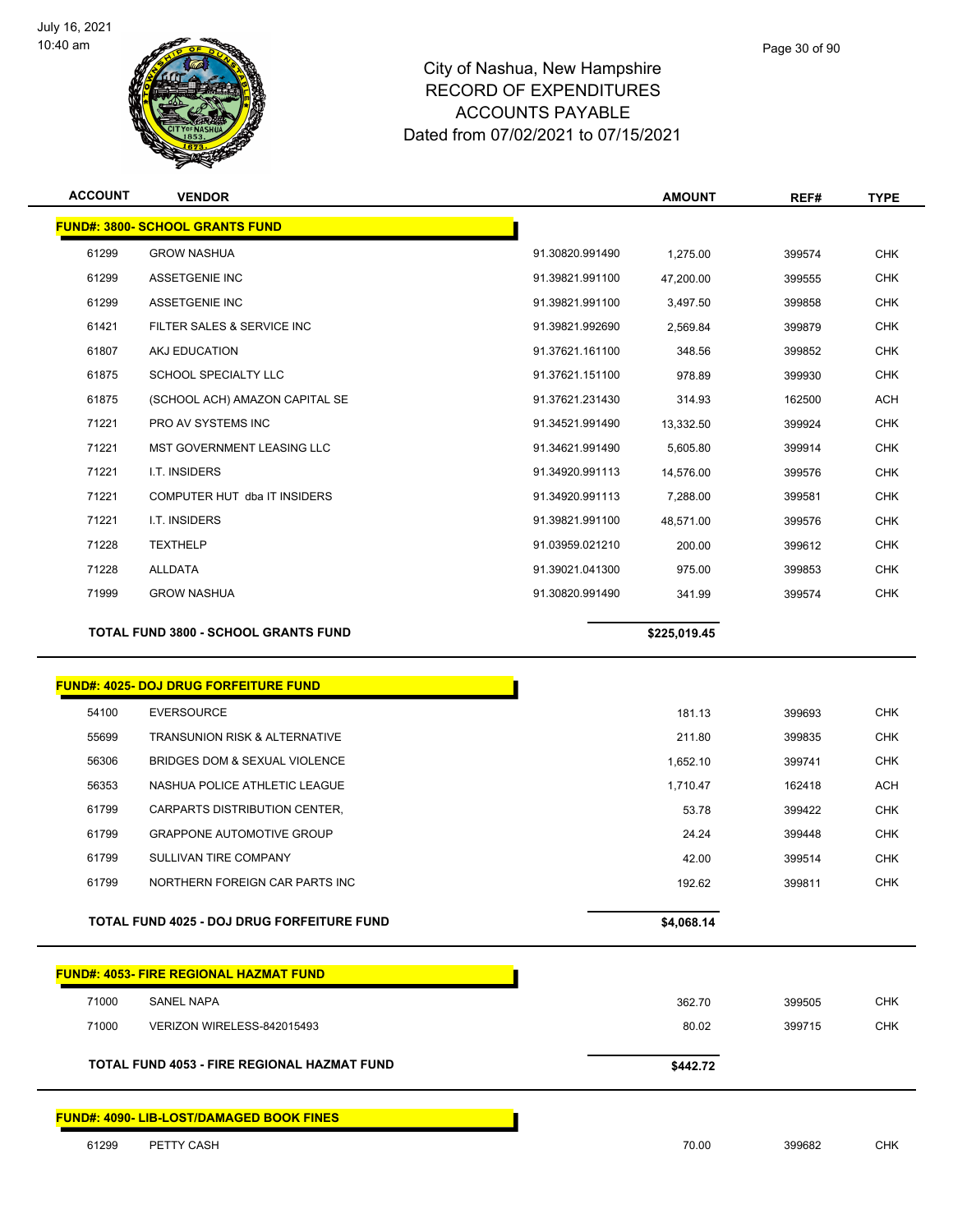July 16, 2021 10:40 am



| <b>ACCOUNT</b> | <b>VENDOR</b>                                          |               | <b>AMOUNT</b> | REF#   | <b>TYPE</b> |
|----------------|--------------------------------------------------------|---------------|---------------|--------|-------------|
|                | TOTAL FUND 4090 - LIB-LOST/DAMAGED BOOK FINES          |               | \$70.00       |        |             |
|                | <b>FUND#: 4601- EDA CARES ACT RLF</b>                  |               |               |        |             |
| 15100          | <b>INDIA PALACE</b>                                    |               | 27,200.00     | 399678 | <b>CHK</b>  |
|                | <b>TOTAL FUND 4601 - EDA CARES ACT RLF</b>             |               | \$27,200.00   |        |             |
|                | FUND#: 5060- CAPITAL PROJECTS-COMM HEALTH              |               |               |        |             |
| 81200          | AMAZON CAPITAL SERV (CITY ACH)                         | 1004.71.19.30 | 550.40        | 162392 | <b>ACH</b>  |
| 81200          | CONSOLIDATED COMMUNICATIONS                            | 1004.71.19.30 | 55.18         | 399377 | <b>CHK</b>  |
| 81200          | NORTHEAST CABLE NETWORKS INC                           | 1004.71.19.30 | 1,316.00      | 399489 | <b>CHK</b>  |
| 81200          | WB MASON CO INC                                        | 1004.71.19.30 | 12,466.67     | 399527 | <b>CHK</b>  |
| 81200          | <b>CUSTOM COMPUTER SPECIALIST INC</b>                  | 1004.71.19.30 | 37.50         | 399753 | <b>CHK</b>  |
| 81200          | <b>DELL MARKETING LP</b>                               | 1004.71.19.30 | 808.06        | 399756 | <b>CHK</b>  |
|                | TOTAL FUND 5060 - CAPITAL PROJECTS-COMM HEALTH         |               | \$15,233.81   |        |             |
|                | <b>FUND#: 5200- CAPITAL PROJECTS-PUBLIC WORKS</b>      |               |               |        |             |
| 81704          | HAYNER / SWANSON INC                                   | 2055.60.20.30 | 37,606.53     | 162406 | <b>ACH</b>  |
| 81704          | HAYNER / SWANSON INC                                   | 2055.60.20.30 | 36,613.00     | 162471 | <b>ACH</b>  |
| 81704          | SUNSHINE PAVING CORPORATION                            | 2055.60.21.30 | 300,693.53    | 162495 | <b>ACH</b>  |
|                | <b>TOTAL FUND 5200 - CAPITAL PROJECTS-PUBLIC WORKS</b> |               | \$374,913.06  |        |             |
|                | <b>FUND#: 5700- CAP PROJECTS-BROAD ST PARKWAY</b>      |               |               |        |             |
| 81700          | HAYNER / SWANSON INC                                   | 1061.60.05.65 | 960.00        | 162406 | <b>ACH</b>  |
| 81700          | PENNICHUCK WATER WORKS INC                             | 1061.60.07.55 | 662.76        | 399400 | <b>CHK</b>  |
| 81700          | <b>EVERSOURCE</b>                                      | 1061.60.11.10 | 727.09        | 399379 | <b>CHK</b>  |
| 81700          | PENNICHUCK WATER WORKS INC                             | 1061.60.11.10 | 59.47         | 399400 | <b>CHK</b>  |
| 81700          | LIBERTY UTILITIES - NH                                 | 1061.60.11.10 | 66.69         | 399706 | CHK         |
| 81700          | SPRAGUE RESOURCES LP                                   | 1061.60.11.10 | 2.88          | 399830 | <b>CHK</b>  |
|                | TOTAL FUND 5700 - CAP PROJECTS-BROAD ST PARKWAY        |               | \$2,478.89    |        |             |
|                | <b>FUND#: 5800- SCHOOL CAPITAL PROJECTS FUND</b>       |               |               |        |             |
| 81200          | ALLIED UNIVERSAL TECHNOLOGY                            | 1175.91.19.32 | 3,095.27      | 399854 | <b>CHK</b>  |
|                | <b>TOTAL FUND 5800 - SCHOOL CAPITAL PROJECTS FUND</b>  |               | \$3,095.27    |        |             |
|                | <b>FUND#: 6000- SOLID WASTE FUND</b>                   |               |               |        |             |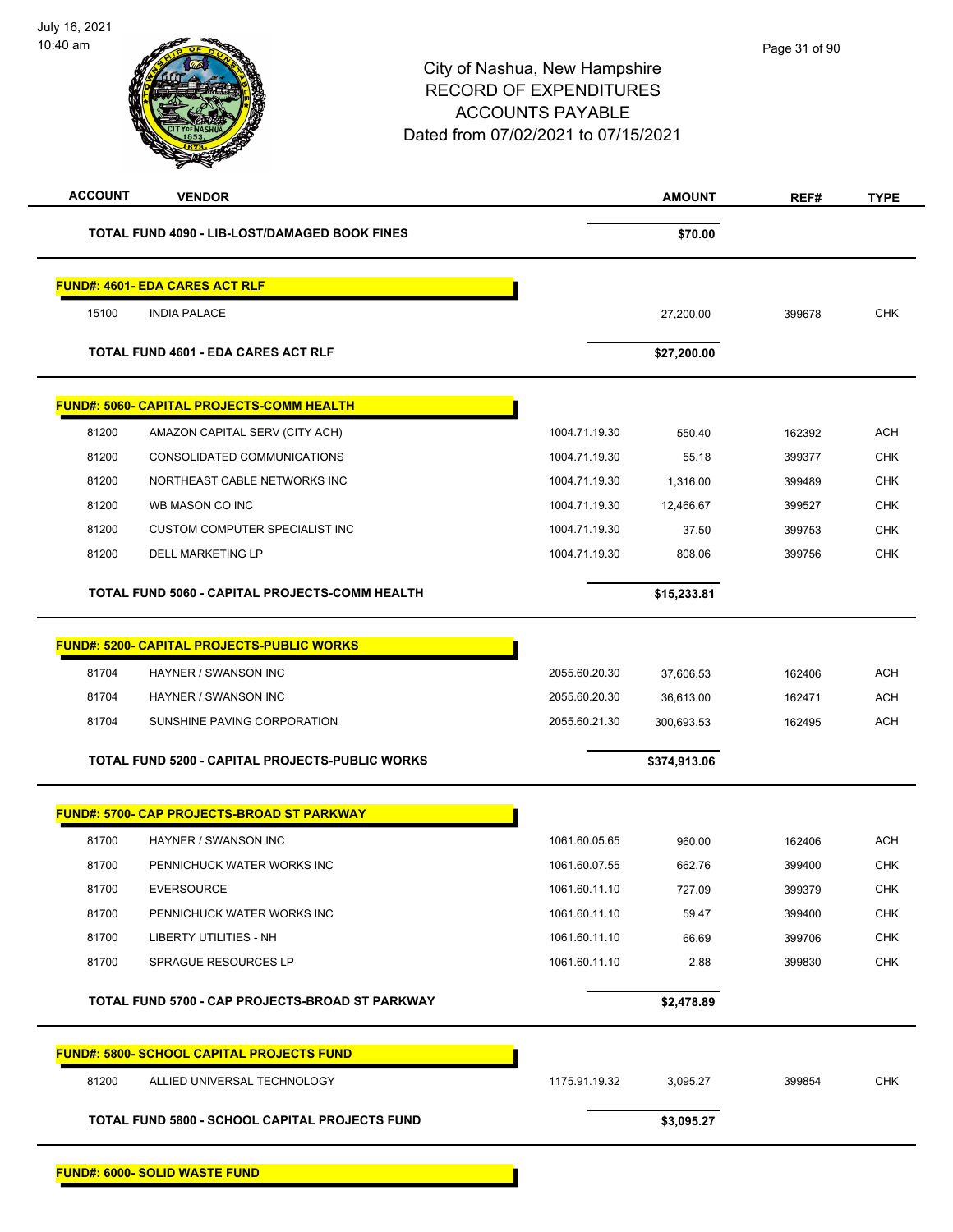

| <b>ACCOUNT</b> | <b>VENDOR</b>                        | <b>AMOUNT</b> | REF#   | <b>TYPE</b> |
|----------------|--------------------------------------|---------------|--------|-------------|
|                | <b>FUND#: 6000- SOLID WASTE FUND</b> |               |        |             |
| 54100          | <b>EVERSOURCE</b>                    | 1,142.26      | 399693 | <b>CHK</b>  |
| 54141          | PENNICHUCK WATER WORKS INC           | 457.96        | 399708 | <b>CHK</b>  |
| 54492          | <b>SPRINT</b>                        | 936.00        | 399709 | <b>CHK</b>  |
| 54600          | <b>FACTORY MOTOR PARTS</b>           | 142.60        | 162401 | <b>ACH</b>  |
| 54600          | MCDEVITT TRUCKS INC                  | 2,118.13      | 162486 | <b>ACH</b>  |
| 54600          | NITCO LLC                            | 321.60        | 162493 | <b>ACH</b>  |
| 54600          | ALLEGIANCE TRUCKS LLC                | 412.40        | 399408 | <b>CHK</b>  |
| 54600          | <b>FASTENAL CO</b>                   | 47.30         | 399440 | <b>CHK</b>  |
| 54600          | K D WELDING AND FABRICATING          | 3,700.00      | 399465 | <b>CHK</b>  |
| 54600          | NEW ENGLAND KENWORTH                 | 130.96        | 399486 | <b>CHK</b>  |
| 54600          | SANEL NAPA                           | 177.91        | 399504 | <b>CHK</b>  |
| 54600          | SANEL NAPA                           | 563.20        | 399507 | <b>CHK</b>  |
| 54600          | ALLEGIANCE TRUCKS LLC                | 728.00        | 399726 | <b>CHK</b>  |
| 54600          | CARPARTS DISTRIBUTION CENTER,        | 1,014.05      | 399743 | <b>CHK</b>  |
| 54600          | <b>FASTENAL CO</b>                   | 13.87         | 399764 | <b>CHK</b>  |
| 54600          | <b>GRAINGER</b>                      | 480.62        | 399771 | <b>CHK</b>  |
| 54600          | PM SERVICES OF NH                    | 750.00        | 399818 | <b>CHK</b>  |
| 54600          | SANEL NAPA                           | 10.64         | 399826 | <b>CHK</b>  |
| 54625          | D & R TOWING INC                     | 165.00        | 399430 | <b>CHK</b>  |
| 55109          | CONSOLIDATED COMMUNICATIONS          | 44.23         | 399690 | <b>CHK</b>  |
| 55421          | TREASURER STATE OF NH                | 50.00         | 399711 | <b>CHK</b>  |
| 55500          | MASSACHUSETTS MUNICIPAL ASSOC        | 375.00        | 399472 | <b>CHK</b>  |
| 55699          | CYN ENVIROMENTAL SERVICES            | 425.00        | 162396 | <b>ACH</b>  |
| 55699          | <b>INTERSTATE REFRIGERANT</b>        | 702.00        | 162409 | <b>ACH</b>  |
| 55699          | <b>INTERSTATE REFRIGERANT</b>        | 726.00        | 162476 | ACH         |
| 55699          | NORTHEAST RESOURCE RECOVERY          | 2,766.75      | 399490 | <b>CHK</b>  |
| 55699          | RYDIN DECAL                          | 444.36        | 399499 | <b>CHK</b>  |
| 55699          | SANBORN HEAD & ASSOC INC             | 666.67        | 399500 | <b>CHK</b>  |
| 55699          | NEW ENGLAND ENERGY SERVICES          | 500.00        | 399805 | CHK         |
| 55699          | UNIVERSAL RECYCLING TECH             | 3,942.58      | 399840 | <b>CHK</b>  |
| 61107          | CINTAS #016                          | 62.35         | 399425 | <b>CHK</b>  |
| 61107          | CINTAS#016                           | 109.20        | 399748 | CHK         |
| 61192          | TRAFFIC SAFETY STORE                 | 842.40        | 399515 | <b>CHK</b>  |
| 61307          | SHATTUCK MALONE OIL CO               | 357.85        | 399508 | <b>CHK</b>  |
| 61307          | SHATTUCK MALONE OIL CO               | 11,132.64     | 399827 | CHK         |
| 61705          | MAYNARD & LESIEUR INC                | 181.60        | 399474 | <b>CHK</b>  |
| 61705          | MAYNARD & LESIEUR INC                | 185.50        | 399795 | <b>CHK</b>  |
| 75100          | US BANK (091000022)                  | 70,000.00     | 162422 | ACH         |
| 75200          | US BANK (091000022)                  | 5,300.00      | 162422 | <b>ACH</b>  |
|                |                                      |               |        |             |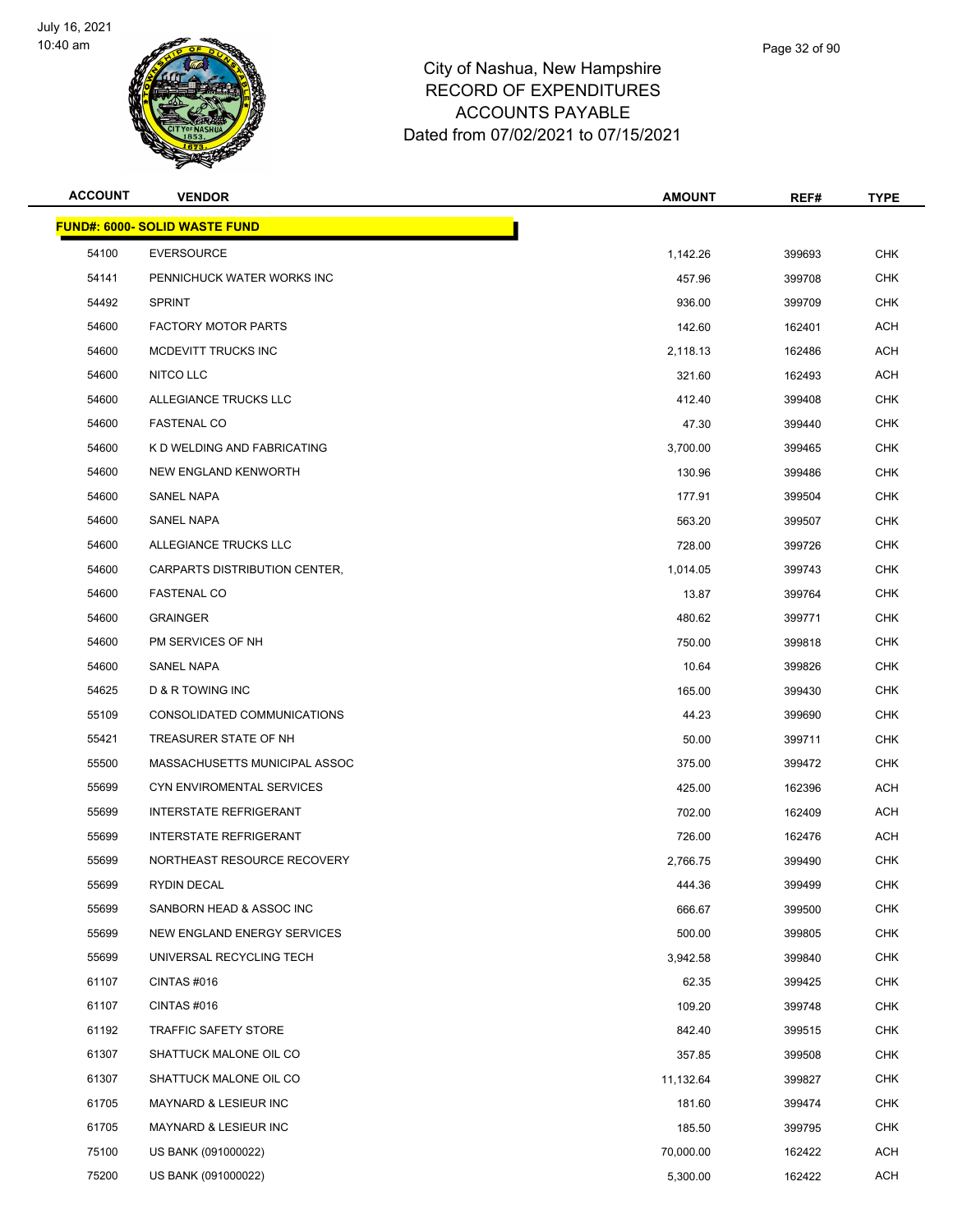| ւււթշւաշ     |  |  |
|--------------|--|--|
| <b>TURES</b> |  |  |
| 3LE.         |  |  |
| )7/15/2021   |  |  |
|              |  |  |

| <b>ACCOUNT</b> | <b>VENDOR</b>                       | <b>AMOUNT</b> | REF#   | <b>TYPE</b> |
|----------------|-------------------------------------|---------------|--------|-------------|
|                | TOTAL FUND 6000 - SOLID WASTE FUND  | \$112,126.63  |        |             |
|                | <b>FUND#: 6200- WASTEWATER FUND</b> |               |        |             |
| 44597          | HILLSBOROUGH COUNTY REGISTRY        | 74.08         | 399780 | <b>CHK</b>  |
| 53107          | <b>HAZEN AND SAWYER</b>             | 4,313.87      | 162407 | <b>ACH</b>  |
| 53107          | <b>WRIGHT-PIERCE</b>                | 1,404.22      | 162499 | <b>ACH</b>  |
| 53107          | EASTERN ANALYTICAL INC              | 32.50         | 399762 | <b>CHK</b>  |
| 53467          | MAILINGS UNLIMITED                  | 161.75        | 162415 | <b>ACH</b>  |
| 53467          | <b>MAILINGS UNLIMITED</b>           | 7,350.00      | 162483 | <b>ACH</b>  |
| 53467          | PENNICHUCK WATER WORKS INC          | 10,132.76     | 399399 | <b>CHK</b>  |
| 54100          | EVERSOUCE-POWER SUPPLY              | 60,982.80     | 399378 | <b>CHK</b>  |
| 54100          | <b>EVERSOURCE</b>                   | 965.80        | 399379 | <b>CHK</b>  |
| 54100          | <b>EVERSOURCE</b>                   | 281.11        | 399693 | <b>CHK</b>  |
| 54114          | LIBERTY UTILITIES - NH              | 882.86        | 399389 | <b>CHK</b>  |
| 54114          | LIBERTY UTILITIES - NH              | 70.76         | 399390 | <b>CHK</b>  |
| 54114          | LIBERTY UTILITIES - NH              | 3,638.47      | 399391 | <b>CHK</b>  |
| 54114          | LIBERTY UTILITIES - NH              | 69.72         | 399392 | <b>CHK</b>  |
| 54114          | <b>LIBERTY UTILITIES - NH</b>       | 125.22        | 399393 | <b>CHK</b>  |
| 54114          | LIBERTY UTILITIES - NH              | 64.98         | 399394 | <b>CHK</b>  |
| 54114          | LIBERTY UTILITIES - NH              | 64.01         | 399395 | <b>CHK</b>  |
| 54114          | LIBERTY UTILITIES - NH              | 68.13         | 399396 | <b>CHK</b>  |
| 54114          | <b>LIBERTY UTILITIES - NH</b>       | 63.51         | 399398 | <b>CHK</b>  |
| 54114          | <b>LIBERTY UTILITIES - NH</b>       | 60.93         | 399698 | <b>CHK</b>  |
| 54114          | <b>SPRAGUE RESOURCES LP</b>         | 1,196.80      | 399830 | <b>CHK</b>  |
| 54141          | PENNICHUCK WATER WORKS INC          | 25.15         | 399400 | <b>CHK</b>  |
| 54141          | PENNICHUCK WATER WORKS INC          | 31.18         | 399708 | <b>CHK</b>  |
| 54300          | <b>BROX INDUSTRIES INC</b>          | 334.77        | 162394 | <b>ACH</b>  |
| 54300          | <b>BROX INDUSTRIES INC</b>          | 101.43        | 162465 | <b>ACH</b>  |
| 54300          | CONTINENTAL PAVING INC              | 1,158.42      | 399426 | <b>CHK</b>  |
| 54487          | M & M ELECTRICAL SUPPLY CO INC      | 3,287.78      | 162414 | ACH         |
| 54487          | <b>MOTION INDUSTRIES INC</b>        | 764.39        | 162417 | ACH         |
| 54487          | M & M ELECTRICAL SUPPLY CO INC      | 1,368.12      | 162482 | ACH         |
| 54487          | F W WEBB COMPANY                    | 5,602.23      | 399439 | <b>CHK</b>  |
| 54487          | <b>FASTENAL CO</b>                  | 76.95         | 399440 | <b>CHK</b>  |
| 54487          | <b>GRAINGER</b>                     | 1,059.11      | 399446 | CHK         |
| 54487          | <b>HAJOCA CORPORATION</b>           | 28.53         | 399451 | <b>CHK</b>  |
| 54487          | <b>WALKER WELLINGTON</b>            | 869.65        | 399526 | <b>CHK</b>  |
| 54487          | WESCOR ASSOCITES INC                | 5,260.00      | 399528 | <b>CHK</b>  |
| 54487          | ALOHA OVERHEAD DOORS INC            | 1,000.00      | 399727 | CHK         |
| 54487          | <b>GRAINGER</b>                     | 1,648.31      | 399771 | <b>CHK</b>  |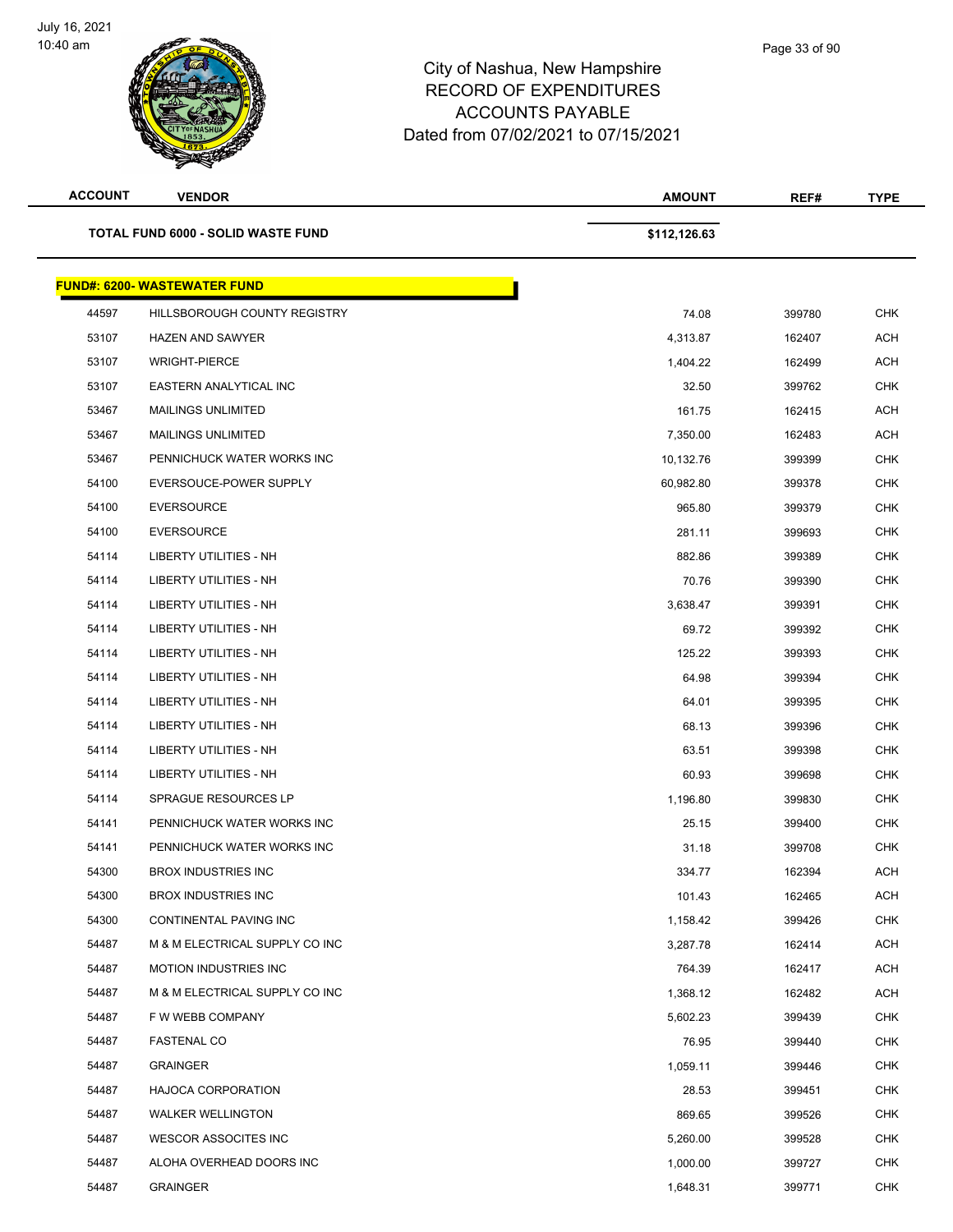

| <b>ACCOUNT</b> | <b>VENDOR</b>                       | <b>AMOUNT</b> | REF#   | TYPE       |
|----------------|-------------------------------------|---------------|--------|------------|
|                | <b>FUND#: 6200- WASTEWATER FUND</b> |               |        |            |
| 54487          | HAJOCA CORPORATION                  | 63.10         | 399776 | <b>CHK</b> |
| 54487          | HOME DEPOT CREDIT SERVICE 3065      | 38.78         | 399781 | <b>CHK</b> |
| 54487          | <b>INGERSOLL RAND CO</b>            | 433.55        | 399785 | <b>CHK</b> |
| 54492          | <b>SPRINT</b>                       | 432.00        | 399709 | <b>CHK</b> |
| 54600          | <b>FACTORY MOTOR PARTS</b>          | 142.19        | 162401 | ACH        |
| 54600          | MCDEVITT TRUCKS INC                 | 77.36         | 162486 | ACH        |
| 54600          | ALLEGIANCE TRUCKS LLC               | 182.36        | 399408 | <b>CHK</b> |
| 54600          | CARPARTS DISTRIBUTION CENTER,       | 168.98        | 399422 | <b>CHK</b> |
| 54600          | <b>MAYNARD &amp; LESIEUR INC</b>    | 65.00         | 399481 | <b>CHK</b> |
| 54600          | <b>SANEL NAPA</b>                   | 9.80          | 399502 | <b>CHK</b> |
| 54600          | <b>SANEL NAPA</b>                   | 58.28         | 399504 | CHK        |
| 54600          | <b>BEST FORD</b>                    | 1,917.57      | 399737 | <b>CHK</b> |
| 54600          | CARPARTS DISTRIBUTION CENTER,       | 156.69        | 399743 | CHK        |
| 54600          | <b>MAYNARD &amp; LESIEUR INC</b>    | 253.00        | 399797 | <b>CHK</b> |
| 55109          | CONSOLIDATED COMMUNICATIONS         | 95.44         | 399377 | <b>CHK</b> |
| 55109          | CONSOLIDATED COMMUNICATIONS         | 514.29        | 399689 | <b>CHK</b> |
| 55109          | <b>FIRSTLIGHT</b>                   | 118.53        | 399694 | <b>CHK</b> |
| 55118          | VERIZON WIRELESS-342053899-003      | 120.03        | 399403 | <b>CHK</b> |
| 55118          | <b>SPRINT</b>                       | 176.65        | 399709 | <b>CHK</b> |
| 55200          | NEBRA                               | 1,850.00      | 399804 | <b>CHK</b> |
| 55514          | TREASURER STATE OF NH               | 1,294.27      | 399363 | <b>CHK</b> |
| 55699          | J LAWRENCE HALL COMPANY LLC         | 170.00        | 162477 | ACH        |
| 61107          | <b>CINTAS #016</b>                  | 273.23        | 399425 | CHK        |
| 61107          | CINTAS#016                          | 610.34        | 399748 | <b>CHK</b> |
| 61149          | <b>VWR INTERNATIONAL</b>            | 823.18        | 399524 | <b>CHK</b> |
| 61149          | <b>HACH COMPANY</b>                 | 400.95        | 399774 | CHK        |
| 61149          | <b>VWR INTERNATIONAL</b>            | 119.57        | 399843 | <b>CHK</b> |
| 61156          | <b>BORDEN &amp; REMINGTON CORP</b>  | 5,086.48      | 162393 | <b>ACH</b> |
| 61156          | <b>BORDEN &amp; REMINGTON CORP</b>  | 3,812.26      | 162464 | <b>ACH</b> |
| 61156          | POLYDYNE INC                        | 8,426.97      | 399819 | <b>CHK</b> |
| 61299          | F W WEBB COMPANY                    | 92.67         | 399439 | <b>CHK</b> |
| 61299          | <b>GRAINGER</b>                     | 38.12         | 399771 | <b>CHK</b> |
| 61299          | SANEL NAPA                          | 6.64          | 399825 | <b>CHK</b> |
| 61428          | <b>GRAINGER</b>                     | 226.02        | 399446 | <b>CHK</b> |
| 71000          | JOHNSON CONTROLS INC                | 4,466.00      | 162411 | ACH        |
| 71000          | DGF INDUSTRIAL INNOVATIONS          | 1,262.30      | 162466 | ACH        |
| 71025          | <b>FASTENAL CO</b>                  | 284.90        | 399764 | <b>CHK</b> |
| 71025          | <b>HAJOCA CORPORATION</b>           | 2,989.47      | 399776 | <b>CHK</b> |
| 81200          | <b>BCV SYSTEMS</b>                  | 59,327.00     | 162463 | ACH        |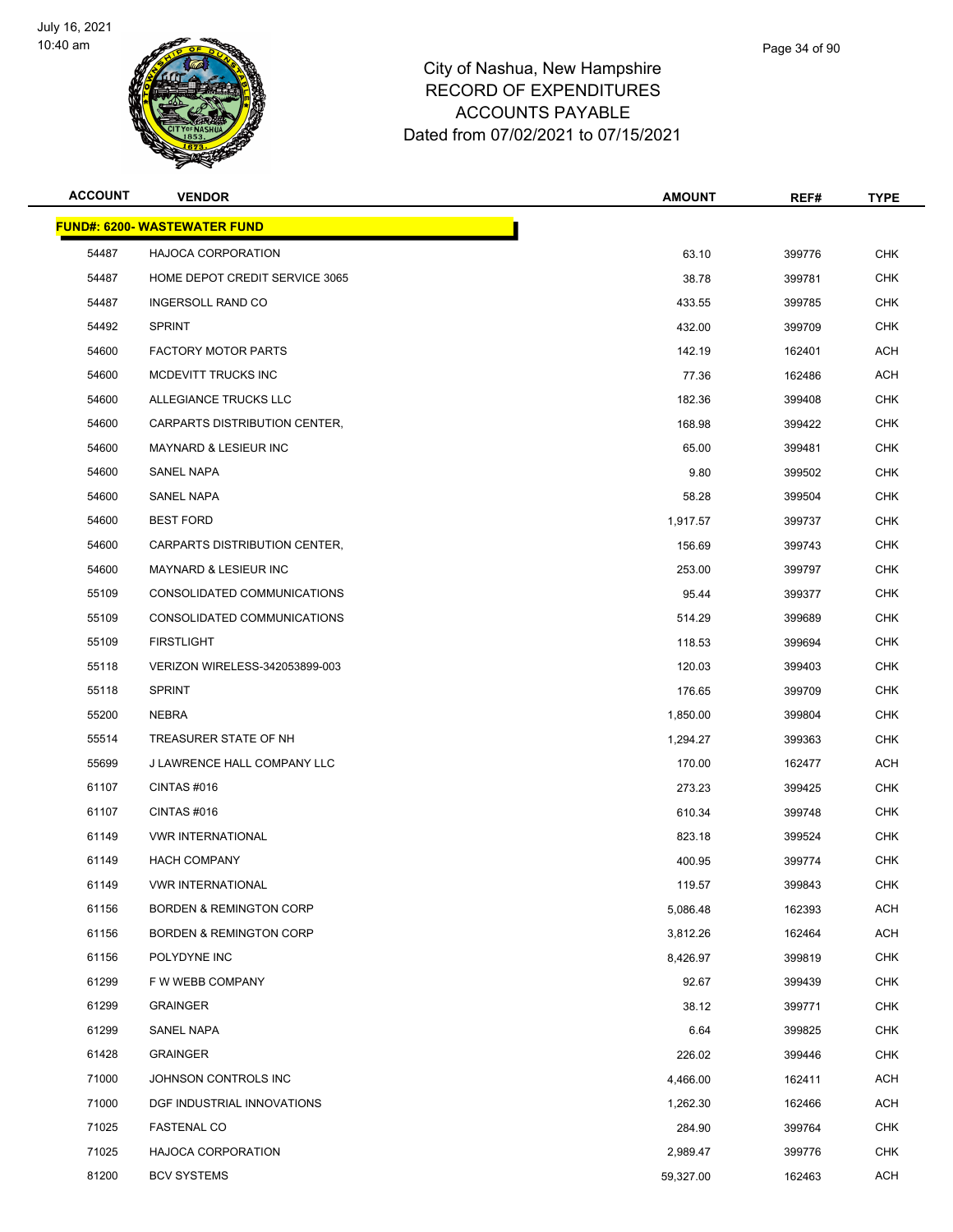

**ACCOUNT VENDOR AMOUNT REF# TYPE**

|       | <b>FUND#: 6200- WASTEWATER FUND</b>              |               |              |        |            |
|-------|--------------------------------------------------|---------------|--------------|--------|------------|
| 81300 | <b>WALDRON ENGINEERING &amp;</b>                 | 2044.69.18.30 | 1,450.88     | 162498 | <b>ACH</b> |
| 81700 | CONCORD WINWATER WORKS CO                        | 1043.69.20.30 | 67,080.55    | 399750 | <b>CHK</b> |
| 81700 | HAYNER / SWANSON INC                             | 1052.69.01.30 | 4,877.39     | 162406 | <b>ACH</b> |
| 81700 | HAYNER / SWANSON INC                             | 1052.69.15.30 | 25.00        | 162406 | <b>ACH</b> |
| 81700 | HAYNER / SWANSON INC                             | 1052.69.17.30 | 47,798.00    | 162406 | <b>ACH</b> |
| 81700 | SUNSHINE PAVING CORPORATION                      | 1052.69.18.30 | 2,475.00     | 162495 | <b>ACH</b> |
| 81700 | <b>HAYNER / SWANSON INC</b>                      | 1052.69.19.30 | 6,388.56     | 162406 | <b>ACH</b> |
| 81700 | SUNSHINE PAVING CORPORATION                      | 1052.69.20.30 | 81,735.00    | 162495 | <b>ACH</b> |
| 81700 | <b>HAZEN AND SAWYER</b>                          | 2038.69.19.30 | 14,678.91    | 162407 | <b>ACH</b> |
| 81700 | <b>WRIGHT-PIERCE</b>                             | 2041.69.17.30 | 7,940.31     | 162499 | <b>ACH</b> |
|       | <b>TOTAL FUND 6200 - WASTEWATER FUND</b>         |               | \$445,653.87 |        |            |
|       | <b>FUND#: 6500- PROPERTY &amp; CASUALTY FUND</b> |               |              |        |            |
| 54267 | TREASURER STATE OF NH                            |               | 50.00        | 399710 | <b>CHK</b> |
| 54267 | STANLEY ELEVATOR CO INC                          |               | 57,330.00    | 399831 | <b>CHK</b> |
| 55307 | <b>ROSS DUGAS</b>                                |               | 34.72        | 162399 | <b>ACH</b> |
| 59207 | AMIN F SABRA MD                                  |               | 2,800.00     | 399950 | <b>CHK</b> |
| 59207 | APPLE THERAPY MANCHESTER                         |               | 1,569.43     | 399951 | <b>CHK</b> |
| 59207 | <b>BALANCE PHYSICAL THERAPY LLC</b>              |               | 449.00       | 399952 | <b>CHK</b> |
| 59207 | <b>CONVENIENTMD LLC</b>                          |               | 343.60       | 399953 | <b>CHK</b> |
| 59207 | DEVINE MILLIMET & BRANCH PA                      |               | 2,269.72     | 399955 | <b>CHK</b> |
| 59207 | <b>ELLIOT HOSPITAL</b>                           |               | 239.00       | 399956 | <b>CHK</b> |
| 59207 | FOUR SEASONS ORTHOPEDIC CENTER                   |               | 378.75       | 399957 | <b>CHK</b> |
| 59207 | INJURED WORKERS PHARMACY LLC                     |               | 340.39       | 399958 | <b>CHK</b> |
| 59207 | MASSACHUSETTS EYE AND EAR                        |               | 209.00       | 399959 | <b>CHK</b> |
| 59207 | <b>KEVIN S MORIARTY DC</b>                       |               | 393.00       | 399960 | <b>CHK</b> |
| 59207 | OCCUPATIONAL HEALTH CTRS SOUTH                   |               | 409.50       | 399961 | <b>CHK</b> |
| 59207 | PAIN SOLUTIONS PLLC                              |               | 625.00       | 399962 | <b>CHK</b> |
| 59207 | PERFORMANCE REHAB INC                            |               | 765.00       | 399963 | <b>CHK</b> |
| 59207 | SHARE HEALTH DATA                                |               | 15.47        | 399964 | <b>CHK</b> |
| 59207 | SO NH REGIONAL MEDICAL CENTER                    |               | 3.490.96     | 399965 | <b>CHK</b> |

 UNITED PHYSICAL THERAPY 540.00 399966 CHK ZYNEX MEDICAL INC 831.96 399967 CHK CULLENCOLLIMORE PLLC 4,812.00 399954 CHK

**TOTAL FUND 6500 - PROPERTY & CASUALTY FUND \$77,896.50**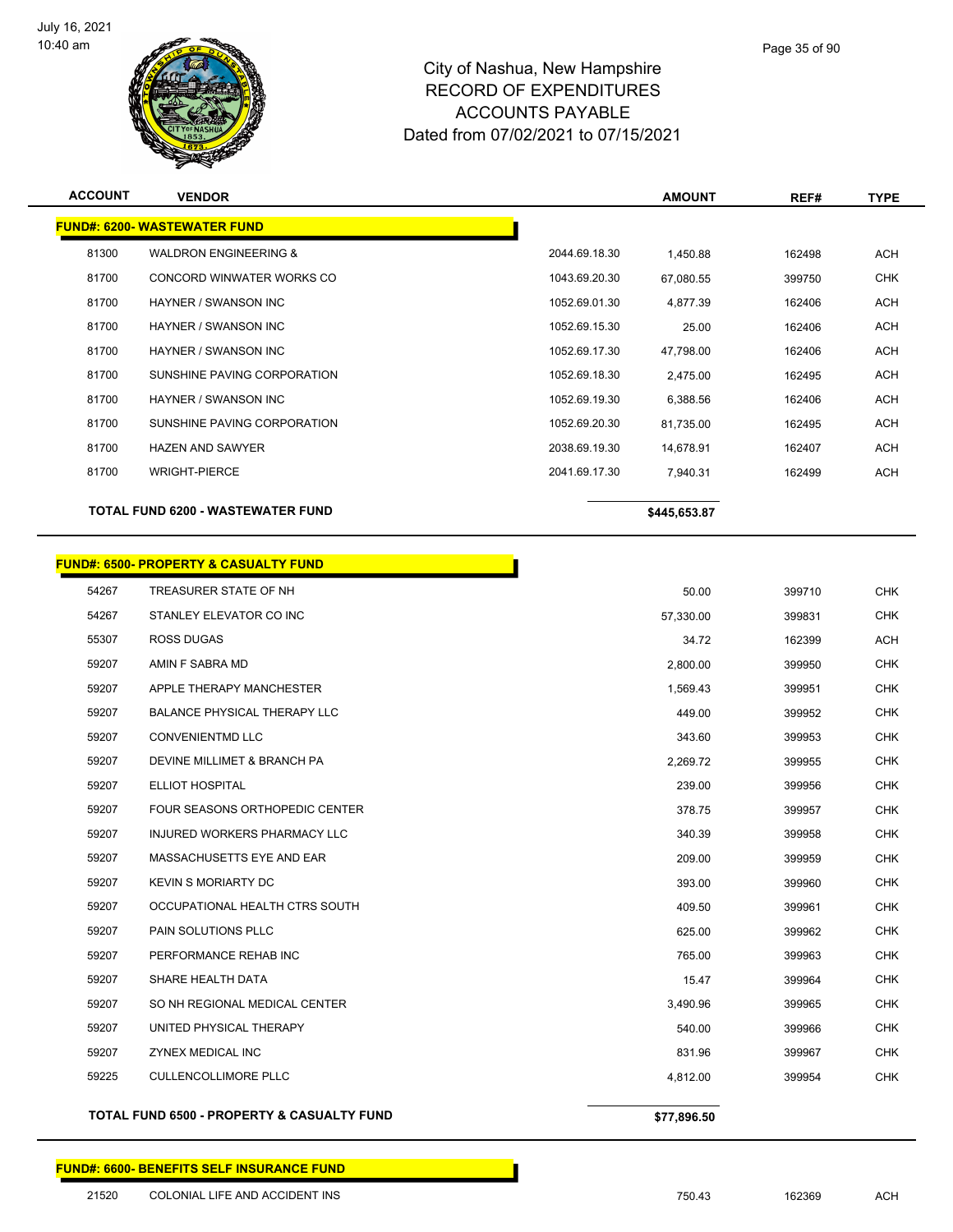

|       | <b>VENDOR</b>                                         | <b>AMOUNT</b>          | REF#   | TYPE       |
|-------|-------------------------------------------------------|------------------------|--------|------------|
|       | <b>FUND#: 6600- BENEFITS SELF INSURANCE FUND</b>      |                        |        |            |
| 21520 | COLONIAL LIFE AND ACCIDENT INS                        | 1,113.00               | 162437 | ACH        |
| 45676 | ANTHEM BCBS OF NE                                     | (5,084.40)             | 162363 | <b>ACH</b> |
| 45676 | ANTHEM BCBS OF NE                                     | (30, 962.52)           | 162461 | ACH        |
| 53999 | PART D ADVISORS, INC                                  | 9,486.88               | 399815 | <b>CHK</b> |
| 59500 | CONDUENT HR SERVICES, LLC                             | 1,815.75               | 162395 | ACH        |
| 59500 | NORTHEAST DELTA DENTAL                                | 24,629.70              | 162433 | ACH        |
| 59507 | ANTHEM BCBS OF NE                                     | 204,880.03             | 162363 | <b>ACH</b> |
| 59507 | ANTHEM BCBS OF NE                                     | 659,441.90             | 162461 | ACH        |
| 59507 | ANTHEM BCBS OF NE                                     | 499,464.07             | 162363 | ACH        |
| 59507 | ANTHEM BCBS OF NE                                     | 1,397,182.05           | 162461 | <b>ACH</b> |
| 59507 | ANTHEM BCBS OF NE                                     | 73,020.52              | 162363 | ACH        |
| 59507 | ANTHEM BCBS OF NE                                     | 59,731.09              | 162461 | <b>ACH</b> |
| 59525 | NORTHEAST DELTA DENTAL                                | 115,268.47             | 162433 | ACH        |
| 59525 | NORTHEAST DELTA DENTAL                                | 105,962.78             | 162494 | <b>ACH</b> |
| 59600 | <b>MDX MEDICAL INC</b>                                | 3,906.26               | 162487 | <b>ACH</b> |
| 61100 | WB MASON CO INC                                       | 14.85                  | 399527 | <b>CHK</b> |
|       | TOTAL FUND 6600 - BENEFITS SELF INSURANCE FUND        | \$3,120,620.86         |        |            |
|       | <b>FUND#: 7026- CAPITAL EQUIPMENT RESERVE FUND</b>    |                        |        |            |
| 81500 | <b>MHQ INC</b>                                        | CERF50.21<br>41,764.95 | 162488 | <b>ACH</b> |
|       | TOTAL FUND 7026 - CAPITAL EQUIPMENT RESERVE FUND      | \$41,764.95            |        |            |
|       | <b>FUND#: 7052- MINE FALLS PARK ETF</b>               |                        |        |            |
| 54280 | PENNICHUCK WATER WORKS INC                            | 4,029.13               | 399400 | <b>CHK</b> |
| 61570 | GATE CITY FENCE CO INC                                | 1,450.00               | 399443 | <b>CHK</b> |
|       | <b>TOTAL FUND 7052 - MINE FALLS PARK ETF</b>          | \$5,479.13             |        |            |
|       | <b>FUND#: 7504- EDGEWOOD/SUBURBAN MAINT FUND</b>      |                        |        |            |
| 61299 | <b>HARDY DORIC INC</b>                                | 975.00                 | 399453 | <b>CHK</b> |
| 61299 | TRIPLE H COMPANY                                      | 219.26                 | 399518 | CHK        |
| 61299 | <b>HARDY DORIC INC</b>                                | 930.00                 | 399778 | <b>CHK</b> |
|       | <b>TOTAL FUND 7504 - EDGEWOOD/SUBURBAN MAINT FUND</b> | \$2,124.26             |        |            |
|       | <b>FUND#: 7506- ETF CONTRIB-WOODLAWN CEMETERY</b>     |                        |        |            |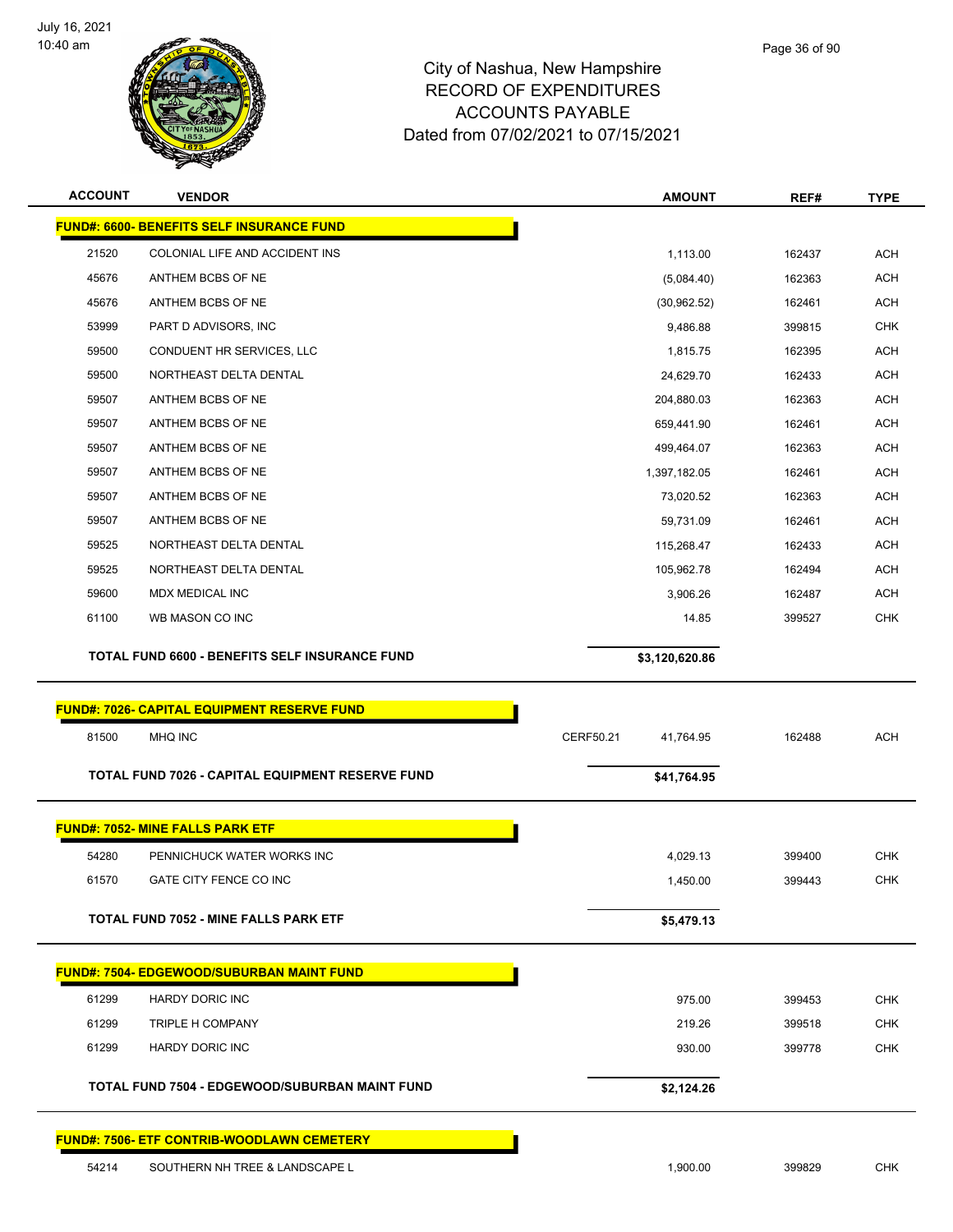# City of Nashua, New Hampshire RECORD OF EXPENDITURES ACCOUNTS PAYABLE Dated from 07/02/2021 to 07/15/2021

| <b>ACCOUNT</b><br><b>VENDOR</b>                     | <b>AMOUNT</b>       | REF#   | <b>TYPE</b> |
|-----------------------------------------------------|---------------------|--------|-------------|
| TOTAL FUND 7506 - ETF CONTRIB-WOODLAWN CEMETERY     | \$1,900.00          |        |             |
| <b>FUND#: 7551- P&amp;R-SUMMERFUN</b>               |                     |        |             |
| 53999<br><b>ALPHAGRAPHICS</b>                       | 1,930.93            | 399728 | <b>CHK</b>  |
| 53999<br><b>JD DESIGN &amp; PRINT</b>               | 178.00              | 399787 | <b>CHK</b>  |
| <b>TOTAL FUND 7551 - P&amp;R-SUMMERFUN</b>          | \$2,108.93          |        |             |
| <b>FUND#: 7580- PAVING ETF</b>                      |                     |        |             |
| SUNSHINE PAVING CORPORATION<br>81700                | 943,965.43          | 162495 | <b>ACH</b>  |
| <b>TOTAL FUND 7580 - PAVING ETF</b>                 | \$943,965.43        |        |             |
| <b>FUND#: 8063- LIBRARY-HENRY STEARNS FUND</b>      |                     |        |             |
| 61807<br><b>BAKER &amp; TAYLOR</b>                  | 59.43               | 399415 | <b>CHK</b>  |
| <b>BAKER &amp; TAYLOR</b><br>61807                  | 62.80               | 399733 | <b>CHK</b>  |
| <b>TOTAL FUND 8063 - LIBRARY-HENRY STEARNS FUND</b> | \$122.23            |        |             |
| <b>FUND#: 8400- AGENCY-DEVELOPER ESCROWS</b>        |                     |        |             |
| 21730<br>COPA DEVELOPMENT INC                       | PB-5341<br>4,000.00 | 399428 | <b>CHK</b>  |
| <b>TOTAL FUND 8400 - AGENCY-DEVELOPER ESCROWS</b>   | \$4,000.00          |        |             |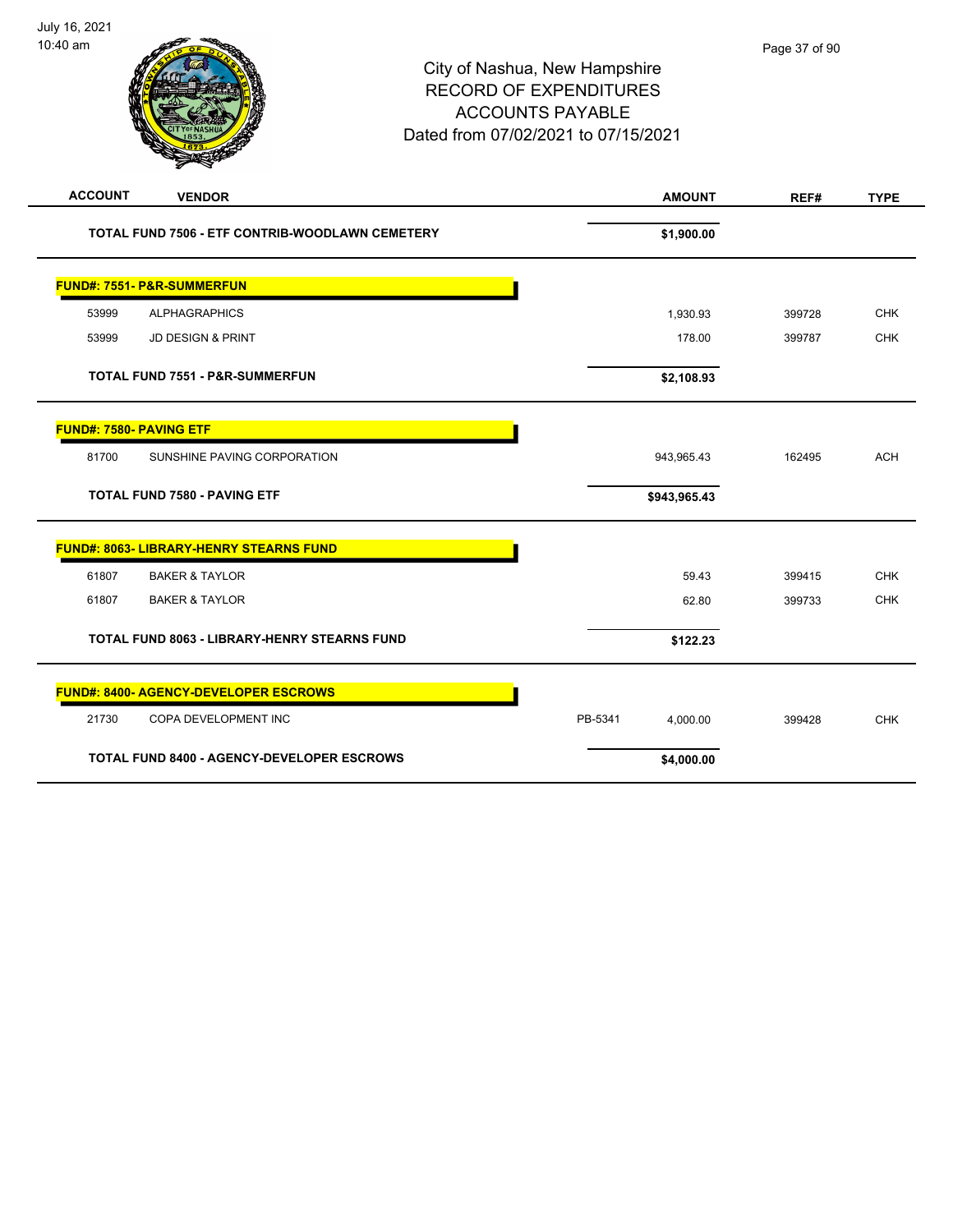

# City of Nashua, New Hampshire RECORD OF EXPENDITURES ACCOUNTS PAYABLE Dated from 07/02/2021 to 07/15/2021

| <b>ACCOUNT</b> | <b>VENDOR</b> |                                        | <b>AMOUNT</b><br>REF# | <b>TYPE</b> |
|----------------|---------------|----------------------------------------|-----------------------|-------------|
|                |               | <b>SUMMARY BY FUND</b>                 | <b>AMOUNT</b>         |             |
|                | 1000          | <b>GENERAL FUND</b>                    | 6,863,482.02          |             |
|                | 1001          | <b>GF-CAPITAL IMPROVEMENTS</b>         | 23,910.41             |             |
|                | 1010          | <b>GF-PRIOR YEAR ENC &amp; ESCROWS</b> | 34,714.27             |             |
|                | 2207          | ADULT ED/CONTINUING ED                 | 847.08                |             |
|                | 2222          | AFTER SCHOOL PROGRAM                   | 13,890.50             |             |
|                | 2503          | PARKS & REC PROGRAMS FUND              | 2,360.00              |             |
|                | 2504          | HOLMAN STADIUM EVENTS FUND             | 1,680.00              |             |
|                | 2505          | PEG ACCESS CHANNELS FUND               | 2,416.29              |             |
|                | 2506          | HUNT BLDG FACILITY RENTAL FUND         | 1,409.56              |             |
|                | 2510          | PENNICHUCK BOND FUND                   | 2,485,215.12          |             |
|                | 3035          | FEMA DISASTER ASSIST GRANTS            | 973.56                |             |
|                | 3040          | <b>COMMUNICATIONS GRANTS FUND</b>      | 10,672.50             |             |
|                | 3050          | POLICE GRANTS FUND                     | 21,997.15             |             |
|                | 3068          | <b>COMMUNITY SERVICES GRANTS FUND</b>  | 14,492.45             |             |
|                | 3070          | COMMUNITY HEALTH GRANTS FUND           | 11,562.06             |             |
|                | 3090          | URBAN PROGRAM GRANTS FUND              | 238,075.85            |             |
|                | 3120          | <b>TRANSIT GRANTS FUND</b>             | 193,263.80            |             |
|                | 3800          | <b>SCHOOL GRANTS FUND</b>              | 225,019.45            |             |
|                | 4025          | DOJ DRUG FORFEITURE FUND               | 4,068.14              |             |
|                | 4053          | FIRE REGIONAL HAZMAT FUND              | 442.72                |             |
|                | 4090          | LIB-LOST/DAMAGED BOOK FINES            | 70.00                 |             |
|                | 4601          | EDA CARES ACT RLF                      | 27,200.00             |             |
|                | 5060          | CAPITAL PROJECTS-COMM HEALTH           | 15,233.81             |             |
|                | 5200          | CAPITAL PROJECTS-PUBLIC WORKS          | 374,913.06            |             |
|                | 5700          | CAP PROJECTS-BROAD ST PARKWAY          | 2,478.89              |             |
|                | 5800          | SCHOOL CAPITAL PROJECTS FUND           | 3,095.27              |             |
|                | 6000          | SOLID WASTE FUND                       | 112,126.63            |             |
|                | 6200          | <b>WASTEWATER FUND</b>                 | 445,653.87            |             |
|                | 6500          | PROPERTY & CASUALTY FUND               | 77,896.50             |             |
|                | 6600          | BENEFITS SELF INSURANCE FUND           | 3,120,620.86          |             |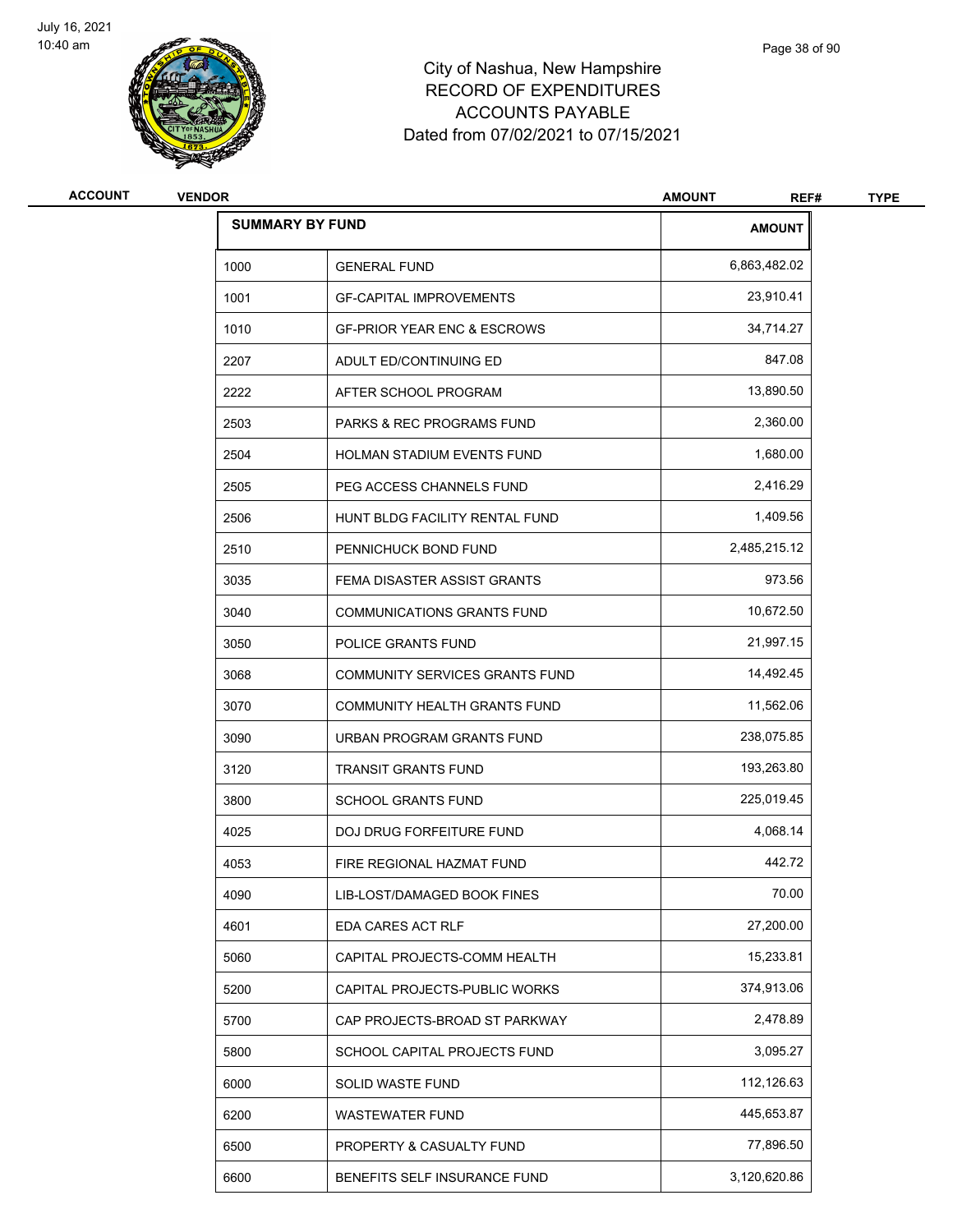

# City of Nashua, New Hampshire RECORD OF EXPENDITURES ACCOUNTS PAYABLE Dated from 07/02/2021 to 07/15/2021

| ACCOUNT | <b>VENDOR</b> |                                | <b>AMOUNT</b><br>REF# | <b>TYPE</b> |
|---------|---------------|--------------------------------|-----------------------|-------------|
|         |               |                                | <b>AMOUNT</b>         |             |
|         | 7026          | CAPITAL EQUIPMENT RESERVE FUND | 41,764.95             |             |
|         | 7052          | MINE FALLS PARK ETF            | 5,479.13              |             |
|         | 7504          | EDGEWOOD/SUBURBAN MAINT FUND   | 2,124.26              |             |
|         | 7506          | ETF CONTRIB-WOODLAWN CEMETERY  | 1,900.00              |             |
|         | 7551          | P&R-SUMMERFUN                  | 2,108.93              |             |
|         | 7580          | <b>PAVING ETF</b>              | 943,965.43            |             |
|         | 8063          | LIBRARY-HENRY STEARNS FUND     | 122.23                |             |
|         | 8400          | AGENCY-DEVELOPER ESCROWS       | 4,000.00              |             |
|         | <b>TOTAL:</b> |                                | 15,331,246.75         |             |
|         |               |                                |                       |             |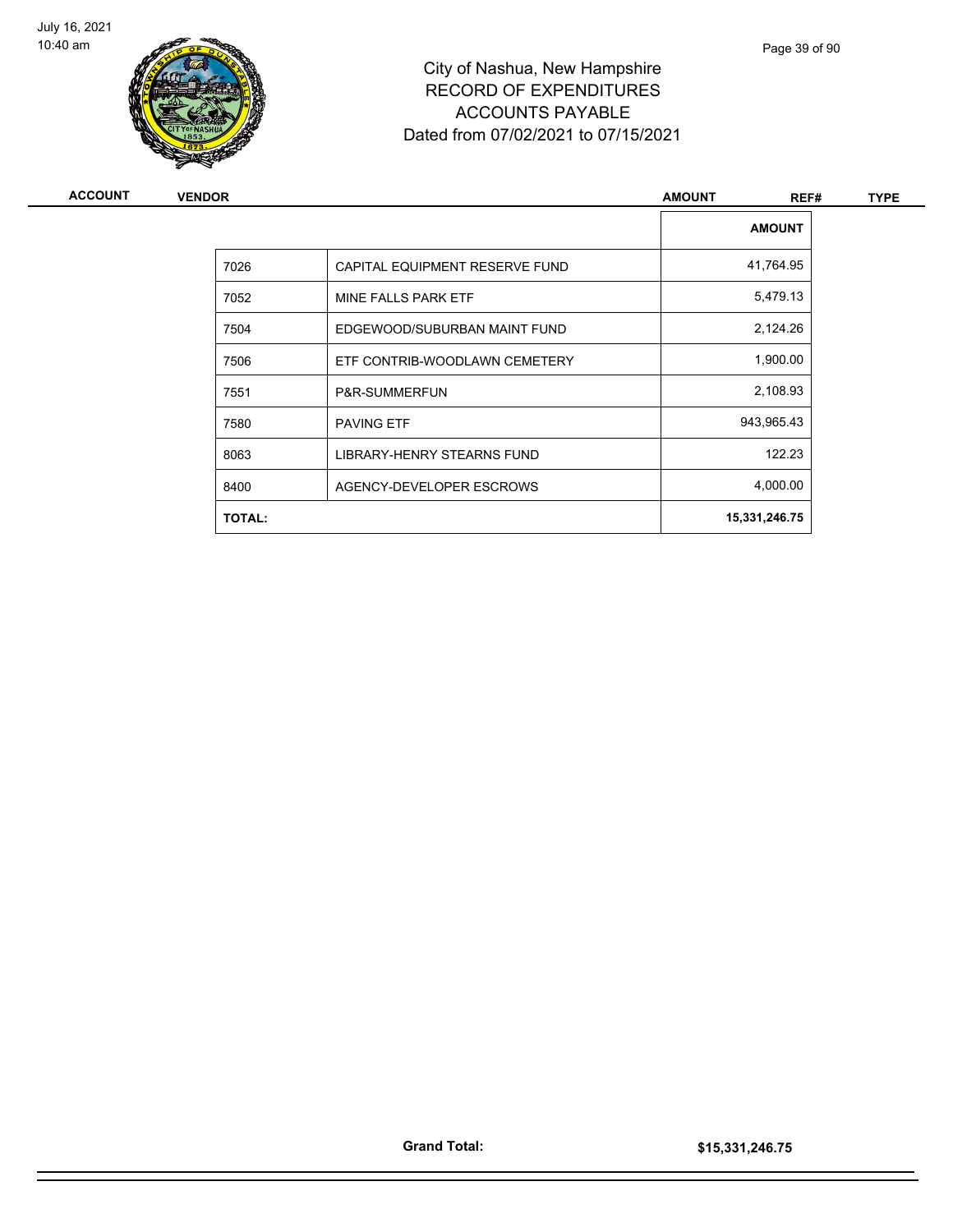

Page 40 of 90

|     | <b>PAY DATE</b>                      | <b>ACCOUNT</b> | <b>DESCRIPTION</b>                       | <b>AMOUNT</b> |
|-----|--------------------------------------|----------------|------------------------------------------|---------------|
|     | <b>FUND#: 1000 - GENERAL FUND</b>    |                |                                          |               |
|     |                                      |                |                                          |               |
| 101 | <b>MAYOR</b>                         |                |                                          |               |
|     | 7/8/21                               | 51100          | CHIEF OF STAFF                           | 1,871.64      |
|     | 7/15/21                              | 51100          | CHIEF OF STAFF                           | 1,890.60      |
|     | 7/8/21                               | 51100          | COMMUNICATIONS & SPECIAL PRJ COORDINATOR | 945.30        |
|     | 7/15/21                              | 51100          | COMMUNICATIONS & SPECIAL PRJ COORDINATOR | 954.90        |
|     | 7/8/21                               | 51100          | <b>COMMUNICATIONS REPRESENTATIVE</b>     | 845.92        |
|     | 7/15/21                              | 51100          | <b>COMMUNICATIONS REPRESENTATIVE</b>     | 854.50        |
|     | 7/8/21                               | 51100          | CONSTITUENT SERVICES COORDINATOR         | 945.35        |
|     | 7/15/21                              | 51100          | CONSTITUENT SERVICES COORDINATOR         | 954.95        |
|     | 7/8/21                               | 51500          | <b>MAYOR</b>                             | 2,350.18      |
|     | 7/15/21                              | 51500          | <b>MAYOR</b>                             | 2,374.00      |
|     | <b>TOTAL 101 - MAYOR</b>             |                |                                          | \$13,987.34   |
| 102 | <b>BOARD OF ALDERMEN</b>             |                |                                          |               |
|     | 7/8/21                               | 51100          | <b>LEGISLATIVE AFFAIRS MANAGER</b>       | 1,711.74      |
|     | 7/15/21                              | 51100          | LEGISLATIVE AFFAIRS MANAGER              | 1,769.70      |
|     | 7/8/21                               | 51200          | LEGISLATIVE TRANSCRIPTION SPEC           | 448.56        |
|     | 7/15/21                              | 51200          | LEGISLATIVE TRANSCRIPTION SPEC           | 465.10        |
|     | <b>TOTAL 102 - BOARD OF ALDERMEN</b> |                |                                          | \$4,395.10    |
| 103 | <b>LEGAL</b>                         |                |                                          |               |
|     | 7/8/21                               | 51100          | <b>CORPORATION COUNSEL</b>               | 2,733.11      |
|     | 7/15/21                              | 51100          | <b>CORPORATION COUNSEL</b>               | 2,760.80      |
|     | 7/8/21                               | 51100          | DEPUTY CORPORATION COUNSEL               | 4,675.17      |
|     | 7/15/21                              | 51100          | DEPUTY CORPORATION COUNSEL               | 4,773.45      |
|     | 7/8/21                               | 51100          | <b>LEGAL ASSISTANT</b>                   | 2,163.06      |
|     | 7/15/21                              | 51100          | <b>LEGAL ASSISTANT</b>                   | 2,221.70      |
|     | 7/8/21                               | 51100          | RIGHT TO KNOW COORDINATOR                | 1,381.68      |
|     | 7/15/21                              | 51100          | RIGHT TO KNOW COORDINATOR                | 1,428.45      |
|     | 7/8/21                               | 51300          | <b>LEGAL ASSISTANT</b>                   | 17.76         |
|     | <b>TOTAL 103 - LEGAL</b>             |                |                                          | \$22,155.18   |
|     |                                      |                |                                          |               |
| 106 | <b>ADMINISTRATIVE SERVICES</b>       | 51100          |                                          | 796.96        |
|     | 7/8/21                               |                | ADMINISTRATIVE ASSISTANT I               |               |
|     | 7/15/21                              | 51100          | ADMINISTRATIVE ASSISTANT I               | 823.05        |
|     | 7/8/21                               | 51100          | ADMINISTRATIVE SERVICES DIRECTOR         | 2,194.47      |
|     | 7/15/21                              | 51100          | ADMINISTRATIVE SERVICES DIRECTOR         | 2,268.75      |
|     | 7/8/21                               | 51100          | <b>GRANT WRITER</b>                      | 713.25        |
|     | 7/15/21                              | 51100          | <b>GRANT WRITER</b>                      | 737.40        |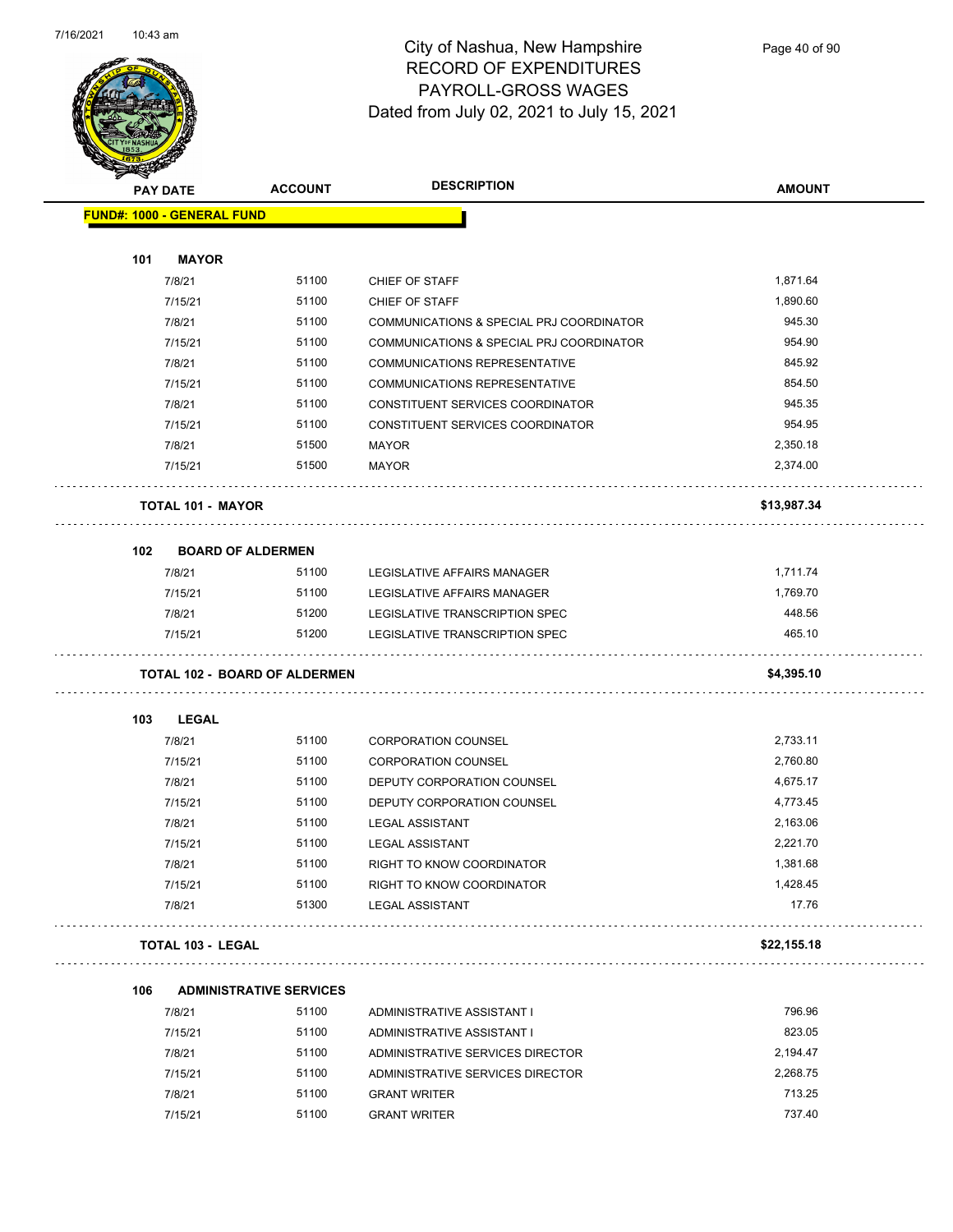

Page 41 of 90

|     | PAY DATE                          | <b>ACCOUNT</b>                                   | <b>DESCRIPTION</b>                               | <b>AMOUNT</b> |
|-----|-----------------------------------|--------------------------------------------------|--------------------------------------------------|---------------|
|     | <b>FUND#: 1000 - GENERAL FUND</b> |                                                  |                                                  |               |
|     |                                   | <b>TOTAL 106 - ADMINISTRATIVE SERVICES</b>       |                                                  | \$7,533.88    |
|     | 107 CITY CLERK                    |                                                  |                                                  |               |
|     | 7/8/21                            | 51100                                            | <b>CITY CLERK</b>                                | 2,024.53      |
|     | 7/15/21                           | 51100                                            | <b>CITY CLERK</b>                                | 2,045.05      |
|     | 7/8/21                            | 51100                                            | <b>CLERK VITAL RECORDS II</b>                    | 1,950.93      |
|     | 7/15/21                           | 51100                                            | <b>CLERK VITAL RECORDS II</b>                    | 2,077.65      |
|     | 7/8/21                            | 51100                                            | DEPUTY CITY CLERK                                | 1,153.55      |
|     | 7/15/21                           | 51100                                            | DEPUTY CITY CLERK                                | 1,165.25      |
|     | <b>TOTAL 107 - CITY CLERK</b>     |                                                  |                                                  | \$10,416.96   |
| 108 |                                   | <b>ENERGY MANAGEMENT</b>                         |                                                  |               |
|     | 7/8/21                            | 51100                                            | <b>ENERGY MANAGER</b>                            | 1,521.54      |
|     | 7/15/21                           | 51100                                            | <b>ENERGY MANAGER</b>                            | 1,573.05      |
|     |                                   | <b>TOTAL 108 - ENERGY MANAGEMENT</b>             |                                                  | \$3,094.59    |
|     |                                   |                                                  |                                                  |               |
|     | 7/8/21                            | 110 ARLINGTON ST COMMUNITY CENTER                | 51100 ARLINGTON STREET COMMUNITY CENTER DIRECTOR | 1,113.52      |
|     | 7/15/21                           | 51100                                            | ARLINGTON STREET COMMUNITY CENTER DIRECTOR       | 1,124.80      |
|     |                                   |                                                  |                                                  |               |
|     |                                   | <b>TOTAL 110 - ARLINGTON ST COMMUNITY CENTER</b> |                                                  | \$2,238.32    |
| 111 | <b>HUMAN RESOURCES</b>            |                                                  |                                                  |               |
|     | 7/8/21                            | 51100                                            | HR SPECIALIST                                    | 927.18        |
|     | 7/15/21                           | 51100                                            | HR SPECIALIST                                    | 969.51        |
|     | 7/8/21                            | 51100                                            | <b>HRIS &amp; PAYROLL ANALYST</b>                | 1,352.47      |
|     | 7/15/21                           | 51100                                            | HRIS & PAYROLL ANALYST                           | 1,398.25      |
|     | 7/8/21                            | 51100                                            | HUMAN RESOURCES MANAGER                          | 1,439.60      |
|     | 7/15/21                           | 51100                                            | HUMAN RESOURCES MANAGER                          | 1,512.50      |
|     | 7/8/21                            | 51100                                            | PAYROLL ANALYST                                  | 2,526.55      |
|     | 7/15/21                           | 51100                                            | PAYROLL ANALYST                                  | 2,625.37      |
|     | 7/8/21                            | 51100                                            | PAYROLL MANAGER                                  | 1,720.87      |
|     | 7/15/21                           | 51100                                            | PAYROLL MANAGER                                  | 1,738.30      |
|     | 7/8/21                            | 51200                                            | ADMINISTRATIVE ASSISTANT I                       | 530.37        |
|     | 7/15/21                           | 51200                                            | ADMINISTRATIVE ASSISTANT I                       | 559.21        |
|     | 7/15/21                           | 51200                                            | HUMAN RESOURCES TEMP                             | 280.00        |
|     | 7/8/21                            | 51300                                            | PAYROLL ANALYST                                  | 738.69        |
|     | 7/15/21                           | 51300                                            | PAYROLL ANALYST                                  | 1,288.25      |
|     |                                   |                                                  |                                                  |               |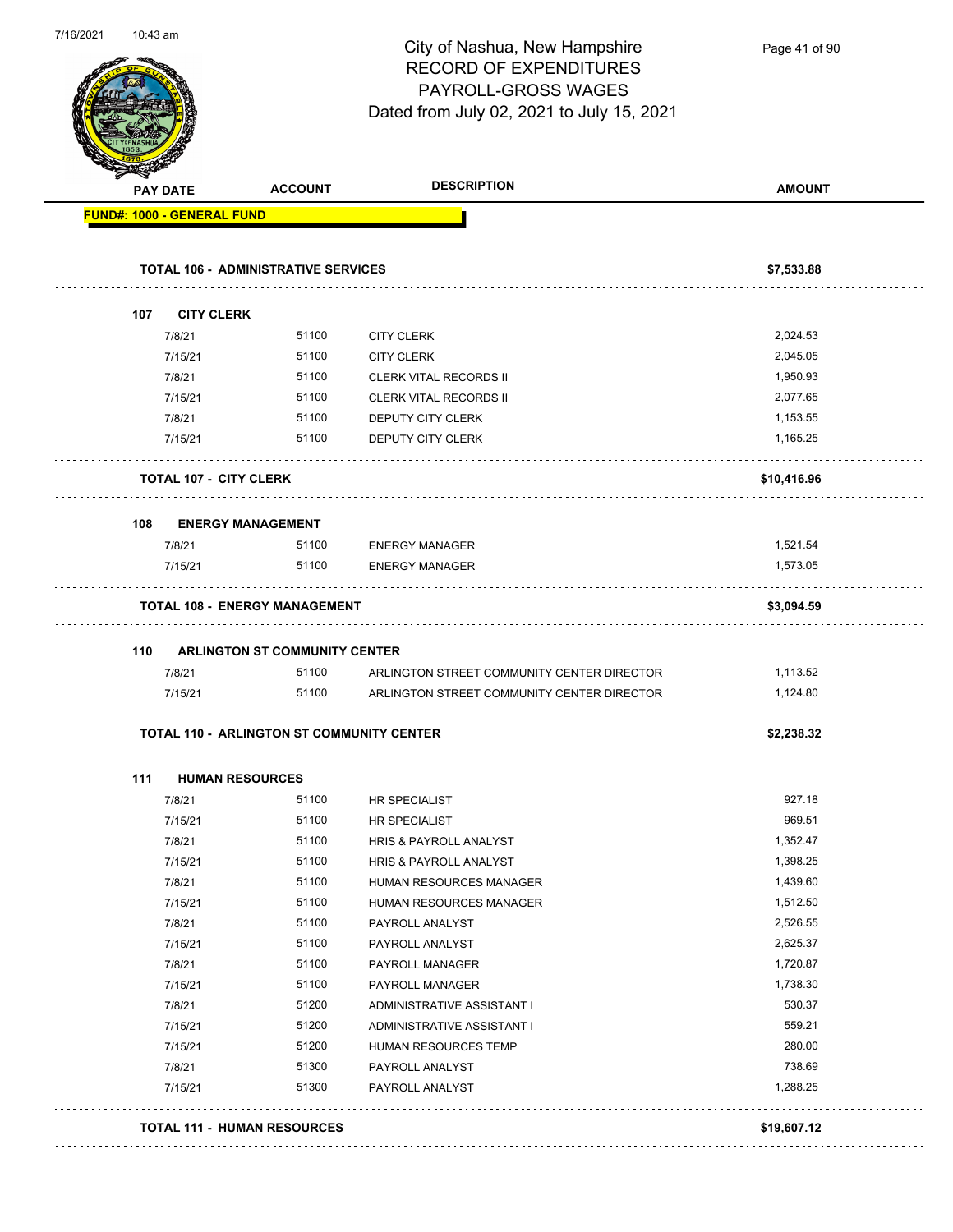

 $\overline{\phantom{0}}$ 

| <b>PAY DATE</b>                   | <b>ACCOUNT</b>                            | <b>DESCRIPTION</b>                                           | <b>AMOUNT</b>        |
|-----------------------------------|-------------------------------------------|--------------------------------------------------------------|----------------------|
| <b>FUND#: 1000 - GENERAL FUND</b> |                                           |                                                              |                      |
| 122                               |                                           |                                                              |                      |
|                                   | <b>INFORMATION TECHNOLOGY</b><br>51100    |                                                              | 681.66               |
| 7/8/21                            | 51100                                     | ADMIN ASSISTANT III                                          | 1,045.50             |
| 7/15/21<br>7/8/21                 | 51100                                     | ADMIN ASSISTANT III                                          | 2,433.05             |
| 7/15/21                           | 51100                                     | DEPUTY DIRECTOR IT<br><b>DEPUTY DIRECTOR IT</b>              | 2,515.40             |
| 7/8/21                            | 51100                                     |                                                              | 1,767.15             |
| 7/15/21                           | 51100                                     | ENTERPRISE SYS ADMINISTRATOR<br>ENTERPRISE SYS ADMINISTRATOR | 1,840.55             |
| 7/8/21                            | 51100                                     | ERP SYSTEM ADMIN DBA                                         | 2,023.68             |
| 7/15/21                           | 51100                                     | ERP SYSTEM ADMIN DBA                                         | 2,045.05             |
| 7/8/21                            | 51100                                     | IT APPLICATIONS ANALYST                                      | 2,954.98             |
| 7/15/21                           | 51100                                     | IT APPLICATIONS ANALYST                                      | 3,007.90             |
| 7/8/21                            | 51100                                     | IT INFRASTRUCTURE ANALYST                                    | 1,377.24             |
| 7/15/21                           | 51100                                     | IT INFRASTRUCTURE ANALYST                                    | 1,401.90             |
| 7/8/21                            | 51100                                     | IT MANAGER, INFRASTRUCTURE                                   | 1,720.87             |
| 7/15/21                           | 51100                                     | IT MANAGER, INFRASTRUCTURE                                   | 1,738.30             |
| 7/8/21                            | 51100                                     | IT MANAGER, PROJECT/DEVELOPMENT SERVICES                     | 1,806.38             |
| 7/15/21                           | 51100                                     | IT MANAGER, PROJECT/DEVELOPMENT SERVICES                     | 1,840.55             |
| 7/8/21                            | 51100                                     | TECHNICAL SPEC II NET SUPPORT                                | 2,086.45             |
| 7/15/21                           | 51100                                     | TECHNICAL SPEC II NET SUPPORT                                | 2,651.32             |
| 7/8/21                            | 51100                                     | WEB ADMINISTRATOR/GRAPHIC DESINGER                           | 1,009.16             |
| 7/15/21                           | 51100                                     | WEB ADMINISTRATOR/GRAPHIC DESINGER                           | 1,033.40             |
|                                   |                                           |                                                              |                      |
|                                   | <b>TOTAL 122 - INFORMATION TECHNOLOGY</b> |                                                              | \$36,980.49          |
|                                   |                                           |                                                              |                      |
| 126                               | <b>FINANCIAL SERVICES</b>                 |                                                              |                      |
| 7/8/21                            | 51100                                     | <b>ACCOUNTANT</b>                                            | 1,096.63<br>1,116.25 |
| 7/15/21                           | 51100<br>51100                            | <b>ACCOUNTANT</b>                                            |                      |
| 7/8/21                            |                                           | ACCOUNTS PAYABLE COORDINATOR                                 | 2,265.98             |
| 7/15/21                           | 51100<br>51100                            | ACCOUNTS PAYABLE COORDINATOR                                 | 2,482.40<br>1,214.72 |
| 7/8/21                            | 51100                                     | ACCOUNTS PAYABLE SUPV                                        | 1,227.05             |
| 7/15/21                           | 51100                                     | ACCOUNTS PAYABLE SUPV                                        | 2,733.11             |
| 7/8/21<br>7/15/21                 | 51100                                     | CFO COMPTROLLER<br>CFO COMPTROLLER                           | 2,760.80             |
| 7/8/21                            | 51100                                     | DEP TREASURER TAX COLLECTOR                                  | 1,684.48             |
| 7/15/21                           | 51100                                     | DEP TREASURER TAX COLLECTOR                                  | 1,701.55             |
| 7/8/21                            | 51100                                     |                                                              | 911.04               |
| 7/15/21                           | 51100                                     | FINANCE AND ADMIN MANAGER<br>FINANCE AND ADMIN MANAGER       | 920.25               |
| 7/8/21                            | 51100                                     |                                                              | 1,064.29             |
| 7/15/21                           | 51100                                     | <b>MVR CLERK I</b><br><b>MVR CLERK I</b>                     | 1,133.15             |
| 7/8/21                            | 51100                                     | MVR CLERK II                                                 | 989.70               |
| 7/15/21                           | 51100                                     | MVR CLERK II                                                 | 1,061.00             |
| 7/8/21                            | 51100                                     | MVR CLERK III                                                | 1,431.63             |
| 7/15/21                           | 51100                                     | MVR CLERK III                                                | 1,678.14             |
| 7/8/21                            | 51100                                     | ORDINANCE VIOLATIONS COORDINATOR                             | 545.04               |
|                                   |                                           |                                                              |                      |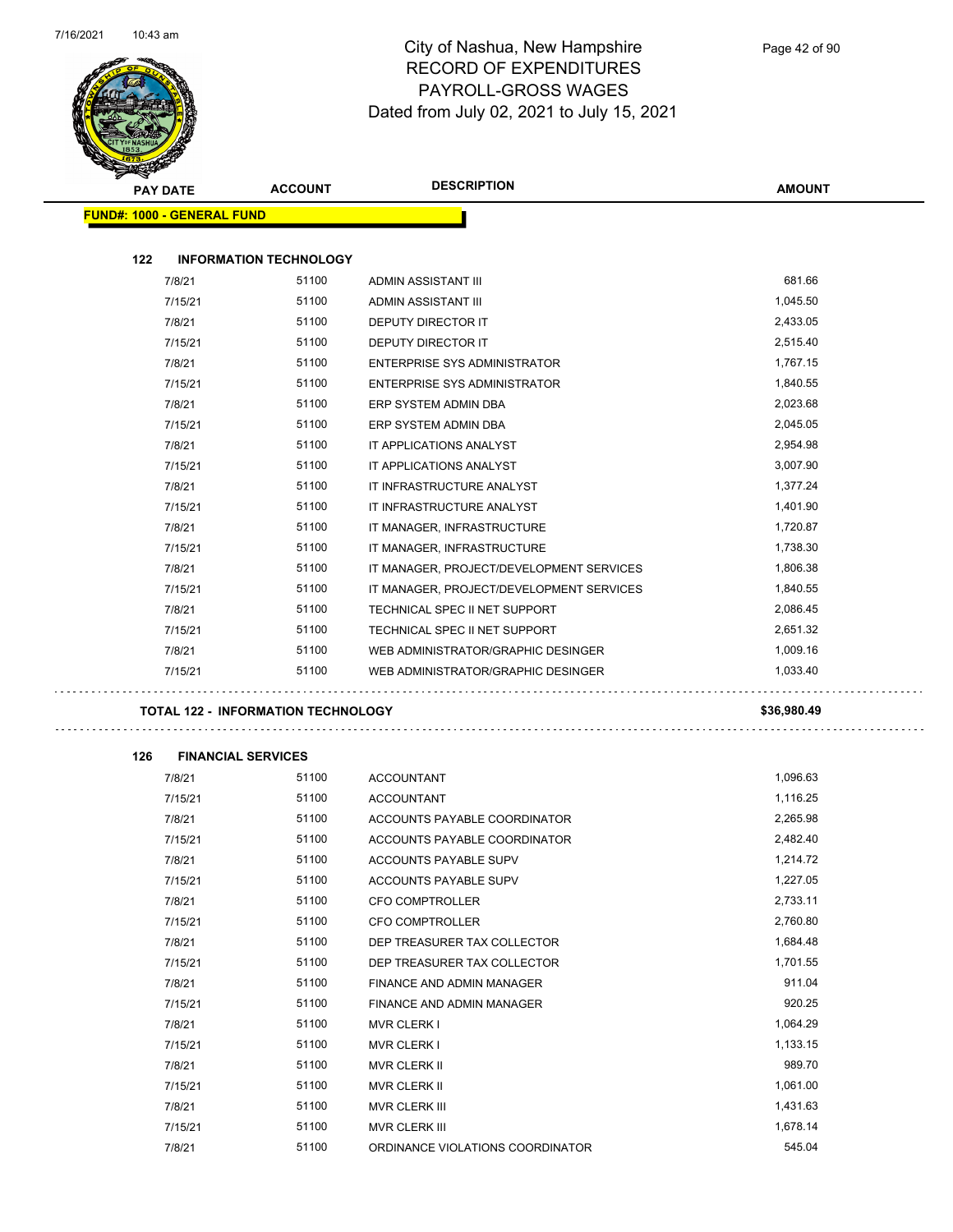

| <b>SANGAL</b> |                                   |                                       | <b>DESCRIPTION</b>                                   |                    |
|---------------|-----------------------------------|---------------------------------------|------------------------------------------------------|--------------------|
|               | <b>PAY DATE</b>                   | <b>ACCOUNT</b>                        |                                                      | <b>AMOUNT</b>      |
|               | <b>FUND#: 1000 - GENERAL FUND</b> |                                       |                                                      |                    |
| 126           |                                   | <b>FINANCIAL SERVICES</b>             |                                                      |                    |
|               | 7/15/21                           | 51100                                 | ORDINANCE VIOLATIONS COORDINATOR                     | 556.31             |
|               | 7/8/21                            | 51100                                 | REVENUE ACCOUNTS SPEC                                | 738.34             |
|               | 7/15/21                           | 51100                                 | REVENUE ACCOUNTS SPEC                                | 1,132.43           |
|               | 7/8/21                            | 51100                                 | REVENUE COORDINATOR                                  | 1,223.72           |
|               | 7/15/21                           | 51100                                 | REVENUE COORDINATOR                                  | 1,159.70           |
|               | 7/8/21                            | 51100                                 | <b>SENIOR FINANCE MANAGER</b>                        | 1,822.10           |
|               | 7/15/21                           | 51100                                 | <b>SENIOR FINANCE MANAGER</b>                        | 1,840.55           |
|               | 7/8/21                            | 51100                                 | SENIOR FINANCIAL ANALYST                             | 1,309.04           |
|               | 7/15/21                           | 51100                                 | SENIOR FINANCIAL ANALYST                             | 1,332.50           |
|               | 7/8/21                            | 51100                                 | SR MGR ACCT FIN REPORTING                            | 1,417.18           |
|               | 7/15/21                           | 51100                                 |                                                      | 1,431.55           |
|               |                                   | 51100                                 | SR MGR ACCT FIN REPORTING                            | 1,315.95           |
|               | 7/8/21                            | 51100                                 | SUPV VEHICLE REGISTRATION                            | 1,329.30           |
|               | 7/15/21                           | 51100                                 | SUPV VEHICLE REGISTRATION<br>TREASURER TAX COLLECTOR |                    |
|               | 7/8/21                            | 51100                                 |                                                      | 2,267.47           |
|               | 7/15/21                           |                                       | <b>TREASURER TAX COLLECTOR</b>                       | 2,290.45<br>944.25 |
|               | 7/8/21                            | 51200                                 | <b>ACCOUNTING TEMP</b>                               | 960.00             |
|               | 7/15/21                           | 51200                                 | <b>ACCOUNTING TEMP</b>                               |                    |
|               | 7/8/21                            | 51300                                 | ACCOUNTS PAYABLE COORDINATOR                         | 162.96             |
|               | 7/8/21                            | 51300                                 | <b>MVR CLERK II</b>                                  | 17.47              |
|               | 7/8/21                            | 51300                                 | <b>MVR CLERK III</b>                                 | 327.62             |
|               | 7/15/21                           | 51300                                 | MVR CLERK III                                        | 183.33             |
|               | 7/8/21                            | 51300                                 | ORDINANCE VIOLATIONS COORDINATOR                     | 5.22               |
|               | 7/15/21                           | 51300                                 | ORDINANCE VIOLATIONS COORDINATOR                     | 26.07              |
|               | 7/8/21                            | 51300                                 | REVENUE ACCOUNTS SPEC                                | 188.74             |
|               | 7/15/21                           | 51300                                 | <b>REVENUE ACCOUNTS SPEC</b>                         | (188.74)           |
|               | 7/15/21                           | 51300                                 | REVENUE COORDINATOR                                  | 434.88             |
|               | 7/8/21                            | 51750                                 | <b>ACCOUNTING TEMP</b>                               | 9,441.52           |
|               |                                   | <b>TOTAL 126 - FINANCIAL SERVICES</b> |                                                      | \$61,687.12        |
| 129           | <b>CITY BUILDINGS</b>             |                                       |                                                      |                    |
|               | 7/8/21                            | 51100                                 | <b>BUILDING MANAGER</b>                              | 1,397.51           |
|               | 7/15/21                           | 51100                                 | <b>BUILDING MANAGER</b>                              | 1,461.05           |
|               | 7/8/21                            | 51100                                 | <b>CUSTODIAN I</b>                                   | 1,453.50           |
|               | 7/15/21                           | 51100                                 | <b>CUSTODIAN I</b>                                   | 1,374.74           |
|               | 7/8/21                            | 51100                                 | MAINTENANCE SPEC                                     | 1,407.95           |
|               | 7/15/21                           | 51100                                 | <b>MAINTENANCE SPEC</b>                              | 1,465.10           |
|               | 7/8/21                            | 51200                                 | <b>CUSTODIAN I</b>                                   | 370.87             |
|               | 7/15/21                           | 51200                                 | <b>CUSTODIAN I</b>                                   | 396.58             |
|               | 7/15/21                           | 51300                                 | <b>CUSTODIAN I</b>                                   | 113.88             |
|               |                                   | <b>TOTAL 129 - CITY BUILDINGS</b>     |                                                      | \$9,441.18         |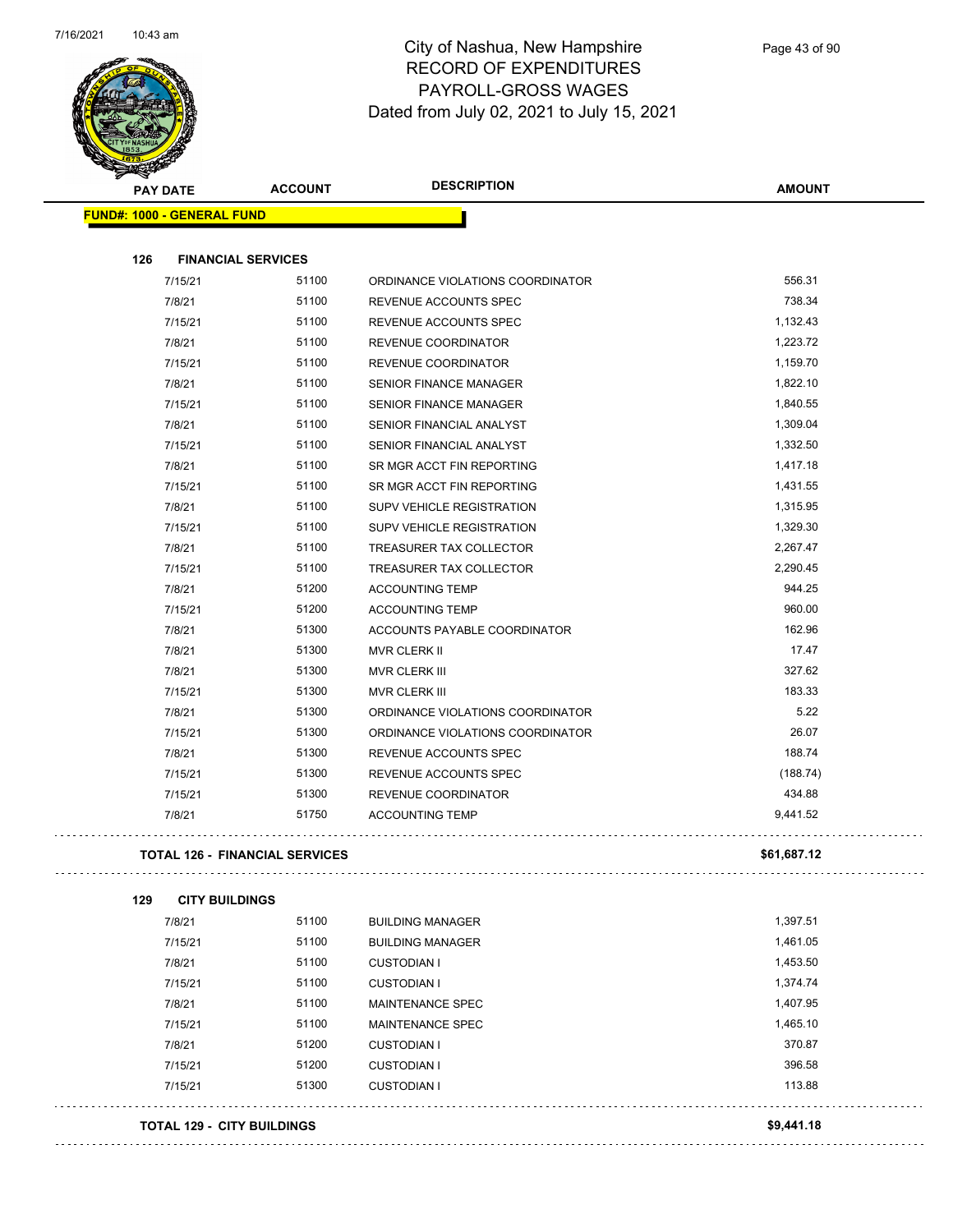

Page 44 of 90

|     | <b>PAY DATE</b>                  | <b>ACCOUNT</b> | <b>DESCRIPTION</b>                       | <b>AMOUNT</b>        |
|-----|----------------------------------|----------------|------------------------------------------|----------------------|
|     | FUND#: 1000 - GENERAL FUND       |                |                                          |                      |
|     |                                  |                |                                          |                      |
| 130 | <b>PURCHASING</b>                |                |                                          |                      |
|     | 7/8/21                           | 51100          | PURCHASING AGENT I                       | 649.70<br>964.44     |
|     | 7/15/21                          | 51100          | PURCHASING AGENT I                       |                      |
|     | 7/8/21<br>7/15/21                | 51100<br>51100 | PURCHASING AGENT II                      | 993.26<br>1,011.05   |
|     |                                  |                | PURCHASING AGENT II                      |                      |
|     | 7/8/21<br>7/15/21                | 51100<br>51100 | PURCHASING MANAGER<br>PURCHASING MANAGER | 1,822.10<br>1,840.55 |
|     | 7/8/21                           | 51200          | MESSENGER MAIL DISTRIBUTION CL           | 267.87               |
|     | 7/15/21                          | 51200          | MESSENGER MAIL DISTRIBUTION CL           | 349.32               |
|     | 7/8/21                           | 51300          | MESSENGER MAIL DISTRIBUTION CL           | 113.63               |
|     | 7/8/21                           | 51300          |                                          | 157.77               |
|     | 7/15/21                          | 51300          | PURCHASING AGENT I<br>PURCHASING AGENT I | (150.14)             |
|     |                                  |                |                                          |                      |
|     | <b>TOTAL 130 - PURCHASING</b>    |                |                                          | \$8,019.55           |
| 131 | <b>HUNT BUILDING</b>             |                |                                          |                      |
|     | 7/8/21                           | 51100          | OED COORDINATOR                          | 492.85               |
|     | 7/15/21                          | 51100          | OED COORDINATOR                          | 605.95               |
|     | <b>TOTAL 131 - HUNT BUILDING</b> |                |                                          | \$1,098.80           |
|     |                                  |                |                                          |                      |
| 132 | <b>ASSESSING</b>                 |                |                                          |                      |
|     | 7/8/21                           | 51100          | ASSESSING ADMIN SPEC II CSR              | 1,512.59             |
|     | 7/15/21                          | 51100          | ASSESSING ADMIN SPEC II CSR              | 1,547.45             |
|     | 7/8/21                           | 51100          | ASSESSOR I                               | 903.53               |
|     | 7/15/21                          | 51100          | ASSESSOR I                               | 925.25               |
|     | 7/8/21                           | 51100          | ASSESSOR II                              | 1,209.04             |
|     | 7/15/21                          | 51100<br>51100 | ASSESSOR II                              | 1,230.70<br>2,600.19 |
|     | 7/8/21                           | 51100          | <b>ASSESSOR III</b><br>ASSESSOR III      | 2,646.76             |
|     | 7/15/21<br>7/8/21                | 51100          | <b>CHIEF ASSESSOR</b>                    | 2,339.38             |
|     | 7/15/21                          | 51100          | <b>CHIEF ASSESSOR</b>                    | 2,418.55             |
|     | 7/8/21                           | 51100          | DEPARTMENT COORDINATOR                   | 808.36               |
|     | 7/15/21                          | 51100          | DEPARTMENT COORDINATOR                   | 814.80               |
|     | <b>TOTAL 132 - ASSESSING</b>     |                |                                          | \$18,956.60          |
|     |                                  |                |                                          |                      |
|     | GIS                              |                |                                          |                      |
| 134 | 7/8/21                           | 51100          | <b>GIS TECHNICIAN II</b>                 | 1,235.91             |
|     |                                  |                |                                          |                      |
|     | 7/15/21                          | 51100          | <b>GIS TECHNICIAN II</b>                 | 1,260.70             |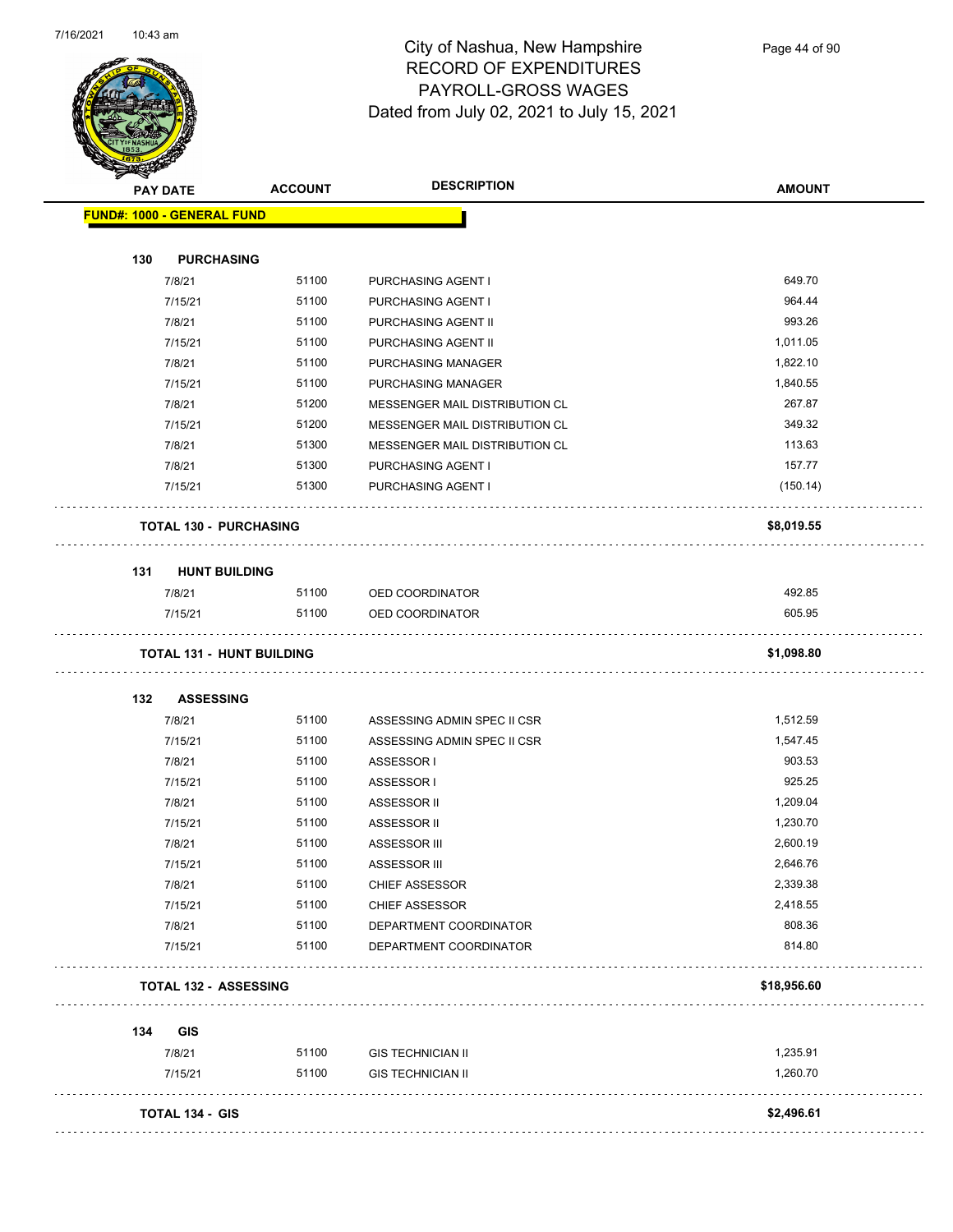

Page 45 of 90

| <b>SARALLA</b><br><b>PAY DATE</b> | <b>ACCOUNT</b>                                        | <b>DESCRIPTION</b>                  | <b>AMOUNT</b> |
|-----------------------------------|-------------------------------------------------------|-------------------------------------|---------------|
| <b>FUND#: 1000 - GENERAL FUND</b> |                                                       |                                     |               |
|                                   |                                                       |                                     |               |
| 142                               | <b>WOODLAWN CEMETERY</b>                              |                                     |               |
| 7/8/21                            | 51100                                                 | <b>GROUNDSKEEPER CEMETERY</b>       | 1,513.31      |
| 7/15/21                           | 51100                                                 | <b>GROUNDSKEEPER CEMETERY</b>       | 1,533.80      |
| 7/8/21                            | 51100                                                 | <b>SUBFOREMAN CEMETERY</b>          | 958.40        |
| 7/15/21                           | 51100                                                 | <b>SUBFOREMAN CEMETERY</b>          | 971.40        |
| 7/8/21                            | 51100                                                 | SUPERINTENDENT CEMETERY I           | 1,315.95      |
| 7/15/21                           | 51100                                                 | SUPERINTENDENT CEMETERY I           | 1,329.30      |
| 7/15/21                           | 51300                                                 | <b>GROUNDSKEEPER CEMETERY</b>       | 208.50        |
| 7/15/21                           | 51300                                                 | <b>SUBFOREMAN CEMETERY</b>          | 109.29        |
| 7/8/21                            | 51400                                                 | SEASONAL                            | 1,511.25      |
| 7/15/21                           | 51400                                                 | SEASONAL                            | 1,346.25      |
|                                   | <b>TOTAL 142 - WOODLAWN CEMETERY</b>                  |                                     | \$10,797.45   |
| 144                               | <b>EDGEWOOD &amp; SUBURBAN CEMETERIES</b>             |                                     |               |
| 7/8/21                            | 51100                                                 | <b>GROUNDSKEEPER CEMETERY</b>       | 1,377.68      |
| 7/15/21                           | 51100                                                 | <b>GROUNDSKEEPER CEMETERY</b>       | 1,439.80      |
| 7/8/21                            | 51100                                                 | SUBFOREMAN CEMETERY                 | 834.00        |
| 7/15/21                           | 51100                                                 | SUBFOREMAN CEMETERY                 | 871.60        |
| 7/8/21                            | 51100                                                 | SUPERINTENDENT CEMETERY II          | 1,315.95      |
| 7/15/21                           | 51100                                                 | SUPERINTENDENT CEMETERY II          | 1,329.30      |
| 7/15/21                           | 51300                                                 | <b>GROUNDSKEEPER CEMETERY</b>       | 118.04        |
| 7/8/21                            | 51300                                                 | SUBFOREMAN CEMETERY                 | 115.03        |
| 7/8/21                            | 51400                                                 | SEASONAL                            | 2,756.25      |
| 7/15/21                           | 51400                                                 | SEASONAL                            | 2,156.25      |
|                                   | <b>TOTAL 144 - EDGEWOOD &amp; SUBURBAN CEMETERIES</b> |                                     | \$12,313.90   |
| 150                               | <b>POLICE</b>                                         |                                     |               |
| 7/8/21                            | 51100                                                 | 1ST YEAR OFFICERS                   | 5,373.16      |
| 7/15/21                           | 51100                                                 | <b>1ST YEAR OFFICERS</b>            | 5,447.50      |
| 7/8/21                            | 51100                                                 | 1ST YR OFFICERS CERTIFIED SPEC      | 1,127.55      |
| 7/15/21                           | 51100                                                 | 1ST YR OFFICERS CERTIFIED SPEC      | 1,138.65      |
| 7/8/21                            | 51100                                                 | 1st YR SPECIAL OFFICER CERTIFIED II | 10,393.08     |
| 7/15/21                           | 51100                                                 | 1st YR SPECIAL OFFICER CERTIFIED II | 10,518.20     |
| 7/8/21                            | 51100                                                 | ACCOUNT CLERK IV                    | 2,657.70      |

| 51100<br>5,373.16<br>7/8/21<br><b>1ST YEAR OFFICERS</b><br>51100<br>5,447.50<br><b>1ST YEAR OFFICERS</b><br>7/15/21<br>1,127.55<br>51100<br>1ST YR OFFICERS CERTIFIED SPEC<br>7/8/21<br>51100<br>1.138.65<br>1ST YR OFFICERS CERTIFIED SPEC<br>7/15/21<br>51100<br>10,393.08<br>1st YR SPECIAL OFFICER CERTIFIED II<br>7/8/21<br>51100<br>10,518.20<br>7/15/21<br>1st YR SPECIAL OFFICER CERTIFIED II<br>51100<br>2,657.70<br>7/8/21<br>ACCOUNT CLERK IV<br>51100<br>2,701.05<br>7/15/21<br>ACCOUNT CLERK IV<br>51100<br>3.269.22<br>7/8/21<br>ADMIN ASSISTANT I DETECTIVES<br>51100<br>2,746.93<br>7/15/21<br>ADMIN ASSISTANT I DETECTIVES<br>51100<br>804.10<br>ADMIN ASSISTANT I LEGAL<br>7/8/21<br>51100<br>817.20<br>7/15/21<br>ADMIN ASSISTANT I LEGAL<br>51100<br>814.66<br>7/8/21<br>ADMIN ASSISTANT II LEGAL<br>51100<br>827.95<br>ADMIN ASSISTANT II LEGAL<br>7/15/21 |  |  |
|---------------------------------------------------------------------------------------------------------------------------------------------------------------------------------------------------------------------------------------------------------------------------------------------------------------------------------------------------------------------------------------------------------------------------------------------------------------------------------------------------------------------------------------------------------------------------------------------------------------------------------------------------------------------------------------------------------------------------------------------------------------------------------------------------------------------------------------------------------------------------------|--|--|
|                                                                                                                                                                                                                                                                                                                                                                                                                                                                                                                                                                                                                                                                                                                                                                                                                                                                                 |  |  |
|                                                                                                                                                                                                                                                                                                                                                                                                                                                                                                                                                                                                                                                                                                                                                                                                                                                                                 |  |  |
|                                                                                                                                                                                                                                                                                                                                                                                                                                                                                                                                                                                                                                                                                                                                                                                                                                                                                 |  |  |
|                                                                                                                                                                                                                                                                                                                                                                                                                                                                                                                                                                                                                                                                                                                                                                                                                                                                                 |  |  |
|                                                                                                                                                                                                                                                                                                                                                                                                                                                                                                                                                                                                                                                                                                                                                                                                                                                                                 |  |  |
|                                                                                                                                                                                                                                                                                                                                                                                                                                                                                                                                                                                                                                                                                                                                                                                                                                                                                 |  |  |
|                                                                                                                                                                                                                                                                                                                                                                                                                                                                                                                                                                                                                                                                                                                                                                                                                                                                                 |  |  |
|                                                                                                                                                                                                                                                                                                                                                                                                                                                                                                                                                                                                                                                                                                                                                                                                                                                                                 |  |  |
|                                                                                                                                                                                                                                                                                                                                                                                                                                                                                                                                                                                                                                                                                                                                                                                                                                                                                 |  |  |
|                                                                                                                                                                                                                                                                                                                                                                                                                                                                                                                                                                                                                                                                                                                                                                                                                                                                                 |  |  |
|                                                                                                                                                                                                                                                                                                                                                                                                                                                                                                                                                                                                                                                                                                                                                                                                                                                                                 |  |  |
|                                                                                                                                                                                                                                                                                                                                                                                                                                                                                                                                                                                                                                                                                                                                                                                                                                                                                 |  |  |
|                                                                                                                                                                                                                                                                                                                                                                                                                                                                                                                                                                                                                                                                                                                                                                                                                                                                                 |  |  |
|                                                                                                                                                                                                                                                                                                                                                                                                                                                                                                                                                                                                                                                                                                                                                                                                                                                                                 |  |  |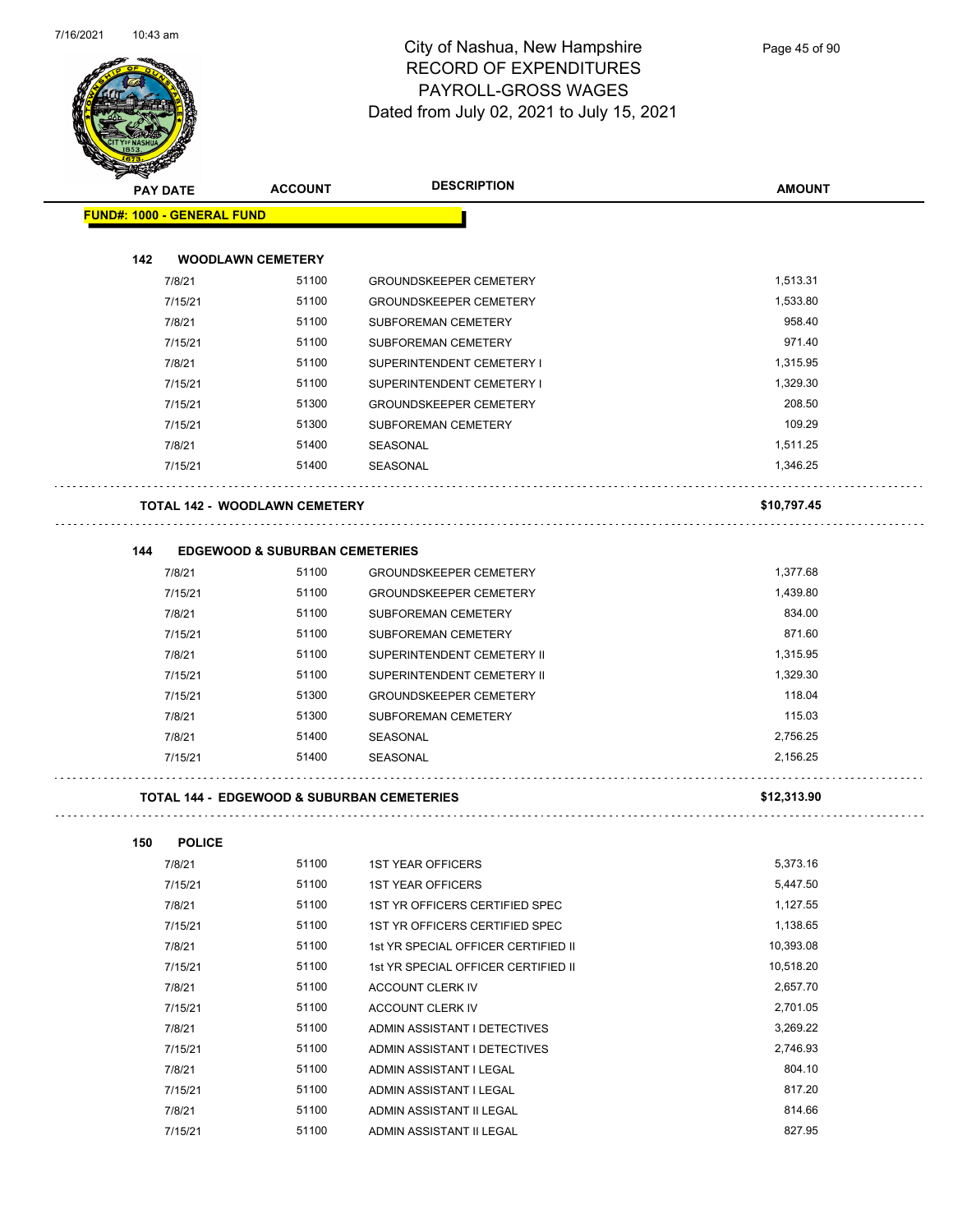

|     | <b>PAY DATE</b>                   | <b>ACCOUNT</b> | <b>DESCRIPTION</b>                             | <b>AMOUNT</b> |  |
|-----|-----------------------------------|----------------|------------------------------------------------|---------------|--|
|     | <b>FUND#: 1000 - GENERAL FUND</b> |                |                                                |               |  |
|     |                                   |                |                                                |               |  |
| 150 | <b>POLICE</b>                     |                |                                                |               |  |
|     | 7/8/21                            | 51100          | ADMIN ASSISTANT III PROF STANDARDS             | 1,021.42      |  |
|     | 7/15/21                           | 51100          | ADMIN ASSISTANT III PROF STANDARDS             | 1,038.10      |  |
|     | 7/8/21                            | 51100          | ADMIN ASSISTANT III SERVICES                   | 842.01        |  |
|     | 7/15/21                           | 51100          | ADMIN ASSISTANT III SERVICES                   | 855.75        |  |
|     | 7/8/21                            | 51100          | ADMIN ASSISTANT IV UNIFORM FIELD OPS           | 886.11        |  |
|     | 7/15/21                           | 51100          | ADMIN ASSISTANT IV UNIFORM FIELD OPS           | 900.60        |  |
|     | 7/8/21                            | 51100          | ADMINISTRATIVE PROJECT SPEC                    | 1,426.45      |  |
|     | 7/15/21                           | 51100          | ADMINISTRATIVE PROJECT SPEC                    | 1,474.75      |  |
|     | 7/8/21                            | 51100          | ANIMAL CONTROL OFFICER                         | 1,055.27      |  |
|     | 7/15/21                           | 51100          | ANIMAL CONTROL OFFICER                         | 1,078.35      |  |
|     | 7/8/21                            | 51100          | ASSISTANT RECORDS MANAGER                      | 1,128.78      |  |
|     | 7/15/21                           | 51100          | ASSISTANT RECORDS MANAGER                      | 1,148.85      |  |
|     | 7/8/21                            | 51100          | AUTO MECHANIC 1ST CLASS                        | 1,823.26      |  |
|     | 7/15/21                           | 51100          | AUTO MECHANIC 1ST CLASS                        | 1,853.10      |  |
|     | 7/8/21                            | 51100          | <b>BUILDING MAINTENANCE SUPV</b>               | 1,128.78      |  |
|     | 7/15/21                           | 51100          | <b>BUILDING MAINTENANCE SUPV</b>               | 1,148.85      |  |
|     | 7/8/21                            | 51100          | <b>CAPTAIN</b>                                 | 17,354.42     |  |
|     | 7/15/21                           | 51100          | <b>CAPTAIN</b>                                 | 17,651.89     |  |
|     | 7/8/21                            | 51100          | CHIEF OF POLICE                                | 3,052.70      |  |
|     | 7/15/21                           | 51100          | CHIEF OF POLICE                                | 3,107.00      |  |
|     | 7/8/21                            | 51100          | COMM TECH ALL DESIGNATIONS                     | 7,899.19      |  |
|     | 7/15/21                           | 51100          | COMM TECH ALL DESIGNATIONS                     | 8,103.40      |  |
|     | 7/8/21                            | 51100          | COMMUNITY POLICING COORDINATOR                 | 1,420.69      |  |
|     | 7/15/21                           | 51100          | COMMUNITY POLICING COORDINATOR                 | 1,445.95      |  |
|     | 7/8/21                            | 51100          | <b>CRIME ANALYST</b>                           | 1,139.28      |  |
|     | 7/15/21                           | 51100          | <b>CRIME ANALYST</b>                           | 1,157.85      |  |
|     | 7/8/21                            | 51100          | <b>CUSTODIAN II</b>                            | 723.01        |  |
|     | 7/15/21                           | 51100          | <b>CUSTODIAN II</b>                            | 734.81        |  |
|     | 7/8/21                            | 51100          | <b>CUSTODIAN III</b>                           | 1,646.72      |  |
|     | 7/15/21                           | 51100          | <b>CUSTODIAN III</b>                           | 1,673.60      |  |
|     | 7/8/21                            | 51100          | DEPUTY CHIEF OF POLICE                         | 5,532.60      |  |
|     | 7/15/21                           | 51100          | DEPUTY CHIEF OF POLICE                         | 5,631.00      |  |
|     | 7/8/21                            | 51100          | DETENTION SPEC                                 | 2,823.47      |  |
|     | 7/15/21                           | 51100          | DETENTION SPEC                                 | 2,870.85      |  |
|     | 7/8/21                            | 51100          | DISPATCHERS ALL DESIGNATIONS                   | 6,720.48      |  |
|     | 7/15/21                           | 51100          | DISPATCHERS ALL DESIGNATIONS                   | 6,760.14      |  |
|     | 7/8/21                            | 51100          | FLEET MAINTENANCE ASST SUPV                    | 1,057.38      |  |
|     | 7/15/21                           | 51100          | FLEET MAINTENANCE ASST SUPV                    | 1,076.20      |  |
|     | 7/8/21                            | 51100          | IT MANAGER/RADIO SYSTEMS NETWORK ADMINISTRATOR | 1,595.47      |  |
|     | 7/15/21                           | 51100          | IT MANAGER/RADIO SYSTEMS NETWORK ADMINISTRATOR | 1,623.85      |  |
|     | 7/8/21                            | 51100          | IT PROGRAMS ADMIN & INSTRUCTOR                 | 1,187.23      |  |
|     | 7/15/21                           | 51100          | IT PROGRAMS ADMIN & INSTRUCTOR                 | 1,208.35      |  |
|     | 7/8/21                            | 51100          | LIEUTENANT                                     | 19,652.88     |  |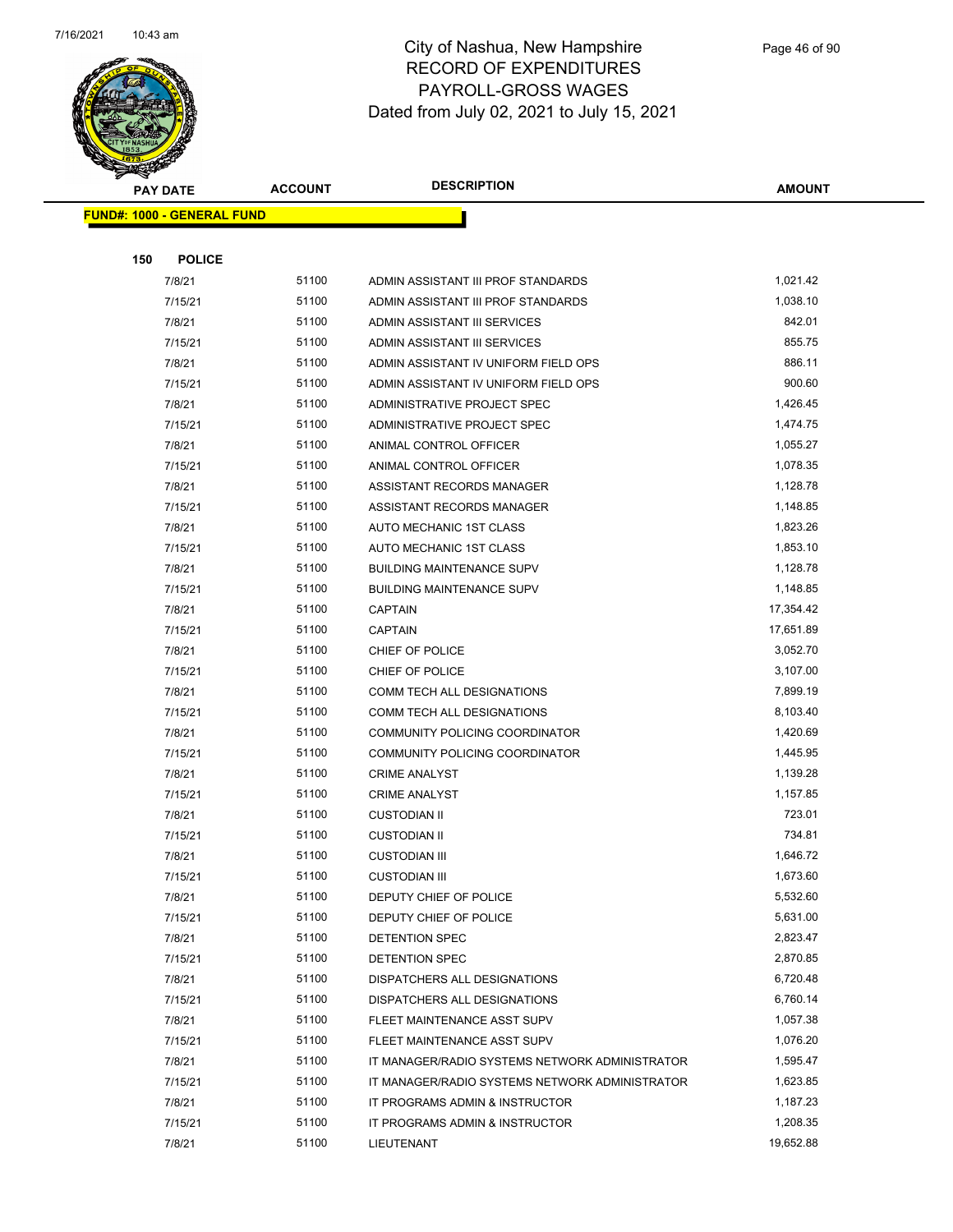

|     | <b>PAY DATE</b>                   | <b>ACCOUNT</b> | <b>DESCRIPTION</b>                                 | <b>AMOUNT</b>      |
|-----|-----------------------------------|----------------|----------------------------------------------------|--------------------|
|     | <b>FUND#: 1000 - GENERAL FUND</b> |                |                                                    |                    |
|     |                                   |                |                                                    |                    |
| 150 | <b>POLICE</b>                     |                |                                                    |                    |
|     | 7/15/21                           | 51100          | LIEUTENANT                                         | 18,662.42          |
|     | 7/8/21                            | 51100          | NPD BUSINESS COORDINATOR                           | 1,186.31           |
|     | 7/15/21                           | 51100          | NPD BUSINESS COORDINATOR                           | 1,207.40           |
|     | 7/8/21                            | 51100          | NPD BUSINESS MANAGER                               | 1,822.10           |
|     | 7/15/21                           | 51100          | NPD BUSINESS MANAGER                               | 1,840.55           |
|     | 7/8/21                            | 51100          | NPD NETWORK ADMINISTRATOR                          | 1,512.22           |
|     | 7/15/21                           | 51100          | NPD NETWORK ADMINISTRATOR                          | 1,539.10           |
|     | 7/8/21                            | 51100          | PARALEGAL                                          | 904.89             |
|     | 7/15/21                           | 51100          | PARALEGAL                                          | 919.65             |
|     | 7/8/21                            | 51100          | PATROLMAN ALL RANKS                                | 194,944.10         |
|     | 7/15/21                           | 51100          | PATROLMAN ALL RANKS                                | 172,093.12         |
|     | 7/8/21                            | 51100          | POLICE ATTORNEY                                    | 3,082.26           |
|     | 7/15/21                           | 51100          | POLICE ATTORNEY                                    | 3,137.10           |
|     | 7/8/21                            | 51100          | RECORDS & COMMUNICATIONS MGR                       | 1,744.80           |
|     | 7/15/21                           | 51100          | <b>RECORDS &amp; COMMUNICATIONS MGR</b>            | 1,775.85           |
|     | 7/8/21                            | 51100          | <b>RECORDS TECHNICIAN I</b>                        | 726.52             |
|     | 7/15/21                           | 51100          | <b>RECORDS TECHNICIAN I</b>                        | 738.40             |
|     | 7/8/21                            | 51100          | RECORDS TECHNICIAN II                              | 1,878.47           |
|     | 7/15/21                           | 51100          | RECORDS TECHNICIAN II                              | 1,909.10           |
|     | 7/8/21                            | 51100          | <b>SERGEANT</b>                                    | 47,715.73          |
|     | 7/15/21                           | 51100          | <b>SERGEANT</b>                                    | 45,709.90          |
|     | 7/8/21                            | 51100          | SHIFT LEADER                                       | 2,423.94           |
|     | 7/15/21                           | 51100          | SHIFT LEADER                                       | 2,450.65           |
|     | 7/8/21                            | 51100          | <b>SUPV POLICE FLEET</b>                           | 1,434.10           |
|     | 7/15/21                           | 51100          | SUPV POLICE FLEET                                  | 1,459.60           |
|     | 7/8/21                            | 51200          | <b>ACCREDITATION MANAGER</b>                       | 1,191.66           |
|     | 7/15/21                           | 51200          | <b>ACCREDITATION MANAGER</b>                       | 1,216.08           |
|     | 7/8/21                            | 51200          | POLICE ATTORNEY                                    | 1,681.40           |
|     | 7/15/21                           | 51200          | POLICE ATTORNEY                                    | 1,718.96           |
|     | 7/15/21                           | 51300          | <b>1ST YEAR OFFICERS</b>                           | 224.71             |
|     | 7/15/21                           | 51300          | 1ST YR OFFICERS CERTIFIED SPEC                     | 256.20<br>1,619.99 |
|     | 7/15/21                           | 51300          | 1st YR SPECIAL OFFICER CERTIFIED II                | 79.37              |
|     | 7/15/21<br>7/8/21                 | 51300<br>51300 | ACCOUNT CLERK IV                                   | 121.17             |
|     |                                   | 51300          | COMM TECH ALL DESIGNATIONS                         | 123.84             |
|     | 7/15/21<br>7/8/21                 | 51300          | COMM TECH ALL DESIGNATIONS<br><b>CUSTODIAN III</b> | 93.15              |
|     | 7/15/21                           | 51300          | LIEUTENANT                                         | 735.16             |
|     | 7/8/21                            | 51300          | PATROLMAN ALL RANKS                                | 1,358.53           |
|     | 7/15/21                           | 51300          | PATROLMAN ALL RANKS                                | 14,171.09          |
|     | 7/8/21                            | 51300          | SERGEANT                                           | 218.10             |
|     | 7/15/21                           | 51300          | SERGEANT                                           | 2,871.13           |
|     | 7/15/21                           | 51300          | SHIFT LEADER                                       | 290.97             |
|     | 7/8/21                            | 51315          | 1st YR SPECIAL OFFICER CERTIFIED II                | 443.88             |
|     |                                   |                |                                                    |                    |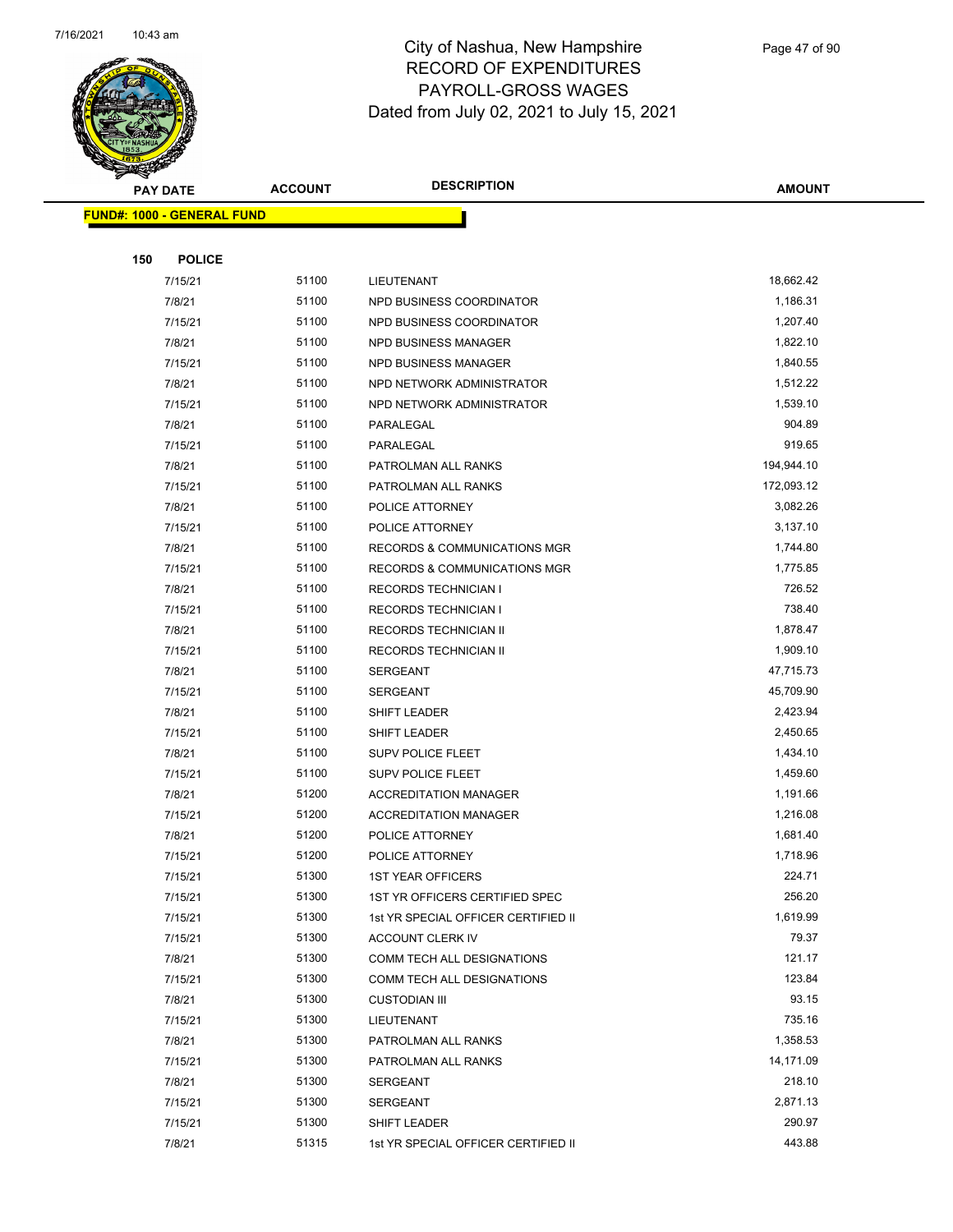

| <b>PAY DATE</b>                   | <b>ACCOUNT</b> | <b>DESCRIPTION</b>                  | <b>AMOUNT</b> |
|-----------------------------------|----------------|-------------------------------------|---------------|
| <b>FUND#: 1000 - GENERAL FUND</b> |                |                                     |               |
|                                   |                |                                     |               |
| 150<br><b>POLICE</b>              |                |                                     |               |
| 7/8/21                            | 51315          | PATROLMAN ALL RANKS                 | 676.02        |
| 7/8/21                            | 51315          | <b>SERGEANT</b>                     | 216.75        |
| 7/15/21                           | 51315          | <b>SERGEANT</b>                     | 520.66        |
| 7/8/21                            | 51322          | <b>1ST YEAR OFFICERS</b>            | 102.15        |
| 7/15/21                           | 51322          | <b>1ST YEAR OFFICERS</b>            | 367.72        |
| 7/8/21                            | 51322          | 1ST YR OFFICERS CERTIFIED SPEC      | 20.83         |
| 7/8/21                            | 51322          | 1st YR SPECIAL OFFICER CERTIFIED II | 454.84        |
| 7/15/21                           | 51322          | 1st YR SPECIAL OFFICER CERTIFIED II | 394.51        |
| 7/8/21                            | 51322          | PATROLMAN ALL RANKS                 | 3,738.17      |
| 7/15/21                           | 51322          | PATROLMAN ALL RANKS                 | 7,126.11      |
| 7/8/21                            | 51322          | <b>SERGEANT</b>                     | 468.91        |
| 7/15/21                           | 51322          | SERGEANT                            | 74.33         |
| 7/15/21                           | 51330          | <b>1ST YEAR OFFICERS</b>            | 326.86        |
| 7/15/21                           | 51330          | 1ST YR OFFICERS CERTIFIED SPEC      | 341.60        |
| 7/8/21                            | 51330          | 1st YR SPECIAL OFFICER CERTIFIED II | 1,247.64      |
| 7/15/21                           | 51330          | 1st YR SPECIAL OFFICER CERTIFIED II | 1,346.28      |
| 7/8/21                            | 51330          | COMM TECH ALL DESIGNATIONS          | 889.91        |
| 7/15/21                           | 51330          | COMM TECH ALL DESIGNATIONS          | 543.06        |
| 7/8/21                            | 51330          | DISPATCHERS ALL DESIGNATIONS        | 421.05        |
| 7/15/21                           | 51330          | DISPATCHERS ALL DESIGNATIONS        | 1,155.47      |
| 7/8/21                            | 51330          | <b>LIEUTENANT</b>                   | 635.23        |
| 7/15/21                           | 51330          | <b>LIEUTENANT</b>                   | 5,894.16      |
| 7/8/21                            | 51330          | PATROLMAN ALL RANKS                 | 4,749.90      |
| 7/15/21                           | 51330          | PATROLMAN ALL RANKS                 | 21,295.03     |
| 7/8/21                            | 51330          | SERGEANT                            | 1,150.23      |
| 7/15/21                           | 51330          | SERGEANT                            | 7,242.94      |
| 7/15/21                           | 51330          | SHIFT LEADER                        | 355.89        |
| 7/8/21                            | 51412          | ADMIN ASSISTANT I DETECTIVES        | 225.00        |
| 7/15/21                           | 51412          | ADMIN ASSISTANT I DETECTIVES        | 798.29        |
| 7/8/21                            | 51412          | PER DIEM                            | 227.25        |
| 7/15/21                           | 51412          | PER DIEM                            | 227.25        |
| 7/8/21                            | 51600          | ANIMAL CONTROL OFFICER              | 500.00        |
| 7/15/21                           | 51600          | <b>COMM TECH ALL DESIGNATIONS</b>   | 500.00        |
| 7/8/21                            | 51600          | <b>CUSTODIAN III</b>                | 500.00        |
| 7/15/21                           | 51600          | RECORDS TECHNICIAN II               | 1,000.00      |
| 7/15/21                           | 51600          | SHIFT LEADER                        | 500.00        |
| 7/15/21                           | 51628          | <b>1ST YEAR OFFICERS</b>            | 1,089.50      |
| 7/15/21                           | 51628          | 1ST YR OFFICERS CERTIFIED SPEC      | 227.73        |
| 7/15/21                           | 51628          | 1st YR SPECIAL OFFICER CERTIFIED II | 2,103.64      |
| 7/8/21                            | 51628          | ANIMAL CONTROL OFFICER              | 215.67        |
| 7/15/21                           | 51628          | ANIMAL CONTROL OFFICER              | 215.67        |
| 7/8/21                            | 51628          | <b>CAPTAIN</b>                      | 3,530.38      |
| 7/15/21                           | 51628          | <b>CAPTAIN</b>                      | 3,530.38      |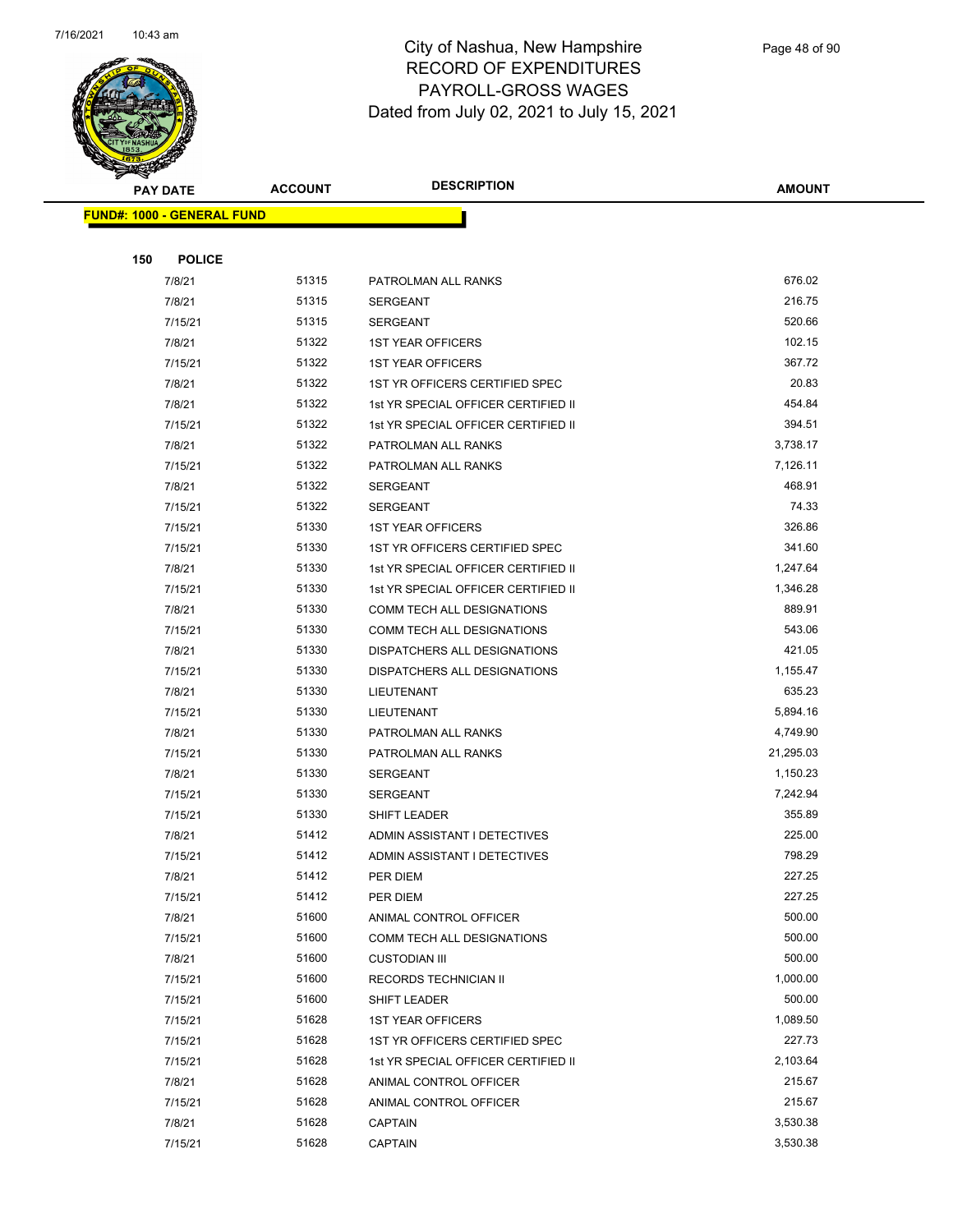

Page 49 of 90

| <b>STARBURGEN</b>                 |                           |                                 |               |
|-----------------------------------|---------------------------|---------------------------------|---------------|
| <b>PAY DATE</b>                   | <b>ACCOUNT</b>            | <b>DESCRIPTION</b>              | <b>AMOUNT</b> |
| <b>FUND#: 1000 - GENERAL FUND</b> |                           |                                 |               |
|                                   |                           |                                 |               |
| 150                               | <b>POLICE</b>             |                                 |               |
| 7/8/21                            | 51628                     | CHIEF OF POLICE                 | 621.40        |
| 7/15/21                           | 51628                     | CHIEF OF POLICE                 | 621.40        |
| 7/8/21                            | 51628                     | COMM TECH ALL DESIGNATIONS      | 1,620.68      |
| 7/15/21                           | 51628                     | COMM TECH ALL DESIGNATIONS      | 1,620.68      |
| 7/8/21                            | 51628                     | DEPUTY CHIEF OF POLICE          | 1,126.20      |
| 7/15/21                           | 51628                     | DEPUTY CHIEF OF POLICE          | 1,126.20      |
| 7/8/21                            | 51628                     | DETENTION SPEC                  | 574.17        |
| 7/15/21                           | 51628                     | DETENTION SPEC                  | 574.17        |
| 7/8/21                            | 51628                     | DISPATCHERS ALL DESIGNATIONS    | 1,352.03      |
| 7/15/21                           | 51628                     | DISPATCHERS ALL DESIGNATIONS    | 1,352.03      |
| 7/15/21                           | 51628                     | LIEUTENANT                      | 3,865.32      |
| 7/15/21                           | 51628                     | PATROLMAN ALL RANKS             | 37,375.17     |
| 7/15/21                           | 51628                     | <b>SERGEANT</b>                 | 9,414.09      |
| 7/8/21                            | 51628                     | <b>SHIFT LEADER</b>             | 490.13        |
| 7/15/21                           | 51628                     | <b>SHIFT LEADER</b>             | 490.13        |
| 7/15/21                           | 52800                     | EDUCATIONAL ASSISTANCE          | 1,319.54      |
| 7/8/21                            | 52809                     | <b>WELLNESS PROGRAM</b>         | 188.99        |
| 7/15/21                           | 61107                     | <b>CLOTHING &amp; UNIFORMS</b>  | 964.01        |
|                                   | <b>TOTAL 150 - POLICE</b> |                                 | \$875,374.81  |
| 152<br><b>FIRE</b>                |                           |                                 |               |
| 7/8/21                            | 51100                     | ADMINISTRATIVE ASSISTANT II     | 2,245.92      |
| 7/15/21                           | 51100                     | ADMINISTRATIVE ASSISTANT II     | 2,652.85      |
| 7/8/21                            | 51100                     | <b>ASST FIRE CHIEF</b>          | 2,584.86      |
| 7/15/21                           | 51100                     | <b>ASST FIRE CHIEF</b>          | 2,617.68      |
| 7/8/21                            | 51100                     | ASST SUPERINTENDENT FIRE ALARM  | 1,794.70      |
| 7/15/21                           | 51100                     | ASST SUPERINTENDENT FIRE ALARM  | 1,843.36      |
| 7/8/21                            | 51100                     | ASST SUPERINTENDENT FIRE FLEET  | 1,657.46      |
| 7/15/21                           | 51100                     | ASST SUPERINTENDENT FIRE FLEET  | 1,677.92      |
| 7/8/21                            | 51100                     | ASST SUPERINTENDENT PREVENTION  | 3,597.05      |
| 7/15/21                           | 51100                     | ASST SUPERINTENDENT PREVENTION  | 3,779.80      |
| 7/8/21                            | 51100                     | <b>CAPTAIN</b>                  | 12,569.69     |
| 7/15/21                           | 51100                     | <b>CAPTAIN</b>                  | 13,627.59     |
| 7/8/21                            | 51100                     | CAPTAIN FIRE TRAINING SAFETY    | 1,955.08      |
| 7/15/21                           | 51100                     | CAPTAIN FIRE TRAINING SAFETY    | 2,035.72      |
| 7/8/21                            | 51100                     | DEPUTY FIRE CHIEF               | 9,894.08      |
| 7/15/21                           | 51100                     | DEPUTY FIRE CHIEF               | 9,434.71      |
| 7/8/21                            | 51100                     | <b>EXEC ASST BUSINESS COORD</b> | 1,139.82      |
| 7/15/21                           | 51100                     | <b>EXEC ASST BUSINESS COORD</b> | 1,160.25      |
| 7/8/21                            | 51100                     | FIRE CHIEF                      | 2,827.17      |
| 7/15/21                           | 51100                     | FIRE CHIEF                      | 2,863.08      |
| 7/8/21                            | 51100                     | FIRE DISPATCH ALL RANKS         | 9,188.31      |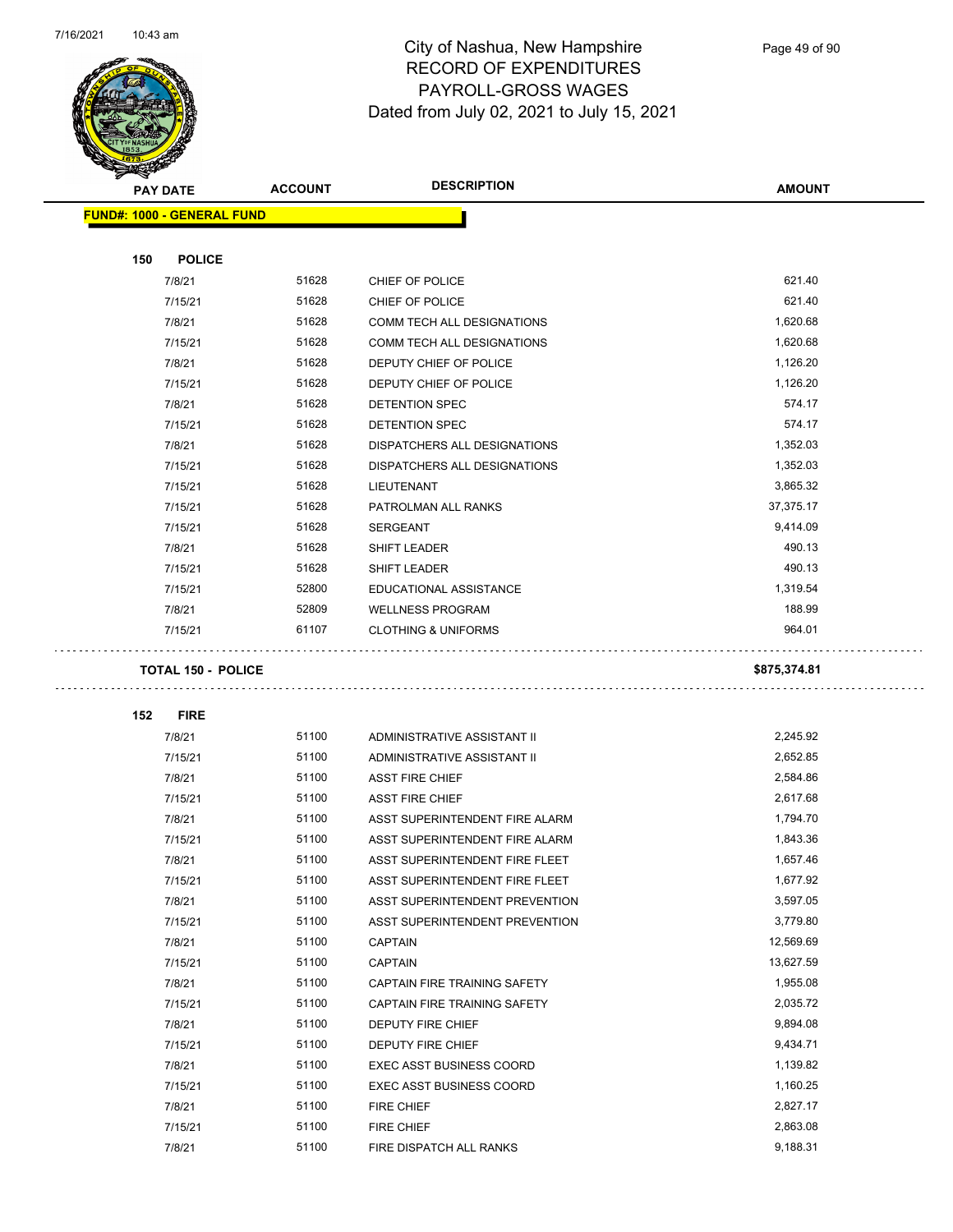

|     | <b>PAY DATE</b>                    | <b>ACCOUNT</b> | <b>DESCRIPTION</b>             | <b>AMOUNT</b> |
|-----|------------------------------------|----------------|--------------------------------|---------------|
|     | <u> FUND#: 1000 - GENERAL FUND</u> |                |                                |               |
|     |                                    |                |                                |               |
| 152 | <b>FIRE</b>                        |                |                                |               |
|     | 7/15/21                            | 51100          | FIRE DISPATCH ALL RANKS        | 9,918.87      |
|     | 7/8/21                             | 51100          | FIRE DISPATCH SUPERVISOR       | 5,555.74      |
|     | 7/15/21                            | 51100          | FIRE DISPATCH SUPERVISOR       | 5,928.62      |
|     | 7/8/21                             | 51100          | FIRE LIEUTENANT                | 46,538.96     |
|     | 7/15/21                            | 51100          | FIRE LIEUTENANT                | 47,707.35     |
|     | 7/8/21                             | 51100          | <b>FIRE MECHANIC</b>           | 1,475.04      |
|     | 7/15/21                            | 51100          | <b>FIRE MECHANIC</b>           | 1,502.52      |
|     | 7/8/21                             | 51100          | FIRE TRAINING OFFICER          | 1,733.08      |
|     | 7/15/21                            | 51100          | FIRE TRAINING OFFICER          | 1,754.48      |
|     | 7/8/21                             | 51100          | <b>FIREFIGHTERS ALL RANKS</b>  | 124,502.38    |
|     | 7/15/21                            | 51100          | FIREFIGHTERS ALL RANKS         | 127,288.51    |
|     | 7/8/21                             | 51100          | SUPERINTENDENT FIRE ALARM      | 1,994.41      |
|     | 7/15/21                            | 51100          | SUPERINTENDENT FIRE ALARM      | 2,076.64      |
|     | 7/8/21                             | 51100          | SUPERINTENDENT FIRE FLEET      | 1,921.05      |
|     | 7/15/21                            | 51100          | SUPERINTENDENT FIRE FLEET      | 1,956.84      |
|     | 7/8/21                             | 51100          | SUPERINTENDENT FIRE PREVENTION | 2,001.76      |
|     | 7/15/21                            | 51100          | SUPERINTENDENT FIRE PREVENTION | 2,056.04      |
|     | 7/8/21                             | 51300          | ADMINISTRATIVE ASSISTANT II    | 360.22        |
|     | 7/8/21                             | 51300          | ASST SUPERINTENDENT PREVENTION | 223.82        |
|     | 7/15/21                            | 51300          | ASST SUPERINTENDENT PREVENTION | 741.11        |
|     | 7/15/21                            | 51300          | DEPUTY FIRE CHIEF              | 429.46        |
|     | 7/15/21                            | 51300          | FIRE DISPATCH ALL RANKS        | 193.27        |
|     | 7/15/21                            | 51300          | <b>FIRE LIEUTENANT</b>         | 314.86        |
|     | 7/8/21                             | 51300          | FIRE TRAINING OFFICER          | 129.98        |
|     | 7/8/21                             | 51300          | <b>FIREFIGHTERS ALL RANKS</b>  | 108.71        |
|     | 7/15/21                            | 51300          | FIREFIGHTERS ALL RANKS         | 1,151.02      |
|     | 7/8/21                             | 51300          | SUPERINTENDENT FIRE ALARM      | 478.00        |
|     | 7/15/21                            | 51300          | SUPERINTENDENT FIRE ALARM      | 182.46        |
|     | 7/15/21                            | 51300          | SUPERINTENDENT FIRE PREVENTION | 883.17        |
|     | 7/8/21                             | 51330          | <b>CAPTAIN</b>                 | 3,976.46      |
|     | 7/15/21                            | 51330          | <b>CAPTAIN</b>                 | 5,117.64      |
|     | 7/8/21                             | 51330          | DEPUTY FIRE CHIEF              | 3,069.97      |
|     | 7/8/21                             | 51330          | FIRE DISPATCH ALL RANKS        | 3,029.56      |
|     | 7/15/21                            | 51330          | FIRE DISPATCH ALL RANKS        | 2,634.64      |
|     | 7/8/21                             | 51330          | FIRE DISPATCH SUPERVISOR       | 921.57        |
|     | 7/15/21                            | 51330          | FIRE DISPATCH SUPERVISOR       | 1,823.31      |
|     | 7/8/21                             | 51330          | FIRE LIEUTENANT                | 18,735.54     |
|     | 7/15/21                            | 51330          | FIRE LIEUTENANT                | 21,985.29     |
|     | 7/8/21                             | 51330          | FIREFIGHTERS ALL RANKS         | 70,786.98     |
|     | 7/15/21                            | 51330          | FIREFIGHTERS ALL RANKS         | 72,814.96     |
|     | 7/15/21                            | 51628          | ASST SUPERINTENDENT FIRE ALARM | 460.84        |
|     | 7/15/21                            | 51628          | ASST SUPERINTENDENT FIRE FLEET | 419.48        |
|     | 7/15/21                            | 51628          | ASST SUPERINTENDENT PREVENTION | 944.95        |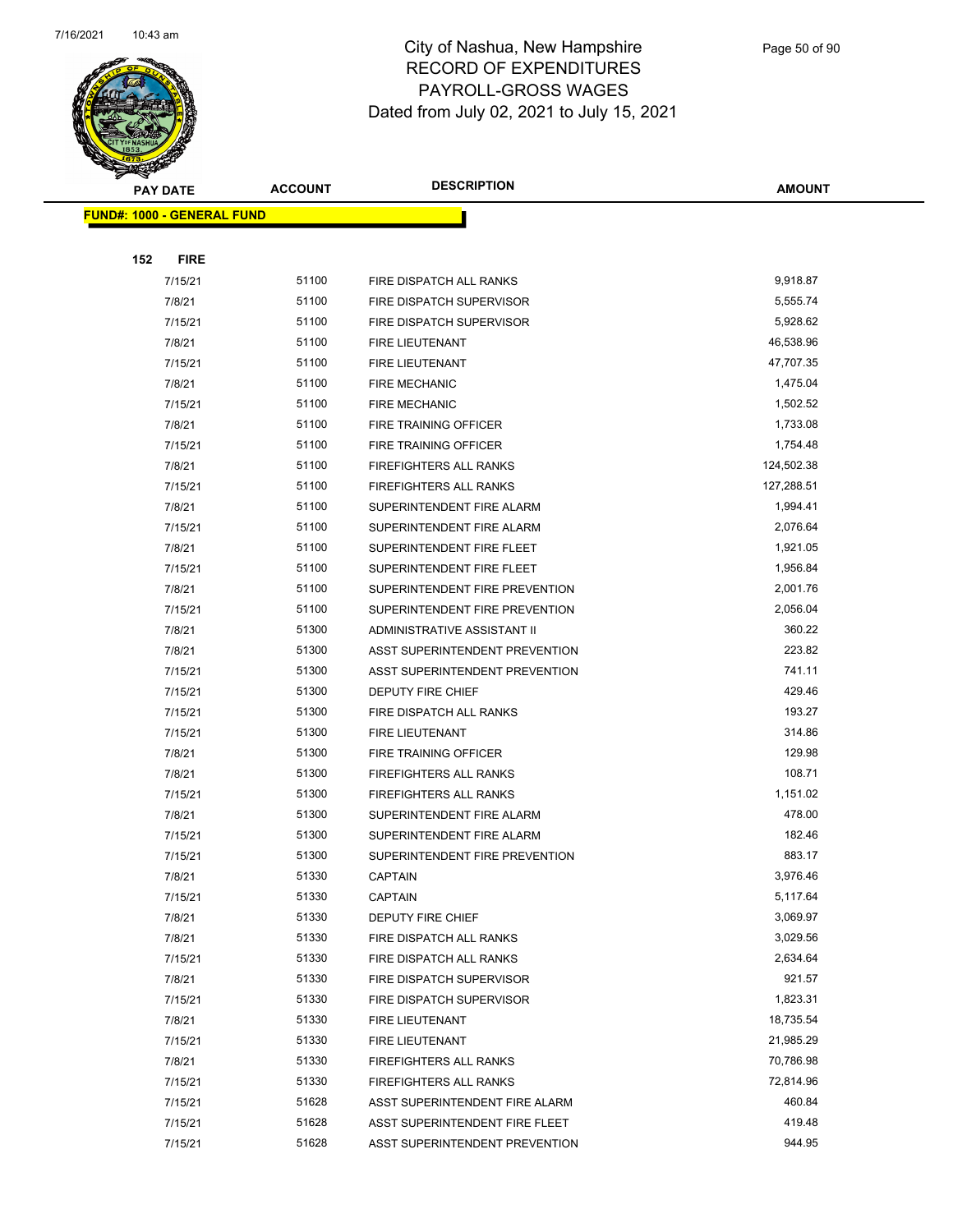

| <b>PAY DATE</b>                   | <b>ACCOUNT</b>          | <b>DESCRIPTION</b>             | <b>AMOUNT</b> |
|-----------------------------------|-------------------------|--------------------------------|---------------|
| <b>FUND#: 1000 - GENERAL FUND</b> |                         |                                |               |
|                                   |                         |                                |               |
| 152<br><b>FIRE</b>                |                         |                                |               |
| 7/15/21                           | 51628                   | <b>CAPTAIN</b>                 | 3,254.77      |
| 7/15/21                           | 51628                   | CAPTAIN FIRE TRAINING SAFETY   | 508.93        |
| 7/15/21                           | 51628                   | FIRE DISPATCH ALL RANKS        | 2,408.26      |
| 7/15/21                           | 51628                   | FIRE DISPATCH SUPERVISOR       | 1,565.26      |
| 7/15/21                           | 51628                   | FIRE LIEUTENANT                | 11,926.88     |
| 7/15/21                           | 51628                   | <b>FIRE MECHANIC</b>           | 375.63        |
| 7/15/21                           | 51628                   | FIRE TRAINING OFFICER          | 438.62        |
| 7/15/21                           | 51628                   | <b>FIREFIGHTERS ALL RANKS</b>  | 33,155.07     |
| 7/15/21                           | 51628                   | SUPERINTENDENT FIRE ALARM      | 519.16        |
| 7/15/21                           | 51628                   | SUPERINTENDENT FIRE FLEET      | 489.21        |
| 7/15/21                           | 51628                   | SUPERINTENDENT FIRE PREVENTION | 514.01        |
| 7/8/21                            | 51700                   | ASST SUPERINTENDENT FIRE ALARM | 23.04         |
| 7/15/21                           | 51700                   | ASST SUPERINTENDENT FIRE ALARM | 23.04         |
| 7/8/21                            | 51700                   | ASST SUPERINTENDENT PREVENTION | 46.78         |
| 7/15/21                           | 51700                   | ASST SUPERINTENDENT PREVENTION | 46.78         |
| 7/8/21                            | 51700                   | <b>CAPTAIN</b>                 | 375.72        |
| 7/15/21                           | 51700                   | <b>CAPTAIN</b>                 | 375.72        |
| 7/8/21                            | 51700                   | CAPTAIN FIRE TRAINING SAFETY   | 25.45         |
| 7/15/21                           | 51700                   | CAPTAIN FIRE TRAINING SAFETY   | 25.45         |
| 7/8/21                            | 51700                   | FIRE DISPATCH ALL RANKS        | 16.28         |
| 7/15/21                           | 51700                   | FIRE DISPATCH ALL RANKS        | 16.28         |
| 7/8/21                            | 51700                   | FIRE DISPATCH SUPERVISOR       | 19.36         |
| 7/15/21                           | 51700                   | FIRE DISPATCH SUPERVISOR       | 19.36         |
| 7/8/21                            | 51700                   | FIRE LIEUTENANT                | 1,467.90      |
| 7/15/21                           | 51700                   | FIRE LIEUTENANT                | 1,467.90      |
| 7/8/21                            | 51700                   | FIRE TRAINING OFFICER          | 21.93         |
| 7/15/21                           | 51700                   | FIRE TRAINING OFFICER          | 21.93         |
| 7/8/21                            | 51700                   | <b>FIREFIGHTERS ALL RANKS</b>  | 2,873.94      |
| 7/15/21                           | 51700                   | FIREFIGHTERS ALL RANKS         | 2,810.45      |
| 7/8/21                            | 51700                   | SUPERINTENDENT FIRE ALARM      | 25.96         |
| 7/15/21                           | 51700                   | SUPERINTENDENT FIRE ALARM      | 25.96         |
| 7/8/21                            | 51700                   | SUPERINTENDENT FIRE FLEET      | 24.46         |
| 7/15/21                           | 51700                   | SUPERINTENDENT FIRE FLEET      | 24.46         |
| 7/8/21                            | 51700                   | SUPERINTENDENT FIRE PREVENTION | 25.70         |
| 7/15/21                           | 51700                   | SUPERINTENDENT FIRE PREVENTION | 25.70         |
| 7/15/21                           | 51750                   | <b>FIREFIGHTERS ALL RANKS</b>  | 504.73        |
| 7/15/21                           | 52800                   | EDUCATIONAL ASSISTANCE         | 4,281.00      |
|                                   | <b>TOTAL 152 - FIRE</b> |                                | \$758,747.74  |

#### **153 BUILDING INSPECTION**

| 7/8/21  | 51100 | <b>BLD INSP ASST PLANS EXAMINER</b> | .001.75  |
|---------|-------|-------------------------------------|----------|
| 7/15/21 | 51100 | BLD INSP ASST PLANS EXAMINER        | 1.221.75 |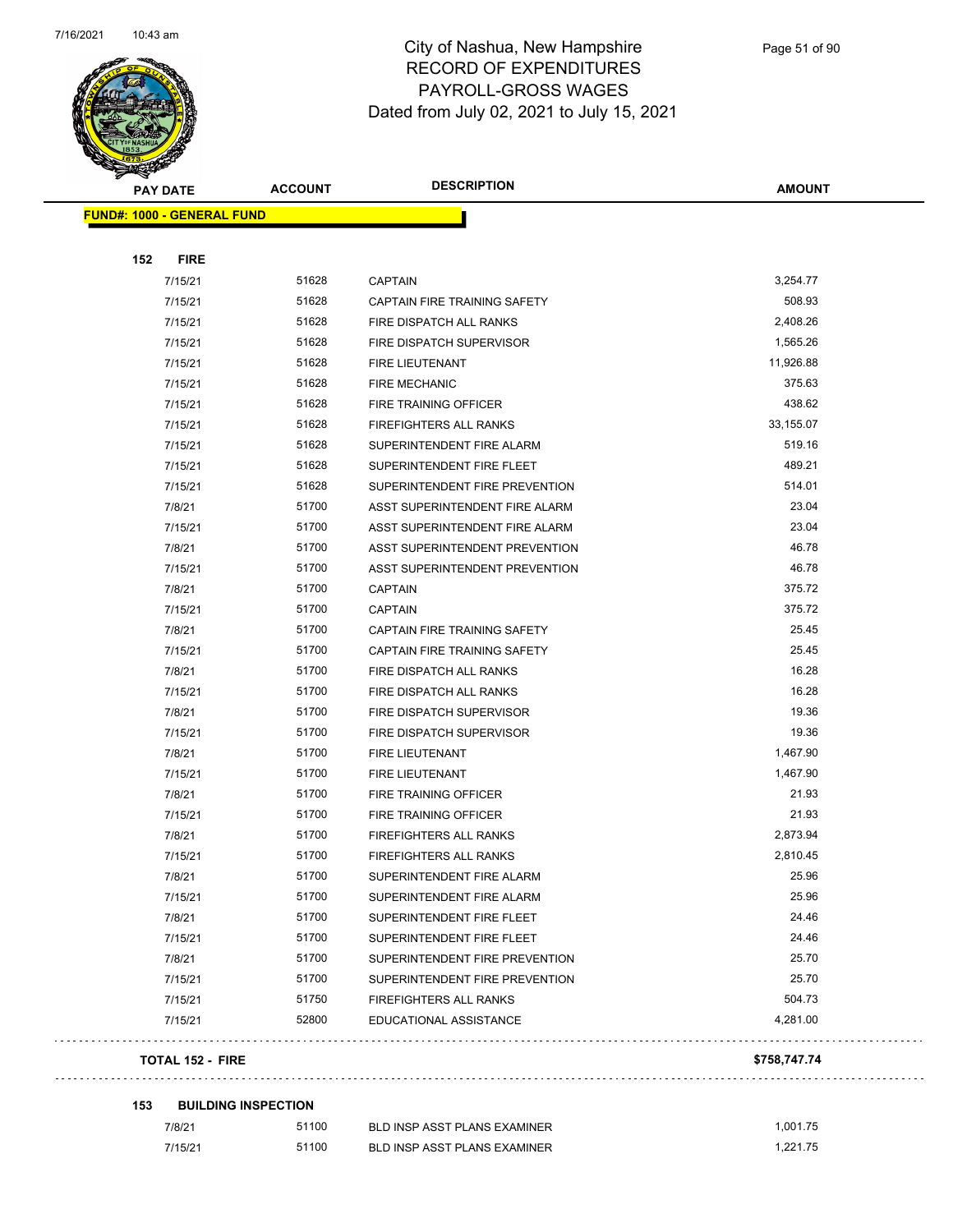

Page 52 of 90

|     | <b>THE COLUMN STATE</b>           |                                            |                                                |                      |
|-----|-----------------------------------|--------------------------------------------|------------------------------------------------|----------------------|
|     | <b>PAY DATE</b>                   | <b>ACCOUNT</b>                             | <b>DESCRIPTION</b>                             | <b>AMOUNT</b>        |
|     | <b>FUND#: 1000 - GENERAL FUND</b> |                                            |                                                |                      |
|     |                                   |                                            |                                                |                      |
| 153 | <b>BUILDING INSPECTION</b>        |                                            |                                                |                      |
|     | 7/8/21                            | 51100                                      | <b>BUILDING AND UTILITIES INSPCTR</b>          | 3,568.49             |
|     | 7/15/21                           | 51100                                      | <b>BUILDING AND UTILITIES INSPCTR</b>          | 4,159.48             |
|     | 7/8/21                            | 51100                                      | <b>BUILDING DEPARTMENT MANAGER</b>             | 1,720.87             |
|     | 7/15/21                           | 51100                                      | <b>BUILDING DEPARTMENT MANAGER</b>             | 1,738.30             |
|     | 7/8/21                            | 51100                                      | PERMIT TECHNICIAN I                            | 1,234.51             |
|     | 7/15/21                           | 51100                                      | PERMIT TECHNICIAN I                            | 1,578.41             |
|     | 7/8/21                            | 51100                                      | <b>PLANS EXAMINER</b>                          | 1,337.61             |
|     | 7/15/21                           | 51100                                      | <b>PLANS EXAMINER</b>                          | 1,364.60             |
|     |                                   | <b>TOTAL 153 - BUILDING INSPECTION</b>     |                                                | \$18,925.77          |
|     |                                   |                                            |                                                |                      |
| 155 | <b>CODE ENFORCEMENT</b>           |                                            |                                                |                      |
|     | 7/8/21                            | 51100                                      | <b>CODE ENFORCEMENT OFFICER II</b>             | 2,914.11             |
|     | 7/15/21                           | 51100                                      | CODE ENFORCEMENT OFFICER II                    | 2,966.10             |
|     | 7/8/21                            | 51100                                      | MGR CODE ENFORCEMENT DEPT                      | 1,716.88             |
|     | 7/15/21                           | 51100                                      | MGR CODE ENFORCEMENT DEPT                      | 1,738.30             |
|     |                                   | <b>TOTAL 155 - CODE ENFORCEMENT</b>        |                                                | \$9,335.39           |
| 156 |                                   | <b>EMERGENCY MANAGEMENT</b>                |                                                |                      |
|     | 7/8/21                            | 51100                                      | EMERGENCY MANAGEMENT COORDINAT                 | 939.60               |
|     | 7/15/21                           | 51100                                      | EMERGENCY MANAGEMENT COORDINAT                 | 971.40               |
|     | 7/8/21                            | 51100                                      | <b>EMERGENCY MANAGEMENT DIRECTOR</b>           | 1,822.10             |
|     | 7/15/21                           | 51100                                      | EMERGENCY MANAGEMENT DIRECTOR                  | 1,840.55             |
|     |                                   | <b>TOTAL 156 - EMERGENCY MANAGEMENT</b>    |                                                | \$5,573.65           |
|     |                                   |                                            |                                                |                      |
| 157 |                                   | <b>CITYWIDE COMMUNICATIONS</b>             |                                                |                      |
|     | 7/8/21                            | 51100                                      | COMM SYS ENGR TECH                             | 1,084.31<br>1,095.16 |
|     | 7/15/21                           | 51100                                      | <b>COMM SYS ENGR TECH</b>                      |                      |
|     | 7/8/21                            | 51100                                      | IT MANAGER/RADIO SYSTEMS NETWORK ADMINISTRATOR | 398.87               |
|     | 7/15/21                           | 51100                                      | IT MANAGER/RADIO SYSTEMS NETWORK ADMINISTRATOR | 405.95               |
|     | 7/8/21                            | 51200                                      | RADIO SYSTEMS MANAGER                          | 1,499.40             |
|     | 7/15/21                           | 51200                                      | RADIO SYSTEMS MANAGER                          | 1,532.88             |
|     |                                   | <b>TOTAL 157 - CITYWIDE COMMUNICATIONS</b> |                                                | \$6,016.57           |
| 158 |                                   | <b>PARKING ENFORCEMENT</b>                 |                                                |                      |
|     | 7/8/21                            | 51100                                      | <b>MVR CLERK I</b>                             | 310.79               |
|     | 7/15/21                           | 51100                                      | <b>MVR CLERK I</b>                             | 338.94               |
|     |                                   | 51100                                      |                                                | 343.78               |
|     | 7/8/21                            |                                            | MVR CLERK II                                   | 356.80               |
|     | 7/15/21                           | 51100                                      | MVR CLERK II                                   |                      |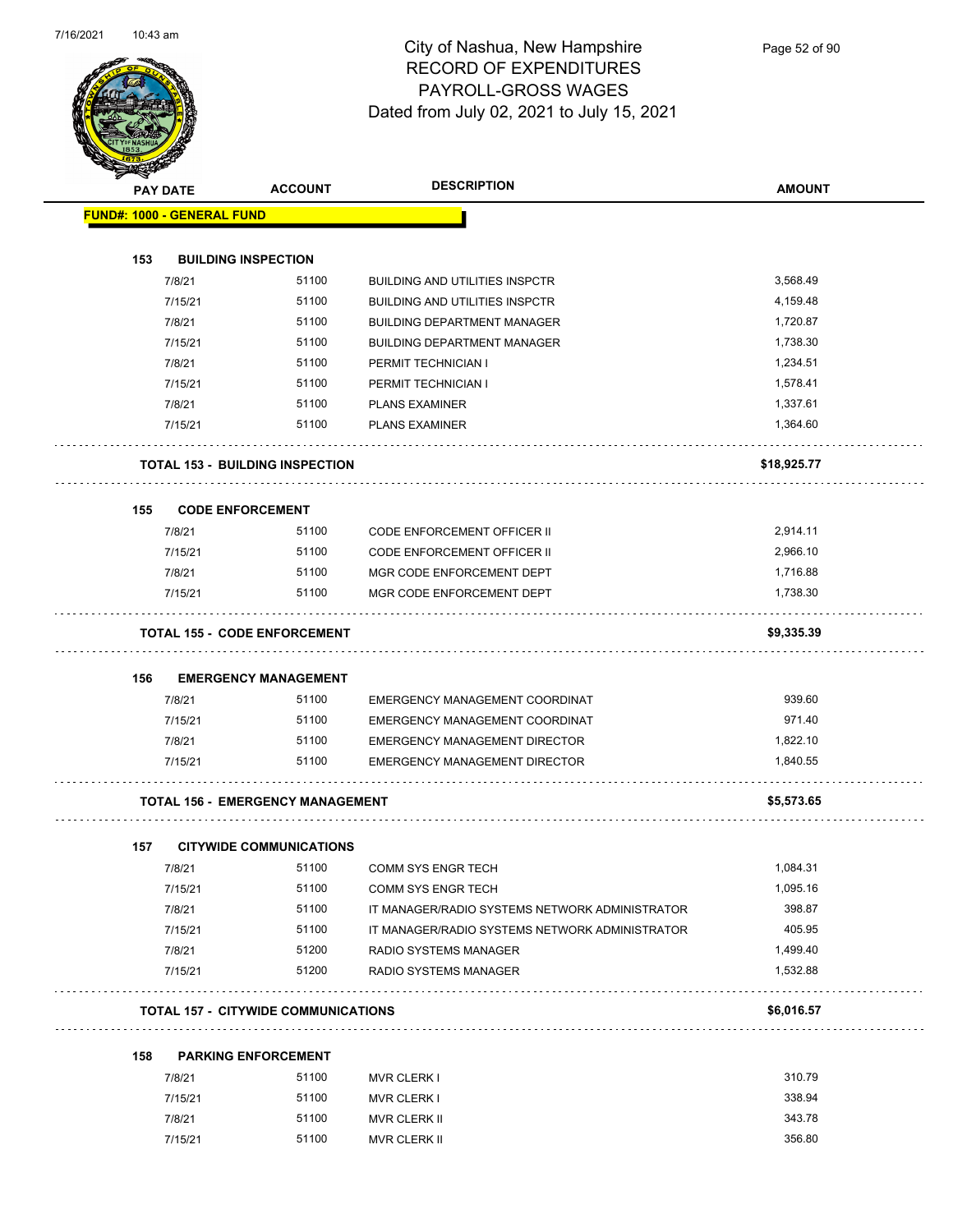

 $\sim$   $\sim$ 

 $\ddot{\phantom{1}}$ 

|     | <b>PAY DATE</b>                        | <b>ACCOUNT</b> | <b>DESCRIPTION</b>                 | <b>AMOUNT</b> |
|-----|----------------------------------------|----------------|------------------------------------|---------------|
|     | <b>FUND#: 1000 - GENERAL FUND</b>      |                |                                    |               |
|     |                                        |                |                                    |               |
| 158 | <b>PARKING ENFORCEMENT</b>             |                |                                    |               |
|     | 7/8/21                                 | 51100          | ORDINANCE VIOLATIONS COORDINATOR   | 233.59        |
|     | 7/15/21                                | 51100          | ORDINANCE VIOLATIONS COORDINATOR   | 238.40        |
|     | 7/8/21                                 | 51100          | PARKING MANAGER                    | 342.12        |
|     | 7/15/21                                | 51100          | PARKING MANAGER                    | 353.55        |
|     | 7/8/21                                 | 51200          | PARKING ENFORCEMENT SPECIALIST- PT | 554.25        |
|     | 7/15/21                                | 51200          | PARKING ENFORCEMENT SPECIALIST- PT | 867.79        |
|     | 7/8/21                                 | 51300          | ORDINANCE VIOLATIONS COORDINATOR   | 2.23          |
|     | 7/15/21                                | 51300          | ORDINANCE VIOLATIONS COORDINATOR   | 11.18         |
|     | 7/8/21                                 | 51300          | PARKING ENFORCEMENT SPECIALIST- PT | 265.87        |
|     | 7/15/21                                | 51300          | PARKING ENFORCEMENT SPECIALIST- PT | (106.35)      |
|     |                                        |                |                                    |               |
|     | <b>TOTAL 158 - PARKING ENFORCEMENT</b> |                |                                    | \$4,112.94    |
| 160 | <b>PW-ADMIN &amp; ENGINEERING</b>      |                |                                    |               |
|     | 7/8/21                                 | 51100          | ADMINISTRATIVE ASSISTANT II        | 817.95        |
|     | 7/15/21                                | 51100          | ADMINISTRATIVE ASSISTANT II        | 835.05        |
|     | 7/8/21                                 | 51100          | ASSISTANT DIRECTOR OF PUBLIC WORKS | 1,813.96      |
|     | 7/15/21                                | 51100          | ASSISTANT DIRECTOR OF PUBLIC WORKS | 1,832.35      |
|     | 7/8/21                                 | 51100          | <b>CITY ENGINEER</b>               | 1,265.98      |
|     | 7/15/21                                | 51100          | <b>CITY ENGINEER</b>               | 1,308.85      |
|     | 7/8/21                                 | 51100          | <b>CITY SURVEYOR</b>               | 1,297.83      |
|     | 7/15/21                                | 51100          | <b>CITY SURVEYOR</b>               | 1,321.05      |
|     | 7/8/21                                 | 51100          | DEPUTY CITY ENGINEER               | 819.94        |
|     | 7/15/21                                | 51100          | DEPUTY CITY ENGINEER               | 828.25        |
|     | 7/8/21                                 | 51100          | <b>DIRECTOR PUBLIC WORKS</b>       | 1,984.05      |
|     | 7/15/21                                | 51100          | <b>DIRECTOR PUBLIC WORKS</b>       | 2,004.15      |
|     | 7/8/21                                 | 51100          | DPW CONTRACT ADMINISTRATOR         | 384.90        |
|     | 7/15/21                                | 51100          | DPW CONTRACT ADMINISTRATOR         | 391.80        |
|     | 7/8/21                                 | 51100          | <b>ENGINEERING INSPECTOR</b>       | 2,154.57      |
|     | 7/15/21                                | 51100          | ENGINEERING INSPECTOR              | 2,199.65      |
|     | 7/8/21                                 | 51100          | <b>EXECUTIVE ASSISTANT</b>         | 839.33        |
|     | 7/15/21                                | 51100          | <b>EXECUTIVE ASSISTANT</b>         | 858.95        |
|     | 7/8/21                                 | 51100          | <b>GIS SPECIALIST</b>              | 520.16        |
|     | 7/15/21                                | 51100          | <b>GIS SPECIALIST</b>              | 537.80        |
|     | 7/8/21                                 | 51100          | PUBLIC RELATIONS ADMINISTRATOR     | 784.25        |
|     | 7/15/21                                | 51100          | PUBLIC RELATIONS ADMINISTRATOR     | 797.60        |
|     | 7/8/21                                 | 51100          | SENIOR STAFF ENGINEER              | 1,936.87      |
|     | 7/15/21                                | 51100          | SENIOR STAFF ENGINEER              | 1,989.46      |
|     | 7/8/21                                 | 51100          | SENIOR TRAFFIC ENGINEER            | 1,818.64      |
|     | 7/15/21                                | 51100          | SENIOR TRAFFIC ENGINEER            | 1,840.54      |
|     | 7/8/21                                 | 51100          | <b>STAFF ENGINEER</b>              | 1,218.16      |
|     | 7/15/21                                | 51100          | <b>STAFF ENGINEER</b>              | 1,258.90      |
|     | 7/8/21                                 | 51100          | STREET CONSTRUCTION ENGINEER       | 1,515.84      |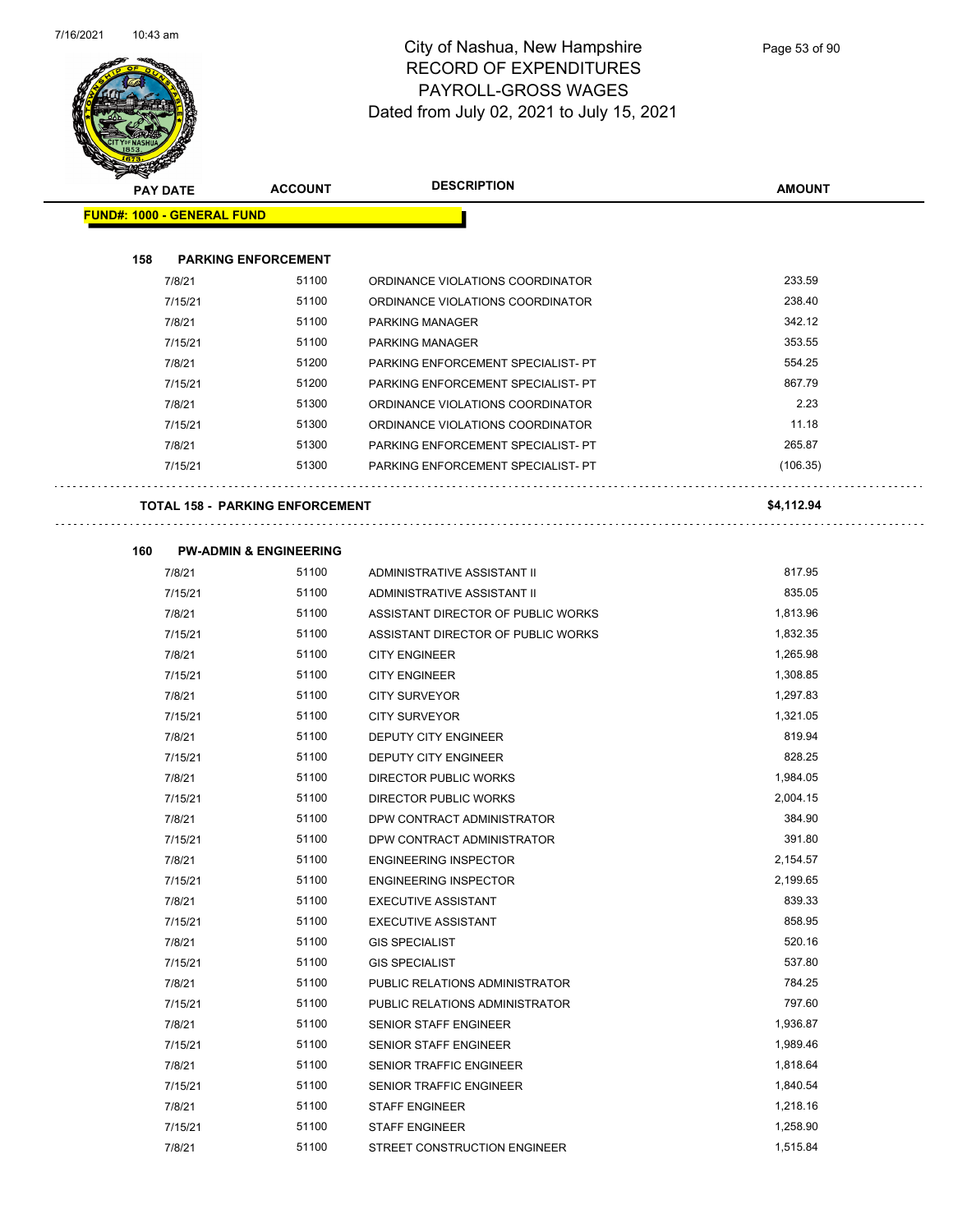

 $\overline{\phantom{0}}$ 

| <b>PAY DATE</b>                   | <b>ACCOUNT</b>                                | <b>DESCRIPTION</b>           | <b>AMOUNT</b> |
|-----------------------------------|-----------------------------------------------|------------------------------|---------------|
| <b>FUND#: 1000 - GENERAL FUND</b> |                                               |                              |               |
|                                   |                                               |                              |               |
| 160                               | <b>PW-ADMIN &amp; ENGINEERING</b>             |                              |               |
| 7/15/21                           | 51100                                         | STREET CONSTRUCTION ENGINEER | 1,533.80      |
| 7/8/21                            | 51300                                         | EQUIPMENT OPR LANDFILL       | 949.68        |
| 7/8/21                            | 55699                                         | OTHER CONTRACTED SERVICES    | 74.90         |
|                                   |                                               |                              |               |
|                                   | <b>TOTAL 160 - PW-ADMIN &amp; ENGINEERING</b> |                              | \$39,735.21   |
|                                   |                                               |                              |               |
| 161<br><b>STREETS</b>             |                                               |                              |               |
| 7/8/21                            | 51100                                         | ADMINISTRATIVE ASSISTANT II  | 849.49        |
| 7/15/21                           | 51100                                         | ADMINISTRATIVE ASSISTANT II  | 864.70        |
| 7/8/21                            | 51100                                         | AUTO MECH 1ST CLASS NIGHTS   | 4,662.61      |
| 7/15/21                           | 51100                                         | AUTO MECH 1ST CLASS NIGHTS   | 4,708.80      |
| 7/8/21                            | 51100                                         | AUTO MECH 2ND CLASS          | 2,095.84      |
| 7/15/21                           | 51100                                         | <b>AUTO MECH 2ND CLASS</b>   | 2,141.76      |
| 7/8/21                            | 51100                                         | AUTO MECH 2ND CLASS NIGHTS   | 1,059.92      |
| 7/15/21                           | 51100                                         | AUTO MECH 2ND CLASS NIGHTS   | 1,072.40      |
| 7/8/21                            | 51100                                         | AUTO MECHANIC 1ST CLASS      | 3,454.56      |
| 7/15/21                           | 51100                                         | AUTO MECHANIC 1ST CLASS      | 3,495.60      |
| 7/8/21                            | 51100                                         | EQUIP OPR STREET REPAIR      | 7,397.88      |
| 7/15/21                           | 51100                                         | EQUIP OPR STREET REPAIR      | 7,452.30      |
| 7/8/21                            | 51100                                         | FLEET MAINTENANCE FOREMAN    | 1,380.08      |
| 7/15/21                           | 51100                                         | FLEET MAINTENANCE FOREMAN    | 1,391.90      |
| 7/8/21                            | 51100                                         | FLEET MANAGER STREET DEPT    | 1,239.03      |
| 7/15/21                           | 51100                                         | FLEET MANAGER STREET DEPT    | 1,251.60      |
| 7/8/21                            | 51100                                         | <b>FOREMAN LABOR STREET</b>  | 3,140.17      |
| 7/15/21                           | 51100                                         | <b>FOREMAN LABOR STREET</b>  | 2,783.80      |
| 7/8/21                            | 51100                                         | <b>MASON PIPELAYER</b>       | 3,016.93      |
| 7/15/21                           | 51100                                         | <b>MASON PIPELAYER</b>       | 3,043.20      |
| 7/8/21                            | 51100                                         | OPERATIONS SUPERVISOR        | 1,152.43      |
| 7/15/21                           | 51100                                         | OPERATIONS SUPERVISOR        | 1,173.10      |
| 7/8/21                            | 51100                                         | <b>SIGN MAINTENANCE</b>      | 1,995.20      |
| 7/15/21                           | 51100                                         | <b>SIGN MAINTENANCE</b>      | 2,019.20      |
| 7/8/21                            | 51100                                         | STOREKEEPER PWD              | 1,156.64      |
| 7/15/21                           | 51100                                         | STOREKEEPER PWD              | 1,153.19      |
| 7/8/21                            | 51100                                         | <b>STREET FOREMAN</b>        | 2,726.14      |
| 7/15/21                           | 51100                                         | <b>STREET FOREMAN</b>        | 2,783.80      |
| 7/8/21                            | 51100                                         | SUPERINTENDENT OF STREETS    | 2,024.53      |
| 7/15/21                           | 51100                                         | SUPERINTENDENT OF STREETS    | 2,045.05      |
| 7/8/21                            | 51100                                         | <b>TRAFFIC FOREMAN</b>       | 1,394.76      |
| 7/15/21                           | 51100                                         | <b>TRAFFIC FOREMAN</b>       | 1,419.75      |
| 7/8/21                            | 51100                                         | TRAFFIC TECHNICIAN I         | 2,663.45      |
| 7/15/21                           | 51100                                         | TRAFFIC TECHNICIAN I         | 2,567.15      |
| 7/8/21                            | 51100                                         | TRUCK DRIVER STREET REPAIR   | 15,513.67     |
| 7/15/21                           | 51100                                         | TRUCK DRIVER STREET REPAIR   | 15,681.14     |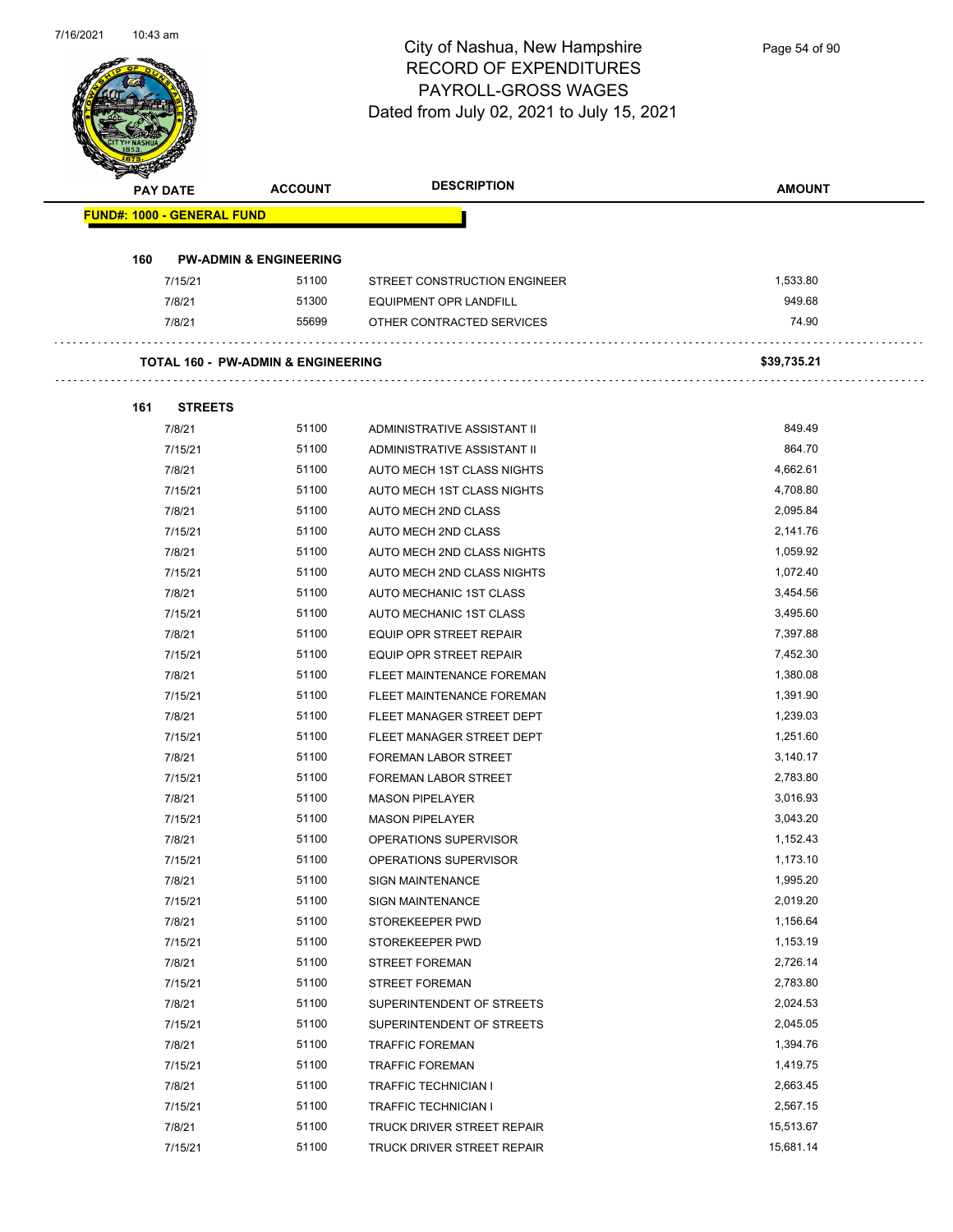

Page 55 of 90

| <b>PAY DATE</b>                   | <b>ACCOUNT</b>                        | <b>DESCRIPTION</b>                           | <b>AMOUNT</b> |
|-----------------------------------|---------------------------------------|----------------------------------------------|---------------|
| <b>FUND#: 1000 - GENERAL FUND</b> |                                       |                                              |               |
| <b>STREETS</b><br>161             |                                       |                                              |               |
| 7/8/21                            | 51100                                 | <b>WELDER FIRST CLASS</b>                    | 1,139.12      |
| 7/15/21                           | 51100                                 | <b>WELDER FIRST CLASS</b>                    | 1,152.80      |
| 7/8/21                            | 51300                                 | AUTO MECH 1ST CLASS NIGHTS                   | 390.71        |
| 7/15/21                           | 51300                                 | AUTO MECH 1ST CLASS NIGHTS                   | 349.58        |
| 7/8/21                            | 51300                                 | <b>EQUIP OPR STREET REPAIR</b>               | 709.35        |
| 7/15/21                           | 51300                                 | FLEET MAINTENANCE FOREMAN                    | 156.59        |
| 7/8/21                            | 51300                                 | FOREMAN LABOR STREET                         | 156.59        |
| 7/15/21                           | 51300                                 | <b>SIGN MAINTENANCE</b>                      | 957.37        |
| 7/15/21                           | 51300                                 | <b>STREET FOREMAN</b>                        | 26.10         |
| 7/15/21                           | 51300                                 | <b>TRAFFIC FOREMAN</b>                       | 119.79        |
| 7/8/21                            | 51300                                 | <b>TRAFFIC TECHNICIAN I</b>                  | 314.79        |
| 7/15/21                           | 51300                                 | TRAFFIC TECHNICIAN I                         | 588.70        |
| 7/8/21                            | 51300                                 | <b>TRUCK DRIVER STREET REPAIR</b>            | 680.88        |
| 7/15/21                           | 51300                                 | <b>TRUCK DRIVER STREET REPAIR</b>            | 1,066.28      |
| <b>TOTAL 161 - STREETS</b>        |                                       |                                              | \$121,780.42  |
| 166                               | <b>PARKING OPERATIONS</b>             |                                              |               |
| 7/8/21                            | 51100                                 | PARKING MAINTENANCE                          | 996.40        |
| 7/15/21                           | 51100                                 | PARKING MAINTENANCE                          | 1,603.62      |
| 7/8/21                            | 51100                                 | PARKING MANAGER                              | 1,026.33      |
| 7/15/21                           | 51100                                 | PARKING MANAGER                              | 1,060.65      |
| 7/1/21                            | 51100                                 | <b>TRANSIT UTILITY SERVICE WORKER</b>        | (9.29)        |
| 7/8/21                            | 51200                                 | PARKING MAINTENANCE                          | 202.11        |
| 7/15/21                           | 51200                                 | PARKING MAINTENANCE                          | 463.58        |
| 7/8/21                            | 51300                                 | PARKING MAINTENANCE                          | 545.07        |
| 7/15/21                           | 51300                                 | PARKING MAINTENANCE                          | (300.32)      |
|                                   |                                       |                                              |               |
|                                   | <b>TOTAL 166 - PARKING OPERATIONS</b> |                                              | \$5,588.15    |
| 171                               | <b>COMMUNITY SERVICES</b>             |                                              |               |
| 7/8/21                            | 51100                                 | DIRECTOR HEALTH AND COMM SVS                 | 2,249.31      |
| 7/15/21                           | 51100                                 | DIRECTOR HEALTH AND COMM SVS                 | 2,325.45      |
| 7/8/21                            | 51100                                 | <b>EPIDEMIOLOGIST</b>                        | 1,174.28      |
| 7/15/21                           | 51100                                 | <b>EPIDEMIOLOGIST</b>                        | 1,213.55      |
| 7/8/21                            | 51100                                 | <b>HEALTH PROGRAM SPEC</b>                   | 1,054.97      |
| 7/15/21                           | 51100                                 | <b>HEALTH PROGRAM SPEC</b>                   | 1,090.70      |
| 7/8/21                            | 51300                                 | BILINGUAL BICULTURAL COMMUNITY HEALTH WORKER | 15.75         |
| 7/15/21                           | 51300                                 | BILINGUAL BICULTURAL COMMUNITY HEALTH WORKER | 7.88          |
| 7/8/21                            | 51750                                 | PUB HEALTH NET SVS COORD                     | 1,017.38      |
|                                   | <b>TOTAL 171 - COMMUNITY SERVICES</b> |                                              | \$10,149.27   |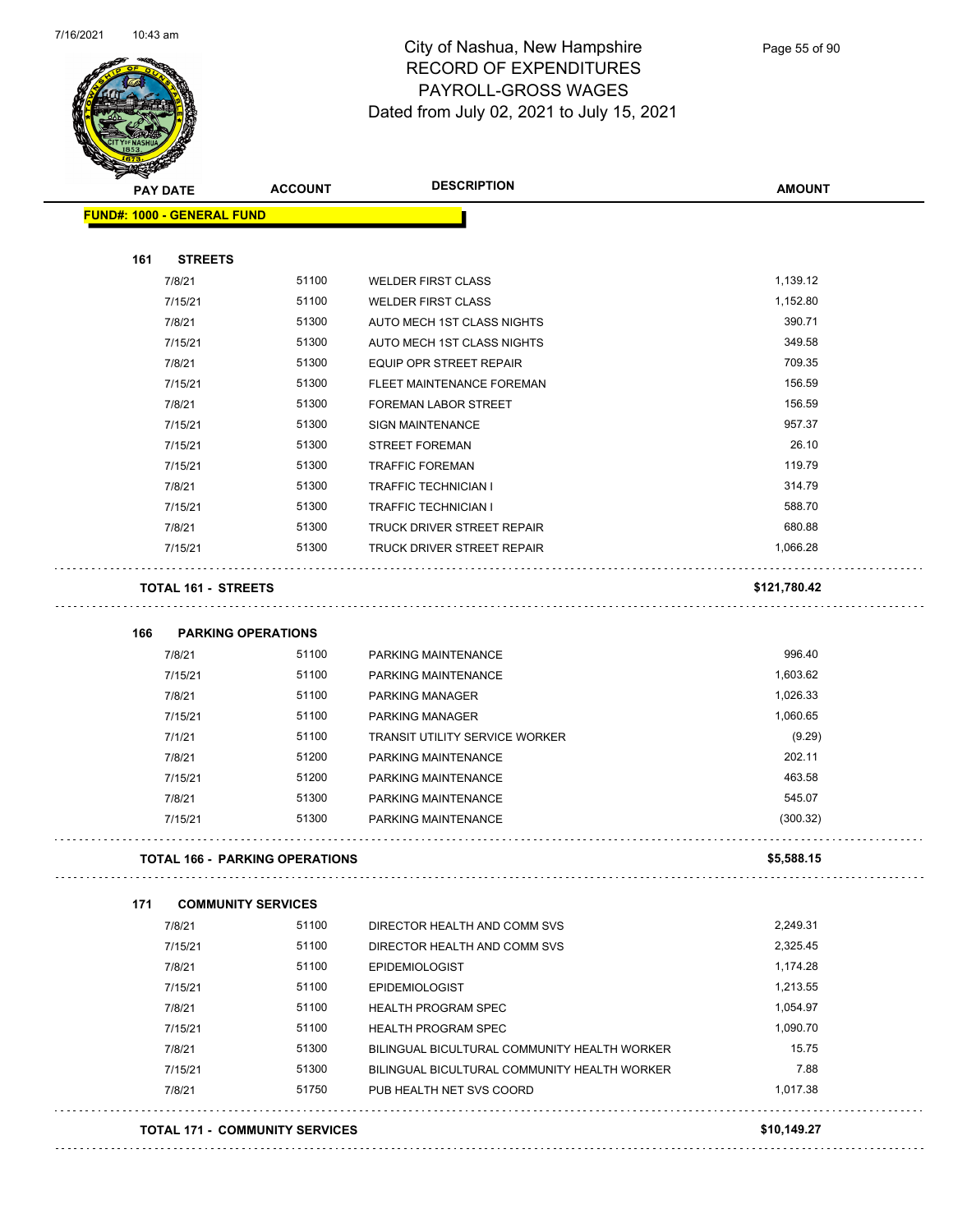

| <b>MERRE</b>                      |                                           |                                           |               |
|-----------------------------------|-------------------------------------------|-------------------------------------------|---------------|
| <b>PAY DATE</b>                   | <b>DESCRIPTION</b><br><b>ACCOUNT</b>      |                                           | <b>AMOUNT</b> |
| <b>FUND#: 1000 - GENERAL FUND</b> |                                           |                                           |               |
| 172                               | <b>COMMUNITY HEALTH</b>                   |                                           |               |
| 7/8/21                            | 51100                                     | ADMINISTRATIVE ASSISTANT III              | 913.58        |
| 7/15/21                           | 51100                                     | ADMINISTRATIVE ASSISTANT III              | 945.30        |
| 7/8/21                            | 51100                                     | <b>BILINGUAL OUTREACH WORKER</b>          | 990.27        |
| 7/15/21                           | 51100                                     | <b>BILINGUAL OUTREACH WORKER</b>          | 1,034.95      |
| 7/8/21                            | 51100                                     | CHIEF PUBLIC HEALTH NURSE                 | 1,780.28      |
| 7/15/21                           | 51100                                     | CHIEF PUBLIC HEALTH NURSE                 | 1,840.55      |
| 7/8/21                            | 51100                                     | PUB HEALTH NURSE                          | 3,958.22      |
| 7/15/21                           | 51100                                     | PUB HEALTH NURSE                          | 4,092.20      |
| 6/30/21                           | 51412                                     | COM SVS COVID-19 VACCINE RESPONSE SUPPORT | (138.25)      |
|                                   | <b>TOTAL 172 - COMMUNITY HEALTH</b>       |                                           | \$15,417.10   |
| 173                               | <b>ENVIRONMENTAL HEALTH</b>               |                                           |               |
| 7/8/21                            | 51100                                     | DEP HEALTH OFFICER/LAB DIRECTOR           | 1,342.02      |
| 7/15/21                           | 51100                                     | DEP HEALTH OFFICER/LAB DIRECTOR           | 1,386.90      |
| 7/8/21                            | 51100                                     | ENVIRONMENTAL HEALTH SPEC                 | 2,853.40      |
| 7/15/21                           | 51100                                     | ENVIRONMENTAL HEALTH SPEC                 | 2,937.80      |
| 7/8/21                            | 51100                                     | ENVIRONMENTAL TECH OFFICE MGR             | 1,109.76      |
| 7/15/21                           | 51100                                     | ENVIRONMENTAL TECH OFFICE MGR             | 1,124.80      |
| 7/8/21                            | 51100                                     | MANAGER ENVIRONMENTAL HEALTH              | 1,720.87      |
| 7/15/21                           | 51100                                     | MANAGER ENVIRONMENTAL HEALTH              | 1,738.30      |
| 7/15/21                           | 51300                                     | ENVIRONMENTAL HEALTH SPEC                 | 34.66         |
|                                   | <b>TOTAL 173 - ENVIRONMENTAL HEALTH</b>   |                                           | \$14,248.51   |
| 174                               | <b>WELFARE ADMINISTRATION</b>             |                                           |               |
| 7/8/21                            | 51100                                     | <b>CASE TECHNICIAN WELFARE</b>            | 2,780.24      |
| 7/15/21                           | 51100                                     | CASE TECHNICIAN WELFARE                   | 2,878.45      |
| 7/8/21                            | 51100                                     | <b>INTAKE WORKER</b>                      | 909.75        |
| 7/15/21                           | 51100                                     | <b>INTAKE WORKER</b>                      | 950.75        |
| 7/8/21                            | 51100                                     | SENIOR CASE TECHNICIAN                    | 1,097.21      |
| 7/15/21                           | 51100                                     | SENIOR CASE TECHNICIAN                    | 1,134.35      |
| 7/8/21                            | 51100                                     | <b>WELFARE OFFICER</b>                    | 1,819.41      |
| 7/15/21                           | 51100                                     | <b>WELFARE OFFICER</b>                    | 1,840.55      |
|                                   | <b>TOTAL 174 - WELFARE ADMINISTRATION</b> |                                           | \$13,410.71   |
| 177                               | <b>PARKS &amp; RECREATION</b>             |                                           |               |
| 7/8/21                            | 51100                                     | ADMINISTRATIVE ASSISTANT II               | 887.95        |
| 7/15/21                           | 51100                                     | ADMINISTRATIVE ASSISTANT II               | 903.85        |

7/8/21 51100 EQUIPMENT OPERATOR, PARKS 1,047.92 7/15/21 51100 EQUIPMENT OPERATOR, PARKS 1,060.40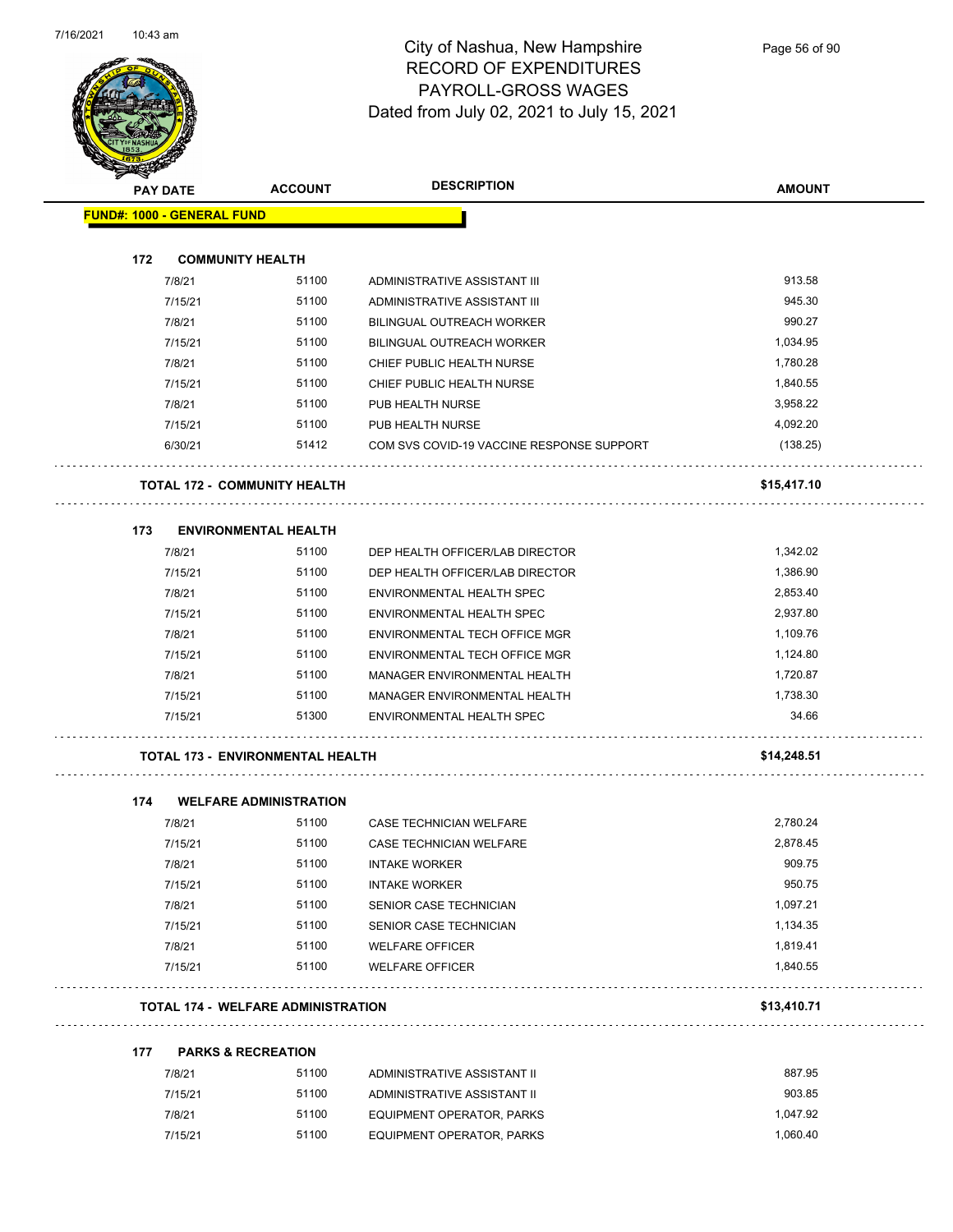

| <b>PAY DATE</b>                      | <b>ACCOUNT</b> | <b>DESCRIPTION</b>                 | <b>AMOUNT</b> |
|--------------------------------------|----------------|------------------------------------|---------------|
| <b>FUND#: 1000 - GENERAL FUND</b>    |                |                                    |               |
|                                      |                |                                    |               |
| 177<br><b>PARKS &amp; RECREATION</b> |                |                                    |               |
| 7/8/21                               | 51100          | <b>FOREMAN LABOR PARK</b>          | 5,267.59      |
| 7/15/21                              | 51100          | <b>FOREMAN LABOR PARK</b>          | 4,175.70      |
| 7/8/21                               | 51100          | <b>GROUNDSKEEPER MAINTENANCE</b>   | 9,149.04      |
| 7/15/21                              | 51100          | <b>GROUNDSKEEPER MAINTENANCE</b>   | 7,936.00      |
| 7/8/21                               | 51100          | <b>GROUNDSMAN I</b>                | 6,765.50      |
| 7/15/21                              | 51100          | <b>GROUNDSMAN I</b>                | 6,252.80      |
| 7/8/21                               | 51100          | <b>GROUNDSMAN II</b>               | 1,090.47      |
| 7/15/21                              | 51100          | <b>GROUNDSMAN II</b>               | 954.80        |
| 7/8/21                               | 51100          | <b>LEAD GROUNDSMAN</b>             | 1,059.92      |
| 7/15/21                              | 51100          | <b>LEAD GROUNDSMAN</b>             | 1,072.40      |
| 7/8/21                               | 51100          | PROGRAM COORDINATOR                | 403.57        |
| 7/15/21                              | 51100          | PROGRAM COORDINATOR                | 410.79        |
| 7/8/21                               | 51100          | <b>RECREATION PROGRAM MANAGER</b>  | 407.64        |
| 7/15/21                              | 51100          | RECREATION PROGRAM MANAGER         | 407.63        |
| 7/8/21                               | 51100          | STELLOS STADIUM ATTENDANT          | 1,047.92      |
| 7/15/21                              | 51100          | STELLOS STADIUM ATTENDANT          | 1,060.40      |
| 7/8/21                               | 51100          | SUPERINTENDENT OF PARKS RECR       | 2,096.26      |
| 7/15/21                              | 51100          | SUPERINTENDENT OF PARKS RECR       | 2,117.50      |
| 7/8/21                               | 51300          | EQUIPMENT OPERATOR, PARKS          | 119.57        |
| 7/15/21                              | 51300          | EQUIPMENT OPERATOR, PARKS          | 121.91        |
| 7/8/21                               | 51300          | <b>FOREMAN LABOR PARK</b>          | 1,109.17      |
| 7/15/21                              | 51300          | <b>FOREMAN LABOR PARK</b>          | 1,605.05      |
| 7/8/21                               | 51300          | <b>GROUNDSKEEPER MAINTENANCE</b>   | 1,261.82      |
| 7/15/21                              | 51300          | <b>GROUNDSKEEPER MAINTENANCE</b>   | 3,937.19      |
| 7/8/21                               | 51300          | <b>GROUNDSMAN I</b>                | 1,870.66      |
| 7/15/21                              | 51300          | <b>GROUNDSMAN I</b>                | 4,464.05      |
| 7/8/21                               | 51300          | <b>GROUNDSMAN II</b>               | 71.98         |
| 7/15/21                              | 51300          | <b>GROUNDSMAN II</b>               | 220.07        |
| 7/8/21                               | 51300          | STELLOS STADIUM ATTENDANT          | 161.09        |
| 7/15/21                              | 51300          | STELLOS STADIUM ATTENDANT          | 1,197.01      |
| 7/8/21                               | 51400          | <b>INTERN PARKS AND RECREATION</b> | 225.00        |
| 7/15/21                              | 51400          | <b>INTERN PARKS AND RECREATION</b> | 296.25        |
| 7/8/21                               | 51400          | SEASONAL                           | 4,800.00      |
| 7/15/21                              | 51400          | SEASONAL                           | 3,879.25      |
| 7/8/21                               | 51400          | SUMMER HEAD POOL GUARD             | 1,664.00      |
| 7/15/21                              | 51400          | SUMMER HEAD POOL GUARD             | 1,408.00      |
| 7/8/21                               | 51400          | SUMMER POOL COORDINATOR            | 1,701.00      |
| 7/15/21                              | 51400          | SUMMER POOL COORDINATOR            | 1,176.00      |
| 7/8/21                               | 51400          | SUMMER POOL GUARD                  | 10,200.00     |
| 7/15/21                              | 51400          | SUMMER POOL GUARD                  | 9,780.00      |
| 7/8/21                               | 51400          | SUMMER POOL SUPV                   | 1,479.00      |
| 7/15/21                              | 51400          | SUMMER POOL SUPV                   | 1,870.00      |
| 7/8/21                               | 51400          | <b>TEACHER ENGLISH ELM</b>         | 672.00        |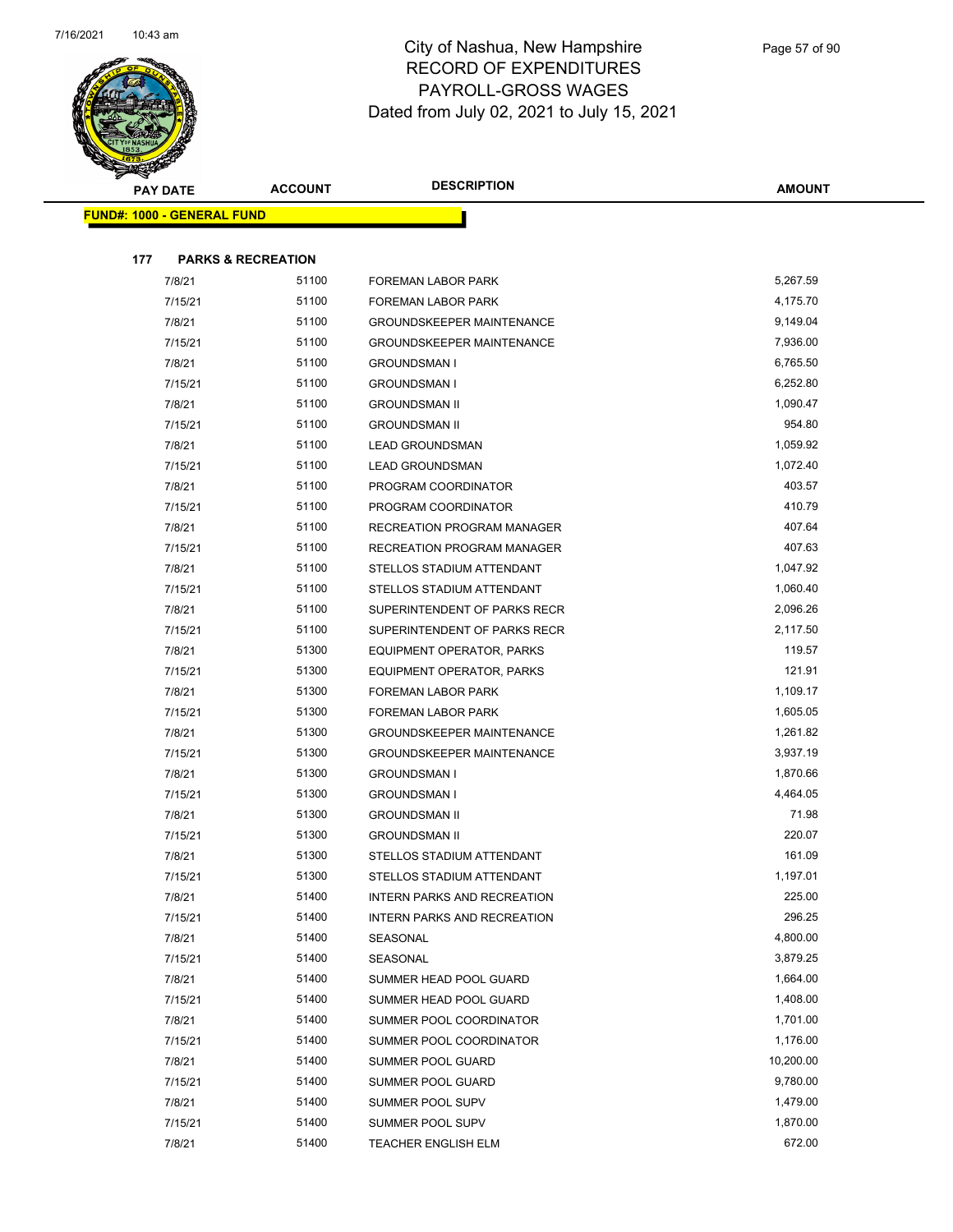

| <b>RECORDS</b> |                                   |                                           |                                   |               |
|----------------|-----------------------------------|-------------------------------------------|-----------------------------------|---------------|
|                | <b>PAY DATE</b>                   | <b>ACCOUNT</b>                            | <b>DESCRIPTION</b>                | <b>AMOUNT</b> |
|                | <b>FUND#: 1000 - GENERAL FUND</b> |                                           |                                   |               |
|                |                                   |                                           |                                   |               |
| 177            |                                   | <b>PARKS &amp; RECREATION</b>             |                                   |               |
|                | 7/15/21                           | 51400                                     | <b>TEACHER ENGLISH ELM</b>        | 651.00        |
|                | 7/8/21                            | 51420                                     | <b>CUSTODIAN NHS</b>              | 337.50        |
|                | 7/8/21                            | 51420                                     | <b>GAME OFFICIALS</b>             | 160.00        |
|                | 7/8/21                            | 51420                                     | <b>TICKETSELLER</b>               | 100.00        |
|                | 7/8/21                            | 61107                                     | <b>CLOTHING &amp; UNIFORMS</b>    | 110.00        |
|                | 7/15/21                           | 61107                                     | <b>CLOTHING &amp; UNIFORMS</b>    | (69.75)       |
|                |                                   | <b>TOTAL 177 - PARKS &amp; RECREATION</b> |                                   | \$112,154.87  |
| 179            | <b>LIBRARY</b>                    |                                           |                                   |               |
|                | 7/8/21                            | 51100                                     | ASSISTANT DIRECTOR LIBRARY        | 1,720.87      |
|                | 7/15/21                           | 51100                                     | ASSISTANT DIRECTOR LIBRARY        | 1,738.30      |
|                | 7/8/21                            | 51100                                     | ASSISTANT LIBRARIAN CIRCULATIO    | 1,129.83      |
|                | 7/15/21                           | 51100                                     | ASSISTANT LIBRARIAN CIRCULATIO    | 1,144.95      |
|                | 7/8/21                            | 51100                                     | <b>DIRECTOR LIBRARY</b>           | 2,267.47      |
|                | 7/15/21                           | 51100                                     | <b>DIRECTOR LIBRARY</b>           | 2,290.45      |
|                | 7/8/21                            | 51100                                     | EXECUTIVE ASST OFFICE MANAGER     | 1,005.80      |
|                | 7/15/21                           | 51100                                     | EXECUTIVE ASST OFFICE MANAGER     | 1,039.85      |
|                | 7/8/21                            | 51100                                     | IT COORDINATOR                    | 1,113.19      |
|                | 7/15/21                           | 51100                                     | IT COORDINATOR                    | 1,128.10      |
|                | 7/8/21                            | 51100                                     | <b>JANITOR</b>                    | 626.37        |
|                | 7/15/21                           | 51100                                     | <b>JANITOR</b>                    | 634.65        |
|                | 7/8/21                            | 51100                                     | LIBRARIAN ADULT SERVICES          | 1,100.92      |
|                | 7/15/21                           | 51100                                     | LIBRARIAN ADULT SERVICES          | 1,115.65      |
|                | 7/8/21                            | 51100                                     | <b>LIBRARIAN CIRCULATION</b>      | 1,264.59      |
|                | 7/15/21                           | 51100                                     | <b>LIBRARIAN CIRCULATION</b>      | 1,281.50      |
|                | 7/8/21                            | 51100                                     | LIBRARIAN PROGRAMMING & MARKETING | 1,264.58      |
|                | 7/15/21                           | 51100                                     | LIBRARIAN PROGRAMMING & MARKETING | 1,281.50      |
|                | 7/8/21                            | 51100                                     | <b>LIBRARIAN TECH SERVICES</b>    | 1,264.58      |
|                | 7/15/21                           | 51100                                     | <b>LIBRARIAN TECH SERVICES</b>    | 1,281.51      |
|                | 7/8/21                            | 51100                                     | LIBRARIAN YOUTH SERVICES          | 936.40        |
|                | 7/15/21                           | 51100                                     | LIBRARIAN YOUTH SERVICES          | 948.90        |
|                | 7/8/21                            | 51100                                     | LIBRARY ASSISTANT CIRCULATION     | 7,121.37      |
|                | 7/15/21                           | 51100                                     | LIBRARY ASSISTANT CIRCULATION     | 7,216.80      |
|                | 7/8/21                            | 51100                                     | LIBRARY ASSISTANT MEDIA SERVIC    | 852.32        |
|                | 7/15/21                           | 51100                                     | LIBRARY ASSISTANT MEDIA SERVIC    | 863.75        |
|                | 7/8/21                            | 51100                                     | <b>LIBRARY ASSISTANT TECH SVS</b> | 930.55        |
|                | 7/15/21                           | 51100                                     | LIBRARY ASSISTANT TECH SVS        | 943.00        |
|                | 7/8/21                            | 51100                                     | LIBRARY ASSISTANT YOUTH SERVIC    | 1,586.73      |
|                | 7/15/21                           | 51100                                     | LIBRARY ASSISTANT YOUTH SERVIC    | 1,608.00      |
|                | 7/8/21                            | 51100                                     | MAINTENANCE SUPV                  | 225.99        |
|                | 7/15/21                           | 51100                                     | MAINTENANCE SUPV                  | 1,062.25      |

7/8/21 51100 PAGE & COLLECTION COORDINATOR 962.93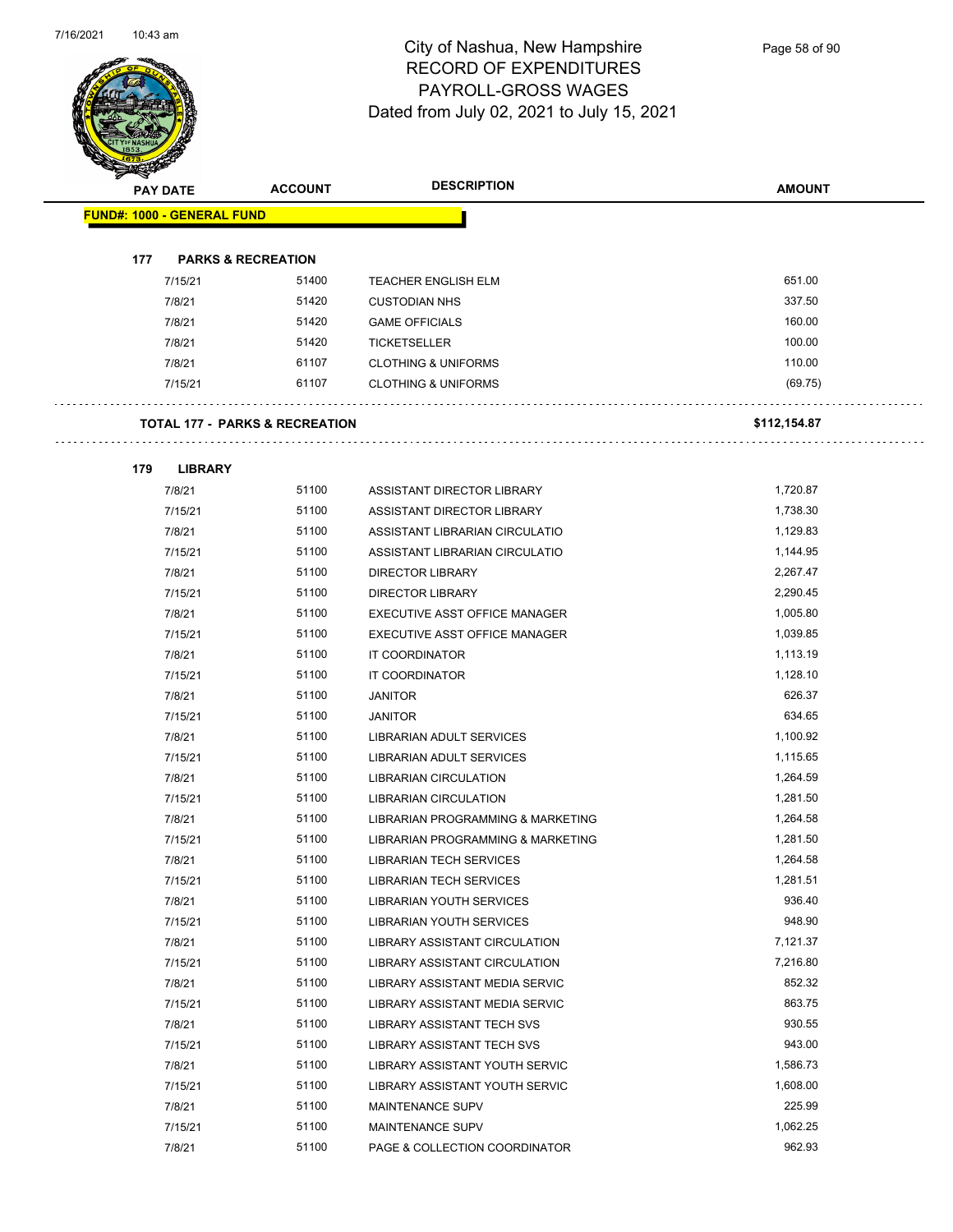

### City of Nashua, New Hampshire RECORD OF EXPENDITURES PAYROLL-GROSS WAGES Dated from July 02, 2021 to July 15, 2021

| <b>PAY DATE</b>                   | <b>ACCOUNT</b>               | <b>DESCRIPTION</b>                | <b>AMOUNT</b> |
|-----------------------------------|------------------------------|-----------------------------------|---------------|
| <b>FUND#: 1000 - GENERAL FUND</b> |                              |                                   |               |
| 179<br><b>LIBRARY</b>             |                              |                                   |               |
| 7/15/21                           | 51100                        | PAGE & COLLECTION COORDINATOR     | 976.90        |
| 7/8/21                            | 51100                        | REFERENCE LIBRARIAN ADULT SERV    | 4,861.25      |
| 7/15/21                           | 51100                        | REFERENCE LIBRARIAN ADULT SERV    | 4,888.85      |
| 7/8/21                            | 51100                        | REFERENCE LIBRARIAN TECH SVS      | 1,070.08      |
| 7/15/21                           | 51100                        | REFERENCE LIBRARIAN TECH SVS      | 1,084.99      |
| 7/8/21                            | 51100                        | <b>SECURITY LIBRARY</b>           | 719.12        |
| 7/15/21                           | 51100                        | <b>SECURITY LIBRARY</b>           | 729.35        |
| 7/8/21                            | 51200                        | <b>JANITOR</b>                    | 319.44        |
| 7/15/21                           | 51200                        | <b>JANITOR</b>                    | 335.84        |
| 7/8/21                            | 51200                        | <b>LIBRARY ASSISTANT TECH SVS</b> | 535.06        |
| 7/15/21                           | 51200                        | <b>LIBRARY ASSISTANT TECH SVS</b> | 539.81        |
| 7/8/21                            | 51200                        | <b>SECURITY LIBRARY</b>           | 389.53        |
| 7/15/21                           | 51200                        | <b>SECURITY LIBRARY</b>           | 276.32        |
| 7/8/21                            | 51300                        | <b>LIBRARIAN YOUTH SERVICES</b>   | 8.90          |
| 7/8/21                            | 51300                        | <b>SECURITY LIBRARY</b>           | 6.84          |
| 7/15/21                           | 51300                        | <b>SECURITY LIBRARY</b>           | 6.84          |
| <b>TOTAL 179 - LIBRARY</b>        |                              |                                   | \$67,702.77   |
| 181                               | <b>COMMUNITY DEVELOPMENT</b> |                                   |               |
| 7/8/21                            | 51100                        | ADMINISTRATIVE ASSISTANT II       | 812.25        |
| 7/15/21                           | 51100                        | ADMINISTRATIVE ASSISTANT II       | 835.05        |
| 7/8/21                            | 51100                        | DIRECTOR COMMUNITY DEVELOPMENT    | 2,490.17      |
| 7/15/21                           | 51100                        | DIRECTOR COMMUNITY DEVELOPMENT    | 2,515.40      |
| 7/8/21                            | 51100                        | <b>TRANSPORTATION ANALYST</b>     | 1,172.15      |
| 7/15/21                           | 51100                        | <b>TRANSPORTATION ANALYST</b>     | 1,354.30      |
| 7/8/21                            | 51100                        | <b>WATERWAYS MANAGER</b>          | 1,720.87      |
| 7/15/21                           | 51100                        | <b>WATERWAYS MANAGER</b>          | 1,738.30      |
| 7/8/21                            | 51200                        | ADMINISTRATIVE ASSISTANT I        | 398.47        |
| 7/15/21                           | 51200                        | ADMINISTRATIVE ASSISTANT I        | 439.83        |
| 7/8/21                            | 51400                        | <b>INTERN</b>                     | 100.00        |
| 7/15/21                           | 51400                        | <b>INTERN</b>                     | 100.00        |
|                                   |                              |                                   |               |

| 7/8/21  | 51100 | COMMUNICATION SPEC      | 61.10    |
|---------|-------|-------------------------|----------|
| 7/15/21 | 51100 | COMMUNICATION SPEC      | 63.90    |
| 7/8/21  | 51100 | DEPARTMENT COORDINATOR  | 1.078.38 |
| 7/15/21 | 51100 | DEPARTMENT COORDINATOR  | 1.101.79 |
| 7/8/21  | 51100 | DEPUTY PLANNING MANAGER | 2.953.61 |
| 7/15/21 | 51100 | DEPUTY PLANNING MANAGER | 3.006.50 |

**182 PLANNING AND ZONING**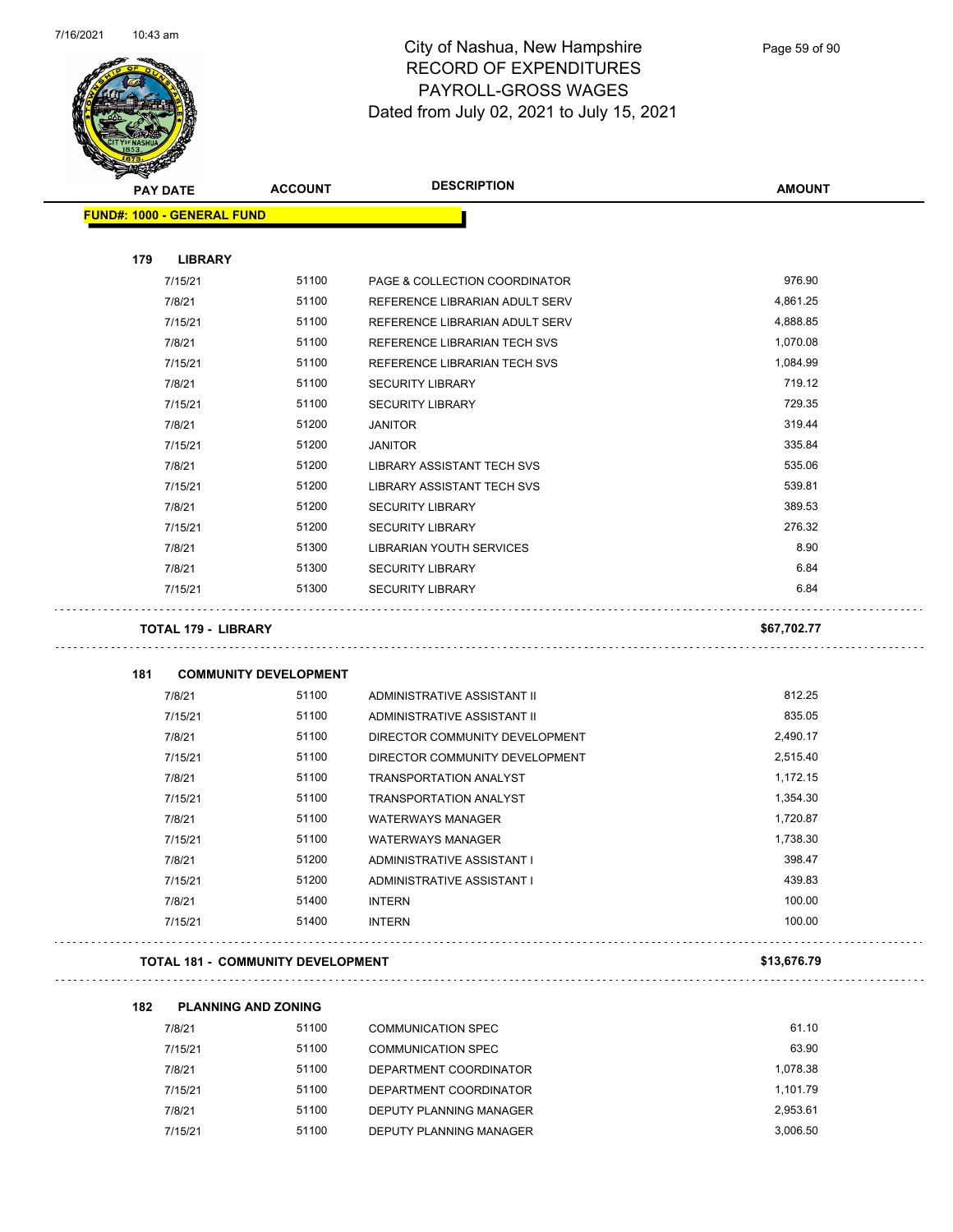

Page 60 of 90

|     | <b>PAY DATE</b>                   | <b>ACCOUNT</b>                          | <b>DESCRIPTION</b>              | <b>AMOUNT</b> |
|-----|-----------------------------------|-----------------------------------------|---------------------------------|---------------|
|     | <b>FUND#: 1000 - GENERAL FUND</b> |                                         |                                 |               |
|     |                                   |                                         |                                 |               |
| 182 |                                   | <b>PLANNING AND ZONING</b>              |                                 |               |
|     | 7/8/21                            | 51100                                   | <b>MANAGER PLANNING DEPT</b>    | 1,872.12      |
|     | 7/15/21                           | 51100                                   | MANAGER PLANNING DEPT           | 1,957.60      |
|     | 7/8/21                            | 51100                                   | PLANNER I                       | 1,980.14      |
|     | 7/15/21                           | 51100                                   | PLANNER I                       | 2,015.60      |
|     | 7/8/21                            | 51100                                   | ZONING COORDINATOR              | 861.28        |
|     | 7/15/21                           | 51100                                   | ZONING COORDINATOR              | 882.00        |
|     | 7/8/21                            | 51300                                   | <b>COMMUNICATION SPEC</b>       | 1.05          |
|     | 7/8/21                            | 53428                                   | STENOGRAPHIC SERVICES           | 250.00        |
|     | 7/15/21                           | 53428                                   | STENOGRAPHIC SERVICES           | 125.00        |
|     |                                   | <b>TOTAL 182 - PLANNING AND ZONING</b>  |                                 | \$18,210.07   |
| 183 |                                   | <b>ECONOMIC DEVELOPMENT</b>             |                                 |               |
|     | 7/8/21                            | 51100                                   | <b>ECONOMIC DEV DIRECTOR</b>    | 2,385.98      |
|     | 7/15/21                           | 51100                                   | <b>ECONOMIC DEV DIRECTOR</b>    | 2,465.75      |
|     | 7/8/21                            | 51100                                   | OED COORDINATOR                 | 492.85        |
|     | 7/15/21                           | 51100                                   | OED COORDINATOR                 | 605.95        |
|     | 7/8/21                            | 51200                                   | REVOLVING LOAN FUND COORDINATOR | 292.80        |
|     | 7/15/21                           | 51200                                   | REVOLVING LOAN FUND COORDINATOR | 309.70        |
|     |                                   | <b>TOTAL 183 - ECONOMIC DEVELOPMENT</b> |                                 | \$6,553.03    |
| 191 | <b>SCHOOL</b>                     |                                         |                                 |               |
|     | 7/15/21                           | 51100                                   | 21 CENTURY COORDINATOR          | 2,415.80      |
|     | 7/15/21                           | 51100                                   | 21 CENTURY ELEM MFAM RES COORD  | 1,221.80      |
|     | 7/15/21                           | 51100                                   | ASSISTANT DIRECTOR BUSINESS     | 3,201.20      |
|     | 7/15/21                           | 51100                                   | ASSISTANT PRINCIPAL AMH         | 2,875.00      |
|     | 7/15/21                           | 51100                                   | ASSISTANT PRINCIPAL BIC         | 2,971.16      |
|     | 7/15/21                           | 51100                                   | ASSISTANT PRINCIPAL BIR         | 3,115.39      |
|     | 7/15/21                           | 51100                                   | ASSISTANT PRINCIPAL BRO         | 2,875.00      |
|     | 7/15/21                           | 51100                                   | ASSISTANT PRINCIPAL CHARL       | 2,875.00      |
|     | 7/15/21                           | 51100                                   | ASSISTANT PRINCIPAL DR CRSP     | 2,923.08      |
|     | 7/15/21                           | 51100                                   | ASSISTANT PRINCIPAL ELM         | 6,961.54      |
|     | 7/15/21                           | 51100                                   | ASSISTANT PRINCIPAL FES         | 2,971.17      |
|     | 7/15/21                           | 51100                                   | ASSISTANT PRINCIPAL FMS         | 3,384.60      |
|     | 7/15/21                           | 51100                                   | ASSISTANT PRINCIPAL LEDGE       | 2,875.00      |
|     | 7/15/21                           | 51100                                   | ASSISTANT PRINCIPAL MDE         | 3,211.53      |
|     | 7/15/21                           | 51100                                   | ASSISTANT PRINCIPAL MTP         | 2,971.16      |
|     | 7/15/21                           | 51100                                   | ASSISTANT PRINCIPAL NHN         | 7,088.48      |
|     | 7/15/21                           | 51100                                   | ASSISTANT PRINCIPAL NHS         | 14,319.26     |
|     | 7/15/21                           | 51100                                   | ASSISTANT PRINCIPAL NSE         | 3,163.47      |
|     | 7/15/21                           | 51100                                   | ASSISTANT PRINCIPAL PMS         | 3,723.08      |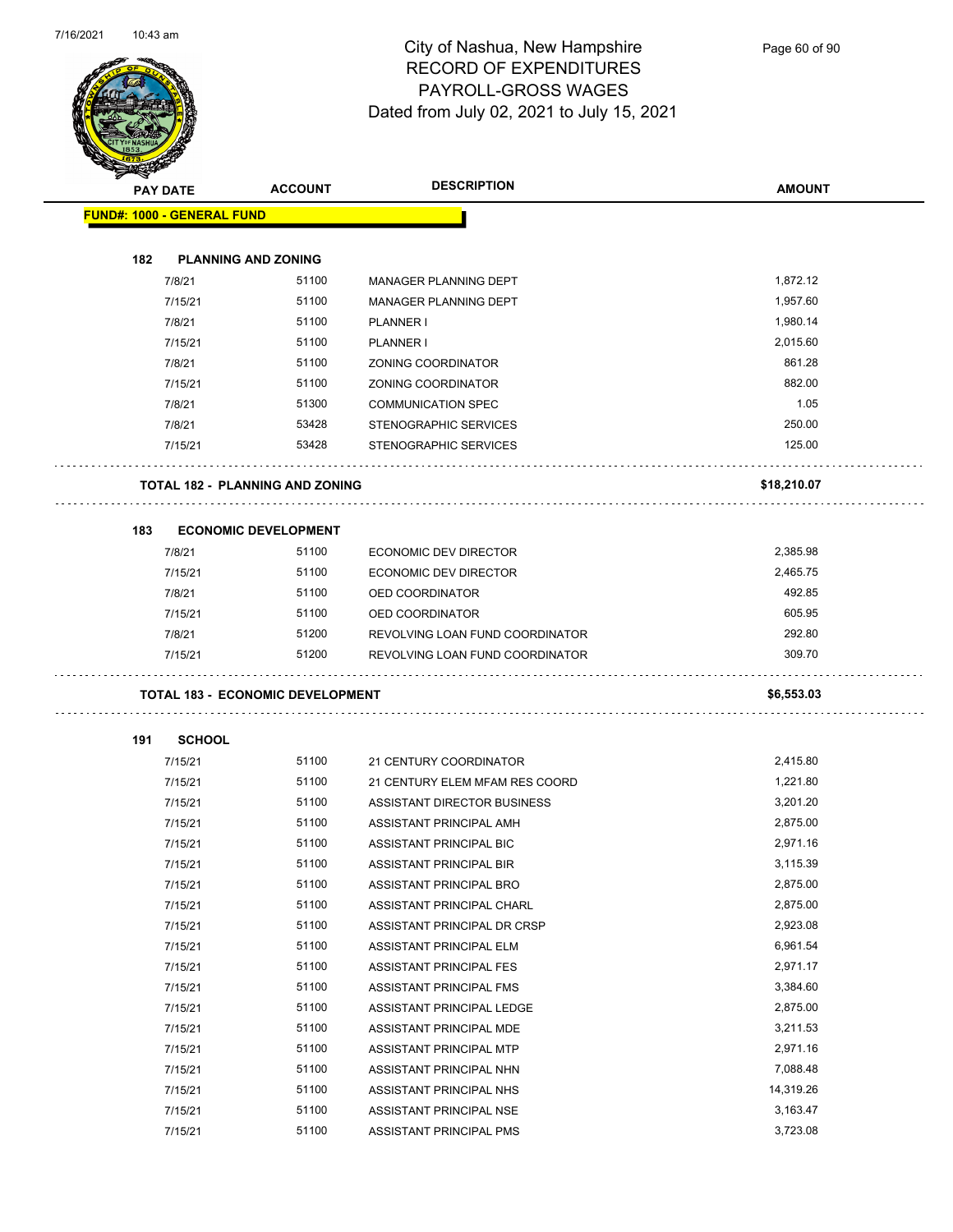

|     | <b>PAY DATE</b>                   | <b>ACCOUNT</b> | <b>DESCRIPTION</b>              | <b>AMOUNT</b> |
|-----|-----------------------------------|----------------|---------------------------------|---------------|
|     | <b>FUND#: 1000 - GENERAL FUND</b> |                |                                 |               |
|     |                                   |                |                                 |               |
| 191 | <b>SCHOOL</b>                     |                |                                 |               |
|     | 7/15/21                           | 51100          | ASSISTANT SUPERINTENDENT        | 4,615.40      |
|     | 7/15/21                           | 51100          | ASST DIRECTOR PLANT OPS         | 4,987.00      |
|     | 7/15/21                           | 51100          | ASST DIRECTOR SPED              | 6,722.50      |
|     | 7/15/21                           | 51100          | ASST SYSTEMS ADMIN FULL YEAR    | 17,681.20     |
|     | 7/15/21                           | 51100          | BRENTWOOD COORDINATOR           | 2,888.90      |
|     | 7/15/21                           | 51100          | CAREER CENTER COORD NHS         | 1,596.14      |
|     | 7/15/21                           | 51100          | CHIEF OPERATING OFFICER         | 4,542.60      |
|     | 7/8/21                            | 51100          | CLERICAL ACADEMY NHN            | 1,743.09      |
|     | 7/15/21                           | 51100          | CLERICAL ACADEMY NHN            | 1,988.93      |
|     | 7/8/21                            | 51100          | CLERICAL ACADEMY NHS            | 1,683.90      |
|     | 7/15/21                           | 51100          | <b>CLERICAL ACADEMY NHS</b>     | 2,168.80      |
|     | 7/8/21                            | 51100          | CLERICAL ADULT ED NHN           | 394.40        |
|     | 7/15/21                           | 51100          | CLERICAL ADULT ED NHN           | 398.97        |
|     | 7/8/21                            | 51100          | <b>CLERICAL ASST SUPER SUP</b>  | 1,473.60      |
|     | 7/15/21                           | 51100          | <b>CLERICAL ASST SUPER SUP</b>  | 1,468.80      |
|     | 7/8/21                            | 51100          | CLERICAL ATHLETIC NHN           | 445.80        |
|     | 7/15/21                           | 51100          | CLERICAL ATHLETIC NHN           | 429.78        |
|     | 7/8/21                            | 51100          | CLERICAL ATHLETIC NHS           | 399.41        |
|     | 7/15/21                           | 51100          | CLERICAL ATHLETIC NHS           | 476.83        |
|     | 7/8/21                            | 51100          | <b>CLERICAL BUSINESS</b>        | 2,369.30      |
|     | 7/15/21                           | 51100          | <b>CLERICAL BUSINESS</b>        | 2,987.38      |
|     | 7/8/21                            | 51100          | CLERICAL CHIEF OP OFFICER SUP   | 817.50        |
|     | 7/15/21                           | 51100          | CLERICAL CHIEF OP OFFICER SUP   | 817.50        |
|     | 7/8/21                            | 51100          | <b>CLERICAL CTE NHN</b>         | 382.00        |
|     | 7/15/21                           | 51100          | <b>CLERICAL CTE NHN</b>         | 462.96        |
|     | 7/8/21                            | 51100          | <b>CLERICAL CTE NHS</b>         | 370.65        |
|     | 7/15/21                           | 51100          | <b>CLERICAL CTE NHS</b>         | 337.58        |
|     | 7/8/21                            | 51100          | CLERICAL GUIDANCE ELM           | 476.55        |
|     | 7/15/21                           | 51100          | CLERICAL GUIDANCE ELM           | 467.78        |
|     | 7/8/21                            | 51100          | <b>CLERICAL GUIDANCE NHN</b>    | 833.94        |
|     | 7/15/21                           | 51100          | <b>CLERICAL GUIDANCE NHN</b>    | 1,112.63      |
|     | 7/8/21                            | 51100          | <b>CLERICAL GUIDANCE NHS</b>    | 786.73        |
|     | 7/15/21                           | 51100          | <b>CLERICAL GUIDANCE NHS</b>    | 994.52        |
|     | 7/8/21                            | 51100          | CLERICAL HUMAN RESOURCES        | 1,469.32      |
|     | 7/15/21                           | 51100          | <b>CLERICAL HUMAN RESOURCES</b> | 1,497.34      |
|     | 7/8/21                            | 51100          | <b>CLERICAL PAYROLL SUP</b>     | 1,614.90      |
|     | 7/15/21                           | 51100          | <b>CLERICAL PAYROLL SUP</b>     | 1,634.26      |
|     | 7/8/21                            | 51100          | <b>CLERICAL PLANT OPS</b>       | 787.80        |
|     | 7/15/21                           | 51100          | <b>CLERICAL PLANT OPS</b>       | 797.25        |
|     | 7/8/21                            | 51100          | <b>CLERICAL PRINCIPAL AMH</b>   | 801.99        |
|     | 7/15/21                           | 51100          | <b>CLERICAL PRINCIPAL AMH</b>   | 739.80        |
|     | 7/8/21                            | 51100          | <b>CLERICAL PRINCIPAL BIC</b>   | 1,199.88      |
|     | 7/15/21                           | 51100          | <b>CLERICAL PRINCIPAL BIC</b>   | 1,152.41      |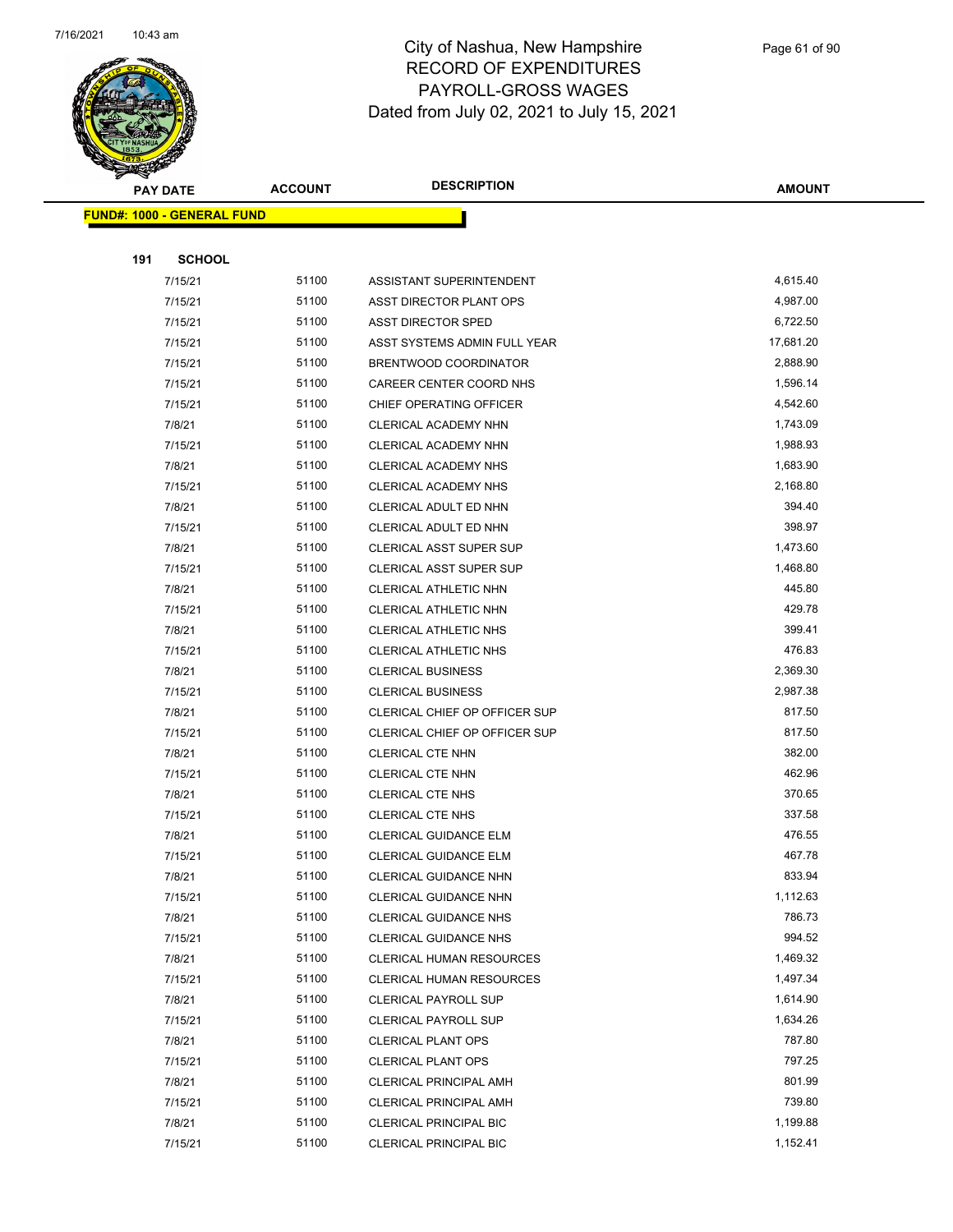

|     | <b>PAY DATE</b>                    | <b>ACCOUNT</b> | <b>DESCRIPTION</b>                                             | <b>AMOUNT</b>      |
|-----|------------------------------------|----------------|----------------------------------------------------------------|--------------------|
|     | <u> FUND#: 1000 - GENERAL FUND</u> |                |                                                                |                    |
|     |                                    |                |                                                                |                    |
| 191 | <b>SCHOOL</b>                      |                |                                                                |                    |
|     | 7/8/21                             | 51100          | <b>CLERICAL PRINCIPAL BIR</b>                                  | 941.46             |
|     | 7/15/21                            | 51100          | <b>CLERICAL PRINCIPAL BIR</b>                                  | 914.04             |
|     | 7/8/21                             | 51100          | <b>CLERICAL PRINCIPAL BRO</b>                                  | 988.68             |
|     | 7/15/21                            | 51100          | <b>CLERICAL PRINCIPAL BRO</b>                                  | 1,155.54           |
|     | 7/8/21                             | 51100          | CLERICAL PRINCIPAL CHA                                         | 1,009.25           |
|     | 7/15/21                            | 51100          | CLERICAL PRINCIPAL CHA                                         | 962.02             |
|     | 7/8/21                             | 51100          | CLERICAL PRINCIPAL DRC                                         | 987.56             |
|     | 7/15/21                            | 51100          | <b>CLERICAL PRINCIPAL DRC</b>                                  | 953.45             |
|     | 7/8/21                             | 51100          | <b>CLERICAL PRINCIPAL ELM</b>                                  | 1,505.19           |
|     | 7/15/21                            | 51100          | <b>CLERICAL PRINCIPAL ELM</b>                                  | 1,211.16           |
|     | 7/8/21                             | 51100          | <b>CLERICAL PRINCIPAL FES</b>                                  | 896.82             |
|     | 7/15/21                            | 51100          | <b>CLERICAL PRINCIPAL FES</b>                                  | 969.38             |
|     | 7/8/21                             | 51100          | <b>CLERICAL PRINCIPAL FMS</b>                                  | 868.69             |
|     | 7/15/21                            | 51100          | <b>CLERICAL PRINCIPAL FMS</b>                                  | 979.52             |
|     | 7/8/21                             | 51100          | <b>CLERICAL PRINCIPAL LDG</b>                                  | 1,068.82           |
|     | 7/15/21                            | 51100          | <b>CLERICAL PRINCIPAL LDG</b>                                  | 1,028.42           |
|     | 7/8/21                             | 51100          | <b>CLERICAL PRINCIPAL MDE</b>                                  | 1,123.66           |
|     | 7/15/21                            | 51100          | CLERICAL PRINCIPAL MDE                                         | 882.76             |
|     | 7/8/21                             | 51100          | <b>CLERICAL PRINCIPAL MTP</b>                                  | 1,029.32           |
|     | 7/15/21                            | 51100          | <b>CLERICAL PRINCIPAL MTP</b>                                  | 943.80             |
|     | 7/8/21                             | 51100          | CLERICAL PRINCIPAL NHN                                         | 936.21             |
|     | 7/15/21                            | 51100          | CLERICAL PRINCIPAL NHN                                         | 1,051.94           |
|     | 7/8/21                             | 51100          | <b>CLERICAL PRINCIPAL NHS</b>                                  | 904.52             |
|     | 7/15/21                            | 51100          | <b>CLERICAL PRINCIPAL NHS</b>                                  | 890.73             |
|     | 7/8/21                             | 51100<br>51100 | <b>CLERICAL PRINCIPAL NSE</b>                                  | 1,020.26<br>979.59 |
|     | 7/15/21<br>7/8/21                  | 51100          | <b>CLERICAL PRINCIPAL NSE</b>                                  | 1,345.67           |
|     | 7/15/21                            | 51100          | <b>CLERICAL PRINCIPAL PMS</b><br><b>CLERICAL PRINCIPAL PMS</b> | 1,260.32           |
|     | 7/8/21                             | 51100          | <b>CLERICAL PRINCIPAL SHE</b>                                  | 904.67             |
|     | 7/15/21                            | 51100          | <b>CLERICAL PRINCIPAL SHE</b>                                  | 1,022.03           |
|     | 7/8/21                             | 51100          | CLERICAL RECEPTIONIST NHN                                      | 445.80             |
|     | 7/15/21                            | 51100          | CLERICAL RECEPTIONIST NHN                                      | 678.60             |
|     | 7/8/21                             | 51100          | CLERICAL RECEPTIONIST NHS                                      | 396.37             |
|     | 7/15/21                            | 51100          | CLERICAL RECEPTIONIST NHS                                      | 385.81             |
|     | 7/8/21                             | 51100          | <b>CLERICAL REGISTRAR NHN</b>                                  | 380.10             |
|     | 7/15/21                            | 51100          | <b>CLERICAL REGISTRAR NHN</b>                                  | 578.72             |
|     | 7/8/21                             | 51100          | CLERICAL SPECIAL ED NHN                                        | 399.80             |
|     | 7/15/21                            | 51100          | CLERICAL SPECIAL ED NHN                                        | 405.80             |
|     | 7/8/21                             | 51100          | CLERICAL SPECIAL ED NHS                                        | 400.39             |
|     | 7/15/21                            | 51100          | CLERICAL SPECIAL ED NHS                                        | 400.73             |
|     | 7/8/21                             | 51100          | CLERICAL SPECIAL ED SUP                                        | 1,429.70           |
|     | 7/15/21                            | 51100          | CLERICAL SPECIAL ED SUP                                        | 1,441.97           |
|     | 7/8/21                             | 51100          | <b>CLERICAL STUDENT SERV SUP</b>                               | 875.92             |
|     |                                    |                |                                                                |                    |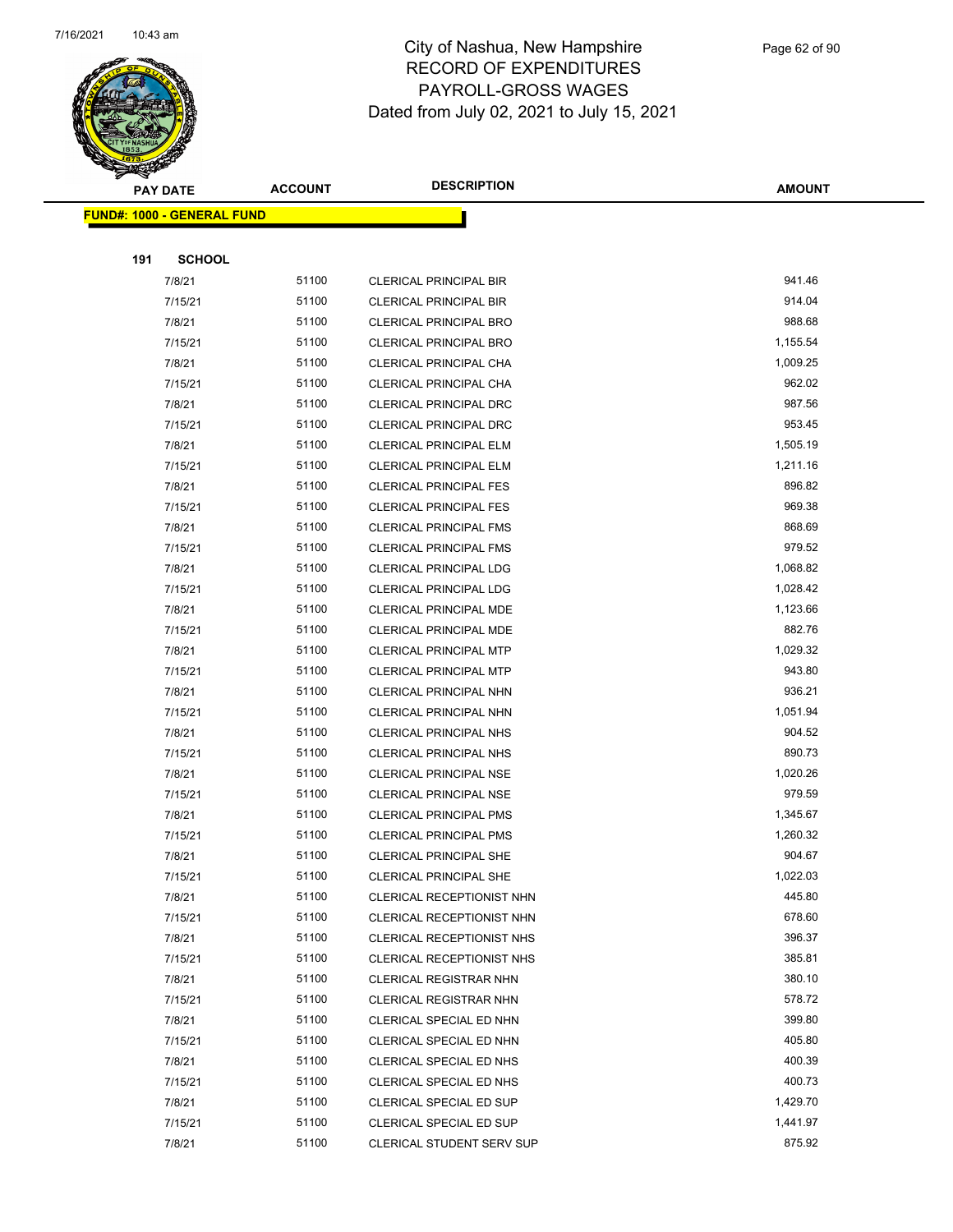

|     | <b>PAY DATE</b>                   | <b>ACCOUNT</b> | <b>DESCRIPTION</b>             | <b>AMOUNT</b> |
|-----|-----------------------------------|----------------|--------------------------------|---------------|
|     | <b>FUND#: 1000 - GENERAL FUND</b> |                |                                |               |
|     |                                   |                |                                |               |
| 191 | <b>SCHOOL</b>                     |                |                                |               |
|     | 7/15/21                           | 51100          | CLERICAL STUDENT SERV SUP      | 870.16        |
|     | 7/8/21                            | 51100          | CLERICAL SUPERINTENDANT HRLY   | 163.82        |
|     | 7/15/21                           | 51100          | CLERICAL SUPERINTENDANT SUP    | 1,941.90      |
|     | 7/8/21                            | 51100          | <b>CUSTODIAN AMH</b>           | 1,505.60      |
|     | 7/15/21                           | 51100          | <b>CUSTODIAN AMH</b>           | 1,053.92      |
|     | 7/8/21                            | 51100          | <b>CUSTODIAN ASST HEAD ELM</b> | 857.20        |
|     | 7/15/21                           | 51100          | CUSTODIAN ASST HEAD ELM        | 857.20        |
|     | 7/13/21                           | 51100          | <b>CUSTODIAN ASST HEAD FMS</b> | (348.25)      |
|     | 7/8/21                            | 51100          | <b>CUSTODIAN ASST HEAD NHN</b> | 1,722.43      |
|     | 7/15/21                           | 51100          | <b>CUSTODIAN ASST HEAD NHN</b> | 1,722.41      |
|     | 7/8/21                            | 51100          | <b>CUSTODIAN ASST HEAD NHS</b> | 1,722.42      |
|     | 7/15/21                           | 51100          | <b>CUSTODIAN ASST HEAD NHS</b> | 1,722.40      |
|     | 7/8/21                            | 51100          | <b>CUSTODIAN ASST HEAD PMS</b> | 857.20        |
|     | 7/15/21                           | 51100          | <b>CUSTODIAN ASST HEAD PMS</b> | 857.20        |
|     | 7/8/21                            | 51100          | <b>CUSTODIAN BIC</b>           | 1,505.60      |
|     | 7/15/21                           | 51100          | <b>CUSTODIAN BIC</b>           | 1,505.61      |
|     | 7/8/21                            | 51100          | <b>CUSTODIAN BIR</b>           | 1,505.60      |
|     | 7/15/21                           | 51100          | <b>CUSTODIAN BIR</b>           | 1,505.60      |
|     | 7/8/21                            | 51100          | <b>CUSTODIAN BRO</b>           | 1,500.90      |
|     | 7/15/21                           | 51100          | <b>CUSTODIAN BRO</b>           | 1,477.37      |
|     | 7/8/21                            | 51100          | <b>CUSTODIAN CHA</b>           | 1,505.60      |
|     | 7/15/21                           | 51100          | <b>CUSTODIAN CHA</b>           | 1,505.60      |
|     | 7/8/21                            | 51100          | <b>CUSTODIAN DRC</b>           | 1,505.60      |
|     | 7/15/21                           | 51100          | <b>CUSTODIAN DRC</b>           | 1,505.60      |
|     | 7/8/21                            | 51100          | <b>CUSTODIAN ELM</b>           | 5,366.80      |
|     | 7/15/21                           | 51100          | <b>CUSTODIAN ELM</b>           | 5,366.80      |
|     | 7/8/21                            | 51100          | <b>CUSTODIAN FES</b>           | 752.80        |
|     | 7/15/21                           | 51100          | <b>CUSTODIAN FES</b>           | 752.80        |
|     | 7/8/21                            | 51100          | <b>CUSTODIAN FMS</b>           | 3,011.20      |
|     | 7/15/21                           | 51100          | <b>CUSTODIAN FMS</b>           | 3,011.20      |
|     | 7/8/21                            | 51100          | <b>CUSTODIAN HEAD AMH</b>      | 857.20        |
|     | 7/15/21                           | 51100          | <b>CUSTODIAN HEAD AMH</b>      | 857.20        |
|     | 7/8/21                            | 51100          | <b>CUSTODIAN HEAD BIC</b>      | 857.20        |
|     | 7/15/21                           | 51100          | <b>CUSTODIAN HEAD BIC</b>      | 857.20        |
|     | 7/8/21                            | 51100          | <b>CUSTODIAN HEAD BIR</b>      | 857.20        |
|     | 7/15/21                           | 51100          | <b>CUSTODIAN HEAD BIR</b>      | 857.20        |
|     | 7/8/21                            | 51100          | <b>CUSTODIAN HEAD BRO</b>      | 857.21        |
|     | 7/15/21                           | 51100          | <b>CUSTODIAN HEAD BRO</b>      | 857.20        |
|     | 7/8/21                            | 51100          | <b>CUSTODIAN HEAD CHA</b>      | 857.20        |
|     | 7/15/21                           | 51100          | <b>CUSTODIAN HEAD CHA</b>      | 857.20        |
|     | 7/8/21                            | 51100          | <b>CUSTODIAN HEAD DRC</b>      | 857.20        |
|     | 7/15/21                           | 51100          | <b>CUSTODIAN HEAD DRC</b>      | 857.20        |
|     | 7/8/21                            | 51100          | <b>CUSTODIAN HEAD ELM</b>      | 1,016.00      |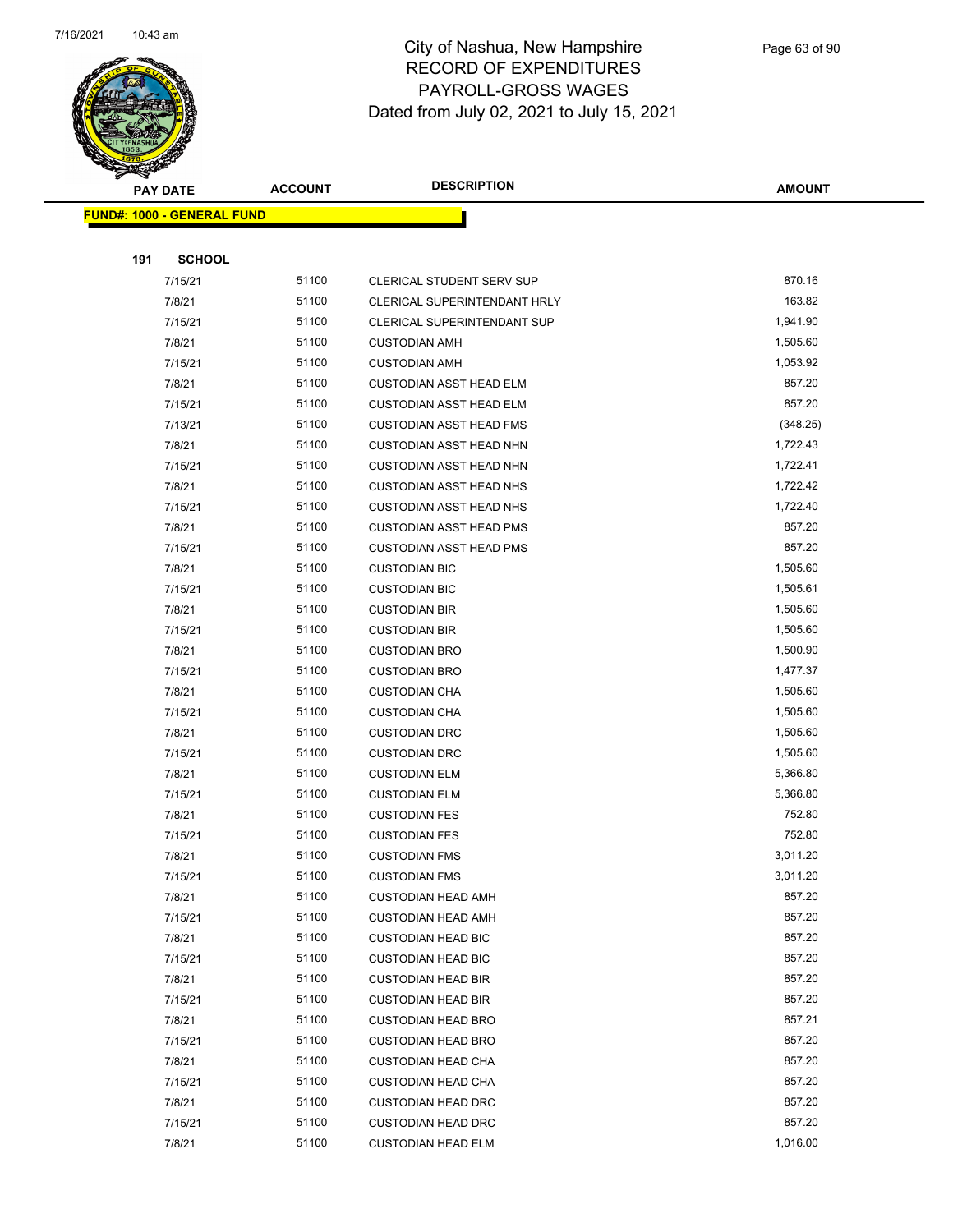

|     | <b>PAY DATE</b>            | <b>ACCOUNT</b> | <b>DESCRIPTION</b>        | <b>AMOUNT</b> |
|-----|----------------------------|----------------|---------------------------|---------------|
|     | FUND#: 1000 - GENERAL FUND |                |                           |               |
|     |                            |                |                           |               |
| 191 | <b>SCHOOL</b>              |                |                           |               |
|     | 7/15/21                    | 51100          | <b>CUSTODIAN HEAD ELM</b> | 1,016.00      |
|     | 7/8/21                     | 51100          | <b>CUSTODIAN HEAD FES</b> | 857.20        |
|     | 7/15/21                    | 51100          | <b>CUSTODIAN HEAD FES</b> | 857.20        |
|     | 7/8/21                     | 51100          | <b>CUSTODIAN HEAD FMS</b> | 1,016.00      |
|     | 7/15/21                    | 51100          | <b>CUSTODIAN HEAD FMS</b> | 1,016.00      |
|     | 7/8/21                     | 51100          | <b>CUSTODIAN HEAD LDG</b> | 857.20        |
|     | 7/15/21                    | 51100          | <b>CUSTODIAN HEAD LDG</b> | 857.20        |
|     | 7/8/21                     | 51100          | <b>CUSTODIAN HEAD MDE</b> | 857.20        |
|     | 7/15/21                    | 51100          | <b>CUSTODIAN HEAD MDE</b> | 857.20        |
|     | 7/8/21                     | 51100          | <b>CUSTODIAN HEAD MTP</b> | 857.20        |
|     | 7/15/21                    | 51100          | <b>CUSTODIAN HEAD MTP</b> | 857.20        |
|     | 7/8/21                     | 51100          | <b>CUSTODIAN HEAD NHN</b> | 1,022.00      |
|     | 7/15/21                    | 51100          | <b>CUSTODIAN HEAD NHN</b> | 1,022.00      |
|     | 7/8/21                     | 51100          | <b>CUSTODIAN HEAD NHS</b> | 1,022.00      |
|     | 7/15/21                    | 51100          | <b>CUSTODIAN HEAD NHS</b> | 1,022.00      |
|     | 7/8/21                     | 51100          | <b>CUSTODIAN HEAD NSE</b> | 865.20        |
|     | 7/15/21                    | 51100          | <b>CUSTODIAN HEAD NSE</b> | 865.20        |
|     | 7/15/21                    | 51100          | <b>CUSTODIAN HEAD PMS</b> | 203.20        |
|     | 7/8/21                     | 51100          | <b>CUSTODIAN HEAD SHE</b> | 514.32        |
|     | 7/8/21                     | 51100          | <b>CUSTODIAN LDG</b>      | 1,505.60      |
|     | 7/15/21                    | 51100          | <b>CUSTODIAN LDG</b>      | 1,505.60      |
|     | 7/8/21                     | 51100          | <b>CUSTODIAN MDE</b>      | 1,505.60      |
|     | 7/15/21                    | 51100          | <b>CUSTODIAN MDE</b>      | 1,505.60      |
|     | 7/8/21                     | 51100          | <b>CUSTODIAN MTP</b>      | 752.80        |
|     | 7/15/21                    | 51100          | <b>CUSTODIAN MTP</b>      | 752.80        |
|     | 7/8/21                     | 51100          | <b>CUSTODIAN NHN</b>      | 11,264.80     |
|     | 7/15/21                    | 51100          | <b>CUSTODIAN NHN</b>      | 10,907.24     |
|     | 7/8/21                     | 51100          | <b>CUSTODIAN NHS</b>      | 8,570.72      |
|     | 7/15/21                    | 51100          | <b>CUSTODIAN NHS</b>      | 8,413.76      |
|     | 7/8/21                     | 51100          | <b>CUSTODIAN NSE</b>      | 1,505.60      |
|     | 7/15/21                    | 51100          | <b>CUSTODIAN NSE</b>      | 1,505.60      |
|     | 7/8/21                     | 51100          | <b>CUSTODIAN PMS</b>      | 2,258.40      |
|     | 7/15/21                    | 51100          | <b>CUSTODIAN PMS</b>      | 2,258.42      |
|     | 7/8/21                     | 51100          | <b>CUSTODIAN SHE</b>      | 1,505.60      |
|     | 7/15/21                    | 51100          | <b>CUSTODIAN SHE</b>      | 1,505.60      |
|     | 7/15/21                    | 51100          | CUSTODIAN SUPERVISOR WPO  | 4,316.20      |
|     | 7/8/21                     | 51100          | <b>CUSTODIAN WID</b>      | 1,505.60      |
|     | 7/15/21                    | 51100          | <b>CUSTODIAN WID</b>      | 1,505.60      |
|     | 7/15/21                    | 51100          | DATA ANALYST              | 3,261.20      |
|     | 7/15/21                    | 51100          | DIRECTOR ATHLETICS        | 3,913.30      |
|     | 7/15/21                    | 51100          | DIRECTOR COM GRANTS       | 3,422.10      |
|     | 7/15/21                    | 51100          | <b>DIRECTOR GUIDANCE</b>  | 6,869.40      |
|     | 7/15/21                    | 51100          | DIRECTOR HUMAN RESOURCES  | 4,423.09      |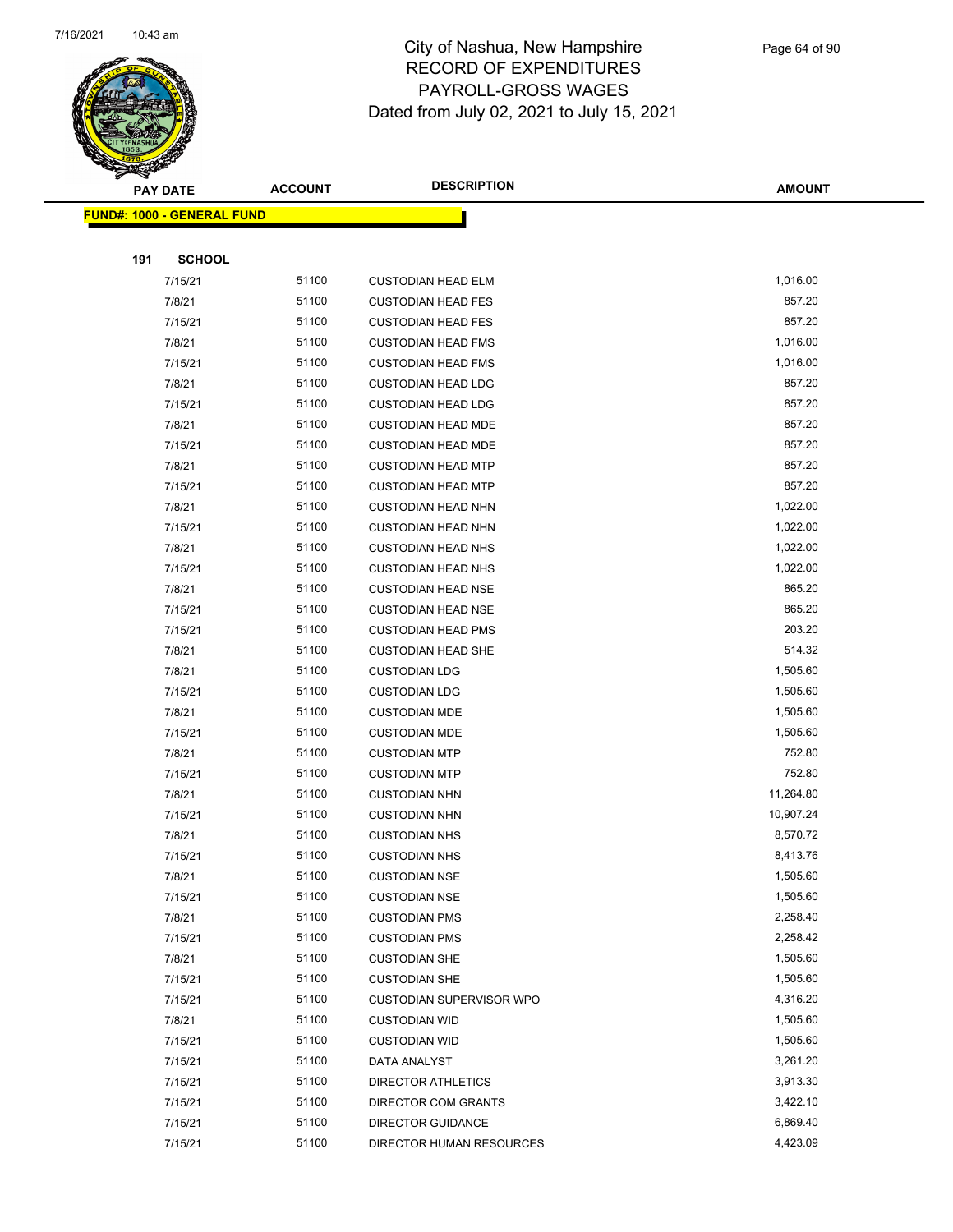

|     | <b>PAY DATE</b>                   | <b>ACCOUNT</b> | <b>DESCRIPTION</b>                           | <b>AMOUNT</b>        |
|-----|-----------------------------------|----------------|----------------------------------------------|----------------------|
|     | <b>FUND#: 1000 - GENERAL FUND</b> |                |                                              |                      |
|     |                                   |                |                                              |                      |
| 191 | <b>SCHOOL</b>                     |                |                                              |                      |
|     | 7/15/21                           | 51100          | DIRECTOR PLANT OPS                           | 4,062.20             |
|     | 7/15/21                           | 51100          | DIRECTOR SPECIAL ED                          | 3,801.40             |
|     | 7/15/21                           | 51100          | DIRECTOR STUDENT SERVICES                    | 3,568.10             |
|     | 7/15/21                           | 51100          | DIRECTOR TECHNOLOGY                          | 3,730.30             |
|     | 7/15/21                           | 51100          | DIRECTOR TRANSPORTATION                      | 3,396.70             |
|     | 7/15/21                           | 51100          | DIRECTOR VOCATIONAL                          | 4,807.70             |
|     | 7/15/21                           | 51100          | ELL COMMUNICATIONS COORDINATOR               | 2,088.60             |
|     | 7/15/21                           | 51100          | ELL OUTREACH WORKER                          | 1,810.21             |
|     | 7/8/21                            | 51100          | <b>GRANT WRITER</b>                          | 713.20               |
|     | 7/15/21                           | 51100          | <b>GRANT WRITER</b>                          | 737.35               |
|     | 7/15/21                           | 51100          | <b>GUIDANCE COUNSELOR BIC</b>                | 2,168.58             |
|     | 7/15/21                           | 51100          | GUIDANCE COUNSELOR BRO                       | 2,036.23             |
|     | 7/15/21                           | 51100          | GUIDANCE COUNSELOR CHA                       | 3,071.58             |
|     | 7/15/21                           | 51100          | <b>GUIDANCE COUNSELOR ELM</b>                | 7,922.00             |
|     | 7/15/21                           | 51100          | <b>GUIDANCE COUNSELOR FES</b>                | 2,168.58             |
|     | 7/15/21                           | 51100          | <b>GUIDANCE COUNSELOR FMS</b>                | 3,868.00             |
|     | 7/15/21                           | 51100          | <b>GUIDANCE COUNSELOR LDG</b>                | 3,071.58             |
|     | 7/15/21                           | 51100          | <b>GUIDANCE COUNSELOR MDE</b>                | 2,933.58             |
|     | 7/15/21                           | 51100          | GUIDANCE COUNSELOR NHN                       | 14,355.97            |
|     | 7/15/21                           | 51100          | GUIDANCE COUNSELOR NHS                       | 12,672.74            |
|     | 7/15/21                           | 51100          | <b>GUIDANCE COUNSELOR NSE</b>                | 2,979.46             |
|     | 7/15/21                           | 51100          | <b>GUIDANCE COUNSELOR PMS</b>                | 8,492.34             |
|     | 7/15/21                           | 51100          | <b>LIBRARIAN AMH</b>                         | 2,045.31             |
|     | 7/15/21                           | 51100          | <b>LIBRARIAN BIC</b>                         | 1,960.04             |
|     | 7/15/21                           | 51100          | LIBRARIAN ELM                                | 2,162.89             |
|     | 7/15/21                           | 51100          | <b>LIBRARIAN FES</b>                         | 2,979.46             |
|     | 7/15/21                           | 51100          | <b>LIBRARIAN LDG</b>                         | 1,891.39             |
|     | 7/15/21<br>7/15/21                | 51100<br>51100 | <b>LIBRARIAN MDE</b><br><b>LIBRARIAN MTP</b> | 2,933.58<br>1,792.57 |
|     | 7/15/21                           | 51100          | <b>LIBRARIAN NHN</b>                         | 4,773.42             |
|     | 7/15/21                           | 51100          | <b>LIBRARIAN NHS</b>                         | 2,585.19             |
|     | 7/15/21                           | 51100          | <b>LIBRARIAN SHE</b>                         | 2,979.46             |
|     | 7/8/21                            | 51100          | MAINTENANCE ALARM WPO                        | 1,048.40             |
|     | 7/15/21                           | 51100          | MAINTENANCE ALARM WPO                        | 1,048.40             |
|     | 7/8/21                            | 51100          | MAINTENANCE CARPENTER WPO                    | 1,056.40             |
|     | 7/15/21                           | 51100          | MAINTENANCE CARPENTER WPO                    | 1,056.40             |
|     | 7/8/21                            | 51100          | MAINTENANCE ELECTRICIAN WPO                  | 2,172.40             |
|     | 7/15/21                           | 51100          | MAINTENANCE ELECTRICIAN WPO                  | 2,172.40             |
|     | 7/8/21                            | 51100          | MAINTENANCE GRDS FORMEN WPO                  | 1,056.40             |
|     | 7/15/21                           | 51100          | MAINTENANCE GRDS FORMEN WPO                  | 1,056.40             |
|     | 7/8/21                            | 51100          | MAINTENANCE GROUNDS WPO                      | 4,490.80             |
|     | 7/15/21                           | 51100          | MAINTENANCE GROUNDS WPO                      | 4,490.80             |
|     | 7/8/21                            | 51100          | MAINTENANCE HVAC WPO                         | 6,540.38             |
|     |                                   |                |                                              |                      |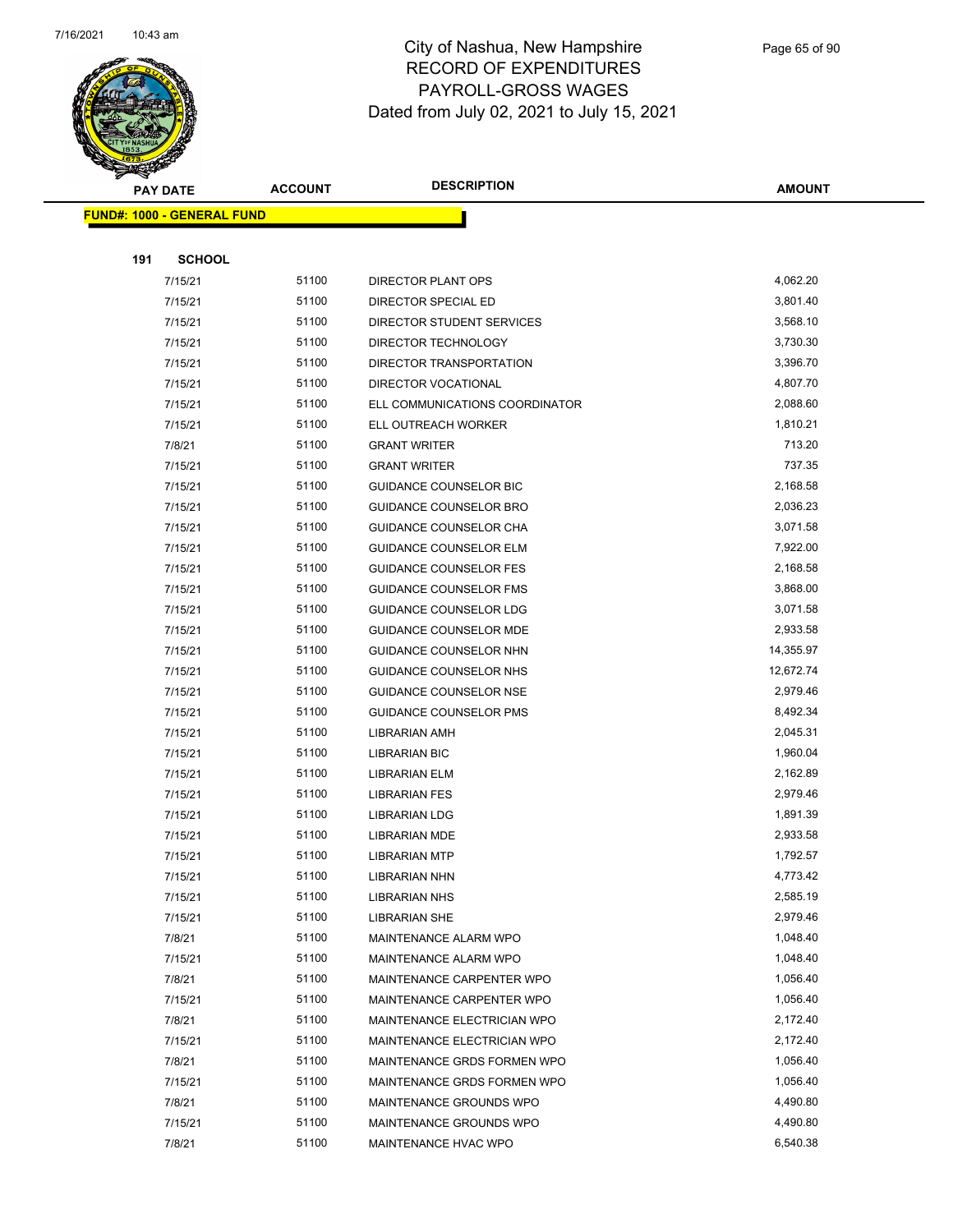

|     | <b>PAY DATE</b>                   | <b>ACCOUNT</b> | <b>DESCRIPTION</b>             | <b>AMOUNT</b> |
|-----|-----------------------------------|----------------|--------------------------------|---------------|
|     | <b>FUND#: 1000 - GENERAL FUND</b> |                |                                |               |
|     |                                   |                |                                |               |
| 191 | <b>SCHOOL</b>                     |                |                                |               |
|     | 7/15/21                           | 51100          | MAINTENANCE HVAC WPO           | 6,547.20      |
|     | 7/8/21                            | 51100          | MAINTENANCE MESSENGER WPO      | 1,092.20      |
|     | 7/15/21                           | 51100          | MAINTENANCE MESSENGER WPO      | 1,016.00      |
|     | 7/8/21                            | 51100          | MAINTENANCE PLUMBER WPO        | 1,118.00      |
|     | 7/15/21                           | 51100          | MAINTENANCE PLUMBER WPO        | 1,118.00      |
|     | 7/8/21                            | 51100          | MAINTENANCE TRADES WPO         | 3,222.81      |
|     | 7/15/21                           | 51100          | MAINTENANCE TRADES WPO         | 3,222.80      |
|     | 7/15/21                           | 51100          | <b>NURSE BIC</b>               | 2,795.39      |
|     | 7/15/21                           | 51100          | <b>NURSE BIR</b>               | 2,751.31      |
|     | 7/15/21                           | 51100          | <b>NURSE BRO</b>               | 2,795.39      |
|     | 7/15/21                           | 51100          | <b>NURSE CHA</b>               | 1,831.96      |
|     | 7/15/21                           | 51100          | <b>NURSE DRC</b>               | 2,795.39      |
|     | 7/15/21                           | 51100          | <b>NURSE FES</b>               | 1,962.54      |
|     | 7/15/21                           | 51100          | <b>NURSE FMS</b>               | 3,432.68      |
|     | 7/15/21                           | 51100          | NURSE LDG                      | 2,632.69      |
|     | 7/15/21                           | 51100          | <b>NURSE MTP</b>               | 1,913.89      |
|     | 7/15/21                           | 51100          | <b>NURSE NHN</b>               | 3,728.42      |
|     | 7/15/21                           | 51100          | <b>NURSE NHS</b>               | 4,397.19      |
|     | 7/15/21                           | 51100          | <b>NURSE NSE</b>               | 2,795.39      |
|     | 7/15/21                           | 51100          | <b>NURSE PMS</b>               | 4,522.81      |
|     | 7/15/21                           | 51100          | <b>NURSE SHE</b>               | 1,888.77      |
|     | 7/15/21                           | 51100          | OFFICE MANAGER BUSINESS        | 2,230.80      |
|     | 7/15/21                           | 51100          | OFFICE MANAGER HUMAN RESOURCES | 4,153.85      |
|     | 7/15/21                           | 51100          | OFFICE MANAGER SPED            | 2,082.90      |
|     | 7/15/21                           | 51100          | OUT DISTRICT COORDINATOR       | 2,996.20      |
|     | 7/15/21                           | 51100          | PEER COACH                     | 5,093.66      |
|     | 7/15/21                           | 51100          | PRESCHOOL COORDINATOR          | 2,600.90      |
|     | 7/15/21                           | 51100          | PRINCIPAL AMH                  | 4,115.40      |
|     | 7/15/21                           | 51100          | PRINCIPAL BIC                  | 3,942.30      |
|     | 7/15/21                           | 51100          | PRINCIPAL BIR                  | 4,115.40      |
|     | 7/15/21                           | 51100          | PRINCIPAL BRO                  | 4,115.40      |
|     | 7/15/21                           | 51100          | PRINCIPAL CHA                  | 4,076.90      |
|     | 7/15/21                           | 51100          | PRINCIPAL DRC                  | 3,903.80      |
|     | 7/15/21                           | 51100          | PRINCIPAL ELM                  | 4,169.20      |
|     | 7/15/21                           | 51100          | PRINCIPAL FES                  | 3,973.09      |
|     | 7/15/21                           | 51100          | PRINCIPAL FMS                  | 4,207.70      |
|     | 7/15/21                           | 51100          | PRINCIPAL LDG                  | 4,115.40      |
|     | 7/15/21                           | 51100          | PRINCIPAL MDE                  | 3,973.10      |
|     | 7/15/21                           | 51100          | PRINCIPAL MTP                  | 3,973.10      |
|     | 7/15/21                           | 51100          | PRINCIPAL NHN                  | 4,158.70      |
|     | 7/15/21                           | 51100          | PRINCIPAL NHS                  | 4,357.70      |
|     | 7/15/21                           | 51100          | PRINCIPAL NSE                  | 3,942.30      |
|     | 7/15/21                           | 51100          | PRINCIPAL PMS                  | 3,913.50      |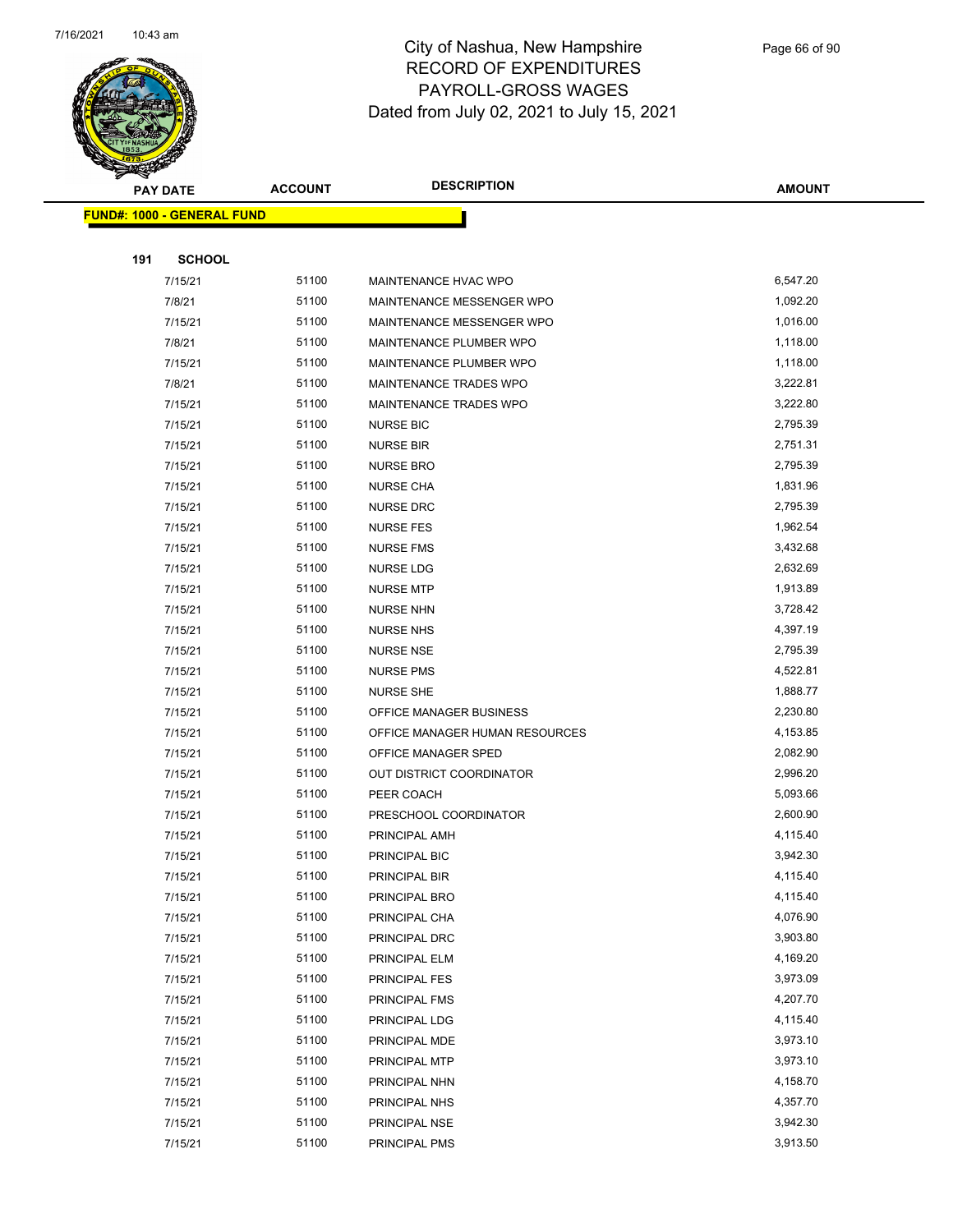

|     | <b>PAY DATE</b>                   | <b>ACCOUNT</b> | <b>DESCRIPTION</b>                                  | <b>AMOUNT</b>        |
|-----|-----------------------------------|----------------|-----------------------------------------------------|----------------------|
|     | <b>FUND#: 1000 - GENERAL FUND</b> |                |                                                     |                      |
|     |                                   |                |                                                     |                      |
| 191 | <b>SCHOOL</b>                     |                |                                                     |                      |
|     | 7/15/21                           | 51100          | PRINCIPAL SHE                                       | 3,019.23             |
|     | 7/15/21                           | 51100          | SCHOOL PSYCHOLOGIST WID                             | 25,637.99            |
|     | 7/8/21                            | 51100          | <b>SECURITY MONITOR NHN</b>                         | 520.63               |
|     | 7/15/21                           | 51100          | SECURITY MONITOR NHN                                | 852.34               |
|     | 7/15/21                           | 51100          | <b>SOCIAL WORKER</b>                                | 4,190.66             |
|     | 7/15/21                           | 51100          | SOCIAL WORKER FMS                                   | 2,979.46             |
|     | 7/15/21                           | 51100          | SPEECH LANG PATHOLOGIST WID                         | 34,638.05            |
|     | 7/8/21                            | 51100          | SUB CLERICAL                                        | 266.16               |
|     | 7/15/21                           | 51100          | <b>SUPERINTENDENT</b>                               | 5,894.20             |
|     | 7/15/21                           | 51100          | SYSTEMS ADMIN FULL YEAR                             | 11,386.40            |
|     | 7/15/21                           | 51100          | <b>TEACHER ART BIC</b>                              | 2,290.96             |
|     | 7/15/21                           | 51100          | <b>TEACHER ART CHA</b>                              | 2,227.35             |
|     | 7/15/21                           | 51100          | TEACHER ART DRC                                     | 2,168.58             |
|     | 7/15/21                           | 51100          | <b>TEACHER ART ELM</b>                              | 5,015.69             |
|     | 7/15/21                           | 51100          | <b>TEACHER ART FES</b>                              | 1,764.50             |
|     | 7/15/21                           | 51100          | <b>TEACHER ART LDG</b>                              | 2,795.39             |
|     | 7/15/21                           | 51100          | <b>TEACHER ART MDE</b>                              | 2,168.58             |
|     | 7/15/21                           | 51100          | <b>TEACHER ART NHN</b>                              | 5,207.31             |
|     | 7/15/21                           | 51100          | <b>TEACHER ART NHS</b>                              | 5,958.92             |
|     | 7/15/21                           | 51100          | <b>TEACHER ART PMS</b>                              | 2,168.58             |
|     | 7/15/21                           | 51100          | <b>TEACHER ART SHE</b>                              | 2,632.69             |
|     | 7/15/21                           | 51100          | TEACHER AUTO NHN                                    | 2,795.39             |
|     | 7/15/21                           | 51100          | TEACHER BEHAVIOR SPEC WID                           | 19,138.89            |
|     | 7/15/21                           | 51100          | TEACHER BUILD CONST NHS                             | 2,795.39             |
|     | 7/15/21                           | 51100          | TEACHER BUSINESS NHN                                | 4,626.95             |
|     | 7/15/21                           | 51100          | TEACHER BUSINESS NHS                                | 5,763.97             |
|     | 7/15/21                           | 51100<br>51100 | <b>TEACHER COMPUTER ELM</b>                         | 1,655.62<br>2,979.46 |
|     | 7/15/21<br>7/15/21                | 51100          | <b>TEACHER COMPUTER FMS</b><br>TEACHER COMPUTER NHS | 1,655.62             |
|     | 7/15/21                           | 51100          | TEACHER COMPUTER PMS                                | 4,879.54             |
|     | 7/15/21                           | 51100          | TEACHER COSMETOLOGY NHN                             | 4,684.16             |
|     | 7/15/21                           | 51100          | TEACHER CULINARY NHN                                | 5,637.85             |
|     | 7/15/21                           | 51100          | TEACHER DEAF NSE                                    | 4,879.38             |
|     | 7/15/21                           | 51100          | TEACHER DEAF WID                                    | 4,724.38             |
|     | 7/15/21                           | 51100          | TEACHER DWSE AMH                                    | 2,979.46             |
|     | 7/15/21                           | 51100          | <b>TEACHER DWSE BIR</b>                             | 2,795.39             |
|     | 7/15/21                           | 51100          | <b>TEACHER DWSE BRO</b>                             | 3,071.58             |
|     | 7/15/21                           | 51100          | TEACHER DWSE CHA                                    | 1,641.46             |
|     | 7/15/21                           | 51100          | TEACHER DWSE ELM                                    | 12,665.13            |
|     | 7/15/21                           | 51100          | <b>TEACHER DWSE FMS</b>                             | 2,168.58             |
|     | 7/15/21                           | 51100          | <b>TEACHER DWSE MDE</b>                             | 2,121.59             |
|     | 7/15/21                           | 51100          | <b>TEACHER DWSE NHS</b>                             | 2,963.35             |
|     | 7/15/21                           | 51100          | TEACHER DWSE SHE                                    | 2,045.31             |
|     |                                   |                |                                                     |                      |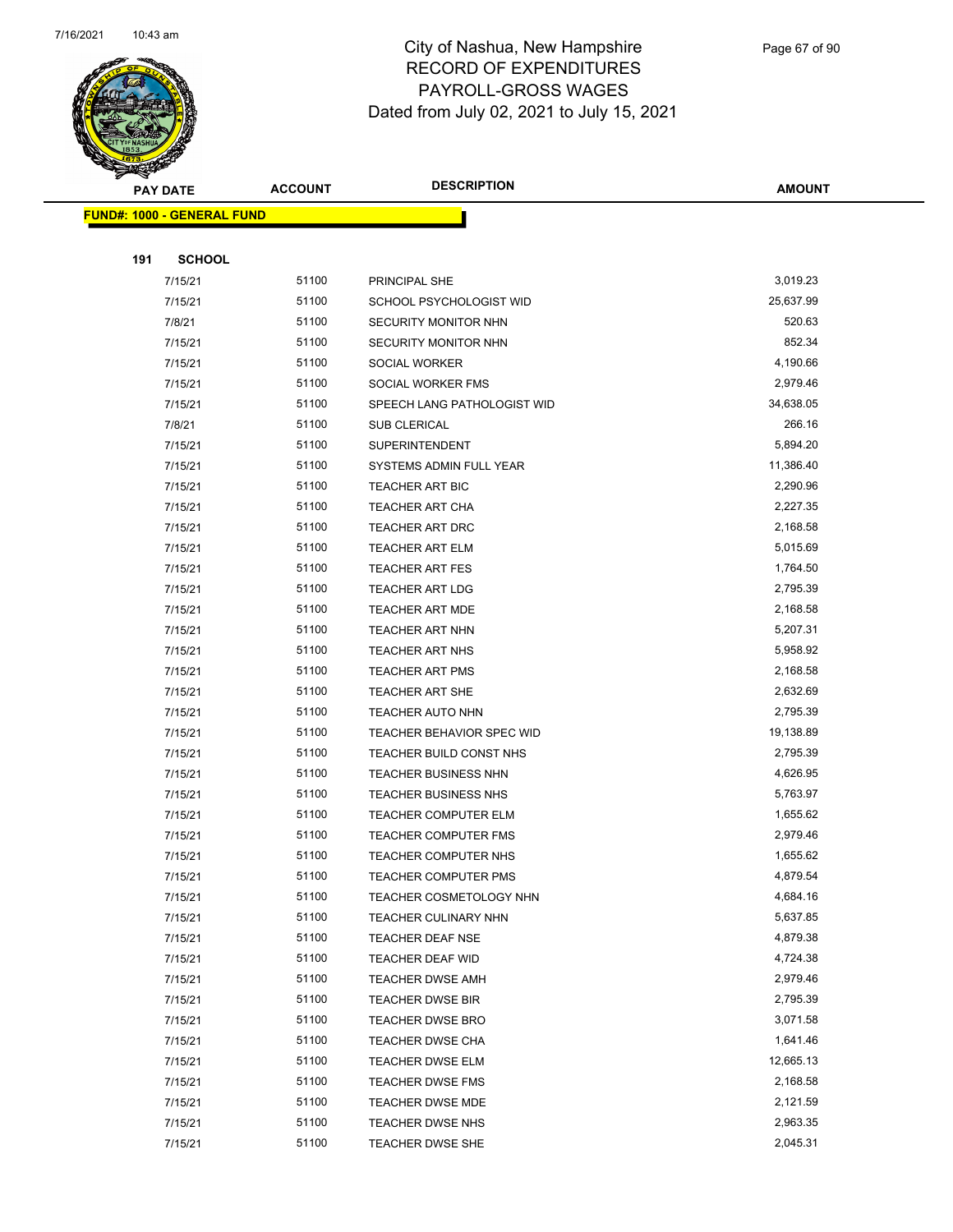

|     | <b>PAY DATE</b>                    | <b>ACCOUNT</b> | <b>DESCRIPTION</b>         | <b>AMOUNT</b> |
|-----|------------------------------------|----------------|----------------------------|---------------|
|     | <u> FUND#: 1000 - GENERAL FUND</u> |                |                            |               |
|     |                                    |                |                            |               |
| 191 | <b>SCHOOL</b>                      |                |                            |               |
|     | 7/15/21                            | 51100          | TEACHER ECE NHS            | 5,958.92      |
|     | 7/15/21                            | 51100          | <b>TEACHER ELL AMH</b>     | 1,549.89      |
|     | 7/15/21                            | 51100          | TEACHER ELL BIC            | 3,982.12      |
|     | 7/15/21                            | 51100          | TEACHER ELL BIR            | 2,979.46      |
|     | 7/15/21                            | 51100          | <b>TEACHER ELL CHA</b>     | 2,359.12      |
|     | 7/15/21                            | 51100          | TEACHER ELL DRC            | 4,702.69      |
|     | 7/15/21                            | 51100          | <b>TEACHER ELL ELM</b>     | 6,595.76      |
|     | 7/15/21                            | 51100          | <b>TEACHER ELL FES</b>     | 4,870.85      |
|     | 7/15/21                            | 51100          | <b>TEACHER ELL FMS</b>     | 4,319.16      |
|     | 7/15/21                            | 51100          | TEACHER ELL LDG            | 3,543.54      |
|     | 7/15/21                            | 51100          | <b>TEACHER ELL MTP</b>     | 2,979.46      |
|     | 7/15/21                            | 51100          | TEACHER ELL NHN            | 7,586.62      |
|     | 7/15/21                            | 51100          | TEACHER ELL NHS            | 10,419.61     |
|     | 7/15/21                            | 51100          | <b>TEACHER ELL PMS</b>     | 1,960.04      |
|     | 7/15/21                            | 51100          | <b>TEACHER ELL SHE</b>     | 4,971.69      |
|     | 7/15/21                            | 51100          | TEACHER ENGLISH ELM        | 11,968.97     |
|     | 7/15/21                            | 51100          | <b>TEACHER ENGLISH FMS</b> | 6,168.29      |
|     | 7/15/21                            | 51100          | <b>TEACHER ENGLISH NHN</b> | 34,540.63     |
|     | 7/15/21                            | 51100          | <b>TEACHER ENGLISH NHS</b> | 43,495.00     |
|     | 7/15/21                            | 51100          | TEACHER ENGLISH PMS        | 11,445.07     |
|     | 7/15/21                            | 51100          | TEACHER FACS FMS           | 4,868.23      |
|     | 7/15/21                            | 51100          | <b>TEACHER FACS NHN</b>    | 8,003.69      |
|     | 7/15/21                            | 51100          | <b>TEACHER FACS NHS</b>    | 4,758.23      |
|     | 7/15/21                            | 51100          | <b>TEACHER FACS PMS</b>    | 3,654.50      |
|     | 7/15/21                            | 51100          | TEACHER FOREIGN LANG NHN   | 10,858.40     |
|     | 7/15/21                            | 51100          | TEACHER FOREIGN LANG NHS   | 11,057.08     |
|     | 7/15/21                            | 51100          | TEACHER FOREIGN LANG PMS   | 3,024.77      |
|     | 7/15/21                            | 51100          | <b>TEACHER GR1 AMH</b>     | 3,802.66      |
|     | 7/15/21                            | 51100          | <b>TEACHER GR1 BIC</b>     | 8,257.20      |
|     | 7/15/21                            | 51100          | <b>TEACHER GR1 BIR</b>     | 4,762.85      |
|     | 7/15/21                            | 51100          | <b>TEACHER GR1 BRO</b>     | 5,730.77      |
|     | 7/15/21                            | 51100          | <b>TEACHER GR1 CHA</b>     | 7,303.01      |
|     | 7/15/21                            | 51100          | <b>TEACHER GR1 DRC</b>     | 1,792.58      |
|     | 7/15/21                            | 51100          | TEACHER GR1 FES            | 9,508.82      |
|     | 7/15/21                            | 51100          | <b>TEACHER GR1 LDG</b>     | 5,887.66      |
|     | 7/15/21                            | 51100          | <b>TEACHER GR1 MDE</b>     | 6,250.12      |
|     | 7/15/21                            | 51100          | <b>TEACHER GR1 MTP</b>     | 3,846.73      |
|     | 7/15/21                            | 51100          | <b>TEACHER GR1 NSE</b>     | 4,868.23      |
|     | 7/15/21                            | 51100          | TEACHER GR1 SHE            | 8,938.81      |
|     | 7/15/21                            | 51100          | <b>TEACHER GR2 AMH</b>     | 6,186.66      |
|     | 7/15/21                            | 51100          | TEACHER GR2 BIC            | 6,042.39      |
|     | 7/15/21                            | 51100          | TEACHER GR2 BIR            | 8,004.23      |
|     | 7/15/21                            | 51100          | <b>TEACHER GR2 BRO</b>     | 5,913.04      |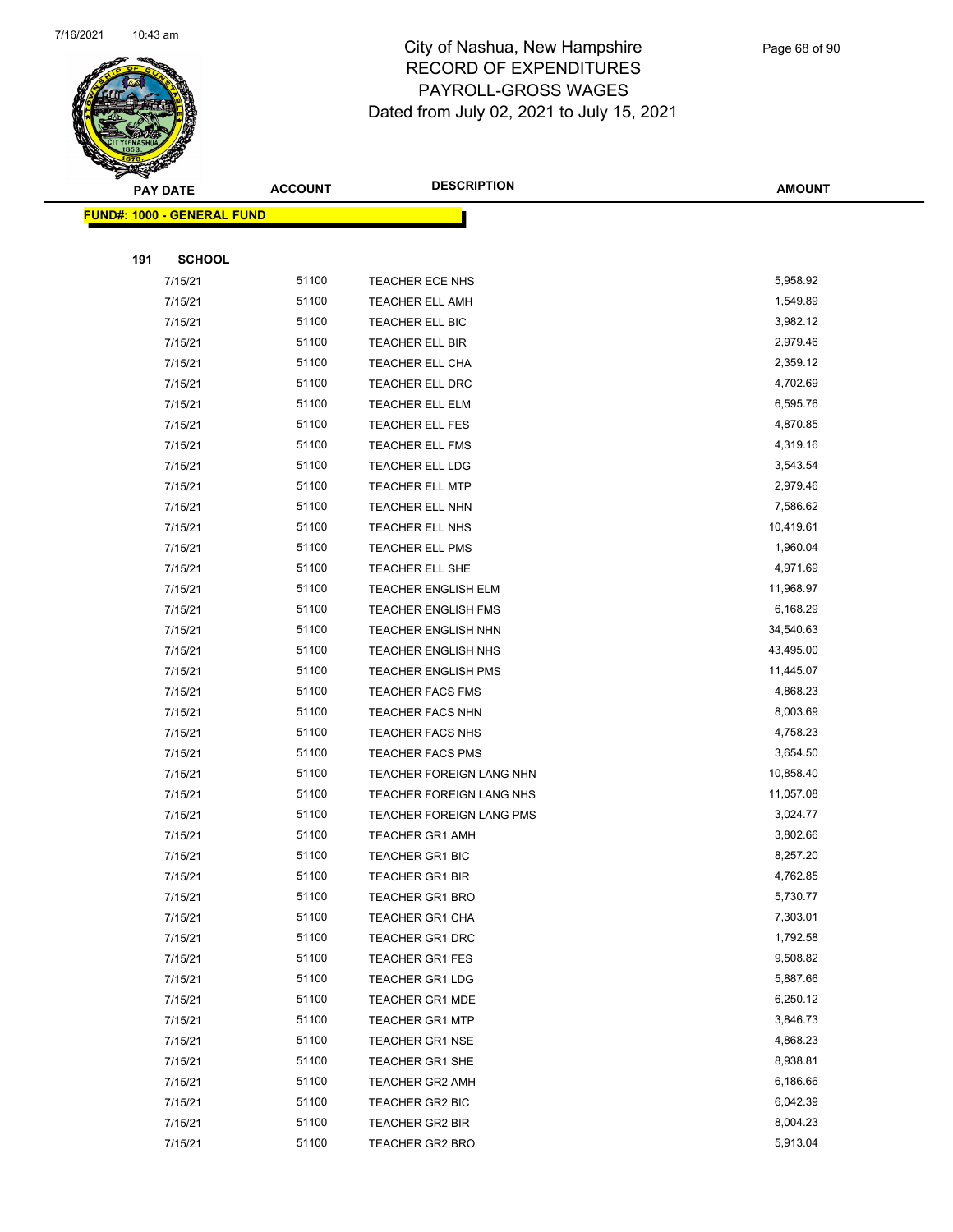

|     | <b>PAY DATE</b>                    | <b>ACCOUNT</b> | <b>DESCRIPTION</b>     | <b>AMOUNT</b> |  |
|-----|------------------------------------|----------------|------------------------|---------------|--|
|     | <u> FUND#: 1000 - GENERAL FUND</u> |                |                        |               |  |
|     |                                    |                |                        |               |  |
| 191 | <b>SCHOOL</b>                      |                |                        |               |  |
|     | 7/15/21                            | 51100          | TEACHER GR2 CHA        | 7,598.41      |  |
|     | 7/15/21                            | 51100          | <b>TEACHER GR2 DRC</b> | 5,817.04      |  |
|     | 7/15/21                            | 51100          | TEACHER GR2 FES        | 8,753.35      |  |
|     | 7/15/21                            | 51100          | <b>TEACHER GR2 LDG</b> | 3,228.08      |  |
|     | 7/15/21                            | 51100          | TEACHER GR2 MDE        | 7,398.77      |  |
|     | 7/15/21                            | 51100          | <b>TEACHER GR2 MTP</b> | 2,290.96      |  |
|     | 7/15/21                            | 51100          | <b>TEACHER GR2 NSE</b> | 5,590.78      |  |
|     | 7/15/21                            | 51100          | <b>TEACHER GR2 SHE</b> | 4,963.97      |  |
|     | 7/15/21                            | 51100          | <b>TEACHER GR3 AMH</b> | 2,795.39      |  |
|     | 7/15/21                            | 51100          | <b>TEACHER GR3 BIC</b> | 4,804.11      |  |
|     | 7/15/21                            | 51100          | <b>TEACHER GR3 BIR</b> | 3,927.58      |  |
|     | 7/15/21                            | 51100          | <b>TEACHER GR3 BRO</b> | 4,559.89      |  |
|     | 7/15/21                            | 51100          | <b>TEACHER GR3 CHA</b> | 7,530.38      |  |
|     | 7/15/21                            | 51100          | TEACHER GR3 DRC        | 9,478.27      |  |
|     | 7/15/21                            | 51100          | <b>TEACHER GR3 FES</b> | 9,790.84      |  |
|     | 7/15/21                            | 51100          | <b>TEACHER GR3 LDG</b> | 5,001.54      |  |
|     | 7/15/21                            | 51100          | <b>TEACHER GR3 MDE</b> | 2,979.46      |  |
|     | 7/15/21                            | 51100          | <b>TEACHER GR3 MTP</b> | 4,213.89      |  |
|     | 7/15/21                            | 51100          | <b>TEACHER GR3 NSE</b> | 5,086.35      |  |
|     | 7/15/21                            | 51100          | <b>TEACHER GR4 AMH</b> | 1,744.92      |  |
|     | 7/15/21                            | 51100          | TEACHER GR4 BIC        | 8,825.97      |  |
|     | 7/15/21                            | 51100          | <b>TEACHER GR4 BIR</b> | 3,589.15      |  |
|     | 7/15/21                            | 51100          | <b>TEACHER GR4 BRO</b> | 2,979.46      |  |
|     | 7/15/21                            | 51100          | <b>TEACHER GR4 CHA</b> | 5,102.16      |  |
|     | 7/15/21                            | 51100          | <b>TEACHER GR4 DRC</b> | 5,508.61      |  |
|     | 7/15/21                            | 51100          | <b>TEACHER GR4 FES</b> | 4,811.42      |  |
|     | 7/15/21                            | 51100          | <b>TEACHER GR4 LDG</b> | 1,960.04      |  |
|     | 7/15/21                            | 51100          | <b>TEACHER GR4 MDE</b> | 6,407.72      |  |
|     | 7/15/21                            | 51100          | <b>TEACHER GR4 MTP</b> | 3,959.65      |  |
|     | 7/15/21                            | 51100          | <b>TEACHER GR4 SHE</b> | 4,691.69      |  |
|     | 7/15/21                            | 51100          | <b>TEACHER GR5 AMH</b> | 5,774.85      |  |
|     | 7/15/21                            | 51100          | <b>TEACHER GR5 BIC</b> | 8,868.58      |  |
|     | 7/15/21                            | 51100          | <b>TEACHER GR5 BIR</b> | 7,257.01      |  |
|     | 7/15/21                            | 51100          | <b>TEACHER GR5 BRO</b> | 2,692.39      |  |
|     | 7/15/21                            | 51100          | <b>TEACHER GR5 CHA</b> | 6,212.83      |  |
|     | 7/15/21                            | 51100          | TEACHER GR5 DRC        | 1,831.77      |  |
|     | 7/15/21                            | 51100          | <b>TEACHER GR5 FES</b> | 6,299.09      |  |
|     | 7/15/21                            | 51100          | <b>TEACHER GR5 LDG</b> | 7,110.46      |  |
|     | 7/15/21                            | 51100          | <b>TEACHER GR5 MDE</b> | 7,553.27      |  |
|     | 7/15/21                            | 51100          | <b>TEACHER GR5 MTP</b> | 1,697.00      |  |
|     | 7/15/21                            | 51100          | TEACHER GR5 NSE        | 8,846.34      |  |
|     | 7/15/21                            | 51100          | <b>TEACHER GR5 SHE</b> | 7,746.54      |  |
|     | 7/15/21                            | 51100          | <b>TEACHER GR6 ELM</b> | 20,385.10     |  |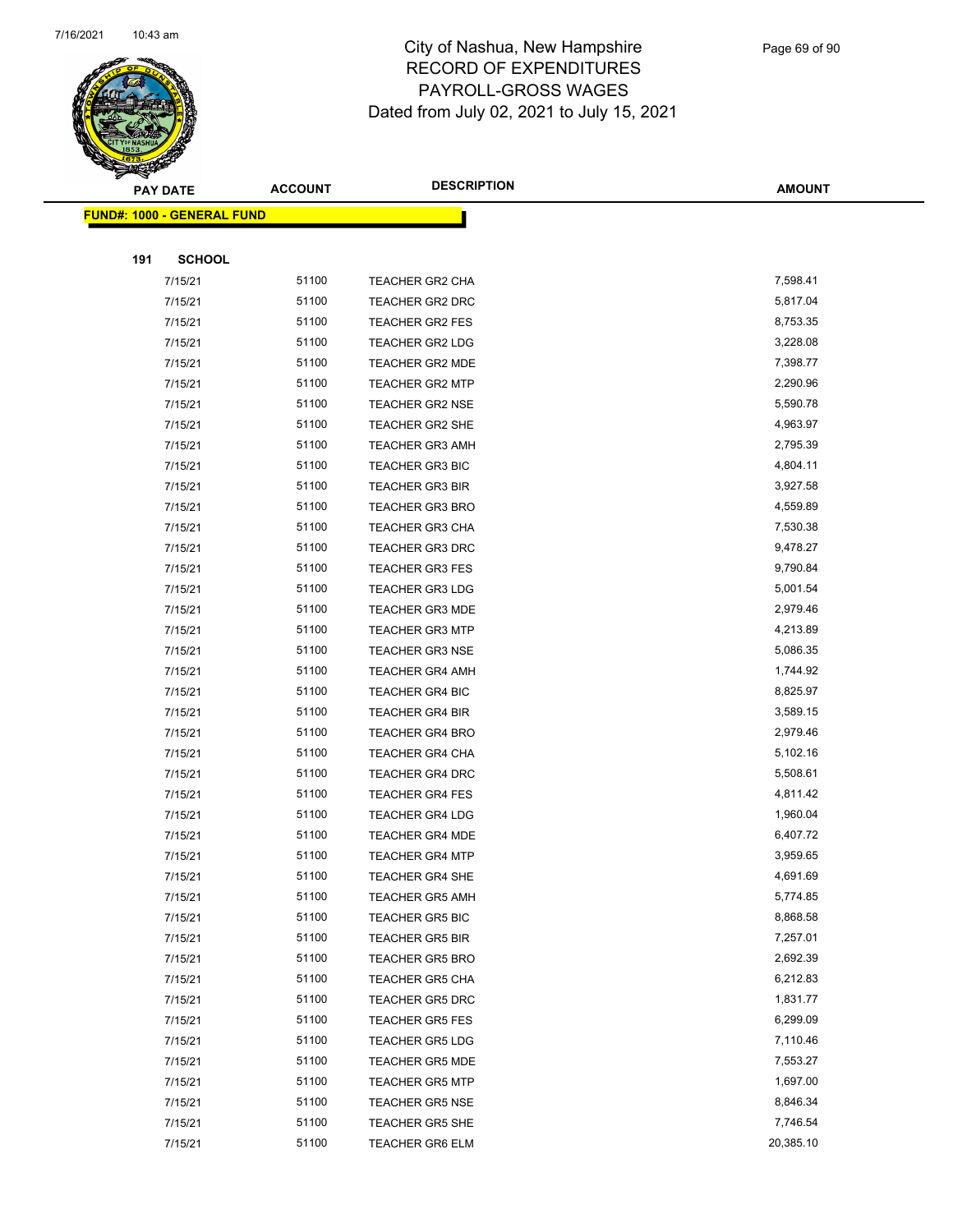

|     | <b>PAY DATE</b>                   | <b>ACCOUNT</b> | <b>DESCRIPTION</b>                                   | <b>AMOUNT</b>        |
|-----|-----------------------------------|----------------|------------------------------------------------------|----------------------|
|     | <b>FUND#: 1000 - GENERAL FUND</b> |                |                                                      |                      |
|     |                                   |                |                                                      |                      |
| 191 | <b>SCHOOL</b>                     |                |                                                      |                      |
|     | 7/15/21                           | 51100          | <b>TEACHER GR6 FMS</b>                               | 17,147.80            |
|     | 7/15/21                           | 51100          | <b>TEACHER GR6 PMS</b>                               | 12,102.08            |
|     | 7/15/21                           | 51100          | <b>TEACHER GRAPH NHS</b>                             | 3,599.81             |
|     | 7/15/21                           | 51100          | <b>TEACHER GRAPHICS NHN</b>                          | 2,795.39             |
|     | 7/15/21                           | 51100          | TEACHER HEALTH NHN                                   | 1,792.58             |
|     | 7/15/21                           | 51100          | TEACHER HEALTH NHS                                   | 2,795.39             |
|     | 7/15/21                           | 51100          | <b>TEACHER HEALTHOC NHS</b>                          | 5,246.85             |
|     | 7/15/21                           | 51100          | TEACHER HVAC NHS                                     | 2,045.31             |
|     | 7/15/21                           | 51100          | TEACHER IN SCH SUSPENSION ELM                        | 1,899.92             |
|     | 7/15/21                           | 51100          | TEACHER IN SCH SUSPENSION NHN                        | 2,979.46             |
|     | 7/15/21                           | 51100          | TEACHER IN SCH SUSPENSION NHS                        | 1,900.08             |
|     | 7/15/21                           | 51100          | <b>TEACHER INST SPED WID</b>                         | 2,692.39             |
|     | 7/15/21                           | 51100          | <b>TEACHER KIND AMH</b>                              | 4,551.92             |
|     | 7/15/21                           | 51100          | <b>TEACHER KIND BIC</b>                              | 4,755.43             |
|     | 7/15/21                           | 51100          | <b>TEACHER KIND BIR</b>                              | 7,034.38             |
|     | 7/15/21                           | 51100          | <b>TEACHER KIND BRO</b>                              | 3,071.58             |
|     | 7/15/21                           | 51100          | <b>TEACHER KIND CHA</b>                              | 7,046.85             |
|     | 7/15/21                           | 51100          | <b>TEACHER KIND DRC</b>                              | 10,255.11            |
|     | 7/15/21                           | 51100          | <b>TEACHER KIND FES</b>                              | 9,148.58             |
|     | 7/15/21                           | 51100          | <b>TEACHER KIND LDG</b>                              | 9,139.89             |
|     | 7/15/21                           | 51100          | TEACHER KIND MDE                                     | 10,729.54            |
|     | 7/15/21                           | 51100          | <b>TEACHER KIND MTP</b>                              | 6,377.19             |
|     | 7/15/21                           | 51100          | <b>TEACHER KIND NSE</b>                              | 2,394.81             |
|     | 7/15/21                           | 51100          | <b>TEACHER KIND SHE</b>                              | 4,439.01             |
|     | 7/15/21                           | 51100          | <b>TEACHER MATH ELM</b>                              | 13,991.35            |
|     | 7/15/21                           | 51100          | <b>TEACHER MATH FMS</b>                              | 14,008.36            |
|     | 7/15/21                           | 51100          | <b>TEACHER MATH NHN</b>                              | 27,120.59            |
|     | 7/15/21                           | 51100          | <b>TEACHER MATH NHS</b>                              | 30,912.56            |
|     | 7/15/21                           | 51100          | <b>TEACHER MATH PMS</b>                              | 13,294.16            |
|     | 7/15/21                           | 51100<br>51100 | <b>TEACHER MUSIC AMH</b><br><b>TEACHER MUSIC BIR</b> | 1,913.89<br>1,824.65 |
|     | 7/15/21<br>7/15/21                | 51100          | <b>TEACHER MUSIC BRO</b>                             | 1,831.77             |
|     | 7/15/21                           | 51100          | <b>TEACHER MUSIC CHA</b>                             | 2,979.46             |
|     | 7/15/21                           | 51100          | <b>TEACHER MUSIC DRC</b>                             | 2,887.42             |
|     | 7/15/21                           | 51100          | <b>TEACHER MUSIC ELM</b>                             | 1,831.77             |
|     | 7/15/21                           | 51100          | <b>TEACHER MUSIC FES</b>                             | 1,764.50             |
|     | 7/15/21                           | 51100          | <b>TEACHER MUSIC FMS</b>                             | 5,958.92             |
|     | 7/15/21                           | 51100          | <b>TEACHER MUSIC LDG</b>                             | 1,643.62             |
|     | 7/15/21                           | 51100          | <b>TEACHER MUSIC MDE</b>                             | 2,359.12             |
|     | 7/15/21                           | 51100          | <b>TEACHER MUSIC NHN</b>                             | 4,879.38             |
|     | 7/15/21                           | 51100          | <b>TEACHER MUSIC NHS</b>                             | 2,022.08             |
|     | 7/15/21                           | 51100          | <b>TEACHER MUSIC NSE</b>                             | 943.48               |
|     | 7/15/21                           | 51100          | <b>TEACHER MUSIC PMS</b>                             | 4,439.01             |
|     |                                   |                |                                                      |                      |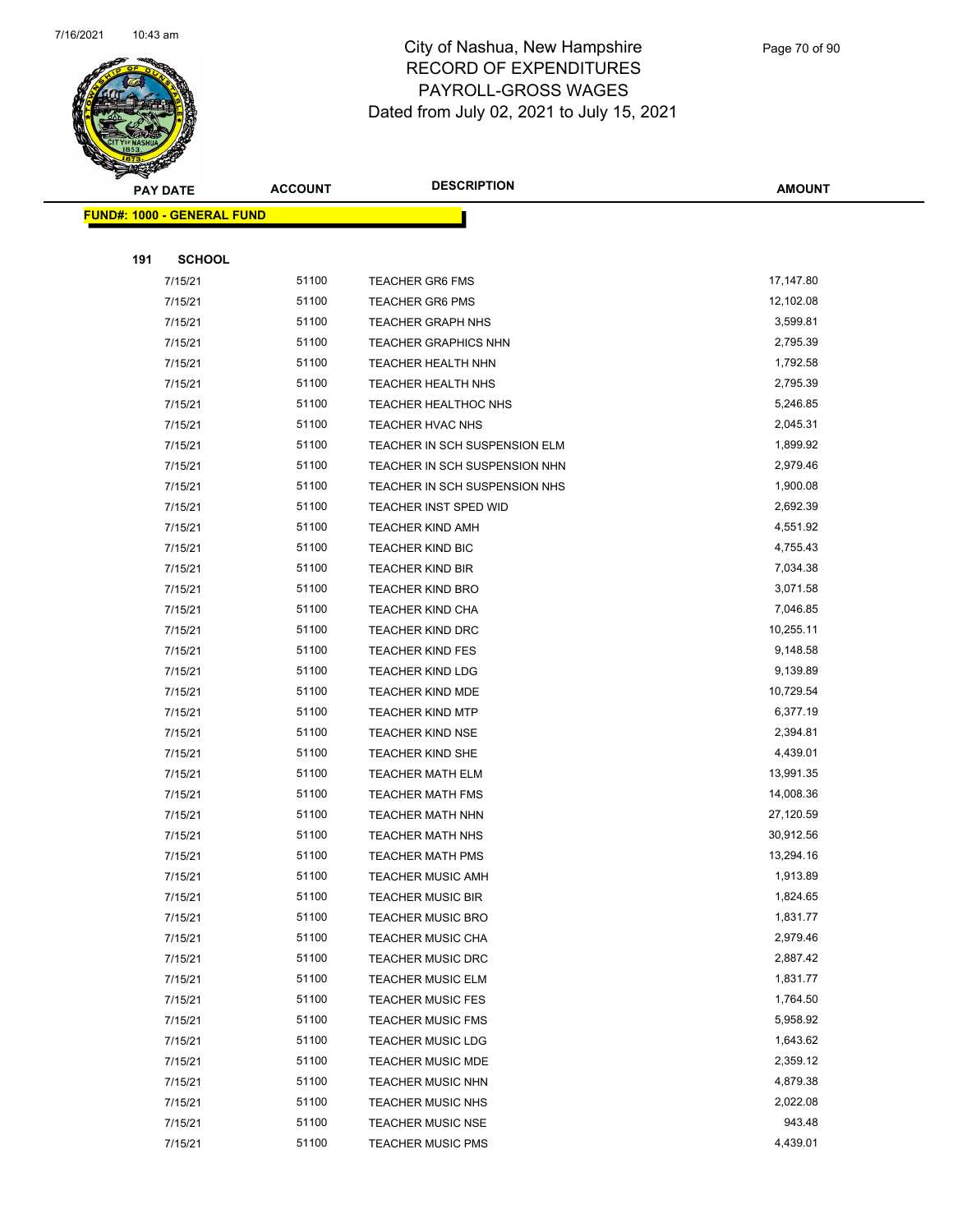

|     | <b>PAY DATE</b>                   | <b>ACCOUNT</b> | <b>DESCRIPTION</b>           | <b>AMOUNT</b> |
|-----|-----------------------------------|----------------|------------------------------|---------------|
|     | <b>FUND#: 1000 - GENERAL FUND</b> |                |                              |               |
|     |                                   |                |                              |               |
| 191 | <b>SCHOOL</b>                     |                |                              |               |
|     | 7/15/21                           | 51100          | TEACHER MUSIC SHE            | 1,744.92      |
|     | 7/15/21                           | 51100          | TEACHER PE BIR               | 3,071.58      |
|     | 7/15/21                           | 51100          | TEACHER PE BRO               | 2,887.42      |
|     | 7/15/21                           | 51100          | TEACHER PE DRC               | 2,979.46      |
|     | 7/15/21                           | 51100          | TEACHER PE ELM               | 9,944.66      |
|     | 7/15/21                           | 51100          | TEACHER PE FES               | 1,824.65      |
|     | 7/15/21                           | 51100          | <b>TEACHER PE FMS</b>        | 2,795.39      |
|     | 7/15/21                           | 51100          | TEACHER PE LDG               | 2,155.04      |
|     | 7/15/21                           | 51100          | <b>TEACHER PE MTP</b>        | 2,089.58      |
|     | 7/15/21                           | 51100          | TEACHER PE NHN               | 5,774.85      |
|     | 7/15/21                           | 51100          | TEACHER PE NHS               | 6,908.52      |
|     | 7/15/21                           | 51100          | TEACHER PE PMS               | 5,239.42      |
|     | 7/15/21                           | 51100          | TEACHER PRE SCHOOL BIR       | 4,758.47      |
|     | 7/15/21                           | 51100          | <b>TEACHER PRESCHOOL BIC</b> | 5,866.88      |
|     | 7/15/21                           | 51100          | TEACHER PRESCHOOL BRO        | 11,489.59     |
|     | 7/15/21                           | 51100          | TEACHER PRESCHOOL MTP        | 1,824.65      |
|     | 7/15/21                           | 51100          | TEACHER PRESCHOOL NHS        | 467.72        |
|     | 7/15/21                           | 51100          | <b>TEACHER PRESCHOOL NSE</b> | 4,473.54      |
|     | 7/15/21                           | 51100          | TEACHER READ BIR             | 2,979.46      |
|     | 7/15/21                           | 51100          | TEACHER READ BRO             | 2,979.46      |
|     | 7/15/21                           | 51100          | TEACHER READ CHA             | 2,632.69      |
|     | 7/15/21                           | 51100          | <b>TEACHER READ ELM</b>      | 6,051.04      |
|     | 7/15/21                           | 51100          | TEACHER READ FES             | 2,979.46      |
|     | 7/15/21                           | 51100          | <b>TEACHER READ FMS</b>      | 2,979.46      |
|     | 7/15/21                           | 51100          | <b>TEACHER READ MDE</b>      | 2,979.46      |
|     | 7/15/21                           | 51100          | <b>TEACHER READ MTP</b>      | 2,482.46      |
|     | 7/15/21                           | 51100          | <b>TEACHER READ NHN</b>      | 2,045.31      |
|     | 7/15/21                           | 51100          | <b>TEACHER READ NSE</b>      | 2,692.39      |
|     | 7/15/21                           | 51100          | <b>TEACHER READ PMS</b>      | 5,338.58      |
|     | 7/15/21                           | 51100          | TEACHER READ SHE             | 2,979.46      |
|     | 7/15/21                           | 51100          | <b>TEACHER ROTC NHN</b>      | 2,546.17      |
|     | 7/15/21                           | 51100          | <b>TEACHER SCIENCE ELM</b>   | 18,175.39     |
|     | 7/15/21                           | 51100          | <b>TEACHER SCIENCE FMS</b>   | 5,868.54      |
|     | 7/15/21                           | 51100          | TEACHER SCIENCE NHN          | 26,973.64     |
|     | 7/15/21                           | 51100          | TEACHER SCIENCE NHS          | 31,415.64     |
|     | 7/15/21                           | 51100          | <b>TEACHER SCIENCE PMS</b>   | 7,644.61      |
|     | 7/15/21                           | 51100          | TEACHER SOCIAL STUDIES ELM   | 9,011.47      |
|     | 7/15/21                           | 51100          | TEACHER SOCIAL STUDIES FMS   | 3,486.89      |
|     | 7/15/21                           | 51100          | TEACHER SOCIAL STUDIES NHN   | 25,020.12     |
|     | 7/15/21                           | 51100          | TEACHER SOCIAL STUDIES NHS   | 25,428.28     |
|     | 7/15/21                           | 51100          | TEACHER SOCIAL STUDIES PMS   | 10,119.54     |
|     | 7/15/21                           | 51100          | <b>TEACHER SPED AMH</b>      | 7,140.17      |
|     | 7/15/21                           | 51100          | TEACHER SPED BIC             | 5,637.31      |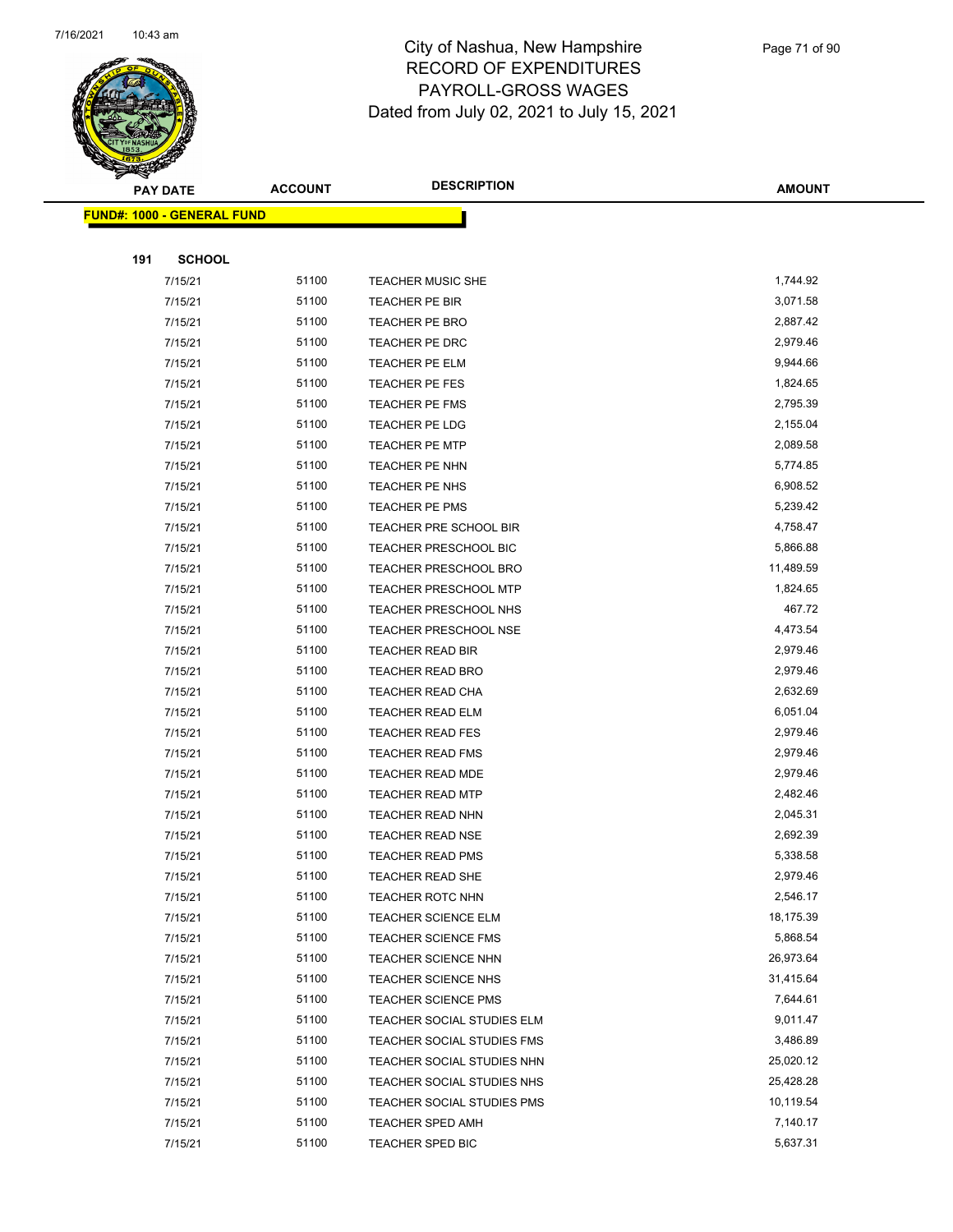

Page 72 of 90

|     | <b>PAY DATE</b>                   | <b>ACCOUNT</b> | <b>DESCRIPTION</b>                               | <b>AMOUNT</b>        |  |
|-----|-----------------------------------|----------------|--------------------------------------------------|----------------------|--|
|     | <b>FUND#: 1000 - GENERAL FUND</b> |                |                                                  |                      |  |
|     |                                   |                |                                                  |                      |  |
| 191 | <b>SCHOOL</b>                     |                |                                                  |                      |  |
|     | 7/15/21                           | 51100          | TEACHER SPED BIR                                 | 5,774.85             |  |
|     | 7/15/21                           | 51100          | TEACHER SPED BRO                                 | 4,903.35             |  |
|     | 7/15/21                           | 51100          | <b>TEACHER SPED CHA</b>                          | 4,367.85             |  |
|     | 7/15/21                           | 51100          | <b>TEACHER SPED DRC</b>                          | 5,671.85             |  |
|     | 7/15/21                           | 51100          | TEACHER SPED ELM                                 | 9,118.92             |  |
|     | 7/15/21                           | 51100          | <b>TEACHER SPED FES</b>                          | 3,800.00             |  |
|     | 7/15/21                           | 51100          | <b>TEACHER SPED FMS</b>                          | 9,885.19             |  |
|     | 7/15/21                           | 51100          | TEACHER SPED LDG                                 | 3,612.15             |  |
|     | 7/15/21                           | 51100          | <b>TEACHER SPED MDE</b>                          | 6,661.07             |  |
|     | 7/15/21                           | 51100          | <b>TEACHER SPED MTP</b>                          | 4,058.89             |  |
|     | 7/15/21                           | 51100          | TEACHER SPED NHN                                 | 17,650.89            |  |
|     | 7/15/21                           | 51100          | TEACHER SPED NHS                                 | 32,702.50            |  |
|     | 7/15/21                           | 51100          | <b>TEACHER SPED NSE</b>                          | 1,697.00             |  |
|     | 7/15/21                           | 51100          | <b>TEACHER SPED PMS</b>                          | 9,501.36             |  |
|     | 7/15/21                           | 51100          | TEACHER SPED SHE                                 | 2,979.46             |  |
|     | 7/15/21                           | 51100          | <b>TEACHER TECHED ELM</b>                        | 8,649.08             |  |
|     | 7/15/21                           | 51100          | TEACHER TECHED FMS                               | 1,831.96             |  |
|     | 7/15/21                           | 51100          | <b>TEACHER TECHED NHS</b>                        | 11,641.82            |  |
|     | 7/15/21                           | 51100<br>51100 | <b>TEACHER TECHED PMS</b>                        | 5,958.92<br>2,979.46 |  |
|     | 7/15/21<br>7/15/21                | 51100          | TEACHER TV PROD NHS<br><b>TEACHER VISION WID</b> | 1,899.92             |  |
|     | 7/8/21                            | 51200          | CLERICAL BOARD OF ED SUP                         | 750.75               |  |
|     | 7/15/21                           | 51200          | CLERICAL BOARD OF ED SUP                         | 667.34               |  |
|     | 7/8/21                            | 51200          | <b>CLERICAL PRINCIPAL ELM</b>                    | 702.00               |  |
|     | 7/15/21                           | 51200          | DIRECTOR ADULT ED                                | 2,765.69             |  |
|     | 7/15/21                           | 51200          | SCHOOL PSYCHOLOGIST WID                          | 2,530.89             |  |
|     | 7/15/21                           | 51200          | SPEECH LANG PATHOLOGIST WID                      | 1,787.68             |  |
|     | 7/8/21                            | 51200          | <b>SUB CLERICAL</b>                              | 873.00               |  |
|     | 7/15/21                           | 51200          | <b>SUB CLERICAL</b>                              | 774.00               |  |
|     | 7/8/21                            | 51200          | <b>SUB TEACHER</b>                               | 814.00               |  |
|     | 7/15/21                           | 51200          | <b>SUB TEACHER</b>                               | 1,158.00             |  |
|     | 7/15/21                           | 51200          | <b>TEACHER ART FMS</b>                           | 2,095.81             |  |
|     | 7/15/21                           | 51200          | <b>TEACHER ART NHS</b>                           | 1,492.15             |  |
|     | 7/15/21                           | 51200          | <b>TEACHER ENGLISH NHS</b>                       | 1,241.23             |  |
|     | 7/15/21                           | 51200          | <b>TEACHER MATH NHN</b>                          | 100.00               |  |
|     | 7/15/21                           | 51200          | TEACHER VISION WID                               | 842.82               |  |
|     | 7/8/21                            | 51200          | <b>TECHNOLOGY SUMMER HELP</b>                    | 330.00               |  |
|     | 7/15/21                           | 51200          | <b>TECHNOLOGY SUMMER HELP</b>                    | 643.50               |  |
|     | 7/8/21                            | 51300          | <b>CLERICAL BUSINESS</b>                         | 38.81                |  |
|     | 7/15/21                           | 51300          | <b>CLERICAL BUSINESS</b>                         | 104.61               |  |
|     | 7/8/21                            | 51300          | CLERICAL HUMAN RESOURCES                         | 92.63                |  |
|     | 7/15/21                           | 51300          | CLERICAL HUMAN RESOURCES                         | 130.21               |  |
|     | 7/8/21                            | 51300          | <b>CLERICAL PLANT OPS</b>                        | 119.44               |  |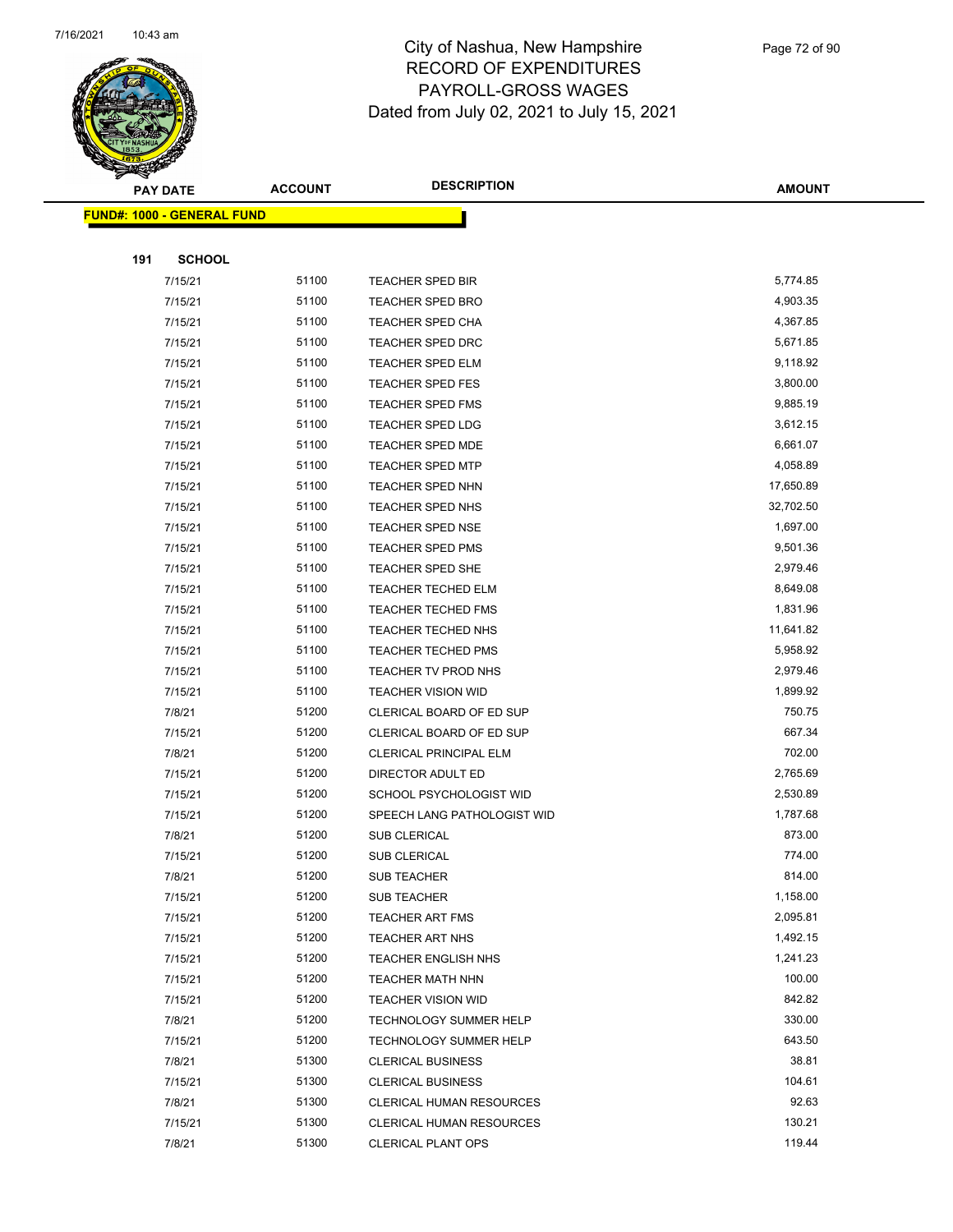

|     | <b>PAY DATE</b>                   | <b>ACCOUNT</b> | <b>DESCRIPTION</b>             | <b>AMOUNT</b> |
|-----|-----------------------------------|----------------|--------------------------------|---------------|
|     | <b>FUND#: 1000 - GENERAL FUND</b> |                |                                |               |
|     |                                   |                |                                |               |
| 191 | <b>SCHOOL</b>                     |                |                                |               |
|     | 7/15/21                           | 51300          | <b>CLERICAL PLANT OPS</b>      | 47.86         |
|     | 7/8/21                            | 51300          | <b>CLERICAL PRINCIPAL ELM</b>  | 15.07         |
|     | 7/8/21                            | 51300          | CLERICAL SPECIAL ED SUP        | 7.23          |
|     | 7/8/21                            | 51300          | <b>CUSTODIAN ASST HEAD NHS</b> | 453.63        |
|     | 7/8/21                            | 51300          | <b>CUSTODIAN BIR</b>           | 225.84        |
|     | 7/15/21                           | 51300          | <b>CUSTODIAN BIR</b>           | 204.67        |
|     | 7/8/21                            | 51300          | <b>CUSTODIAN DRC</b>           | 112.92        |
|     | 7/15/21                           | 51300          | <b>CUSTODIAN DRC</b>           | 331.71        |
|     | 7/8/21                            | 51300          | <b>CUSTODIAN FMS</b>           | 790.45        |
|     | 7/15/21                           | 51300          | <b>CUSTODIAN FMS</b>           | 155.27        |
|     | 7/8/21                            | 51300          | <b>CUSTODIAN HEAD BIR</b>      | 297.35        |
|     | 7/15/21                           | 51300          | <b>CUSTODIAN HEAD BIR</b>      | 1,245.62      |
|     | 7/8/21                            | 51300          | <b>CUSTODIAN HEAD MDE</b>      | 811.67        |
|     | 7/15/21                           | 51300          | <b>CUSTODIAN HEAD MDE</b>      | 538.44        |
|     | 7/15/21                           | 51300          | <b>CUSTODIAN HEAD MTP</b>      | 241.09        |
|     | 7/15/21                           | 51300          | <b>CUSTODIAN NHN</b>           | 28.23         |
|     | 7/8/21                            | 51300          | <b>CUSTODIAN NHS</b>           | 931.74        |
|     | 7/15/21                           | 51300          | <b>CUSTODIAN NHS</b>           | 708.31        |
|     | 7/8/21                            | 51300          | <b>CUSTODIAN WID</b>           | 28.23         |
|     | 7/8/21                            | 51300          | MAINTENANCE ALARM WPO          | 117.95        |
|     | 7/15/21                           | 51300          | <b>MAINTENANCE GROUNDS WPO</b> | 16.22         |
|     | 7/8/21                            | 51300          | <b>MAINTENANCE HVAC WPO</b>    | 501.27        |
|     | 7/15/21                           | 51300          | MAINTENANCE HVAC WPO           | 409.20        |
|     | 7/8/21                            | 51300          | MAINTENANCE TRADES WPO         | 1,504.45      |
|     | 7/15/21                           | 51300          | MAINTENANCE TRADES WPO         | 1,053.09      |
|     | 7/9/21                            | 51300          | <b>SUB CLERICAL</b>            | 2.88          |
|     | 7/8/21                            | 51400          | SEASONAL PLANT OPERATIONS      | 2,760.00      |
|     | 7/15/21                           | 51400          | SEASONAL PLANT OPERATIONS      | 1,920.00      |
|     | 7/8/21                            | 51400          | TEACHER SOCIAL STUDIES NHS     | 312.00        |
|     | 7/15/21                           | 51400          | TEACHER SOCIAL STUDIES NHS     | 640.00        |
|     | 7/8/21                            | 51412          | <b>SUB LUNCH MONITOR</b>       | 65.13         |
|     | 6/14/21                           | 51412          | SUB TEACHER                    | 625.00        |
|     | 7/15/21                           | 51412          | <b>TEACHER SPED NHS</b>        | 585.00        |
|     | 7/8/21                            | 51600          | <b>CUSTODIAN NHN</b>           | 250.00        |
|     | 7/15/21                           | 51650          | ADULT ED DIPOLMA TEACHER       | 1,800.00      |
|     | 7/15/21                           | 51650          | BRENTWOOD COORDINATOR          | 2,500.00      |
|     | 7/15/21                           | 51650          | CLERICAL ACADEMY NHN           | 271.44        |
|     | 7/15/21                           | 51650          | CLERICAL GUIDANCE NHN          | 810.18        |
|     | 7/15/21                           | 51650          | CROSS COUNTRY BOYS NHN         | 1,800.00      |
|     | 7/15/21                           | 51650          | ELL SUMMER SCH TUTOR           | 1,181.60      |
|     | 7/15/21                           | 51650          | GUIDANCE COUNSELOR NHN         | 3,600.00      |
|     | 7/15/21                           | 51650          | GUIDANCE COUNSELOR NHS         | 1,800.00      |
|     | 7/15/21                           | 51650          | <b>INTERPRETER</b>             | 250.00        |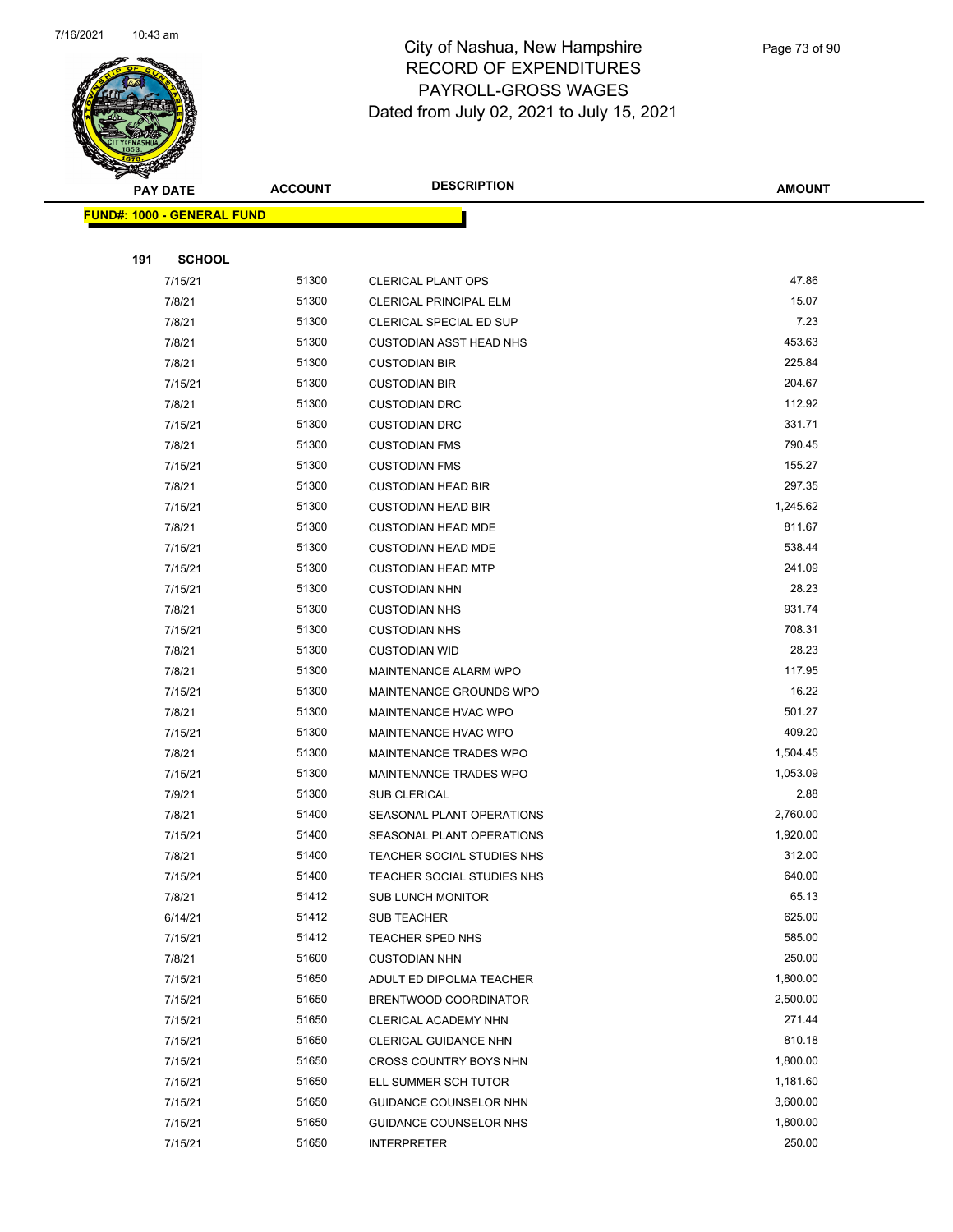

|     | <b>PAY DATE</b>                   | <b>ACCOUNT</b> | <b>DESCRIPTION</b>           | <b>AMOUNT</b> |
|-----|-----------------------------------|----------------|------------------------------|---------------|
|     | <b>FUND#: 1000 - GENERAL FUND</b> |                |                              |               |
|     |                                   |                |                              |               |
| 191 | <b>SCHOOL</b>                     |                |                              |               |
|     | 7/15/21                           | 51650          | LICENSED PRACTICAL NURSE NHS | 337.50        |
|     | 7/15/21                           | 51650          | LUNCH MONITOR BIR            | 186.98        |
|     | 7/15/21                           | 51650          | LUNCH MONITOR NHN            | 112.50        |
|     | 7/15/21                           | 51650          | LUNCH MONITOR SHE            | 166.20        |
|     | 7/15/21                           | 51650          | <b>NURSE ELM</b>             | 462.50        |
|     | 7/15/21                           | 51650          | <b>NURSE NHN</b>             | 287.50        |
|     | 7/15/21                           | 51650          | PARA DW SPEC ED AMH          | 1,073.84      |
|     | 7/15/21                           | 51650          | PARA DW SPEC ED BIR          | 452.40        |
|     | 7/15/21                           | 51650          | PARA DW SPEC ED BRO          | 708.31        |
|     | 7/15/21                           | 51650          | PARA DW SPEC ED CHA          | 1,536.41      |
|     | 7/15/21                           | 51650          | PARA DW SPEC ED FMS          | 1,731.71      |
|     | 7/15/21                           | 51650          | PARA DW SPEC ED MDE          | 1,673.29      |
|     | 7/15/21                           | 51650          | PARA DW SPEC ED MTP          | 131.94        |
|     | 7/15/21                           | 51650          | PARA DW SPEC ED NHN          | 538.92        |
|     | 7/15/21                           | 51650          | PARA DW SPEC ED NHS          | 1,328.10      |
|     | 7/15/21                           | 51650          | PARA DW SPEC ED NSE          | 671.98        |
|     | 7/15/21                           | 51650          | PARA DW SPEC ED SHE          | 1,765.89      |
|     | 7/15/21                           | 51650          | PARA DW SPEC ELM             | 1,061.75      |
|     | 7/15/21                           | 51650          | PARA ELL BIR                 | 317.28        |
|     | 7/15/21                           | 51650          | PARA ELL DRC                 | 317.28        |
|     | 7/15/21                           | 51650          | PARA ELL LDG                 | 317.28        |
|     | 7/15/21                           | 51650          | PARA INST AMH                | 180.05        |
|     | 7/15/21                           | 51650          | PARA INST BIC                | 193.34        |
|     | 7/15/21                           | 51650          | PARA INST CHA                | 515.59        |
|     | 7/15/21                           | 51650          | PARA INST ELM                | 709.71        |
|     | 7/15/21                           | 51650          | PARA INST FES                | 499.51        |
|     | 7/15/21                           | 51650          | PARA INST MDE                | 600.77        |
|     | 7/15/21                           | 51650          | PARA INST MTP                | 173.13        |
|     | 7/15/21                           | 51650          | PARA INST NHN                | 186.96        |
|     | 7/15/21                           | 51650          | PARA INST PMS                | 430.79        |
|     | 7/15/21                           | 51650          | PARA INST SHE                | 453.71        |
|     | 7/15/21                           | 51650          | PARA JOB COACH               | 224.64        |
|     | 7/15/21                           | 51650          | PARA KIND BIC                | 887.50        |
|     | 7/15/21                           | 51650          | PARA KIND BIR                | 138.50        |
|     | 7/15/21                           | 51650          | PARA KIND CHA                | 176.59        |
|     | 7/15/21                           | 51650          | PARA KIND DRC                | 255.97        |
|     | 7/15/21                           | 51650          | PARA KIND LDG                | 247.88        |
|     | 7/15/21                           | 51650          | PARA KIND NSE                | 875.00        |
|     | 7/15/21                           | 51650          | PARA PRE SCH BRO             | 172.80        |
|     | 7/15/21                           | 51650          | PARA PRE SCH MTP             | 186.92        |
|     | 7/15/21                           | 51650          | PARA SCI NHN                 | 263.64        |
|     | 7/15/21                           | 51650          | PARA TTI LDG                 | 999.38        |
|     | 7/15/21                           | 51650          | PARA TTI MTP                 | 1,224.72      |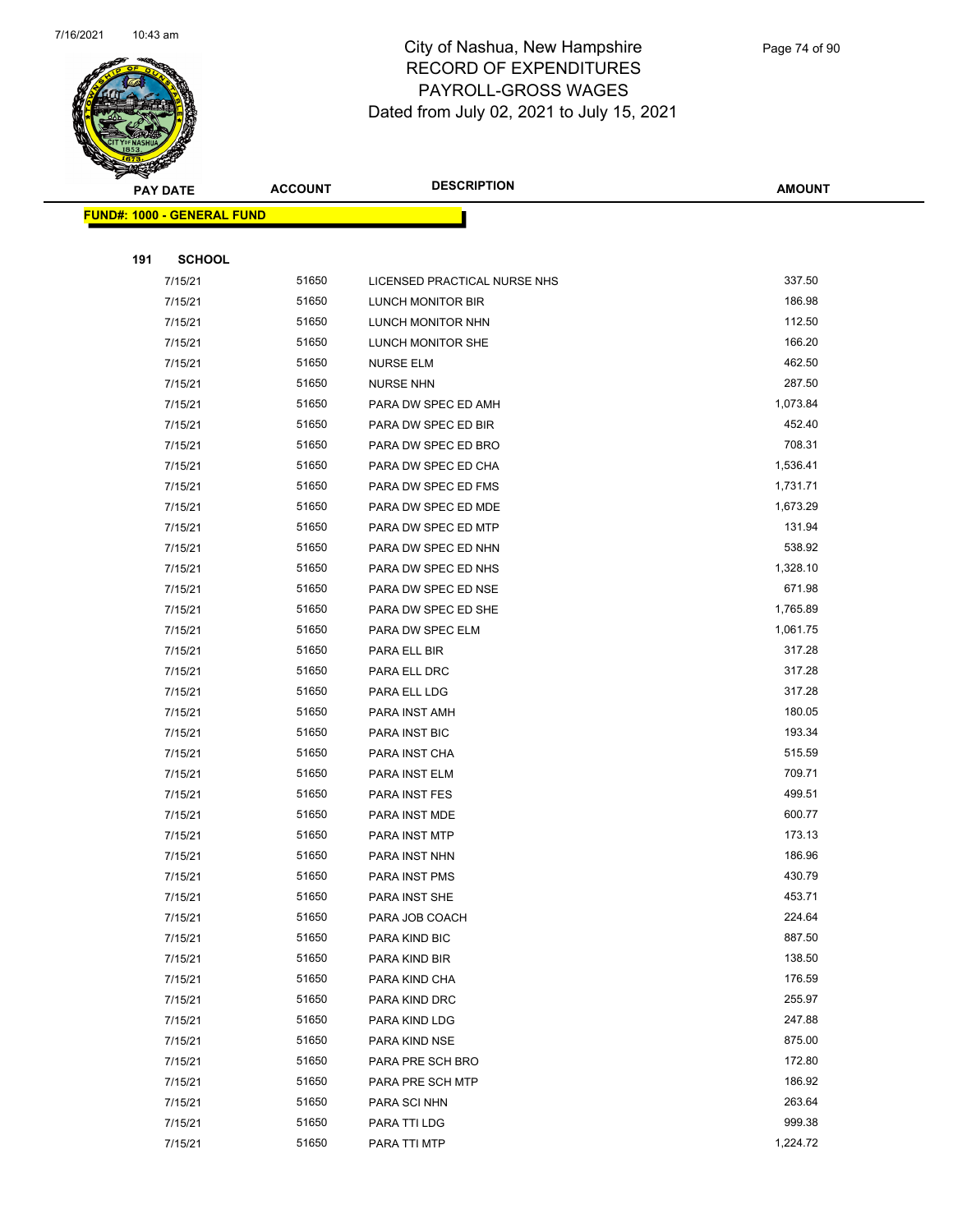

|     | <b>PAY DATE</b>                   | <b>ACCOUNT</b> | <b>DESCRIPTION</b>            | <b>AMOUNT</b> |
|-----|-----------------------------------|----------------|-------------------------------|---------------|
|     | <b>FUND#: 1000 - GENERAL FUND</b> |                |                               |               |
|     |                                   |                |                               |               |
| 191 | <b>SCHOOL</b>                     |                |                               |               |
|     | 7/15/21                           | 51650          | SCHOOL PSYCHOLOGIST WID       | 10,472.16     |
|     | 7/15/21                           | 51650          | SIGN LANGUAGE INTERPRETER     | 1,379.69      |
|     | 7/15/21                           | 51650          | SPEECH LANG PATHOLOGIST WID   | 4,354.70      |
|     | 7/15/21                           | 51650          | SUB PARA PROFESSIONAL         | 540.16        |
|     | 7/15/21                           | 51650          | <b>SUB TEACHER</b>            | 5,757.33      |
|     | 7/15/21                           | 51650          | SUB TEACHER LONG TERM         | 3,475.00      |
|     | 7/15/21                           | 51650          | SUMMER SCH PAR K-5            | 221.60        |
|     | 7/15/21                           | 51650          | SUMMER SCH TCH 9-12           | 4,150.00      |
|     | 7/15/21                           | 51650          | SUMMER SCH TCH K-5            | 7,300.00      |
|     | 7/15/21                           | 51650          | SUMMER SCHOOL PARA EYP        | 7,982.31      |
|     | 7/15/21                           | 51650          | SUMMER SCHOOL PYS EYP         | 696.31        |
|     | 7/15/21                           | 51650          | SUMMER SCHOOL SLP EYP         | 967.52        |
|     | 7/15/21                           | 51650          | SUMMER SCHOOL TEACHER EYP     | 11,087.50     |
|     | 7/15/21                           | 51650          | TEACHER BEHAVIOR SPEC WID     | 875.00        |
|     | 7/15/21                           | 51650          | <b>TEACHER BUSINESS NHS</b>   | 550.00        |
|     | 7/15/21                           | 51650          | TEACHER COMPUTER NHN          | 1,800.00      |
|     | 7/15/21                           | 51650          | <b>TEACHER DWSE CHA</b>       | 875.00        |
|     | 7/15/21                           | 51650          | <b>TEACHER DWSE ELM</b>       | 75.00         |
|     | 7/15/21                           | 51650          | <b>TEACHER DWSE FMS</b>       | 887.50        |
|     | 7/15/21                           | 51650          | TEACHER DWSE SHE              | 1,775.00      |
|     | 7/15/21                           | 51650          | TEACHER ELL BIC               | 500.00        |
|     | 7/15/21                           | 51650          | TEACHER ELL ELM               | 500.00        |
|     | 7/15/21                           | 51650          | <b>TEACHER ELL FMS</b>        | 1,050.00      |
|     | 7/15/21                           | 51650          | TEACHER ELL LDG               | 2,200.00      |
|     | 7/15/21                           | 51650          | <b>TEACHER ELL NHN</b>        | 532.25        |
|     | 7/15/21                           | 51650          | TEACHER ELL NHS               | 550.00        |
|     | 7/15/21                           | 51650          | <b>TEACHER ENGLISH FMS</b>    | 475.00        |
|     | 7/15/21                           | 51650          | <b>TEACHER ENGLISH NHN</b>    | 3,600.00      |
|     | 7/15/21                           | 51650          | TEACHER ENGLISH NHS           | 1,850.00      |
|     | 7/15/21                           | 51650          | <b>TEACHER ENGLISH PMS</b>    | 887.50        |
|     | 7/15/21                           | 51650          | <b>TEACHER FACS NHS</b>       | 887.50        |
|     | 7/15/21                           | 51650          | TEACHER FOREIGN LANG NHN      | 137.50        |
|     | 7/15/21                           | 51650          | <b>TEACHER GR1 BIR</b>        | 1,000.00      |
|     | 7/15/21                           | 51650          | <b>TEACHER GR1 NSE</b>        | 875.00        |
|     | 7/15/21                           | 51650          | <b>TEACHER GR3 BIR</b>        | 500.00        |
|     | 7/15/21                           | 51650          | <b>TEACHER GR4 FES</b>        | 500.00        |
|     | 7/15/21                           | 51650          | <b>TEACHER GR5 BIC</b>        | 1,800.00      |
|     | 7/15/21                           | 51650          | <b>TEACHER HEALTH NHN</b>     | 1,800.00      |
|     | 7/15/21                           | 51650          | TEACHER IN SCH SUSPENSION NHN | 1,800.00      |
|     | 7/15/21                           | 51650          | <b>TEACHER KIND LDG</b>       | 500.00        |
|     | 7/15/21                           | 51650          | <b>TEACHER MATH NHN</b>       | 6,900.00      |
|     | 7/15/21                           | 51650          | <b>TEACHER MATH NHS</b>       | 7,750.00      |
|     | 7/15/21                           | 51650          | <b>TEACHER MUSIC BIR</b>      | 400.00        |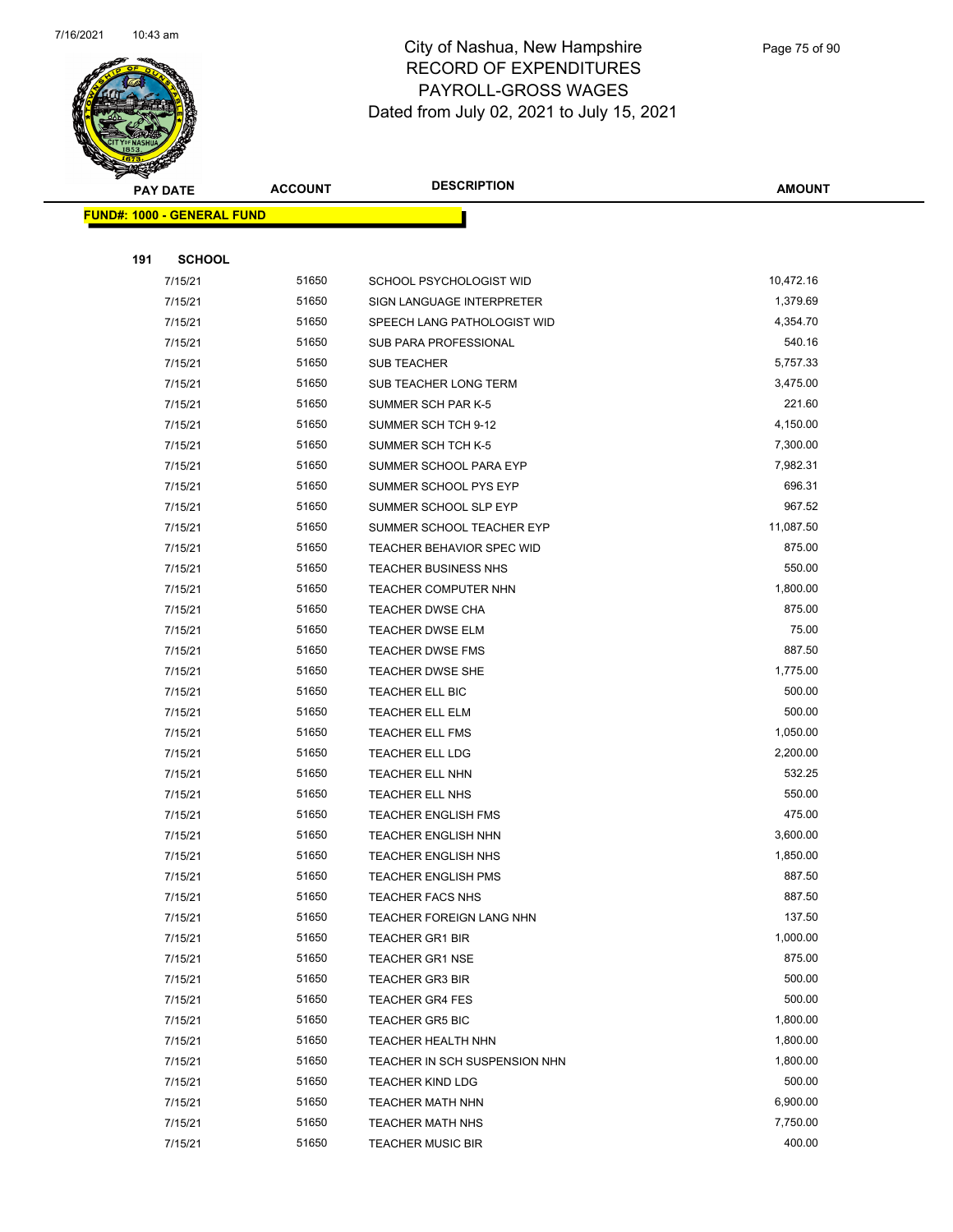

|     | <b>PAY DATE</b>                   | <b>ACCOUNT</b> | <b>DESCRIPTION</b>                | <b>AMOUNT</b> |  |
|-----|-----------------------------------|----------------|-----------------------------------|---------------|--|
|     | <b>FUND#: 1000 - GENERAL FUND</b> |                |                                   |               |  |
|     |                                   |                |                                   |               |  |
| 191 | <b>SCHOOL</b>                     |                |                                   |               |  |
|     | 7/15/21                           | 51650          | TEACHER PRE SCHOOL BIR            | 1,075.00      |  |
|     | 7/15/21                           | 51650          | TEACHER PRESCHOOL NHS             | 137.50        |  |
|     | 7/15/21                           | 51650          | <b>TEACHER SCIENCE NHN</b>        | 4,300.00      |  |
|     | 7/15/21                           | 51650          | <b>TEACHER SCIENCE NHS</b>        | 3,700.00      |  |
|     | 7/15/21                           | 51650          | TEACHER SOCIAL STUDIES NHN        | 5,925.00      |  |
|     | 7/15/21                           | 51650          | TEACHER SOCIAL STUDIES NHS        | 4,500.00      |  |
|     | 7/15/21                           | 51650          | <b>TEACHER SPED BRO</b>           | 875.00        |  |
|     | 7/15/21                           | 51650          | <b>TEACHER SPED ELM</b>           | 887.50        |  |
|     | 7/15/21                           | 51650          | TEACHER SPED FMS                  | 375.00        |  |
|     | 7/15/21                           | 51650          | TEACHER SPED LDG                  | 875.00        |  |
|     | 7/15/21                           | 51650          | <b>TEACHER SPED NHN</b>           | 1,812.50      |  |
|     | 7/15/21                           | 51650          | <b>TEACHER SPED NHS</b>           | 1,387.50      |  |
|     | 7/15/21                           | 51650          | <b>TEACHER SPED NSE</b>           | 875.00        |  |
|     | 7/15/21                           | 51650          | <b>TEACHER SPED PMS</b>           | 875.00        |  |
|     | 7/15/21                           | 51650          | <b>TEACHER SPED SHE</b>           | 875.00        |  |
|     | 7/15/21                           | 51650          | <b>TEACHER VISION WID</b>         | 120.00        |  |
|     | 7/15/21                           | 51650          | TECH INTERGRATION ASST SHE        | 887.50        |  |
|     | 7/15/21                           | 51650          | TITLE ONE PARA FES                | 875.00        |  |
|     | 7/15/21                           | 51700          | <b>TEACHER ART CHA</b>            | 34.62         |  |
|     | 7/15/21                           | 51700          | <b>TEACHER ART NHS</b>            | 34.62         |  |
|     | 7/15/21                           | 51700          | <b>TEACHER ENGLISH NHN</b>        | 69.23         |  |
|     | 7/15/21                           | 51700          | <b>TEACHER ENGLISH NHS</b>        | 69.23         |  |
|     | 7/15/21                           | 51700          | <b>TEACHER GR6 ELM</b>            | 69.23         |  |
|     | 7/15/21                           | 51700          | <b>TEACHER GR6 FMS</b>            | 69.23         |  |
|     | 7/15/21                           | 51700          | <b>TEACHER MATH FMS</b>           | 69.23         |  |
|     | 7/15/21                           | 51700          | <b>TEACHER MATH NHN</b>           | 69.23         |  |
|     | 7/15/21                           | 51700          | <b>TEACHER MATH PMS</b>           | 69.23         |  |
|     | 7/15/21                           | 51700          | <b>TEACHER MUSIC FMS</b>          | 69.23         |  |
|     | 7/15/21                           | 51700          | TEACHER PE NHN                    | 34.62         |  |
|     | 7/15/21                           | 51700          | TEACHER READ ELM                  | 34.62         |  |
|     | 7/15/21                           | 51700          | <b>TEACHER READ FMS</b>           | 34.62         |  |
|     | 7/15/21                           | 51700          | <b>TEACHER SCIENCE ELM</b>        | 69.23         |  |
|     | 7/15/21                           | 51700          | <b>TEACHER SCIENCE FMS</b>        | 69.23         |  |
|     | 7/15/21                           | 51700          | <b>TEACHER SCIENCE NHN</b>        | 69.23         |  |
|     | 7/15/21                           | 51700          | <b>TEACHER SCIENCE NHS</b>        | 69.23         |  |
|     | 7/15/21                           | 51700          | TEACHER SCIENCE PMS               | 69.23         |  |
|     | 7/15/21                           | 51700          | <b>TEACHER SOCIAL STUDIES ELM</b> | 69.23         |  |
|     | 7/15/21                           | 51700          | <b>TEACHER SOCIAL STUDIES FMS</b> | 69.23         |  |
|     | 7/15/21                           | 51700          | TEACHER SOCIAL STUDIES NHN        | 69.23         |  |
|     | 7/15/21                           | 51700          | <b>TEACHER SOCIAL STUDIES PMS</b> | 69.23         |  |
|     | 7/15/21                           | 51700          | <b>TEACHER SPED NHN</b>           | 69.23         |  |
|     | 7/15/21                           | 51700          | <b>TEACHER SPED NHS</b>           | 69.23         |  |
|     | 7/8/21                            | 51750          | ASSISTANT PRINCIPAL CHARL         | 48,694.97     |  |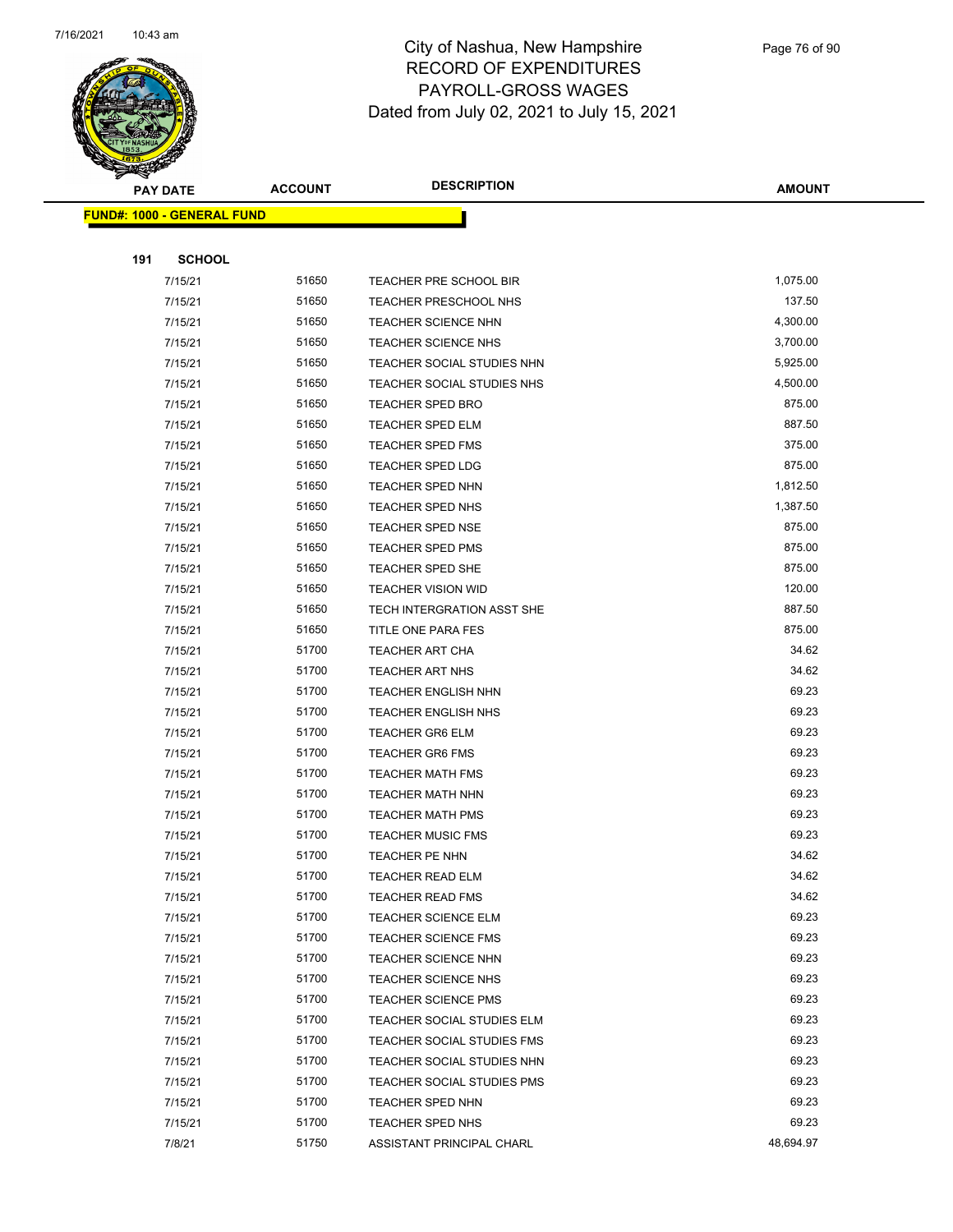

Page 77 of 90

| <b>PAY DATE</b>                   | <b>ACCOUNT</b> | <b>DESCRIPTION</b>        | <b>AMOUNT</b>  |
|-----------------------------------|----------------|---------------------------|----------------|
| <b>FUND#: 1000 - GENERAL FUND</b> |                |                           |                |
| 191<br><b>SCHOOL</b>              |                |                           |                |
| 7/9/21                            | 51750          | <b>CUSTODIAN HEAD SHE</b> | 13,547.19      |
| 7/8/21                            | 51750          | <b>CUSTODIAN MTP</b>      | 1,500.61       |
| 7/15/21                           | 51750          | <b>PRINCIPAL SHE</b>      | 14,980.77      |
| 7/9/21                            | 51750          | <b>SUB CLERICAL</b>       | 23,392.12      |
| 7/15/21                           | 51750          | <b>SUPERINTENDENT</b>     | 5,342.14       |
| 7/15/21                           | 52800          | EDUCATIONAL ASSISTANCE    | 1,632.00       |
| <b>TOTAL 191 - SCHOOL</b>         |                |                           | \$2,478,177.68 |
| TOTAL FUND 1000 - GENERAL FUND    |                |                           | \$4,840,111.64 |

| <b>FUND#: 2100 - FOOD SERVICES FUND</b> |  |
|-----------------------------------------|--|
|                                         |  |

| <b>TOTAL FUND 2100 - FOOD SERVICES FUND</b> |       |                               | \$6,974.53 |
|---------------------------------------------|-------|-------------------------------|------------|
| 7/15/21                                     | 51100 | FOOD SERVICE BUSINESS MANAGER | 2.309.33   |
| 7/15/21                                     | 51100 | DIRECTOR FOOD SERVICE         | 3.001.10   |
| 7/15/21                                     | 51100 | CLERICAL FOOD SERVICE NHS     | 837.00     |
| 7/8/21                                      | 51100 | CLERICAL FOOD SERVICE NHS     | 827.10     |
|                                             |       |                               |            |

| <b>FUND#: 2120 - SUMMER FEEDING PROGRAM FUND</b> |
|--------------------------------------------------|
|                                                  |

| 7/15/21 | 51100 | 21 CENTURY PROGRAM ASSISTANT    | 302.40   |
|---------|-------|---------------------------------|----------|
| 7/15/21 | 51100 | DELIVERY DRIVER FOOD SERVICE    | 96.40    |
| 7/15/21 | 51100 | <b>FOOD SERVICE ASST PT BIR</b> | 341.04   |
| 7/15/21 | 51100 | FOOD SERVICE ASST PT CHA        | 302.40   |
| 7/15/21 | 51100 | FOOD SERVICE ASST PT ELM        | 302.40   |
| 7/8/21  | 51100 | <b>FOOD SERVICE ASST PT FMS</b> | 419.10   |
| 7/15/21 | 51100 | FOOD SERVICE ASST PT FMS        | 660.48   |
| 7/8/21  | 51100 | FOOD SERVICE ASST PT NHN        | 679.15   |
| 7/15/21 | 51100 | FOOD SERVICE ASST PT NHN        | 1,119.89 |
| 7/8/21  | 51100 | FOOD SERVICE ASST PT NHS        | 635.89   |
| 7/15/21 | 51100 | FOOD SERVICE ASST PT NHS        | 1,411.44 |
| 7/8/21  | 51100 | FOOD SERVICE COOK FMS           | 263.67   |
| 7/15/21 | 51100 | <b>FOOD SERVICE COOK FMS</b>    | 434.28   |
| 7/15/21 | 51100 | <b>FOOD SERVICE COOK LDG</b>    | 360.72   |
| 7/15/21 | 51100 | <b>FOOD SERVICE SITE CORD</b>   | 2,306.25 |
| 7/15/21 | 51100 | <b>FOOD SERVICECOOK MTP</b>     | 360.72   |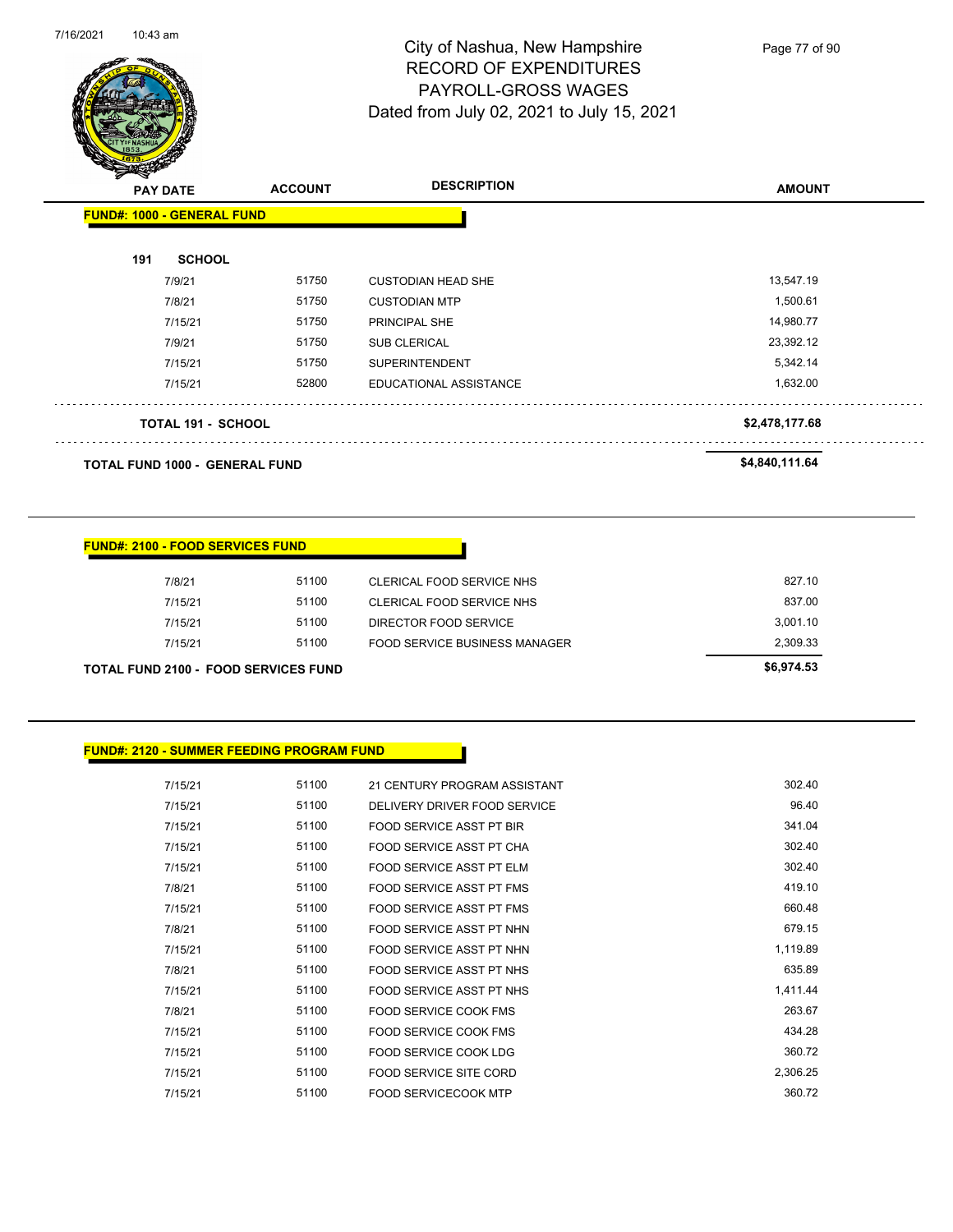|                                                               |                | City of Nashua, New Hampshire<br><b>RECORD OF EXPENDITURES</b><br>PAYROLL-GROSS WAGES<br>Dated from July 02, 2021 to July 15, 2021 | Page 78 of 90                |
|---------------------------------------------------------------|----------------|------------------------------------------------------------------------------------------------------------------------------------|------------------------------|
| <b>PAY DATE</b>                                               | <b>ACCOUNT</b> | <b>DESCRIPTION</b>                                                                                                                 | <b>AMOUNT</b>                |
| <b>TOTAL FUND 2120 - SUMMER FEEDING PROGRAM FUND</b>          |                |                                                                                                                                    | \$9,996.23                   |
| <b>FUND#: 2201 - DRIVERS EDUCATION FUND</b>                   |                |                                                                                                                                    |                              |
| 7/8/21                                                        | 51200          | DRIVER INSTRUCTOR                                                                                                                  | 1,395.00                     |
| 7/15/21                                                       | 51200          | DRIVER INSTRUCTOR                                                                                                                  | 2,185.00                     |
| 7/15/21                                                       | 51200          | TEACHER ELL FES                                                                                                                    | 770.00                       |
| 7/15/21                                                       | 51200          | TEACHER TECHED ELM                                                                                                                 | 1,015.00                     |
| TOTAL FUND 2201 - DRIVERS EDUCATION FUND                      |                |                                                                                                                                    | \$5,365.00                   |
| <b>FUND#: 2207 - ADULT ED/CONTINUING ED</b>                   |                |                                                                                                                                    |                              |
| 7/8/21<br>7/15/21<br>TOTAL FUND 2207 - ADULT ED/CONTINUING ED | 51100<br>51100 | CLERICAL ADULT ED NHN<br>CLERICAL ADULT ED NHN                                                                                     | 394.41<br>398.97<br>\$793.38 |
| FUND#: 2252 - DAY CARE                                        |                |                                                                                                                                    |                              |
| 7/15/21                                                       | 51100          | PANTHER PRESCHOOL DIRECTOR                                                                                                         | 1,151.64                     |
| TOTAL FUND 2252 - DAY CARE                                    |                |                                                                                                                                    | \$1,151.64                   |
| <b>FUND#: 2257 - SPECIAL ED LOCAL</b>                         |                |                                                                                                                                    |                              |
| 7/15/21                                                       | 51100          | PARA DW SPEC ED NHS                                                                                                                | 270.54                       |
| <b>TOTAL FUND 2257 - SPECIAL ED LOCAL</b>                     |                |                                                                                                                                    | \$270.54                     |
|                                                               |                |                                                                                                                                    |                              |
| <b>FUND#: 2503 - PARKS &amp; REC PROGRAMS FUND</b>            |                |                                                                                                                                    |                              |
| 7/8/21                                                        | 51100          | PROGRAM COORDINATOR                                                                                                                | 403.57                       |
| 7/15/21                                                       | 51100          | PROGRAM COORDINATOR                                                                                                                | 410.80                       |
| 7/8/21                                                        | 51400          | BASKETBALL JR VARSITY BOYS NHS                                                                                                     | 900.00                       |
| 7/8/21                                                        | 51400          | <b>CAMP COUNSELORS</b>                                                                                                             | 3,892.50                     |
| 7/15/21<br>7/8/21                                             | 51400<br>51400 | <b>CAMP COUNSELORS</b><br>SUB TEACHER                                                                                              | 340.00<br>600.00             |

7/8/21 51400 TEACHER PE NHN 1,050.00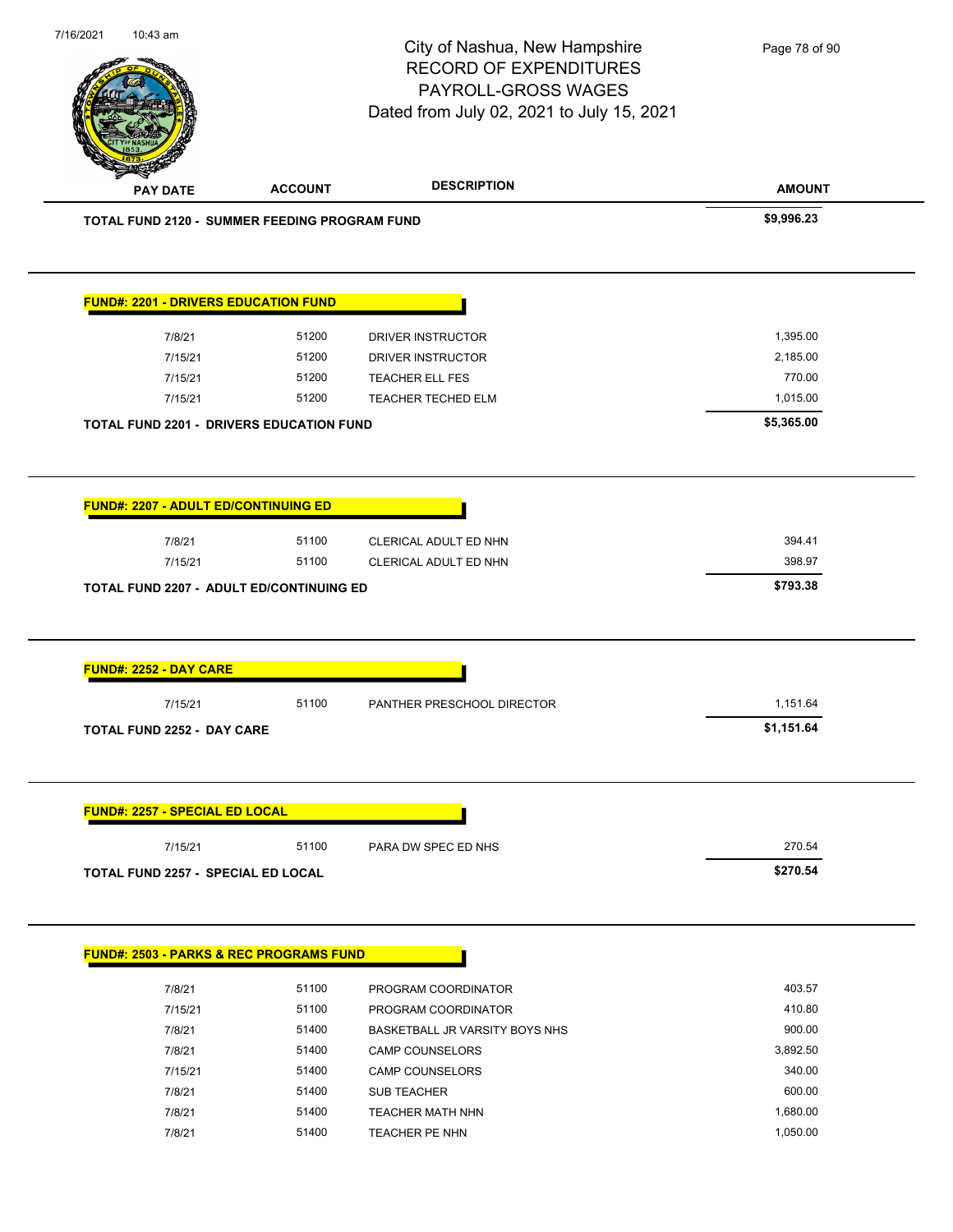|                                             |                                                        | City of Nashua, New Hampshire<br><b>RECORD OF EXPENDITURES</b><br>PAYROLL-GROSS WAGES<br>Dated from July 02, 2021 to July 15, 2021 | Page 79 of 90 |
|---------------------------------------------|--------------------------------------------------------|------------------------------------------------------------------------------------------------------------------------------------|---------------|
| <b>PAY DATE</b>                             | <b>ACCOUNT</b>                                         | <b>DESCRIPTION</b>                                                                                                                 | <b>AMOUNT</b> |
|                                             | <b>FUND#: 2503 - PARKS &amp; REC PROGRAMS FUND</b>     |                                                                                                                                    |               |
| 7/8/21                                      | 51400                                                  | TEACHER SOCIAL STUDIES ELM                                                                                                         | 1,260.00      |
|                                             | <b>TOTAL FUND 2503 - PARKS &amp; REC PROGRAMS FUND</b> |                                                                                                                                    | \$10,536.87   |
|                                             | <b>FUND#: 2505 - PEG ACCESS CHANNELS FUND</b>          |                                                                                                                                    |               |
| 7/8/21                                      | 51100                                                  | ECHANNEL ACCESS ADMINISTRATOR                                                                                                      | 1,210.61      |
| 7/15/21                                     | 51100                                                  | ECHANNEL ACCESS ADMINISTRATOR                                                                                                      | 1,227.05      |
| 7/8/21                                      | 51100                                                  | PEG PROGRAM MANAGER                                                                                                                | 1,311.50      |
| 7/15/21                                     | 51100                                                  | PEG PROGRAM MANAGER                                                                                                                | 1,329.30      |
| 7/8/21                                      | 51200                                                  | <b>VIDEOGRAPHER</b>                                                                                                                | 547.50        |
| 7/15/21                                     | 51200                                                  | <b>VIDEOGRAPHER</b>                                                                                                                | 562.50        |
| 7/15/21                                     | 53432                                                  | <b>TRANSCRIPTION SERVICES</b>                                                                                                      | 98.96         |
|                                             | <b>TOTAL FUND 2505 - PEG ACCESS CHANNELS FUND</b>      |                                                                                                                                    | \$6,287.42    |
|                                             | <b>FUND#: 3035 - FEMA DISASTER ASSIST GRANTS</b>       |                                                                                                                                    |               |
| 7/8/21                                      | 51300                                                  | <b>MOTOR VEHICLE TEMP</b>                                                                                                          | 18.00         |
| 7/8/21                                      | 51400                                                  | MOTOR VEHICLE TEMP                                                                                                                 | 640.00        |
| 7/15/21                                     | 51400                                                  | <b>MOTOR VEHICLE TEMP</b>                                                                                                          | 640.00        |
|                                             | TOTAL FUND 3035 - FEMA DISASTER ASSIST GRANTS          |                                                                                                                                    | \$1,298.00    |
| <b>FUND#: 3050 - POLICE GRANTS FUND</b>     |                                                        |                                                                                                                                    |               |
| 7/8/21                                      | 51100                                                  | DOMESTIC VIOLENCE ADVOCATE                                                                                                         | 1,031.47      |
| 7/15/21                                     | 51100                                                  | DOMESTIC VIOLENCE ADVOCATE                                                                                                         | 1,049.80      |
| 7/8/21                                      | 51100                                                  | PATROLMAN ALL RANKS                                                                                                                | 1,574.15      |
| 7/15/21                                     | 51100                                                  | PATROLMAN ALL RANKS                                                                                                                | 1,597.55      |
| 7/8/21                                      | 51300                                                  | 1st YR SPECIAL OFFICER CERTIFIED II                                                                                                | 268.29        |
| 7/8/21                                      | 51300                                                  | PATROLMAN ALL RANKS                                                                                                                | 1,968.91      |
| 7/15/21                                     | 51300                                                  | PATROLMAN ALL RANKS                                                                                                                | 1,833.75      |
| 7/15/21                                     | 51300                                                  | <b>SERGEANT</b>                                                                                                                    | 239.63        |
| 7/15/21                                     | 51628                                                  | PATROLMAN ALL RANKS                                                                                                                | 319.51        |
| <b>TOTAL FUND 3050 - POLICE GRANTS FUND</b> |                                                        |                                                                                                                                    | \$9,883.06    |

7/8/21 51300 CAPTAIN 560 535.08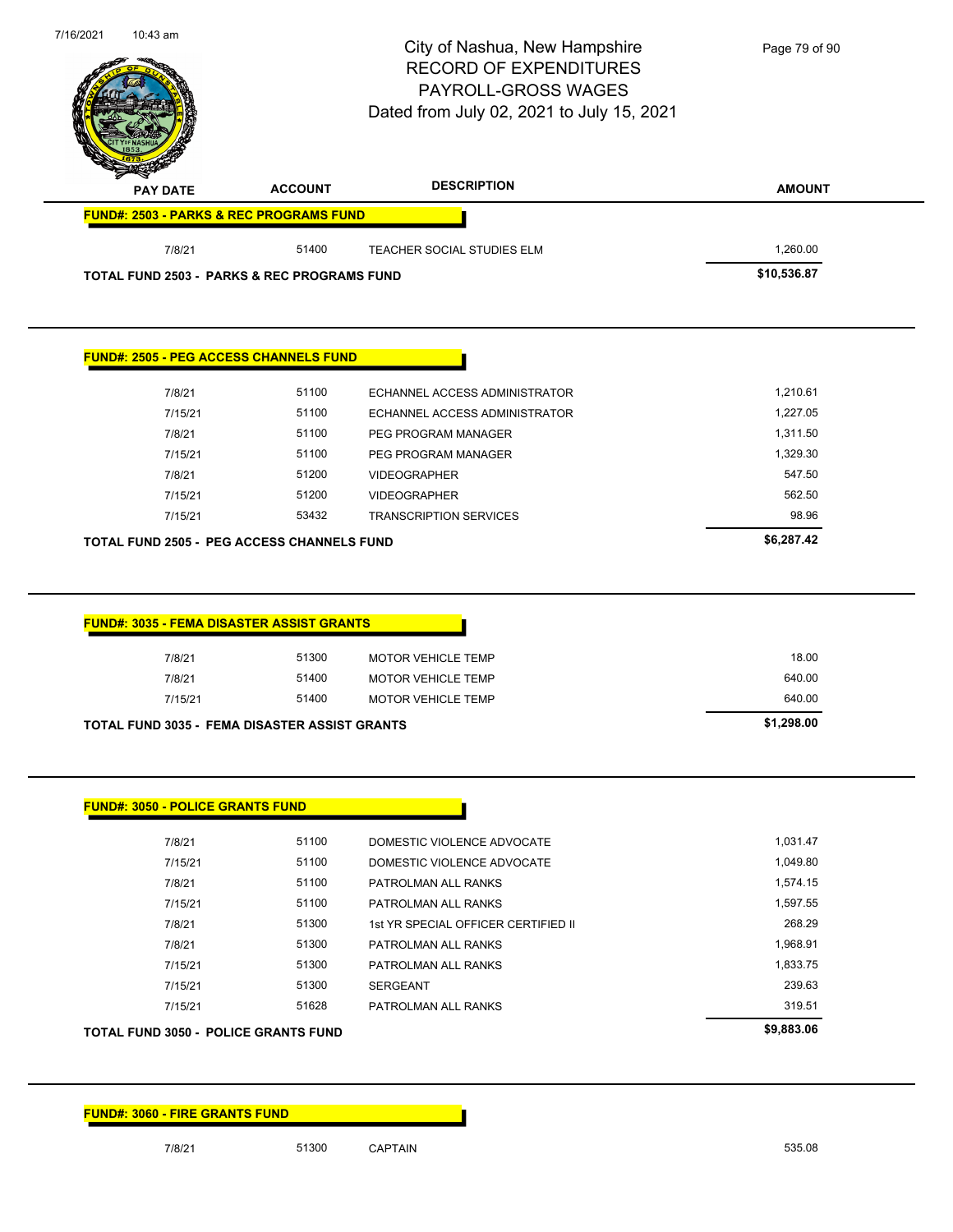

Page 80 of 90

| s<br>$\tilde{\phantom{a}}$<br><b>PAY DATE</b> | <b>ACCOUNT</b> | <b>DESCRIPTION</b>     | <b>AMOUNT</b> |
|-----------------------------------------------|----------------|------------------------|---------------|
| <b>FUND#: 3060 - FIRE GRANTS FUND</b>         |                |                        |               |
| 7/8/21                                        | 51300          | <b>FIRE LIEUTENANT</b> | 2,389.90      |
| 7/8/21                                        | 51300          | FIREFIGHTERS ALL RANKS | 2,468.48      |
| <b>TOTAL FUND 3060 - FIRE GRANTS FUND</b>     |                |                        | \$5,393.46    |

### **FUND#: 3068 - COMMUNITY SERVICES GRANTS FUND**

| TOTAL FUND 3068 -  COMMUNITY SERVICES GRANTS FUND |       |                                                 | \$25,369.91 |
|---------------------------------------------------|-------|-------------------------------------------------|-------------|
| 7/8/21                                            | 51750 | PUB HEALTH NET SVS COORD                        | 5,765.08    |
| 7/8/21                                            | 51750 | PROGRAM ASSISTANT COMMUNITY HEALTH              | 152.47      |
| 7/15/21                                           | 51412 | <b>NURSE PER DIEM</b>                           | 709.77      |
| 7/8/21                                            | 51412 | <b>NURSE PER DIEM</b>                           | 592.83      |
| 6/30/21                                           | 51412 | <b>NURSE PER DIEM</b>                           | 45.86       |
| 7/15/21                                           | 51412 | <b>NURSE ELM</b>                                | 64.62       |
| 6/30/21                                           | 51412 | COM SVS COVID-19 VACCINE RESPONSE SUPPORT       | 138.25      |
| 7/15/21                                           | 51300 | BILINGUAL BICULTURAL COMMUNITY HEALTH WORKER    | 180.24      |
| 7/8/21                                            | 51300 | BILINGUAL BICULTURAL COMMUNITY HEALTH WORKER    | 13.86       |
| 7/15/21                                           | 51100 | PUBLIC HEALTH STRATEGIST                        | 1,278.10    |
| 7/8/21                                            | 51100 | PUBLIC HEALTH STRATEGIST                        | 1,236.25    |
| 7/8/21                                            | 51100 | PUB HEALTH NET SVS COORD                        | 2,871.68    |
| 7/8/21                                            | 51100 | PROGRAM ASSISTANT COMMUNITY HEALTH              | 71.10       |
| 7/15/21                                           | 51100 | <b>EPIDEMIOLOGIST</b>                           | 173.35      |
| 7/8/21                                            | 51100 | <b>EPIDEMIOLOGIST</b>                           | 167.74      |
| 7/15/21                                           | 51100 | COMMUNITY SERVICES PROGRAM ADMINISTRATIVE ASSIS | 888.71      |
| 7/8/21                                            | 51100 | COMMUNITY SERVICES PROGRAM ADMINISTRATIVE ASSIS | 849.90      |
| 7/15/21                                           | 51100 | BILINGUAL COMM HEALTH WORKER                    | 546.21      |
| 7/8/21                                            | 51100 | BILINGUAL COMM HEALTH WORKER                    | 522.36      |
| 7/15/21                                           | 51100 | BILINGUAL BICULTURAL COMMUNITY HEALTH WORKER    | 3,412.99    |
| 7/8/21                                            | 51100 | BILINGUAL BICULTURAL COMMUNITY HEALTH WORKER    | 3,336.80    |
| 7/15/21                                           | 51100 | BEHAVIORAL HEALTH STRATEGIST                    | 1,211.90    |
| 7/8/21                                            | 51100 | BEHAVIORAL HEALTH STRATEGIST                    | 1,139.84    |

### **FUND#: 3070 - COMMUNITY HEALTH GRANTS FUND**

| 7/8/21  | 51100 | BILINGUAL COMM HEALTH WORKER       | 313.42   |
|---------|-------|------------------------------------|----------|
| 7/15/21 | 51100 | BILINGUAL COMM HEALTH WORKER       | 327.70   |
| 7/8/21  | 51100 | PROGRAM ASSISTANT COMMUNITY HEALTH | 497.88   |
| 7/8/21  | 51100 | PUB HEALTH NURSE                   | 1.267.97 |
| 7/15/21 | 51100 | PUB HEALTH NURSE                   | 1.310.90 |
| 6/30/21 | 51412 | NURSE PER DIEM                     | (45.86)  |
| 7/8/21  | 51412 | NURSE PER DIEM (PRACTIONER)        | 125.34   |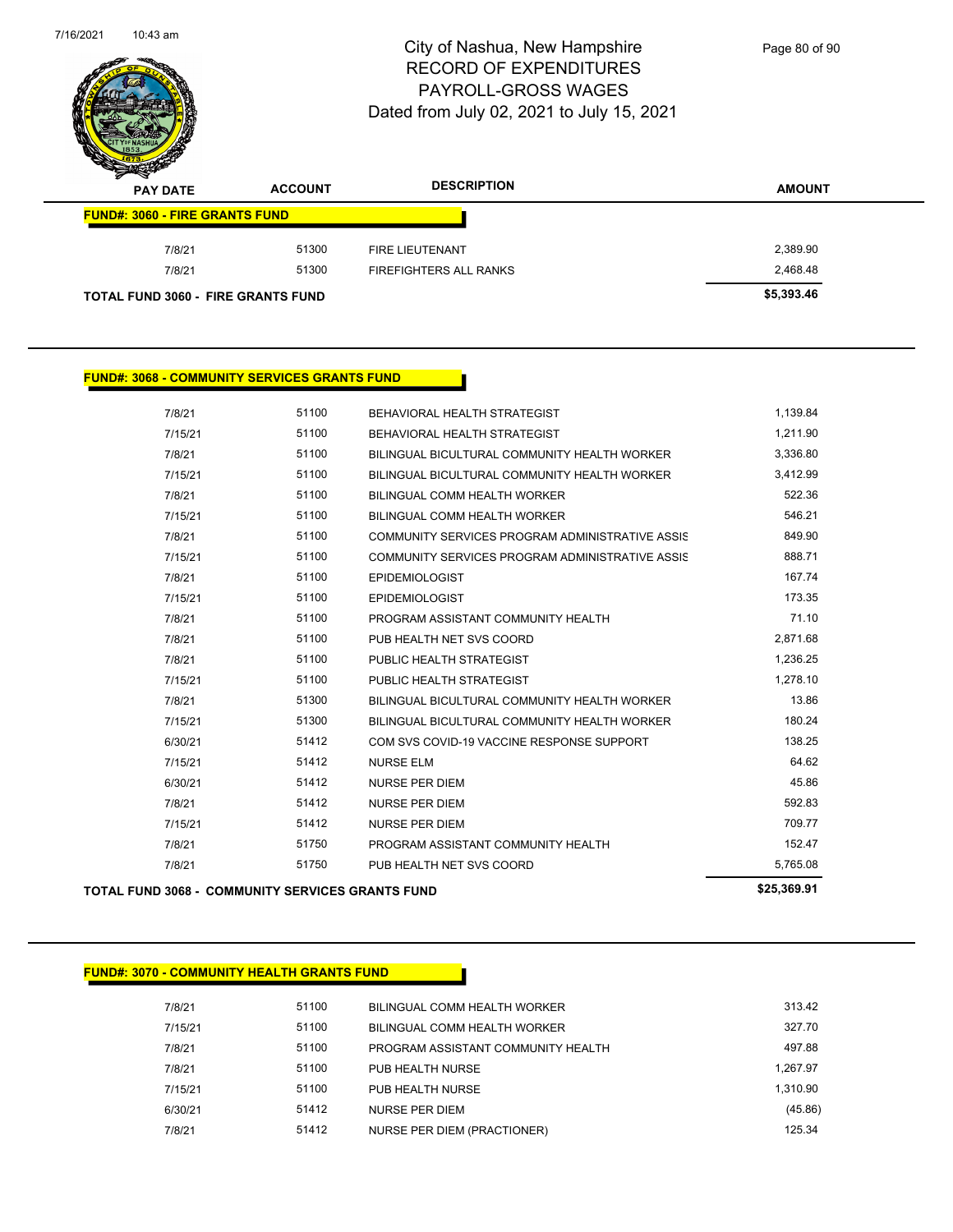| $10:43$ am<br>7/16/2021                           |                | City of Nashua, New Hampshire<br><b>RECORD OF EXPENDITURES</b><br><b>PAYROLL-GROSS WAGES</b><br>Dated from July 02, 2021 to July 15, 2021 | Page 81 of 90 |
|---------------------------------------------------|----------------|-------------------------------------------------------------------------------------------------------------------------------------------|---------------|
|                                                   | <b>ACCOUNT</b> | <b>DESCRIPTION</b>                                                                                                                        | <b>AMOUNT</b> |
| <b>PAY DATE</b>                                   |                |                                                                                                                                           |               |
| <b>FUND#: 3070 - COMMUNITY HEALTH GRANTS FUND</b> |                |                                                                                                                                           |               |
| 7/15/21                                           | 51412          | NURSE PER DIEM (PRACTIONER)                                                                                                               | 125.34        |
| 7/8/21                                            | 51750          | PROGRAM ASSISTANT COMMUNITY HEALTH                                                                                                        | 1,067.29      |

### **FUND#: 3090 - URBAN PROGRAM GRANTS FUND**

| TOTAL FUND 3090 - URBAN PROGRAM GRANTS FUND |       |                                | \$14,559.34 |
|---------------------------------------------|-------|--------------------------------|-------------|
| 7/15/21                                     | 51100 | PROJECT SPECIALIST URBAN PROGR | 1,257.10    |
| 7/8/21                                      | 51100 | PROJECT SPECIALIST URBAN PROGR | 1,234.99    |
| 7/15/21                                     | 51100 | PROJECT ADMINISTRATOR LP&HH    | 1.321.05    |
| 7/8/21                                      | 51100 | PROJECT ADMINISTRATOR LP&HH    | 1.297.83    |
| 7/15/21                                     | 51100 | PROGRAM COORDINATOR LP&HH      | 1,347.50    |
| 7/8/21                                      | 51100 | PROGRAM COORDINATOR LP&HH      | 1,323.80    |
| 7/15/21                                     | 51100 | <b>MANAGER URBAN PROGRAMS</b>  | 1,738.30    |
| 7/8/21                                      | 51100 | <b>MANAGER URBAN PROGRAMS</b>  | 1,720.87    |
| 7/15/21                                     | 51100 | <b>GRANT MGMT SPECIALIST</b>   | 1,159.70    |
| 7/8/21                                      | 51100 | <b>GRANT MGMT SPECIALIST</b>   | 1,139.30    |
| 7/15/21                                     | 51100 | CODE ENFORCEMENT OFFICER II    | 513.95      |
| 7/8/21                                      | 51100 | CODE ENFORCEMENT OFFICER II    | 504.95      |
|                                             |       |                                |             |

| <u> FUND#: 3120 - TRANSIT GRANTS FUND</u> |  |  |  |
|-------------------------------------------|--|--|--|
|-------------------------------------------|--|--|--|

| 7/8/21  | 51100 | <b>COMMUNICATION SPEC</b>             | 1,161.20 |
|---------|-------|---------------------------------------|----------|
| 7/15/21 | 51100 | <b>COMMUNICATION SPEC</b>             | 1,214.20 |
| 7/8/21  | 51100 | <b>TRANSIT ADMINISTRATOR</b>          | 1,871.64 |
| 7/15/21 | 51100 | <b>TRANSIT ADMINISTRATOR</b>          | 1,890.60 |
| 7/8/21  | 51100 | <b>TRANSIT FINANCE COORDINATOR</b>    | 1,348.24 |
| 7/15/21 | 51100 | <b>TRANSIT FINANCE COORDINATOR</b>    | 1,376.41 |
| 7/8/21  | 51100 | <b>TRANSIT FLEET FACILITIES SUPV</b>  | 1,139.30 |
| 7/15/21 | 51100 | <b>TRANSIT FLEET FACILITIES SUPV</b>  | 1,159.70 |
| 7/8/21  | 51100 | <b>TRANSIT MECHANICS</b>              | 2,680.81 |
| 7/15/21 | 51100 | <b>TRANSIT MECHANICS</b>              | 2,123.35 |
| 7/8/21  | 51100 | <b>TRANSIT MOBILITY MANAGER</b>       | 1,039.77 |
| 7/15/21 | 51100 | <b>TRANSIT MOBILITY MANAGER</b>       | 1,050.30 |
| 7/8/21  | 51100 | <b>TRANSIT OPERATIONS COORDINATOR</b> | 1,027.26 |
| 7/15/21 | 51100 | <b>TRANSIT OPERATIONS COORDINATOR</b> | 1,152.82 |
| 7/1/21  | 51100 | <b>TRANSIT UTILITY SERVICE WORKER</b> | 9.29     |
| 7/8/21  | 51100 | <b>TRANSIT UTILITY SERVICE WORKER</b> | 768.56   |
| 7/15/21 | 51100 | <b>TRANSIT UTILITY SERVICE WORKER</b> | 798.35   |
| 7/8/21  | 51100 | <b>TRANSPORTATION ANALYST</b>         | 167.45   |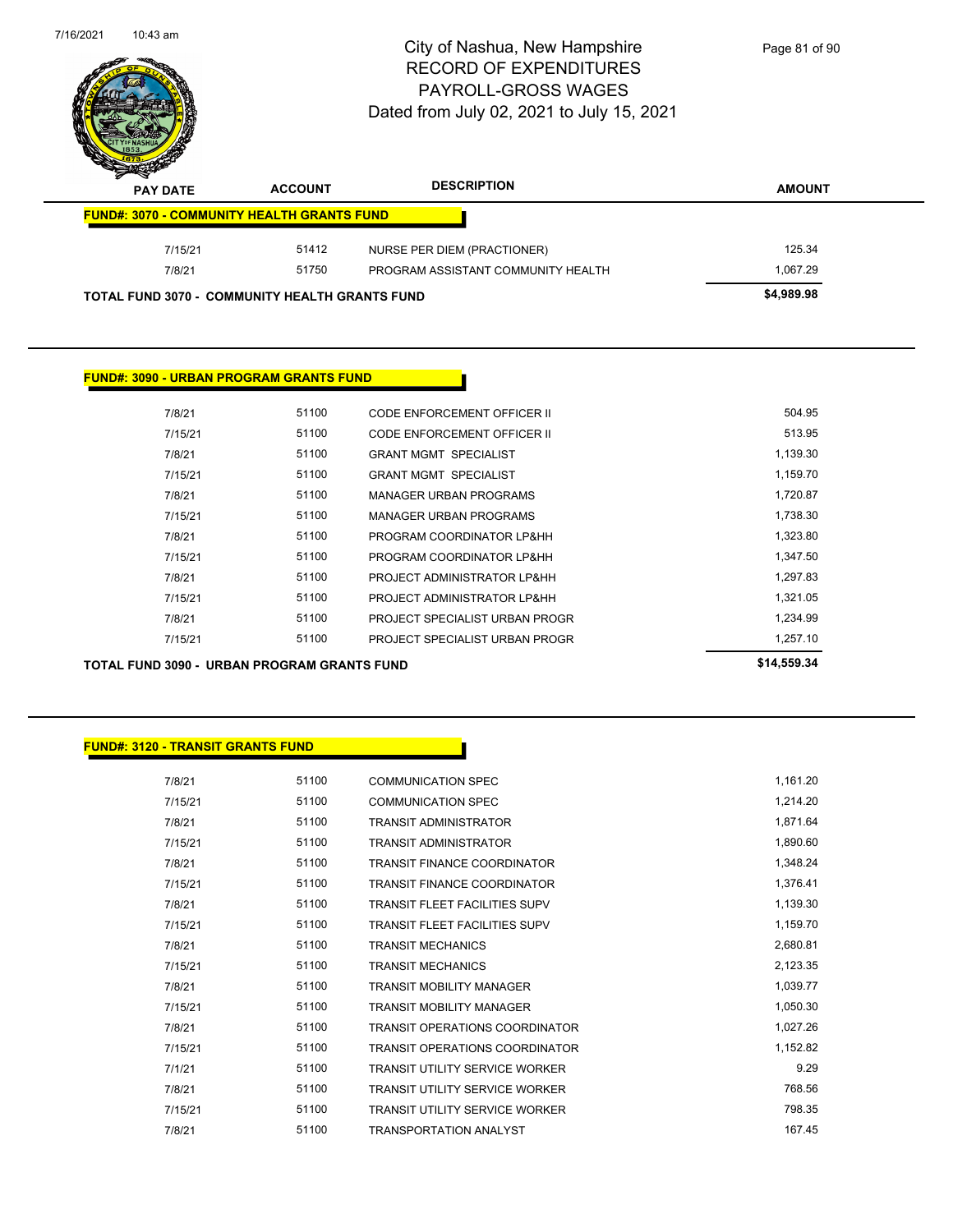

| <b>PAY DATE</b>                              | <b>ACCOUNT</b> | <b>DESCRIPTION</b>                    | <b>AMOUNT</b> |
|----------------------------------------------|----------------|---------------------------------------|---------------|
| <b>FUND#: 3120 - TRANSIT GRANTS FUND</b>     |                |                                       |               |
| 7/15/21                                      | 51100          | <b>TRANSPORTATION ANALYST</b>         | 193.50        |
| 7/8/21                                       | 51300          | COMMUNICATION SPEC                    | 19.87         |
| 7/8/21                                       | 51300          | <b>TRANSIT MECHANICS</b>              | 318.63        |
| 7/15/21                                      | 51300          | <b>TRANSIT MECHANICS</b>              | 318.63        |
| 7/15/21                                      | 51300          | <b>TRANSIT OPERATIONS COORDINATOR</b> | 164.00        |
| 7/8/21                                       | 51300          | <b>TRANSIT UTILITY SERVICE WORKER</b> | 69.26         |
| <b>TOTAL FUND 3120 - TRANSIT GRANTS FUND</b> |                |                                       | \$23,063.14   |

#### **FUND#: 3800 - SCHOOL GRANTS FUND**

| 7/15/21 | 51100 | 21 CENTURY ASST COORDINATOR    | 1,923.10   |
|---------|-------|--------------------------------|------------|
| 7/9/21  | 51100 | 21 CENTURY ELEM MFAM RES COORD | (1,313.28) |
| 7/15/21 | 51100 | 21 CENTURY ELEM MFAM RES COORD | 5,108.87   |
| 7/8/21  | 51100 | CLERICAL 21 CENTURY            | 478.20     |
| 7/15/21 | 51100 | <b>CLERICAL 21 CENTURY</b>     | 429.66     |
| 7/15/21 | 51100 | <b>DIRECTOR TITLE 1</b>        | 3,379.30   |
| 7/15/21 | 51100 | OFFICE MANAGER TITLE 1         | 1,607.60   |
| 7/15/21 | 51100 | PEER COACH                     | 6,411.07   |
| 7/15/21 | 51100 | SEL TITLE 1 - LDG              | 3,474.56   |
| 7/15/21 | 51100 | SOCIAL WORKER                  | 7,434.15   |
| 7/15/21 | 51100 | TEACHER BEHAVIOR SPEC WID      | 2,979.46   |
| 7/15/21 | 51100 | <b>TEACHER DWSE BRO</b>        | 1,888.77   |
| 7/15/21 | 51100 | <b>TEACHER DWSE CHA</b>        | 2,290.96   |
| 7/15/21 | 51100 | <b>TEACHER DWSE NHS</b>        | 2,359.12   |
| 7/15/21 | 51100 | <b>TEACHER PRESCHOOL NHS</b>   | 2,283.59   |
| 7/15/21 | 51100 | <b>TEACHER SPED AMH</b>        | 1,744.92   |
| 7/15/21 | 51100 | <b>TEACHER SPED BIC</b>        | 2,168.58   |
| 7/15/21 | 51100 | <b>TEACHER SPED BRO</b>        | 1,792.58   |
| 7/15/21 | 51100 | TEACHER SPED DRC               | 1,899.92   |
| 7/15/21 | 51100 | <b>TEACHER SPED ELM</b>        | 3,622.87   |
| 7/15/21 | 51100 | <b>TEACHER SPED FES</b>        | 3,420.23   |
| 7/15/21 | 51100 | <b>TEACHER SPED LDG</b>        | 1,605.15   |
| 7/15/21 | 51100 | <b>TEACHER SPED MDE</b>        | 2,168.58   |
| 7/15/21 | 51100 | TEACHER SPED NHN               | 9,767.18   |
| 7/15/21 | 51100 | <b>TEACHER SPED NHS</b>        | 4,509.50   |
| 7/15/21 | 51100 | TEACHER SPED NSE               | 6,624.70   |
| 7/15/21 | 51100 | <b>TEACHER SPED PMS</b>        | 3,662.14   |
| 7/8/21  | 51200 | 21 CENTURY PROGRAM ASSISTANT   | 352.50     |
| 7/8/21  | 51200 | HOME SCHOOL CORD TTI           | 283.50     |
| 7/15/21 | 51200 | <b>TEACHER GR2 FES</b>         | 293.75     |
| 7/15/21 | 51200 | <b>TEACHER TTI AMH</b>         | 3,871.91   |
| 7/15/21 | 51200 | <b>TEACHER TTI BIR</b>         | 2,457.26   |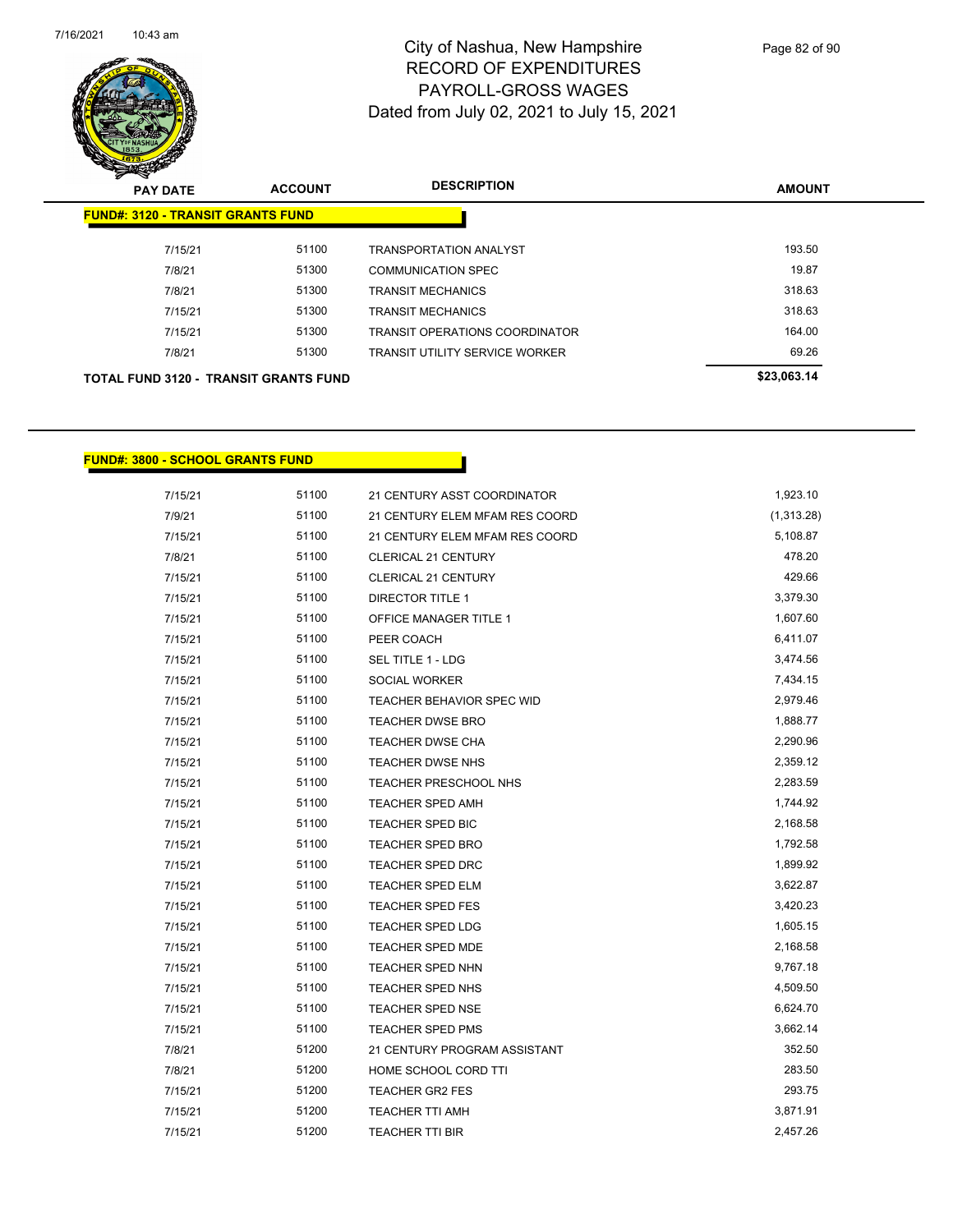

| <b>PAY DATE</b>                         | <b>ACCOUNT</b> | <b>DESCRIPTION</b>                | <b>AMOUNT</b> |  |  |  |
|-----------------------------------------|----------------|-----------------------------------|---------------|--|--|--|
| <b>FUND#: 3800 - SCHOOL GRANTS FUND</b> |                |                                   |               |  |  |  |
| 7/15/21                                 | 51200          | <b>TEACHER TTI FES</b>            | 1,452.33      |  |  |  |
| 7/15/21                                 | 51200          | <b>TEACHER TTI LDG</b>            | 2,888.74      |  |  |  |
| 7/15/21                                 | 51200          | <b>TEACHER TTI MTP</b>            | 6,995.00      |  |  |  |
| 7/15/21                                 | 51200          | TEACHER TTI NURSERY               | 5,635.07      |  |  |  |
| 7/15/21                                 | 51200          | TEACHER TTI SHE                   | 2,383.57      |  |  |  |
| 7/15/21                                 | 51200          | TECHNOLOGY SUMMER HELP            | 450.00        |  |  |  |
| 7/8/21                                  | 51650          | HOME SCHOOL CORD TTI              | 1,050.00      |  |  |  |
| 7/15/21                                 | 51650          | HOME SCHOOL CORD TTI              | 1,868.75      |  |  |  |
| 7/8/21                                  | 51650          | <b>HOMELESS LIASION</b>           | 711.54        |  |  |  |
| 7/15/21                                 | 51650          | <b>HOMELESS LIASION</b>           | 434.83        |  |  |  |
| 7/15/21                                 | 51650          | <b>INTERPRETER</b>                | 925.00        |  |  |  |
| 7/15/21                                 | 51650          | PARA ELL FES                      | 404.67        |  |  |  |
| 7/15/21                                 | 51650          | PARA INST DRC                     | 231.99        |  |  |  |
| 7/15/21                                 | 51650          | PARA INST FES                     | 832.86        |  |  |  |
| 7/15/21                                 | 51650          | PARA KIND MTP                     | 423.94        |  |  |  |
| 7/8/21                                  | 51650          | PARA PRE SCH BRO                  | 100.00        |  |  |  |
| 7/15/21                                 | 51650          | PARA PRE SCH BRO                  | 354.20        |  |  |  |
| 7/15/21                                 | 51650          | <b>SUB TEACHER</b>                | 1,025.00      |  |  |  |
| 7/15/21                                 | 51650          | SUB TEACHER LONG TERM             | 600.00        |  |  |  |
| 7/15/21                                 | 51650          | SUMMER SCH TCH K-5                | 1,118.75      |  |  |  |
| 7/15/21                                 | 51650          | TEACHER DWSE MDE                  | 550.00        |  |  |  |
| 7/15/21                                 | 51650          | <b>TEACHER GR1 LDG</b>            | 1,900.00      |  |  |  |
| 7/15/21                                 | 51650          | TEACHER GR2 AMH                   | 1,175.00      |  |  |  |
| 7/15/21                                 | 51650          | TEACHER GR2 CHA                   | 600.00        |  |  |  |
| 7/15/21                                 | 51650          | TEACHER GR2 DRC                   | 787.50        |  |  |  |
| 7/15/21                                 | 51650          | <b>TEACHER GR3 AMH</b>            | 700.00        |  |  |  |
| 7/15/21                                 | 51650          | <b>TEACHER GR4 FES</b>            | 650.00        |  |  |  |
| 7/15/21                                 | 51650          | <b>TEACHER GR5 FES</b>            | 675.00        |  |  |  |
| 7/15/21                                 | 51650          | <b>TEACHER KIND AMH</b>           | 500.00        |  |  |  |
| 7/15/21                                 | 51650          | <b>TEACHER KIND FES</b>           | 625.00        |  |  |  |
| 7/15/21                                 | 51650          | <b>TEACHER KIND LDG</b>           | 887.50        |  |  |  |
| 7/15/21                                 | 51650          | TEACHER SOCIAL STUDIES NHN        | 125.00        |  |  |  |
| 7/15/21                                 | 51650          | <b>TEACHER SOCIAL STUDIES NHS</b> | 900.00        |  |  |  |
| 7/15/21                                 | 51650          | TEACHER SPED NHN                  | 2,625.00      |  |  |  |
| 7/15/21                                 | 51650          | TEACHER TTI AMH                   | 837.50        |  |  |  |
| 7/15/21                                 | 51650          | <b>TEACHER TTI NURSERY</b>        | 1,212.50      |  |  |  |
| 7/15/21                                 | 51650          | TITLE ONE PARA FES                | 714.84        |  |  |  |
| TOTAL FUND 3800 - SCHOOL GRANTS FUND    |                |                                   | \$136,331.48  |  |  |  |

#### **FUND#: 4010 - MOTOR VEHICLE ADMIN FUND**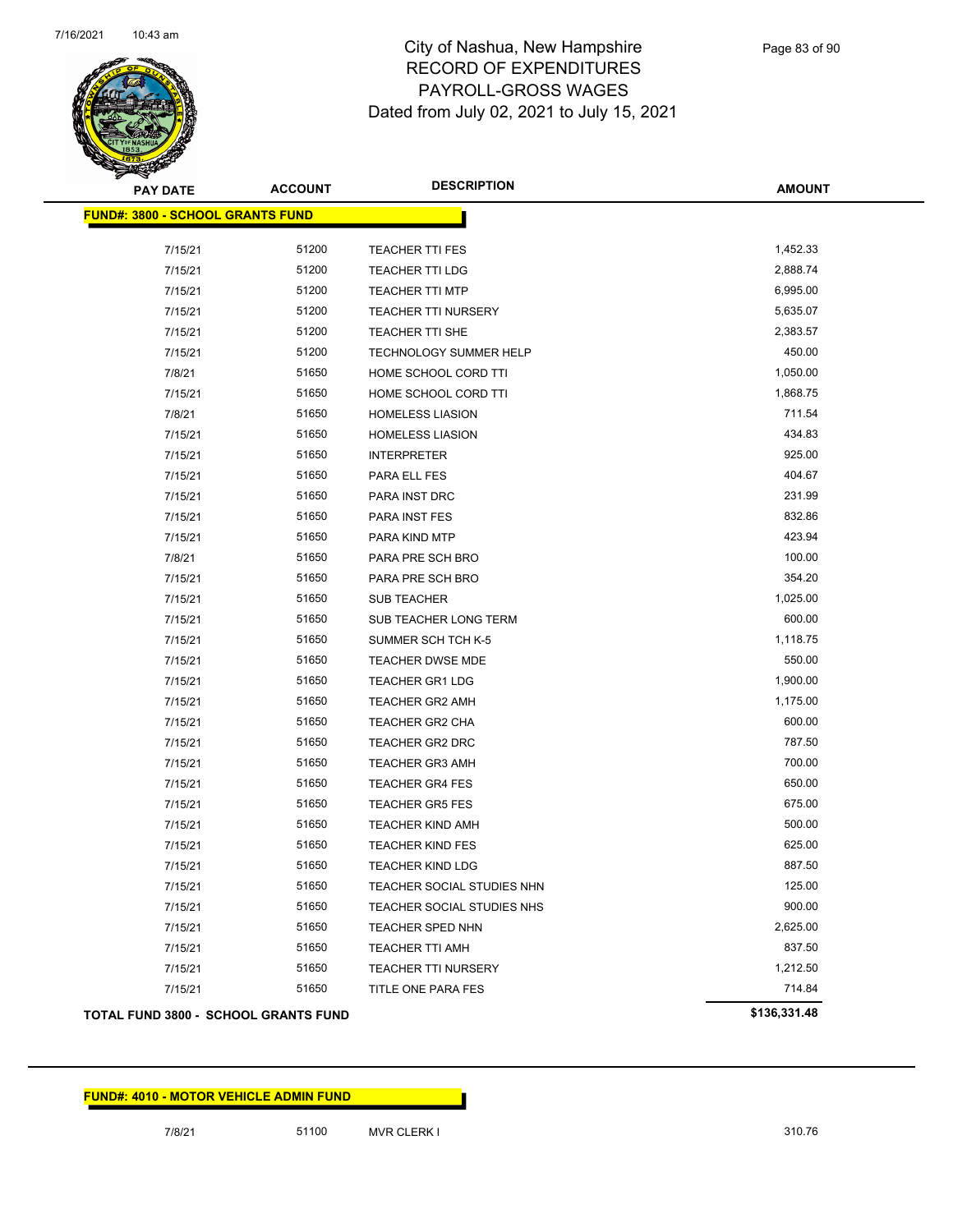|                                                                     |                | City of Nashua, New Hampshire<br><b>RECORD OF EXPENDITURES</b><br>PAYROLL-GROSS WAGES<br>Dated from July 02, 2021 to July 15, 2021 | Page 84 of 90                      |
|---------------------------------------------------------------------|----------------|------------------------------------------------------------------------------------------------------------------------------------|------------------------------------|
| <b>PAY DATE</b>                                                     | <b>ACCOUNT</b> | <b>DESCRIPTION</b>                                                                                                                 | <b>AMOUNT</b>                      |
| FUND#: 4010 - MOTOR VEHICLE ADMIN FUND                              |                |                                                                                                                                    |                                    |
| 7/15/21                                                             | 51100          | <b>MVR CLERK I</b>                                                                                                                 | 338.89                             |
| TOTAL FUND 4010 - MOTOR VEHICLE ADMIN FUND                          |                |                                                                                                                                    | \$649.65                           |
| FUND#: 4030 - POLICE SPECIAL DETAILS FUND                           |                |                                                                                                                                    |                                    |
| 7/15/21                                                             | 51710          | <b>1ST YEAR OFFICERS</b>                                                                                                           | 268.36                             |
| 7/15/21                                                             | 51710          | 1st YR SPECIAL OFFICER CERTIFIED II                                                                                                | 462.15                             |
| 7/8/21                                                              | 51710          | PATROLMAN ALL RANKS                                                                                                                | 3,759.12                           |
| 7/15/21                                                             | 51710          | PATROLMAN ALL RANKS                                                                                                                | 5,933.07                           |
| 7/15/21                                                             | 51712          | <b>LIEUTENANT</b>                                                                                                                  | 318.66                             |
| 7/8/21                                                              | 51712          | <b>SERGEANT</b>                                                                                                                    | 2,028.94                           |
| TOTAL FUND 4030 - POLICE SPECIAL DETAILS FUND                       |                |                                                                                                                                    | \$12,770.30                        |
| <b>FUND#: 4035 - POLICE OVERTIME BILLING FUND</b>                   |                |                                                                                                                                    |                                    |
| 7/8/21<br>7/15/21<br>TOTAL FUND 4035 - POLICE OVERTIME BILLING FUND | 51300<br>51300 | PATROLMAN ALL RANKS<br>PATROLMAN ALL RANKS                                                                                         | 2,572.61<br>1,438.37<br>\$4,010.98 |
| <b>FUND#: 4065 - FIRE WATCHGUARDS FUND</b>                          |                |                                                                                                                                    |                                    |
| 7/8/21                                                              | 51712          | ASST SUPERINTENDENT FIRE ALARM                                                                                                     | 187.50                             |
| 7/8/21                                                              | 51712          | SUPERINTENDENT FIRE ALARM                                                                                                          | 211.23                             |
| <b>TOTAL FUND 4065 - FIRE WATCHGUARDS FUND</b>                      |                |                                                                                                                                    | \$398.73                           |
| <b>FUND#: 4601 - EDA CARES ACT RLF</b>                              |                |                                                                                                                                    |                                    |
| 7/8/21                                                              | 51200          | REVOLVING LOAN FUND COORDINATOR                                                                                                    | 62.74                              |
| 7/15/21                                                             | 51200          | REVOLVING LOAN FUND COORDINATOR                                                                                                    | 66.36                              |
| <b>TOTAL FUND 4601 - EDA CARES ACT RLF</b>                          |                |                                                                                                                                    | \$129.10                           |
| <b>FUND#: 4610 - ECON DEV-BROWNFIELDS RLF</b>                       |                |                                                                                                                                    |                                    |
| 7/8/21                                                              | 51200          | REVOLVING LOAN FUND COORDINATOR                                                                                                    | 62.74                              |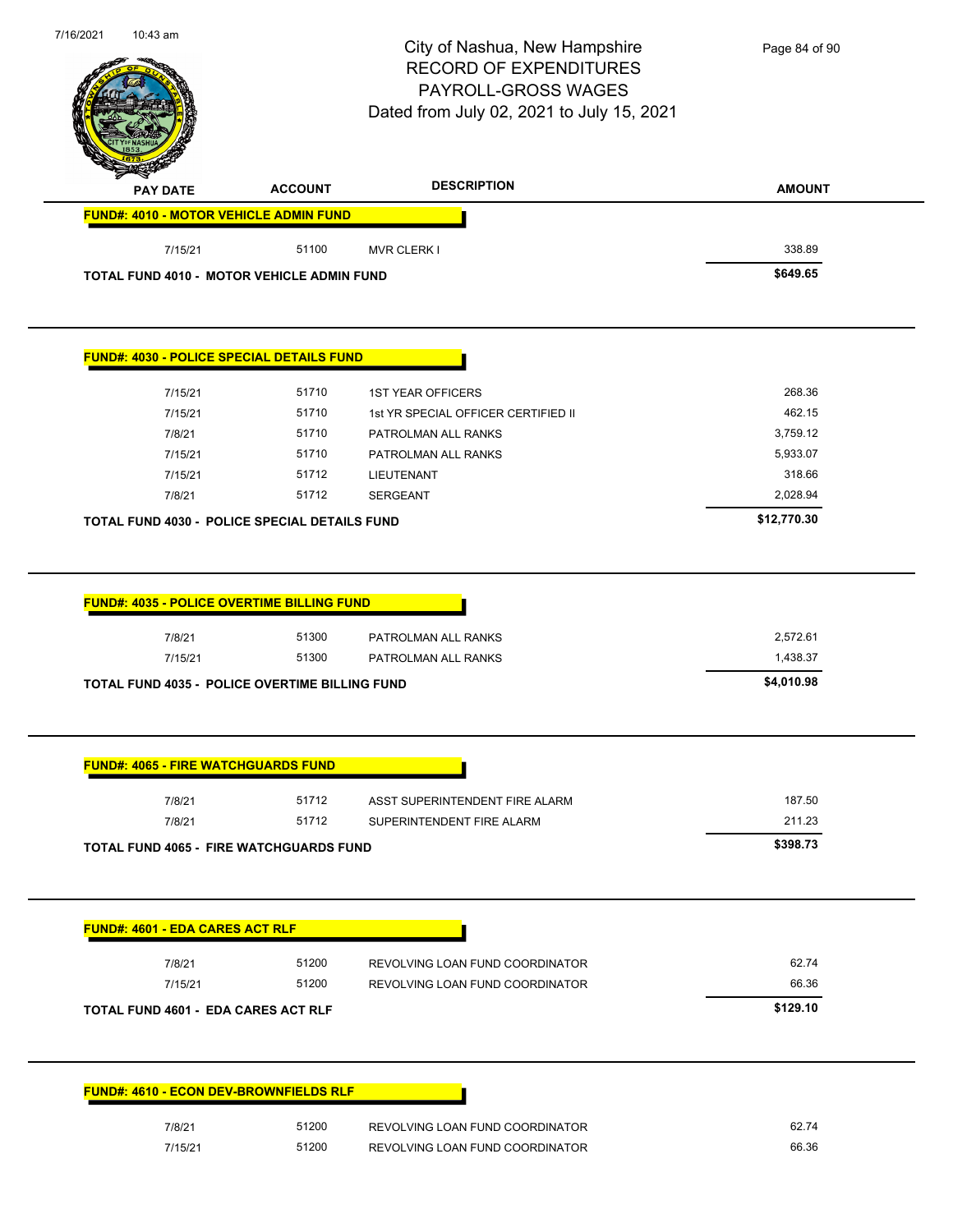

Page 85 of 90

| <b>PAY DATE</b>                                   | <b>ACCOUNT</b> | <b>DESCRIPTION</b>                   | <b>AMOUNT</b> |
|---------------------------------------------------|----------------|--------------------------------------|---------------|
| <b>TOTAL FUND 4610 - ECON DEV-BROWNFIELDS RLF</b> |                |                                      | \$129.10      |
|                                                   |                |                                      |               |
|                                                   |                |                                      |               |
|                                                   |                |                                      |               |
| <b>FUND#: 6000 - SOLID WASTE FUND</b>             |                |                                      |               |
| 7/8/21                                            | 51100          | ADMINISTRATIVE ASSISTANT II          | 1,690.48      |
| 7/15/21                                           | 51100          | ADMINISTRATIVE ASSISTANT II          | 1,720.75      |
| 7/8/21                                            | 51100          | ASSISTANT DIRECTOR OF PUBLIC WORKS   | 226.74        |
| 7/15/21                                           | 51100          | ASSISTANT DIRECTOR OF PUBLIC WORKS   | 229.05        |
| 7/8/21                                            | 51100          | AUTOMATED TRASH COLLECTION OPR       | 5,320.64      |
| 7/15/21                                           | 51100          | AUTOMATED TRASH COLLECTION OPR       | 5,302.00      |
| 7/8/21                                            | 51100          | <b>CITY ENGINEER</b>                 | 379.78        |
| 7/15/21                                           | 51100          | <b>CITY ENGINEER</b>                 | 392.64        |
| 7/8/21                                            | 51100          | <b>COLLECTION EQUIP OPR</b>          | 9,086.20      |
| 7/15/21                                           | 51100          | <b>COLLECTION EQUIP OPR</b>          | 9,028.80      |
| 7/8/21                                            | 51100          | <b>COLLECTION EQUIP OPR LANDFILL</b> | 2,278.03      |
| 7/15/21                                           | 51100          | <b>COLLECTION EQUIP OPR LANDFILL</b> | 2,101.60      |
| 7/8/21                                            | 51100          | <b>DEPUTY CITY ENGINEER</b>          | 91.12         |
| 7/15/21                                           | 51100          | DEPUTY CITY ENGINEER                 | 92.05         |
| 7/8/21                                            | 51100          | DIRECTOR PUBLIC WORKS                | 283.45        |
| 7/15/21                                           | 51100          | DIRECTOR PUBLIC WORKS                | 286.30        |
| 7/8/21                                            | 51100          | DPW BILLING ACCOUNTANT               | 523.14        |
| 7/15/21                                           | 51100          | DPW BILLING ACCOUNTANT               | 535.70        |
| 7/8/21                                            | 51100          | DPW COLLECTIONS SPEC III             | 711.93        |
| 7/15/21                                           | 51100          | DPW COLLECTIONS SPEC III             | 722.96        |
| 7/8/21                                            | 51100          | DPW CONTRACT ADMINISTRATOR           | 128.32        |
| 7/15/21                                           | 51100          | DPW CONTRACT ADMINISTRATOR           | 130.60        |
| 7/8/21                                            | 51100          | <b>ENVIRONMENTAL ENGINEER</b>        | 1,619.64      |
| 7/15/21                                           | 51100          | <b>ENVIRONMENTAL ENGINEER</b>        | 1,636.05      |
| 7/8/21                                            | 51100          | <b>EQUIPMENT OPR LANDFILL</b>        | 5,984.92      |
| 7/15/21                                           | 51100          | <b>EQUIPMENT OPR LANDFILL</b>        | 5,338.00      |
| 7/8/21                                            | 51100          | <b>EXECUTIVE ASSISTANT</b>           | 179.85        |
| 7/15/21                                           | 51100          | <b>EXECUTIVE ASSISTANT</b>           | 184.05        |
| 7/8/21                                            | 51100          | FINANCE AND ADMIN MANAGER            | 455.53        |
| 7/15/21                                           | 51100          | FINANCE AND ADMIN MANAGER            | 460.15        |
| 7/8/21                                            | 51100          | FLEET MANAGER STREET DEPT            | 361.37        |
| 7/15/21                                           | 51100          | FLEET MANAGER STREET DEPT            | 365.00        |
| 7/8/21                                            | 51100          | LICENSED SCALE OPERATOR              | 1,848.71      |
| 7/15/21                                           | 51100          | LICENSED SCALE OPERATOR              | 1,864.50      |
| 7/8/21                                            | 51100          | PUBLIC RELATIONS ADMINISTRATOR       | 181.00        |
| 7/15/21                                           | 51100          | PUBLIC RELATIONS ADMINISTRATOR       | 184.05        |
| 7/8/21                                            | 51100          | RECYCLING COORDINATOR                | 1,257.87      |
| 7/15/21                                           | 51100          | RECYCLING COORDINATOR                | 1,280.40      |
| 7/8/21                                            | 51100          | SENIOR STAFF ENGINEER                | 161.81        |
| 7/15/21                                           | 51100          | SENIOR STAFF ENGINEER                | 163.60        |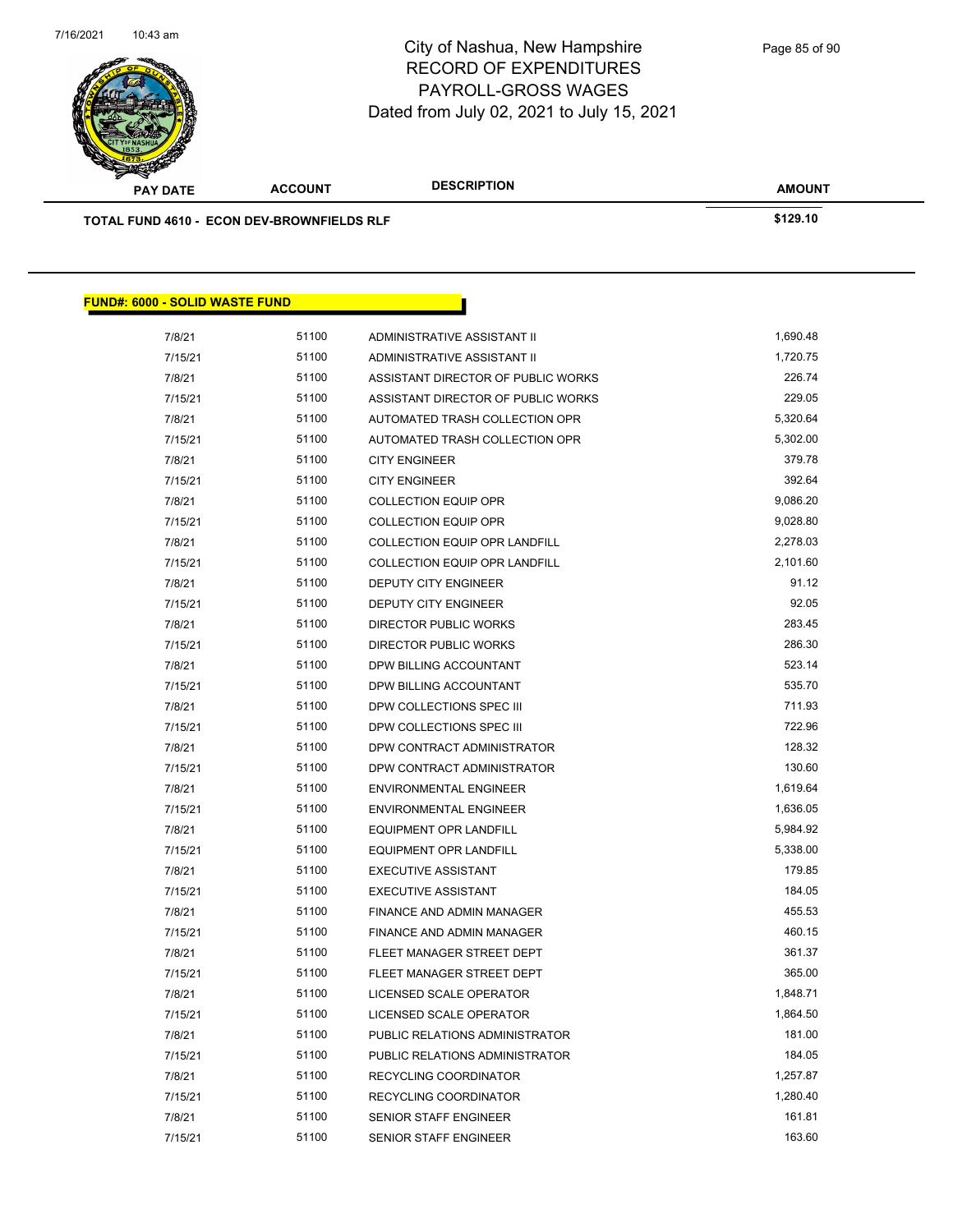

| <b>PAY DATE</b>                           | <b>ACCOUNT</b> | <b>DESCRIPTION</b>                   | <b>AMOUNT</b> |  |  |  |  |
|-------------------------------------------|----------------|--------------------------------------|---------------|--|--|--|--|
| <b>FUND#: 6000 - SOLID WASTE FUND</b>     |                |                                      |               |  |  |  |  |
| 7/8/21                                    | 51100          | <b>SOLID WASTE FOREMAN</b>           | 2,795.25      |  |  |  |  |
| 7/15/21                                   | 51100          | <b>SOLID WASTE FOREMAN</b>           | 2,783.80      |  |  |  |  |
| 7/8/21                                    | 51100          | SOLID WASTE TECHNICIAN               | 1,210.87      |  |  |  |  |
| 7/15/21                                   | 51100          | SOLID WASTE TECHNICIAN               | 1,227.05      |  |  |  |  |
| 7/8/21                                    | 51100          | SR MGR ACCT FIN REPORTING            | 202.43        |  |  |  |  |
| 7/15/21                                   | 51100          | SR MGR ACCT FIN REPORTING            | 204.50        |  |  |  |  |
| 7/8/21                                    | 51100          | SUPERINTENDENT OF SOLID WASTE        | 2,024.53      |  |  |  |  |
| 7/15/21                                   | 51100          | SUPERINTENDENT OF SOLID WASTE        | 2,045.05      |  |  |  |  |
| 7/15/21                                   | 51100          | TEMPORARY RUBBISH COLLECTOR          | 136.00        |  |  |  |  |
| 7/15/21                                   | 51300          | ADMINISTRATIVE ASSISTANT II          | 8.64          |  |  |  |  |
| 7/15/21                                   | 51300          | AUTO MECH 1ST CLASS NIGHTS           | 709.57        |  |  |  |  |
| 7/15/21                                   | 51300          | AUTO MECH 2ND CLASS                  | 325.08        |  |  |  |  |
| 7/15/21                                   | 51300          | AUTO MECH 2ND CLASS NIGHTS           | 321.72        |  |  |  |  |
| 7/8/21                                    | 51300          | AUTOMATED TRASH COLLECTION OPR       | 89.46         |  |  |  |  |
| 7/15/21                                   | 51300          | AUTOMATED TRASH COLLECTION OPR       | 1,356.35      |  |  |  |  |
| 7/8/21                                    | 51300          | <b>COLLECTION EQUIP OPR</b>          | 338.58        |  |  |  |  |
| 7/15/21                                   | 51300          | <b>COLLECTION EQUIP OPR</b>          | 2,735.64      |  |  |  |  |
| 7/15/21                                   | 51300          | <b>COLLECTION EQUIP OPR LANDFILL</b> | 798.62        |  |  |  |  |
| 7/8/21                                    | 51300          | DPW COLLECTIONS SPEC III             | 91.59         |  |  |  |  |
| 7/15/21                                   | 51300          | DPW COLLECTIONS SPEC III             | 85.78         |  |  |  |  |
| 7/8/21                                    | 51300          | EQUIPMENT OPR LANDFILL               | 118.83        |  |  |  |  |
| 7/15/21                                   | 51300          | EQUIPMENT OPR LANDFILL               | 2,794.75      |  |  |  |  |
| 7/8/21                                    | 51300          | LICENSED SCALE OPERATOR              | 384.90        |  |  |  |  |
| 7/15/21                                   | 51300          | LICENSED SCALE OPERATOR              | 508.03        |  |  |  |  |
| 7/15/21                                   | 51300          | <b>SIGN MAINTENANCE</b>              | 306.36        |  |  |  |  |
| 7/8/21                                    | 51300          | SOLID WASTE FOREMAN                  | 378.42        |  |  |  |  |
| 7/15/21                                   | 51300          | SOLID WASTE FOREMAN                  | 1,187.46      |  |  |  |  |
| 7/15/21                                   | 51300          | TRUCK DRIVER STREET REPAIR           | 902.88        |  |  |  |  |
| 7/8/21                                    | 51400          | <b>INTERN</b>                        | 204.00        |  |  |  |  |
| 7/15/21                                   | 51400          | <b>INTERN</b>                        | 301.75        |  |  |  |  |
| 7/8/21                                    | 51400          | TEMPORARY RUBBISH COLLECTOR          | 6,358.00      |  |  |  |  |
| 7/15/21                                   | 51400          | TEMPORARY RUBBISH COLLECTOR          | 4,352.00      |  |  |  |  |
| <b>TOTAL FUND 6000 - SOLID WASTE FUND</b> |                |                                      | \$102,076.67  |  |  |  |  |

#### **FUND#: 6200 - WASTEWATER FUND**

| 7/8/21  | 51100 | ADMINISTRATIVE ASSISTANT II        | 784.78 |
|---------|-------|------------------------------------|--------|
| 7/15/21 | 51100 | ADMINISTRATIVE ASSISTANT II        | 798.85 |
| 7/8/21  | 51100 | ANALYTICAL CHEMIST                 | 868.46 |
| 7/15/21 | 51100 | ANALYTICAL CHEMIST                 | 889.30 |
| 7/8/21  | 51100 | ASSISTANT DIRECTOR OF PUBLIC WORKS | 226 77 |
| 7/15/21 | 51100 | ASSISTANT DIRECTOR OF PUBLIC WORKS | 229.05 |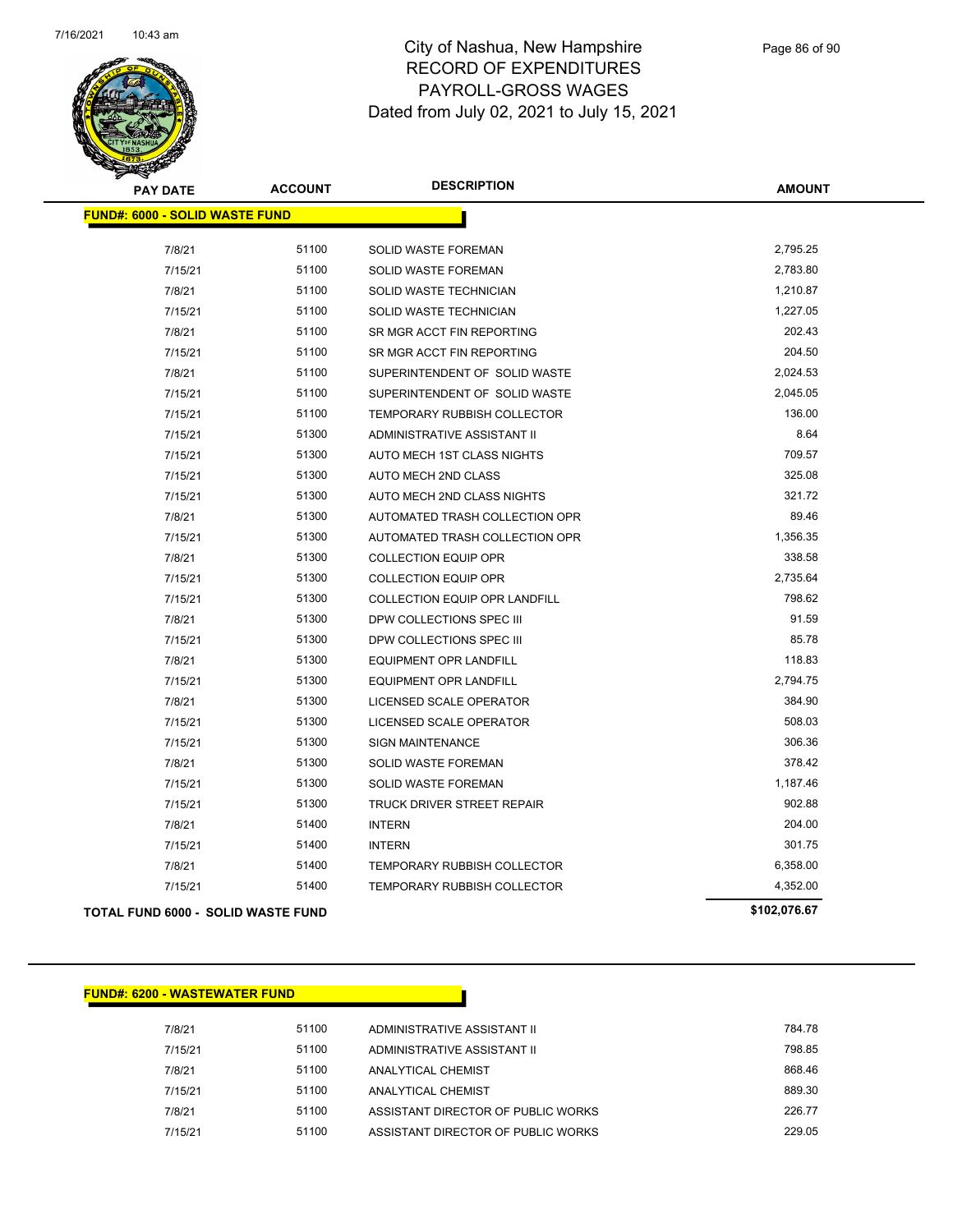

| <b>PAY DATE</b>                       | <b>ACCOUNT</b> | <b>DESCRIPTION</b>                          | <b>AMOUNT</b> |  |
|---------------------------------------|----------------|---------------------------------------------|---------------|--|
| <u> FUND#: 6200 - WASTEWATER FUND</u> |                |                                             |               |  |
| 7/8/21                                | 51100          | <b>CITY ENGINEER</b>                        | 886.18        |  |
| 7/15/21                               | 51100          | <b>CITY ENGINEER</b>                        | 916.16        |  |
| 7/8/21                                | 51100          | <b>COLLECTION SYSTEMS OPERATOR</b>          | 4,431.99      |  |
| 7/15/21                               | 51100          | <b>COLLECTION SYSTEMS OPERATOR</b>          | 4,241.60      |  |
| 7/8/21                                | 51100          | COLLECTION SYSTEMS TECHNICIAN               | 2,249.93      |  |
| 7/15/21                               | 51100          | COLLECTION SYSTEMS TECHNICIAN               | 2,276.80      |  |
| 7/8/21                                | 51100          | <b>COLLECTIONS SPEC II</b>                  | 714.22        |  |
| 7/15/21                               | 51100          | <b>COLLECTIONS SPEC II</b>                  | 999.81        |  |
| 7/8/21                                | 51100          | DEPUTY CITY ENGINEER                        | 911.04        |  |
| 7/15/21                               | 51100          | DEPUTY CITY ENGINEER                        | 920.25        |  |
| 7/8/21                                | 51100          | DIRECTOR PUBLIC WORKS                       | 566.84        |  |
| 7/15/21                               | 51100          | DIRECTOR PUBLIC WORKS                       | 572.60        |  |
| 7/8/21                                | 51100          | DPW BILLING ACCOUNTANT                      | 523.14        |  |
| 7/15/21                               | 51100          | DPW BILLING ACCOUNTANT                      | 535.70        |  |
| 7/8/21                                | 51100          | DPW COLLECTIONS SPEC III                    | 711.97        |  |
| 7/15/21                               | 51100          | DPW COLLECTIONS SPEC III                    | 722.98        |  |
| 7/8/21                                | 51100          | DPW CONTRACT ADMINISTRATOR                  | 769.80        |  |
| 7/15/21                               | 51100          | DPW CONTRACT ADMINISTRATOR                  | 783.60        |  |
| 7/8/21                                | 51100          | ELECTRICAL DIAGNOSTIC TECH I                | 2,822.40      |  |
| 7/15/21                               | 51100          | ELECTRICAL DIAGNOSTIC TECH I                | 2,856.00      |  |
| 7/8/21                                | 51100          | ENVIRONMENTAL PERMIT & PROGRAMS COORDINATOR | 1,404.76      |  |
| 7/15/21                               | 51100          | ENVIRONMENTAL PERMIT & PROGRAMS COORDINATOR | 1,429.91      |  |
| 7/8/21                                | 51100          | <b>EXECUTIVE ASSISTANT</b>                  | 179.85        |  |
| 7/15/21                               | 51100          | <b>EXECUTIVE ASSISTANT</b>                  | 184.05        |  |
| 7/8/21                                | 51100          | FINANCE AND ADMIN MANAGER                   | 455.53        |  |
| 7/15/21                               | 51100          | FINANCE AND ADMIN MANAGER                   | 460.15        |  |
| 7/8/21                                | 51100          | FLEET MANAGER STREET DEPT                   | 120.47        |  |
| 7/15/21                               | 51100          | FLEET MANAGER STREET DEPT                   | 121.70        |  |
| 7/8/21                                | 51100          | <b>GIS SPECIALIST</b>                       | 780.25        |  |
| 7/15/21                               | 51100          | <b>GIS SPECIALIST</b>                       | 806.65        |  |
| 7/8/21                                | 51100          | <b>MECHANIC WWTP 1ST CLASS</b>              | 4,615.68      |  |
| 7/15/21                               | 51100          | MECHANIC WWTP 1ST CLASS                     | 4,670.40      |  |
| 7/8/21                                | 51100          | OPERATOR II WWTP 1st                        | 5,747.60      |  |
| 7/15/21                               | 51100          | OPERATOR II WWTP 1st                        | 5,583.36      |  |
| 7/8/21                                | 51100          | OPERATOR II WWTP 2nd                        | 1,161.52      |  |
| 7/15/21                               | 51100          | OPERATOR II WWTP 2nd                        | 1,172.80      |  |
| 7/8/21                                | 51100          | OPERATOR II WWTP 3rd                        | 2,329.62      |  |
| 7/15/21                               | 51100          | OPERATOR II WWTP 3rd                        | 2,325.25      |  |
| 7/8/21                                | 51100          | OPERATOR III WWTP 1st                       | 3,067.55      |  |
| 7/15/21                               | 51100          | OPERATOR III WWTP 1st                       | 2,453.60      |  |
| 7/8/21                                | 51100          | PLANT OPERATIONS SUPERVISOR                 | 1,573.47      |  |
| 7/15/21                               | 51100          | PLANT OPERATIONS SUPERVISOR                 | 1,601.65      |  |
| 7/8/21                                | 51100          | PROCESS CHEMIST                             | 1,034.91      |  |
| 7/15/21                               | 51100          | PROCESS CHEMIST                             | 1,053.45      |  |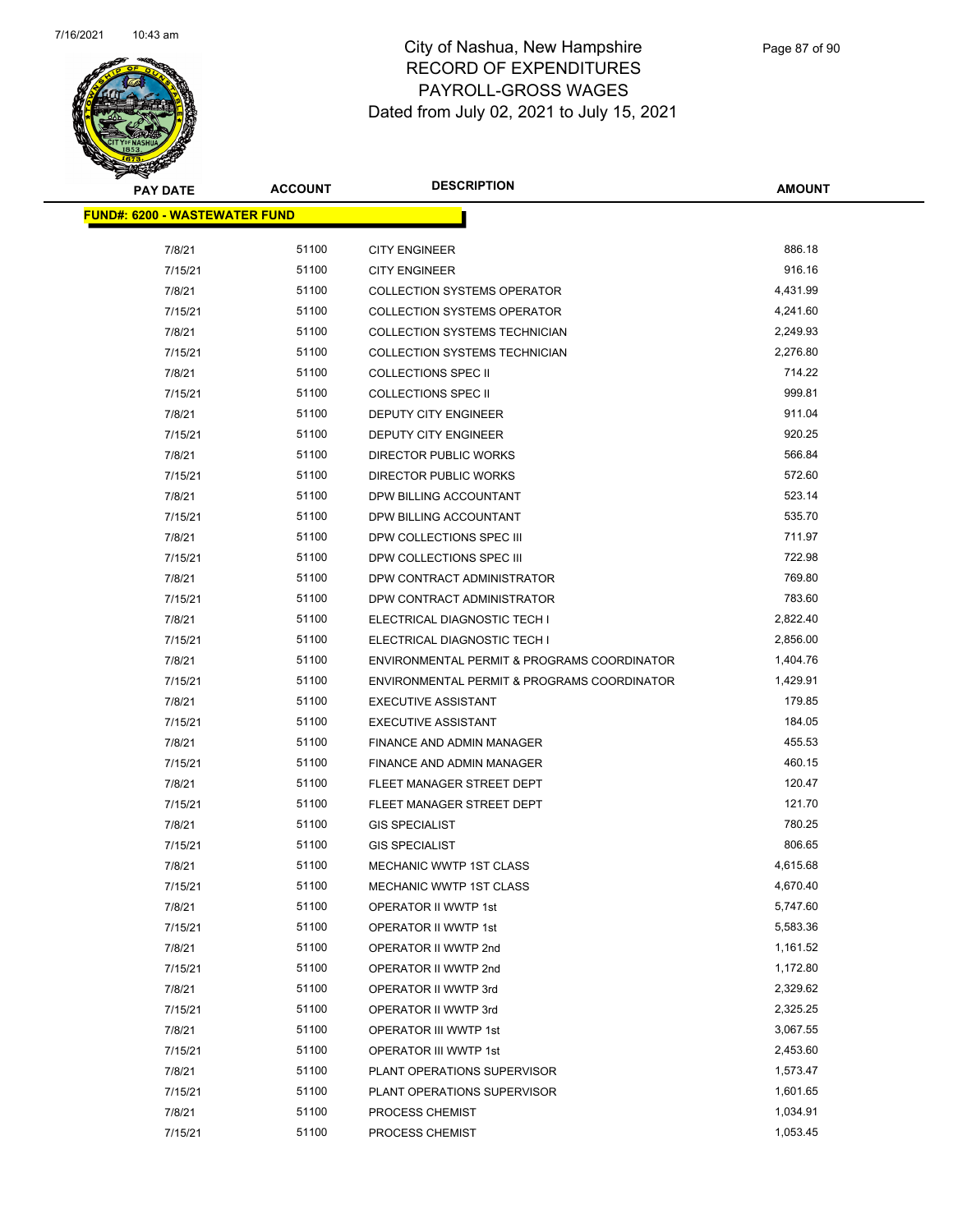

| <b>PAY DATE</b>                      | <b>ACCOUNT</b> | <b>DESCRIPTION</b>                 | AMOUNT   |
|--------------------------------------|----------------|------------------------------------|----------|
| <b>FUND#: 6200 - WASTEWATER FUND</b> |                |                                    |          |
| 7/8/21                               | 51100          | PUBLIC RELATIONS ADMINISTRATOR     | 241.25   |
| 7/15/21                              | 51100          | PUBLIC RELATIONS ADMINISTRATOR     | 245.40   |
| 7/8/21                               | 51100          | SENIOR STAFF ENGINEER              | 2,565.04 |
| 7/15/21                              | 51100          | <b>SENIOR STAFF ENGINEER</b>       | 2,631.54 |
| 7/8/21                               | 51100          | SR MGR ACCT FIN REPORTING          | 404.92   |
| 7/15/21                              | 51100          | SR MGR ACCT FIN REPORTING          | 409.00   |
| 7/8/21                               | 51100          | <b>STAFF ENGINEER</b>              | 1,218.06 |
| 7/15/21                              | 51100          | <b>STAFF ENGINEER</b>              | 1,258.80 |
| 7/8/21                               | 51100          | SUPERINTENDENT OF WASTEWATER       | 2,152.15 |
| 7/15/21                              | 51100          | SUPERINTENDENT OF WASTEWATER       | 2,236.59 |
| 7/8/21                               | 51100          | <b>SUPV LABORATORY</b>             | 1,277.61 |
| 7/15/21                              | 51100          | <b>SUPV LABORATORY</b>             | 1,300.50 |
| 7/8/21                               | 51100          | TRUCK DRIVER STREET REPAIR         | 582.24   |
| 7/15/21                              | 51100          | TRUCK DRIVER STREET REPAIR         | 582.24   |
| 7/8/21                               | 51100          | WASTEWATER ASSISTANT               | 1,917.77 |
| 7/15/21                              | 51100          | <b>WASTEWATER ASSISTANT</b>        | 1,940.80 |
| 7/8/21                               | 51100          | <b>WASTEWATER FOREMAN</b>          | 3,140.14 |
| 7/15/21                              | 51100          | <b>WASTEWATER FOREMAN</b>          | 2,749.00 |
| 7/8/21                               | 51100          | <b>WASTEWATER PROJECT ENGINEER</b> | 1,619.64 |
| 7/15/21                              | 51100          | <b>WASTEWATER PROJECT ENGINEER</b> | 1,636.05 |
| 7/8/21                               | 51300          | ADMINISTRATIVE ASSISTANT II        | 7.49     |
| 7/8/21                               | 51300          | <b>COLLECTION SYSTEMS OPERATOR</b> | 234.78   |
| 7/15/21                              | 51300          | <b>COLLECTION SYSTEMS OPERATOR</b> | 260.33   |
| 7/8/21                               | 51300          | <b>COLLECTIONS SPEC II</b>         | 191.86   |
| 7/15/21                              | 51300          | <b>COLLECTIONS SPEC II</b>         | (135.11) |
| 7/8/21                               | 51300          | DPW COLLECTIONS SPEC III           | 91.58    |
| 7/15/21                              | 51300          | DPW COLLECTIONS SPEC III           | 85.86    |
| 7/8/21                               | 51300          | ELECTRICAL DIAGNOSTIC TECH I       | 318.16   |
| 7/15/21                              | 51300          | ELECTRICAL DIAGNOSTIC TECH I       | 161.51   |
| 7/8/21                               | 51300          | <b>MECHANIC WWTP 1ST CLASS</b>     | 454.61   |
| 7/15/21                              | 51300          | MECHANIC WWTP 1ST CLASS            | 504.53   |
| 7/15/21                              | 51300          | OPERATOR II WWTP 1st               | 1,064.70 |
| 7/15/21                              | 51300          | OPERATOR II WWTP 2nd               | 1,057.68 |
| 7/15/21                              | 51300          | OPERATOR II WWTP 3rd               | 1,122.77 |
| 7/15/21                              | 51300          | OPERATOR III WWTP 1st              | 750.96   |
| 7/15/21                              | 51300          | PROCESS CHEMIST                    | 158.02   |
| 7/8/21                               | 51300          | WASTEWATER ASSISTANT               | 107.87   |
| 7/15/21                              | 51300          | <b>WASTEWATER ASSISTANT</b>        | 219.20   |
| 7/8/21                               | 51300          | <b>WASTEWATER FOREMAN</b>          | 247.94   |
| 7/15/21                              | 51300          | <b>WASTEWATER FOREMAN</b>          | 704.67   |
| 7/15/21                              | 51400          | <b>INTERN</b>                      | 374.00   |
| 7/8/21                               | 51400          | SEASONAL                           | 1,182.50 |
| 7/15/21                              | 51400          | SEASONAL                           | 884.25   |
| 7/8/21                               | 51400          | <b>TEMPORARY LAB ASSISTANT</b>     | 600.00   |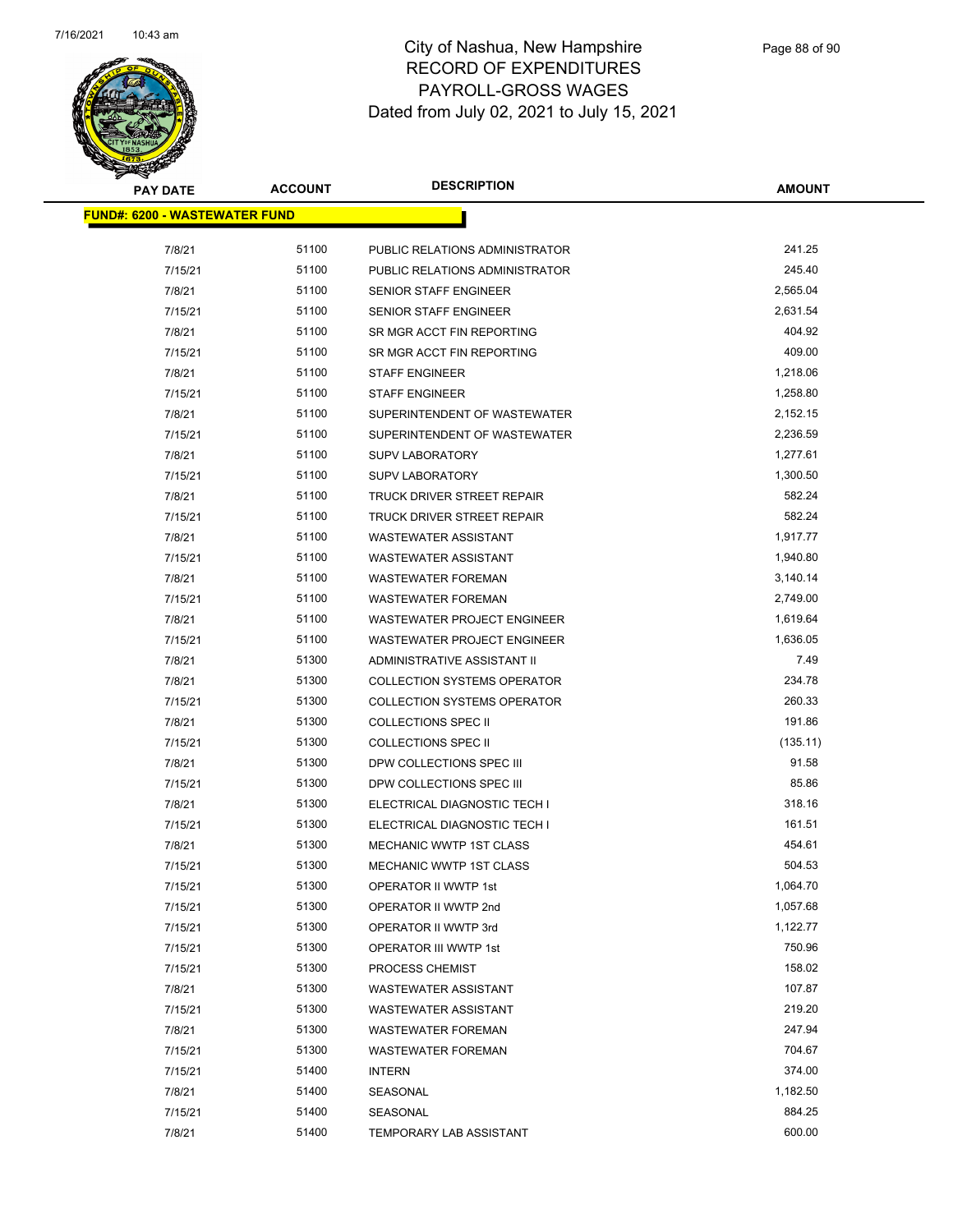| FUND#: 6600 - BENEFITS SELF INSURANCE FUND      |       |                                        |             |
|-------------------------------------------------|-------|----------------------------------------|-------------|
|                                                 |       |                                        |             |
| 7/8/21                                          | 51100 | EMPLOYEE BENEFITS ASSISTANT            | 580.87      |
| 7/15/21                                         | 51100 | <b>EMPLOYEE BENEFITS ASSISTANT</b>     | 863.46      |
| 7/8/21                                          | 51100 | EMPLOYEE BENEFITS MANAGER              | 1,619.64    |
| 7/15/21                                         | 51100 | <b>EMPLOYEE BENEFITS MANAGER</b>       | 1,636.05    |
| 7/8/21                                          | 51100 | <b>EMPLOYEE BENEFITS SPEC</b>          | 1,188.66    |
| 7/15/21                                         | 51100 | <b>EMPLOYEE BENEFITS SPEC</b>          | 1,228.90    |
| 7/8/21                                          | 51300 | <b>EMPLOYEE BENEFITS ASSISTANT</b>     | 259.04      |
| 7/15/21                                         | 51300 | <b>EMPLOYEE BENEFITS SPEC</b>          | 57.60       |
| 7/8/21                                          | 59520 | <b>EMPLOYER HDHP HSA CONTRIBUTIONS</b> | 5,250.00    |
| 7/15/21                                         | 59520 | EMPLOYER HDHP HSA CONTRIBUTIONS        | (750.00)    |
| 7/8/21                                          | 59520 | <b>EMPLOYER HSA CONTRIBUTIONS</b>      | 5,250.00    |
| 7/15/21                                         | 59520 | <b>EMPLOYER HSA CONTRIBUTIONS</b>      | (750.00)    |
| TOTAL FUND 6600 -  BENEFITS SELF INSURANCE FUND |       |                                        | \$16,434.22 |

|         | <b>TOTAL FUND 6500 - PROPERTY &amp; CASUALTY FUND</b> |       |                                    | \$40,909.77 |
|---------|-------------------------------------------------------|-------|------------------------------------|-------------|
| 7/15/21 |                                                       | 59290 | LONG TERM DISABILITY CLAIMS        | 692.31      |
| 7/8/21  |                                                       | 59290 | LONG TERM DISABILITY CLAIMS        | 692.31      |
| 7/15/21 |                                                       | 59207 | <b>WORKERS COMPENSATION CLAIMS</b> | 11,326.35   |
| 7/8/21  |                                                       | 59207 | <b>WORKERS COMPENSATION CLAIMS</b> | 12,309.63   |
| 7/15/21 |                                                       | 51100 | <b>RISK MANAGER</b>                | 2,117.50    |
| 7/8/21  |                                                       | 51100 | <b>RISK MANAGER</b>                | 2,053.51    |
| 7/15/21 |                                                       | 51100 | PROPERTY AND CASUALTY ADJUSTER     | 1,329.30    |
| 7/8/21  |                                                       | 51100 | PROPERTY AND CASUALTY ADJUSTER     | 1,315.95    |
| 7/15/21 |                                                       | 51100 | <b>PROGRAM SUPV</b>                | 1,533.80    |
| 7/8/21  |                                                       | 51100 | <b>PROGRAM SUPV</b>                | 1,518.41    |
| 7/15/21 |                                                       | 51100 | <b>LOSS &amp; ADA SPECIALIST</b>   | 1,442.35    |
| 7/8/21  |                                                       | 51100 | <b>LOSS &amp; ADA SPECIALIST</b>   | 1,416.97    |
| 7/15/21 |                                                       | 51100 | DEPUTY RISK MANAGER                | 1,607.00    |
| 7/8/21  |                                                       | 51100 | <b>DEPUTY RISK MANAGER</b>         | 1,554.38    |
|         |                                                       |       |                                    |             |

|  | <u> FUND#: 6500 - PROPERTY &amp; CASUALTY FUND </u> |  |
|--|-----------------------------------------------------|--|

| <b>PAY DATE</b>                      | <b>ACCOUNT</b>                    | <b>DESCRIPTION</b>      | <b>AMOUNT</b> |
|--------------------------------------|-----------------------------------|-------------------------|---------------|
| <b>FUND#: 6200 - WASTEWATER FUND</b> |                                   |                         |               |
| 7/15/21                              | 51400                             | TEMPORARY LAB ASSISTANT | 427.50        |
|                                      | TOTAL FUND 6200 - WASTEWATER FUND |                         | \$118,730.80  |